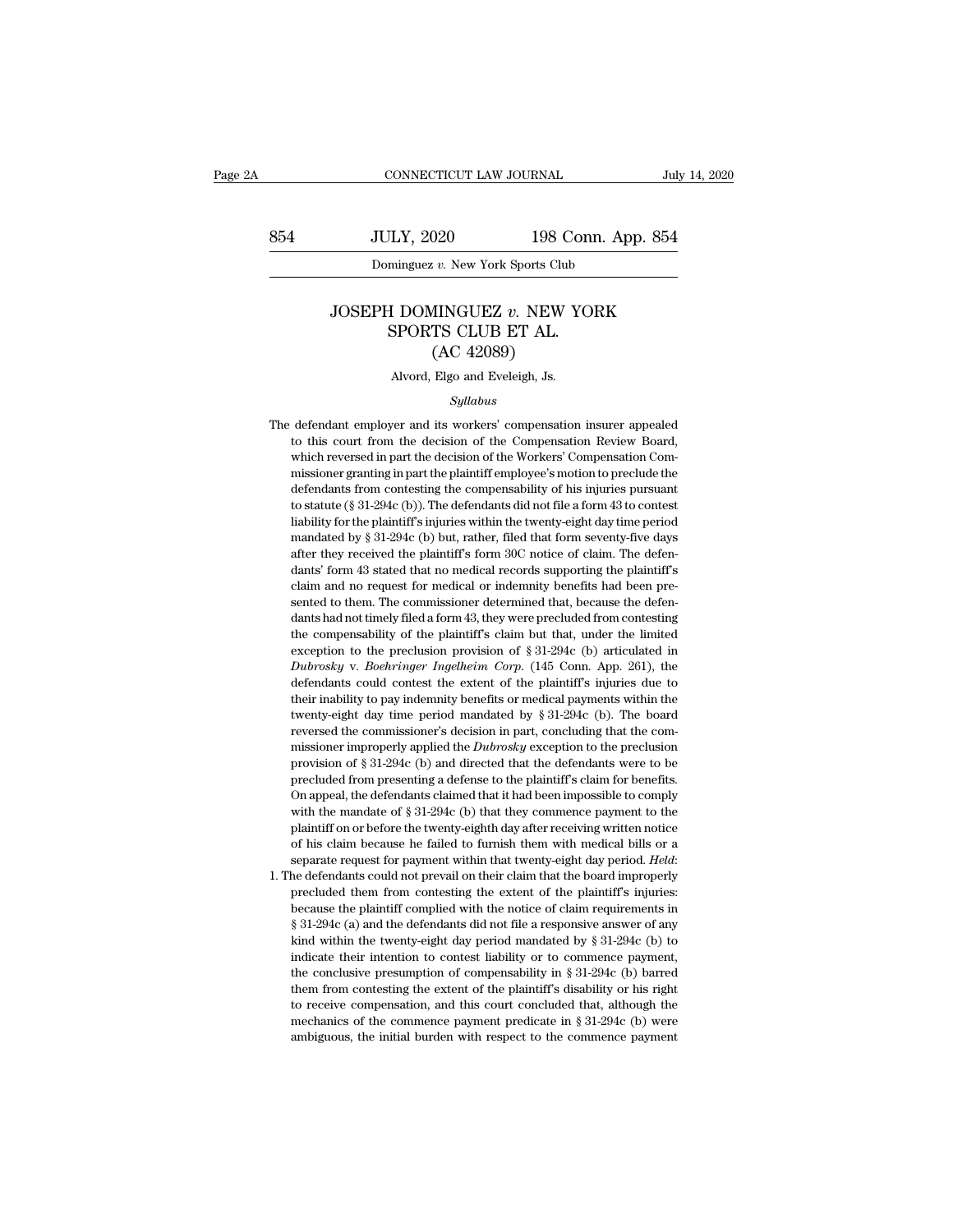| 020                | CONNECTICUT LAW JOURNAL                                           | Page 3A |
|--------------------|-------------------------------------------------------------------|---------|
| 198 Conn. App. 854 | <b>JULY, 2020</b>                                                 | 855     |
|                    | Dominguez v. New York Sports Club                                 |         |
|                    | predicate rested with the employer, which was consistent with the |         |

 $\begin{array}{ccc}\n\text{3 Conn. App. 854} & \text{JULY, } 2020 & \text{855} \\
\hline\n\text{ Dominquez } v. \text{ New York Sports Club} \\
\text{predicate reset with the employer, which was consistent with the\nlegislative policies and purposes embodied in § 31-294c (b), the broad\n}\n\end{array}$ legislative policies and purposes embodied in § 31-294c (b), the broad predicate rested with the employer, which was consistent with the legislative policies and purposes embodied in § 31-294c (b), the broad remedial purpo From Mapp. 854 JULY, 2020 855<br>Dominguez v. New York Sports Club<br>predicate rested with the employer, which was consistent with the<br>legislative policies and purposes embodied in § 31-294c (b), the broad<br>remedial purposes of Dominguez v. New York Sports Club<br>predicate rested with the employer, which was consistent with the<br>legislative policies and purposes embodied in § 31-294c (b), the broad<br>remedial purposes of the Workers' Compensation Act Dominguez v. New York Sports Club<br>predicate rested with the employer, which was consistent with the<br>legislative policies and purposes embodied in § 31-294c (b), the broad<br>remedial purposes of the Workers' Compensation Act predicate rested with the employer, which was consistent with the legislative policies and purposes embodied in  $\S 31-294c$  (b), the broad remedial purposes of the Workers' Compensation Act ( $\S 31-275$  et seq.) and the st legislative policies and purposes embodied in § 31-294c (b), the broad<br>remedial purposes of the Workers' Compensation Act (§ 31-275 et seq.)<br>and the statutory (§ 31-294d) requirement of an immediate response<br>from employer remedial purposes of the Workers' Compensation Act (§ 31-275 et seq.) and the statutory (§ 31-294d) requirement of an immediate response from employers with respect to medical expenses, and the placing of the initial burd and the statutory (§ 31-294d) requirement of an immediate response<br>from employers with respect to medical expenses, and the placing of<br>the initial burden on the employer comported with a primary purpose<br>of § 31-294c (b), from employers with respect to medical expenses, and the placing of the initial burden on the employer comported with a primary purpose of § 31-294c (b), which is to keep the process of initiating a claim for compensation the initial burden on the employer comported with a primary purpose<br>of  $\S 31-294c$  (b), which is to keep the process of initiating a claim for<br>compensation simple and accessible for laypersons, as  $\S 31-294c$  (b)<br>does not of § 31-294c (b), which is to keep the process of initiating a claim for compensation simple and accessible for laypersons, as § 31-294c (b) does not require the claimant to furnish medical bills or a separate request for compensation simple and accessible for laypersons, as  $\S 31-294c$  (b) does not require the claimant to furnish medical bills or a separate request for payment within twenty-eight days after commencing a claim; furthermore does not require the claimant to furnish medical bills or a separate request for payment within twenty-eight days after commencing a claim; furthermore, it was entirely consonant with the legislative history and policies e request for payment within twenty-eight days after commencing a claim;<br>furthermore, it was entirely consonant with the legislative history and<br>policies embodied in § 31-294c (b) that an employer be required to<br>provide noti furthermore, it was entirely consonant with the legislative history and<br>policies embodied in § 31-294c (b) that an employer be required to<br>provide notice to a claimant within the twenty-eight day period when<br>the employer policies embodied in § 31-294c (b) that an employer be required to provide notice to a claimant within the twenty-eight day period when the employer seeks to avail itself of the one year safe harbor provision in § 31-294c provide notice to a claimant within the twenty-eight day period when<br>the employer seeks to avail itself of the one year safe harbor provision<br>in § 31-294c (b) that permits an employer to make payments on a claim<br>instead o

the employer seeks to avail itself of the one year safe harbor provision<br>in § 31-294c (b) that permits an employer to make payments on a claim<br>instead of filing a notice that it is contesting the claim.<br>his court declined in § 31-294c (b) that permits an employer to make payments on a claim<br>instead of filing a notice that it is contesting the claim.<br>his court declined to extend the limited exception in *Dubrosky* to the<br>preclusion provisio instead of filing a notice that it is contesting the claim.<br>
his court declined to extend the limited exception in *Dubrosky* to the<br>
preclusion provision of § 31-294c (b) in situations in which employers<br>
dispute liabili his court declined to extend the limited exception in *Dubrosky* to the preclusion provision of  $\S 31-294c$  (b) in situations in which employers dispute liability and the extent of a claimant's injuries, and fail to make preclusion provision of  $\S$  31-294c (b) in situations in which employers dispute liability and the extent of a claimant's injuries, and fail to make payments for a claimant's medical care; the defendants did not accept li dispute liability and the extent of a claimant's injuries, and fail to make<br>payments for a claimant's medical care; the defendants did not accept<br>liability for the plaintiff's injuries or make any payments for his medical Argued January 13—officially released July 14, 2020<br>Argued January 13—officially released July 14, 2020<br>Argued January 13—officially released July 14, 2020 *Procedural History*<br> *Procedural History*<br> **Procedural History**<br> **Procedural History** 

East, and the complex haddle of the Workers' Compensation scheme<br>required that policy determinations and the creation of exceptions to<br>\$31-294c (b) be left to the legislature.<br>Argued January 13—officially released July 14, Sales 31-294c (b) be left to the legislature.<br>
Argued January 13—officially released July 14, 2020<br>
Procedural History<br>
Appeal from the decision of the Workers' Compensa-<br>
tion Commissioner for the Seventh District grantin Argued January 13—officially released July 14, 2020<br> *Procedural History*<br>
Appeal from the decision of the Workers' Compensa-<br>
tion Commissioner for the Seventh District granting in<br>
part the plaintiff's motion to preclude Frocedural History<br>
Procedural History<br>
Appeal from the decision of the Workers' Compensa-<br>
tion Commissioner for the Seventh District granting in<br>
part the plaintiff's motion to preclude the defendants<br>
from contesting li *Procedural History*<br>Appeal from the decision of the Workers' Compensa-<br>tion Commissioner for the Seventh District granting in<br>part the plaintiff's motion to preclude the defendants<br>from contesting liability as to his clai Appeal from the decision of the Workers' Compensation Commissioner for the Seventh District granting in part the plaintiff's motion to preclude the defendants from contesting liability as to his claim for certain workers' Appeal from the decision of the Workers' Compensa-<br>tion Commissioner for the Seventh District granting in<br>part the plaintiff's motion to preclude the defendants<br>from contesting liability as to his claim for certain work-<br>e tion Commissioner for the Seventh District granting in<br>part the plaintiff's motion to preclude the defendants<br>from contesting liability as to his claim for certain work-<br>ers' compensation benefits, brought to the Compensapart the plaintiff's motion to preclude the defendants<br>from contesting liability as to his claim for certain work-<br>ers' compensation benefits, brought to the Compensa-<br>tion Review Board, which reversed the commissioner's<br>d *Affirmed. James T. Baldwin*, for the appellants appealed to this court; thereafter, Walter Dominguez, administrator of the plaintiff's estate, was substituted as the plaintiff.<br>Affirmed. James T. Baldwin, for the appell Lession in part, and the detendants appeared to this<br>urt; thereafter, Walter Dominguez, administrator of<br>e plaintiff's estate, was substituted as the plaintiff.<br>*James T. Baldwin*, for the appellants (defendants).<br>John J.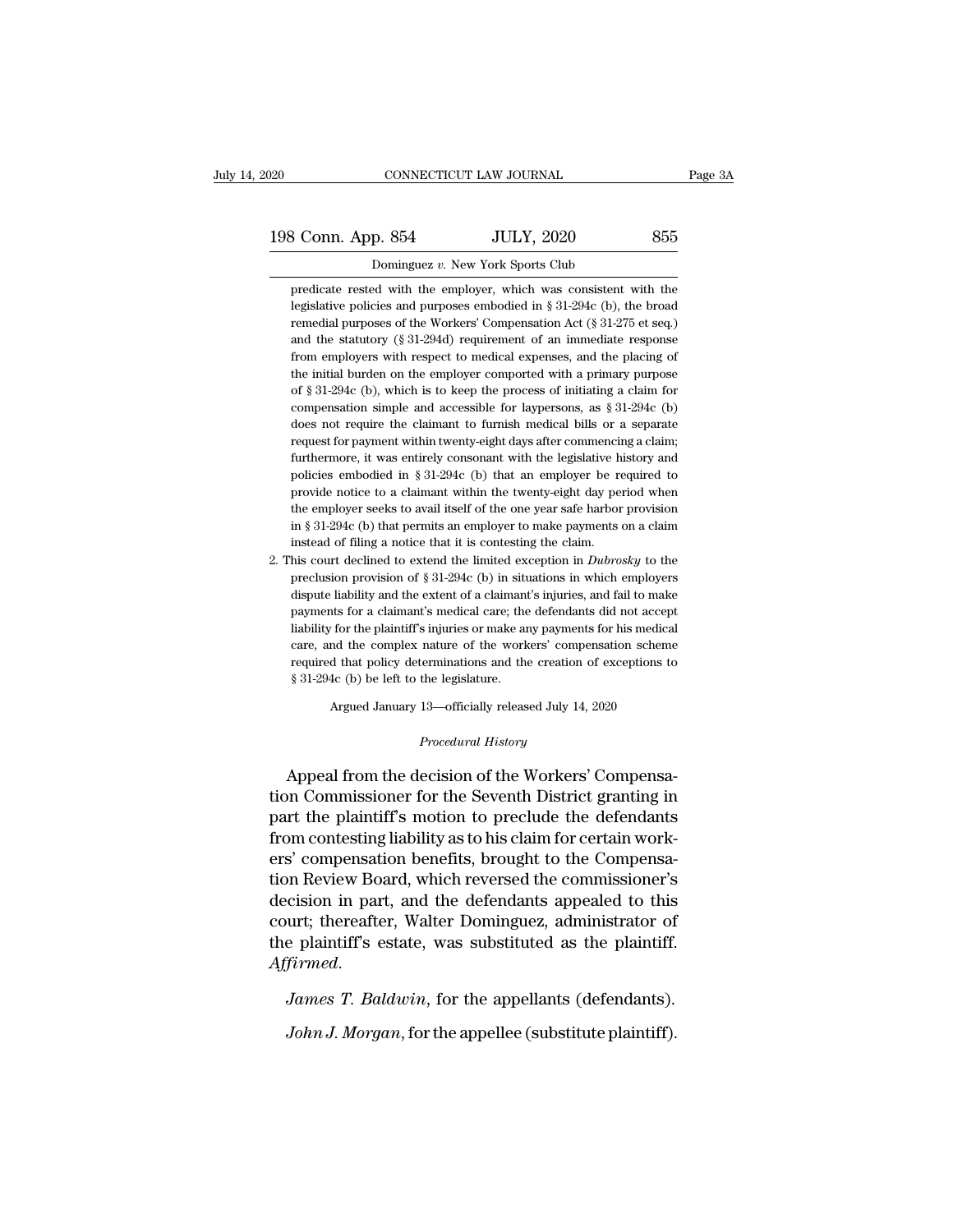|     |                                   | CONNECTICUT LAW JOURNAL | July 14, 2020 |
|-----|-----------------------------------|-------------------------|---------------|
| 856 | <b>JULY, 2020</b>                 | 198 Conn. App. 854      |               |
|     | Dominguez v. New York Sports Club |                         |               |
|     | Opinion                           |                         |               |

Statutes § 31-294c (b), which obligates an employer pre-<br>
Statutes § 31-294c (b), which obligates an employer pre-<br>
Statutes § 31-294c (b), which obligates an employer pre-<br>
Statutes § 31-294c (b), which obligates an emplo Send  $\overline{JUL1}$ , 2020 198 Coffli. App. 894<br>
Dominguez v. New York Sports Club<br>  $\overline{Opinion}$ <br>
ELGO, J. This case concerns the mandate of General<br>
Statutes § 31-294c (b), which obligates an employer pre-<br>
sented with proper n Dominguez v. New York Sports Club<br> *Opinion*<br>
ELGO, J. This case concerns the mandate of General<br>
Statutes § 31-294c (b), which obligates an employer pre-<br>
sented with proper notice of a workers' compensation<br>
claim to res *Opinion*<br>ELGO, J. This case concerns the mandate of General<br>Statutes § 31-294c (b), which obligates an employer pre-<br>sented with proper notice of a workers' compensation<br>claim to respond within twenty-eight days by either ELGO, J. This case concerns the mandate of General<br>Statutes § 31-294c (b), which obligates an employer pre-<br>sented with proper notice of a workers' compensation<br>claim to respond within twenty-eight days by either<br>filing a ELGO, J. This case concerns the mandate of General<br>Statutes § 31-294c (b), which obligates an employer pre-<br>sented with proper notice of a workers' compensation<br>claim to respond within twenty-eight days by either<br>filing a Statutes § 31-294c (b), which obligates an employer presented with proper notice of a workers' compensation<br>claim to respond within twenty-eight days by either<br>filing a notice contesting liability or commencing pay-<br>ment sented with proper notice of a workers' compensation<br>claim to respond within twenty-eight days by either<br>filing a notice contesting liability or commencing pay-<br>ment on the claim. The employer in the present case<br>did neith claim to respond within twenty-eight days by either<br>filing a notice contesting liability or commencing pay-<br>ment on the claim. The employer in the present case<br>did neither, which led the Compensation Review Board<br>(board) filing a notice contesting liability or commencing pay-<br>ment on the claim. The employer in the present case<br>did neither, which led the Compensation Review Board<br>(board) to conclude that the employer was precluded<br>under § ment on the claim. The employer in the present case<br>did neither, which led the Compensation Review Board<br>(board) to conclude that the employer was precluded<br>under § 31-294c (b) from contesting both liability for,<br>and the did neither, which led the Compensation Review Board<br>(board) to conclude that the employer was precluded<br>under § 31-294c (b) from contesting both liability for,<br>and the extent of, injuries allegedly sustained by the<br>plain (board) to conclude that the employer was precluded<br>under § 31-294c (b) from contesting both liability for,<br>and the extent of, injuries allegedly sustained by the<br>plaintiff, Joseph Dominguez.<sup>1</sup> On appeal, the defendant<br>N under § 31-294c (b) from contesting both liability for,<br>and the extent of, injuries allegedly sustained by the<br>plaintiff, Joseph Dominguez.<sup>1</sup> On appeal, the defendant<br>New York Sports Club<sup>2</sup> asks us to extend the narrow<br>e and the extent of, injuries allegedly sustained by the<br>plaintiff, Joseph Dominguez.<sup>1</sup> On appeal, the defendant<br>New York Sports Club<sup>2</sup> asks us to extend the narrow<br>exception to the preclusion provision of § 31-294c (b)<br>r plaintiff, Joseph Dominguez.<sup>1</sup> On appeal, the defendant<br>New York Sports Club<sup>2</sup> asks us to extend the narrow<br>exception to the preclusion provision of § 31-294c (b)<br>recognized by this court in *Dubrosky* v. *Boehringer*<br> New York Sports Club<sup>2</sup> asks us to extend the narrow<br>exception to the preclusion provision of § 31-294c (b)<br>recognized by this court in *Dubrosky* v. *Boehringer*<br>*Ingelheim Corp.*, 145 Conn. App. 261, 76 A.3d 657, cert.<br> exception to the preclusion provision of § 31-294c (b)<br>recognized by this court in *Dubrosky* v. *Boehringer*<br>*Ingelheim Corp.*, 145 Conn. App. 261, 76 A.3d 657, cert.<br>denied, 310 Conn. 935, 78 A.3d 859 (2013), to cases i recognized by this court in *Dubrosky* v. *Boehringer*<br>*Ingelheim Corp.*, 145 Conn. App. 261, 76 A.3d 657, cert.<br>denied, 310 Conn. 935, 78 A.3d 859 (2013), to cases in<br>which an employer (1) provides no response to a prop-Ingelheim Corp., 145 Conn. App. 261, 76 A.3d 657, cert.<br>denied, 310 Conn. 935, 78 A.3d 859 (2013), to cases in<br>which an employer (1) provides no response to a prop-<br>erly filed claim for compensation within the twenty-<br>eigh denied, 310 Conn. 935, 78 A.3d 859 (2013), to cases in<br>which an employer (1) provides no response to a prop-<br>erly filed claim for compensation within the twenty-<br>eight day statutory period, (2) makes no payments on<br>the cla which an employer (1) provides no response to a prop-<br>erly filed claim for compensation within the twenty-<br>eight day statutory period, (2) makes no payments on<br>the claim, (3) files an untimely notice contesting lia-<br>bility erly filed claim for compensation within the twenty-<br>eight day statutory period, (2) makes no payments on<br>the claim, (3) files an untimely notice contesting lia-<br>bility for the claimant's injuries, and (4) alleges in sub-<br> eight day statutory period, (2) makes no payments on<br>the claim, (3) files an untimely notice contesting lia-<br>bility for the claimant's injuries, and (4) alleges in sub-<br>sequent administrative proceedings before the Work-<br>e the claim, (3) files an untimely notice contesting liability for the claimant's injuries, and (4) alleges in subsequent administrative proceedings before the Workers' Compensation Commission that it was impossible to comme bility for the claimant's injuries<br>sequent administrative proceed<br>ers' Compensation Commissior<br>to commence payment due to t<br>submit medical bills within the<br>tory period. We decline to do so<br>the decision of the board.<br>The re The relevant facts were stipulated to by the plaintiff<br>data are not medical bills within the twenty-eight day statu-<br>ry period. We decline to do so and, accordingly, affirm<br>e decision of the board.<br>The relevant facts were to commence payment due to the claimant's failure to<br>submit medical bills within the twenty-eight day statu-<br>tory period. We decline to do so and, accordingly, affirm<br>the decision of the board.<br>The relevant facts were sti

1 The relevant facts were stipulated to by the parties<br>
20 are not in dispute. On June 29, 2016, the plaintiff<br>
1<sup>1</sup> The plaintiff died on May 17, 2018, and his brother, Walter Dominguez,<br>
2019, erecater was appointed adm

The relevant facts were stipulated to by the parties<br>and are not in dispute. On June 29, 2016, the plaintiff<br><sup>1</sup>The plaintiff died on May 17, 2018, and his brother, Walter Dominguez,<br>thereafter was appointed administrator The relevant facts were stipulated to by the parties<br>and are not in dispute. On June 29, 2016, the plaintiff<br> $\frac{1}{1}$  The plaintiff died on May 17, 2018, and his brother, Walter Dominguez,<br>thereafter was appointed admini The refevant racts were supulated to by the parties<br>and are not in dispute. On June 29, 2016, the plaintiff<br> $\frac{1}{1}$  The plaintiff died on May 17, 2018, and his brother, Walter Dominguez,<br>thereafter was appointed adminis <sup>1</sup> The plaintiff died on May 17, 2018, and his brother, Walter Dominguez, thereafter was appointed administrator of his estate. On January 9, 2019, this court granted a motion to substitute the administrator as the plain  $^1$  The plaintiff died on May 17, 2018, and his brother, Walter Dominguez, thereafter was appointed administrator of his estate. On January 9, 2019, this court granted a motion to substitute the administrator as the plai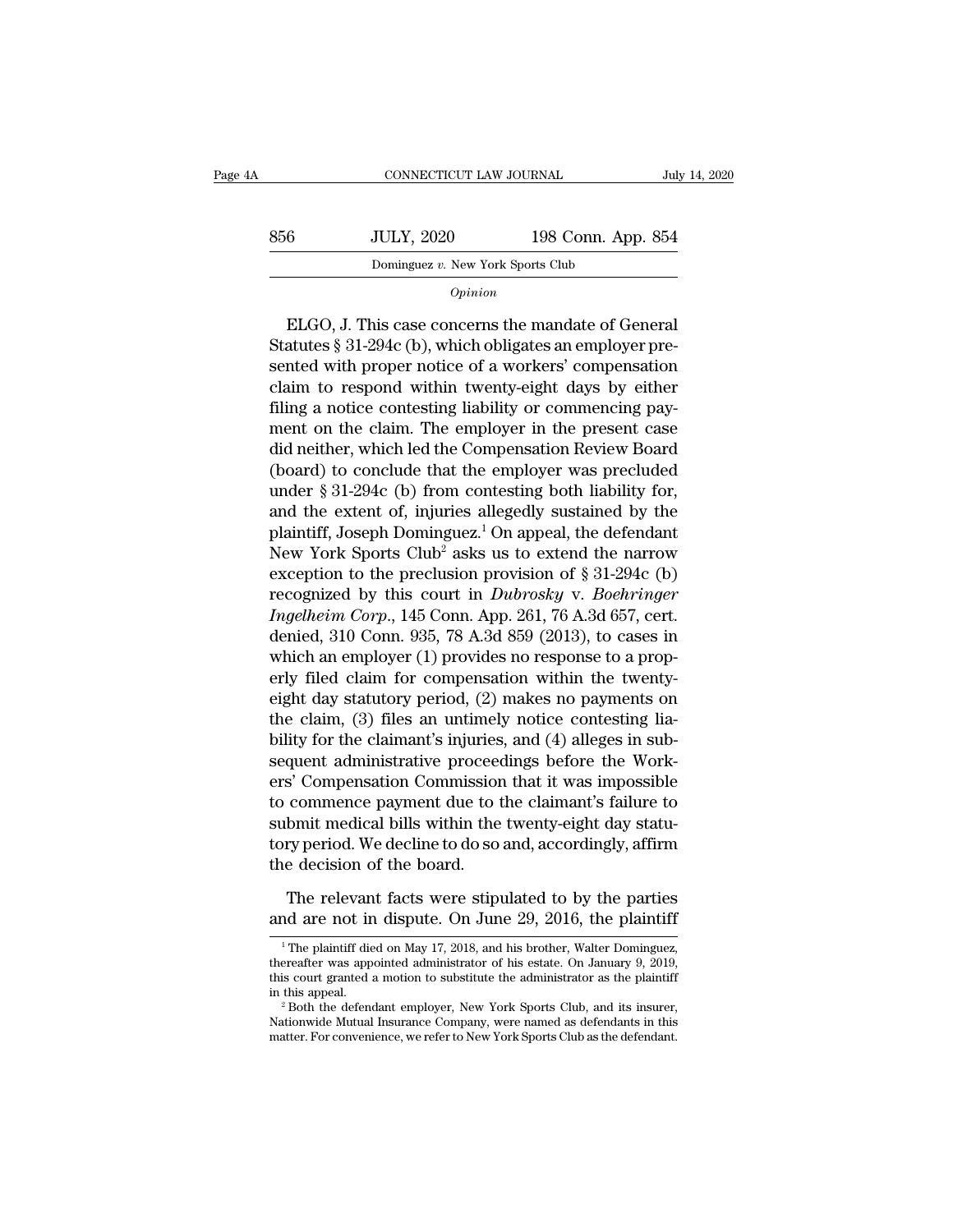| 020                | CONNECTICUT LAW JOURNAL                               | Page 5A |
|--------------------|-------------------------------------------------------|---------|
| 198 Conn. App. 854 | <b>JULY, 2020</b>                                     | 857     |
|                    | Dominguez v. New York Sports Club                     |         |
|                    | completed a form $30C13$ in which he sought compensa- |         |

 $\frac{198}{20}$  CONNECTICUT LA<br>  $\frac{198}{20}$  Conn. App. 854<br>  $\frac{198}{20}$  Cominguez v. New Youthous Completed a form  $30C$ ,<sup>3</sup> in wh<br>
tion for the exacerbation of a<br>
upper left extremity. The pla FRI CUT LAW JOURNAL<br>
IULY, 2020<br>
New York Sports Club<br>
in which he sought compensa-<br>
in of a preexisting injury to his<br>
he plaintiff allogodly sustained 198 Conn. App. 854 JULY, 2020 857<br>
Dominguez v. New York Sports Club<br>
completed a form  $30C$ ,<sup>3</sup> in which he sought compensa-<br>
tion for the exacerbation of a preexisting injury to his<br>
upper left extremity. The plaintiff 198 Conn. App. 854 JULY, 2020 857<br>
Dominguez v. New York Sports Club<br>
completed a form  $30C$ ,<sup>3</sup> in which he sought compensa-<br>
tion for the exacerbation of a preexisting injury to his<br>
upper left extremity. The plaintiff 198 Conn. App. 854 JULY, 2020 857<br>
Dominguez v. New York Sports Club<br>
completed a form 30C,<sup>3</sup> in which he sought compensa-<br>
tion for the exacerbation of a preexisting injury to his<br>
upper left extremity. The plaintiff al  $\frac{1}{\text{Dominguez } v. \text{ New York Sports Club}}$ <br>
completed a form 30C,<sup>3</sup> in which he sought compensa-<br>
tion for the exacerbation of a preexisting injury to his<br>
upper left extremity. The plaintiff allegedly sustained<br>
that exacerbation in the Dominguez v. New York Sports Club<br>
completed a form  $30C<sub>1</sub><sup>3</sup>$  in which he sought compensa-<br>
tion for the exacerbation of a preexisting injury to his<br>
upper left extremity. The plaintiff allegedly sustained<br>
that completed a form  $30C$ ,<sup>3</sup> in which he sought compensation for the exacerbation of a preexisting injury to his upper left extremity. The plaintiff allegedly sustained that exacerbation in the course of his employment with tion for the exacerbation of a preexisting injury to his<br>upper left extremity. The plaintiff allegedly sustained<br>that exacerbation in the course of his employment with<br>the defendant "while moving equipment or other items<br>i upper left extremity. The plaintiff allegedly sustained<br>that exacerbation in the course of his employment with<br>the defendant "while moving equipment or other items<br>in the [defendant's] gym" on March 24, 2016. The Work-<br>ers that exacerbation in the course of his employment with<br>the defendant "while moving equipment or other items<br>in the [defendant's] gym" on March 24, 2016. The Work-<br>ers' Compensation Commission received the plaintiff's<br>notic the defendant "while"<br>in the [defendant's]<br>ers' Compensation<br>notice of that claim<br>the defendant recei<br>seven weeks, the d<br>to that notice.<br>On August 26, 201 the [defendant's] gym" on March 24, 2016. The Work-<br>
S' Compensation Commission received the plaintiff's<br>
tice of that claim for compensation on July 5, 2016;<br>
e defendant received it on July 6, 2016. Over the next<br>
ven we ers' Compensation Commission received the plaintiff's<br>notice of that claim for compensation on July 5, 2016;<br>the defendant received it on July 6, 2016. Over the next<br>seven weeks, the defendant did not file any response<br>to

notice of that claim for compensation on July 5, 2016;<br>the defendant received it on July 6, 2016. Over the next<br>seven weeks, the defendant did not file any response<br>to that notice.<br>On August 26, 2016, the plaintiff filed a the defendant received it on July 6, 2016. Over the next<br>seven weeks, the defendant did not file any response<br>to that notice.<br>On August 26, 2016, the plaintiff filed a motion, pursu-<br>ant to § 31-294c (b), to preclude the seven weeks, the defendant did not file any response<br>to that notice.<br>On August 26, 2016, the plaintiff filed a motion, pursu-<br>ant to § 31-294c (b), to preclude the defendant from<br>"contesting [his] right to receive compens to that notice.<br>
On August 26, 2016, the plaintiff filed a motion, pursu-<br>
ant to § 31-294c (b), to preclude the defendant from<br>
"contesting [his] right to receive compensation on any<br>
ground" due to its failure "to file On August 26, 2016, the plaintiff filed a motion, pursu-<br>ant to § 31-294c (b), to preclude the defendant from<br>"contesting [his] right to receive compensation on any<br>ground" due to its failure "to file a timely response to ant to  $\S 31-294c$  (b), to preclude the defendant from<br>"contesting [his] right to receive compensation on any<br>ground" due to its failure "to file a timely response to<br>[his] form 30C." It is undisputed that the defendant d "contesting [his] right to receive compensation on any<br>ground" due to its failure "to file a timely response to<br>[his] form 30C." It is undisputed that the defendant did<br>not file a form  $43^4$  or provide any other response ground" due to its failure "to file a timely response to<br>[his] form 30C." It is undisputed that the defendant did<br>not file a form  $43^4$  or provide any other response within<br>the twenty-eight day time period mandated by  $\S$ ance.<sup>5</sup> bills were processed through his group medical insur-<br>ance.<sup>5</sup><br> $\frac{3 \text{ u} \cdot \text{A form 30C is the form prescribed by the [W]orkers' [C]ompensation [C]ommission . . . for use in filing a notice of claim under the [Workers']\n\n
$$
[W] = \frac{1}{2} \sum_{n=0}^{\infty} \frac{1}{n^2} \sum_{n=0}^{\infty} \frac{1}{n^2} \sum_{n=0}^{\infty} \frac{1}{n^2} \sum_{n=0}^{\infty} \
$$$ payments on the claim and that the plaintiff's medical<br>bills were processed through his group medical insur-<br>ance.<sup>5</sup><br> $\frac{3}{10}$  "A form 30C is the form prescribed by the [W]orkers' [C]ompensation<br>[C]ommission . . . for u

<sup>&</sup>lt;sup>3</sup> "A form 30C is the form prescribed by the [W]orkers' [C]ompensation payments of the etail and that the plaintiff 5 includes<br>bills were processed through his group medical insur-<br>ance.<sup>5</sup><br> $\frac{3}{4}$  A form 30C is the form prescribed by the [W]orkers' [C]ompensation<br>[C]ommission . . . for us bills were processed through his group medical insur-<br>ance.<sup>5</sup><br><sup>3</sup> "A form 30C is the form prescribed by the [W]orkers' [C]ompensation<br>[C]ommission . . . for use in filing a notice of claim under the [Workers'<br>Compensation <sup>3</sup> "A form 30C is the form prescribed by the [W]orkers' [C]ompensation [C]ommission . . . for use in filing a notice of claim under the [Workers' Compensation Act, General Statutes § 31-275 et seq.]." (Internal quotation

<sup>&</sup>lt;sup>3</sup> "A form 30C is the form prescribed by the [W]orkers' [C]ompensation [C]ommission . . . for use in filing a notice of claim under the [Workers' Compensation Act, General Statutes § 31-275 et seq.]." (Internal quotation [C]ommission . . . for use in filing a notice of claim under the [Workers'<br>Compensation Act, General Statutes § 31-275 et seq.]." (Internal quotation<br>marks omitted.) *Carter* v. *Clinton*, 304 Conn. 571, 576 n.4, 41 A.3d 2 Compensation Act, General Statutes § 31-275 et seq.]." (Internal quotation marks omitted.) *Carter* v. *Clinton*, 304 Conn. 571, 576 n.4, 41 A.3d 296 (2012).<br>
<sup>4</sup> Entitled "Notice to Compensation Commissioner and Employee marks omitted.) *Carter* v. *Clinton*, 304 Conn. 571, 576 n.4, 41 A.3d 296 (2012).<br>
<sup>4</sup> Entitled "Notice to Compensation Commissioner and Employee of Intention to Contest Employee's Right to Compensation Benefits," a form <sup>4</sup> Entitled "Notice to Compensation Commissioner and Employee of Intention to Contest Employee's Right to Compensation Benefits," a form 43 "is a disclaimer that notifies a claimant who seeks workers' compensation benefi tion to Contest Employee's Right to Compensation Benefits," a form 43 "is<br>a disclaimer that notifies a claimant who seeks workers' compensation<br>benefits that the employer intends to contest *liability* to pay compensation a disclaimer that notifies a claimant who seeks workers' compensation<br>benefits that the employer intends to contest *liability* to pay compensation.<br>If an employer fails timely to file a form 43, a claimant may file a moti benefits that the employer intends to contest *liability* to pay compensation.<br>If an employer fails timely to file a form 43, a claimant may file a motion<br>to preclude the employer from contesting the compensability of his to preclude the employer from contesting the compensability of his claim.<br>
... The form 43 generally must be filed within twenty-eight days of receiving written notice of the claim." (Citation omitted; emphasis added; int

ing written notice of the claim." (Citation omitted; emphasis added; internal quotation marks omitted.) Wiblyi v. McDonald's Corp., 168 Conn. App. 77, 79 n.2, 144 A.3d 1075 (2016).<br>
<sup>5</sup> In his December 21, 2016 deposition ing written notice of the claim." (Citation omitted; emphasis added; internal quotation marks omitted.) Wiblyi v. McDonald's Corp., 168 Conn. App. 77, 79 n.2, 144 A.3d 1075 (2016).<br>
<sup>5</sup> In his December 21, 2016 deposition quotation marks omitted.) Wiblyi v. McDonald's Corp., 168 Conn. App. 77,<br>
79 n.2, 144 A.3d 1075 (2016).<br>
<sup>5</sup> In his December 21, 2016 deposition, which the parties agreed to submit<br>
to the commissioner as part of their jo 79 n.2, 144 A.3d 1075 (2016).<br>
<sup>5</sup> In his December 21, 2016 deposition, which the parties agreed to submit<br>
to the commissioner as part of their joint stipulation of facts, the plaintiff<br>
indicated that his medical bills to the commissioner as part of their joint stipulation of facts, the plaintiff indicated that his medical bills were paid by his group medical insurance. The defendant likewise averred, in both its March 22, 2017 memorandu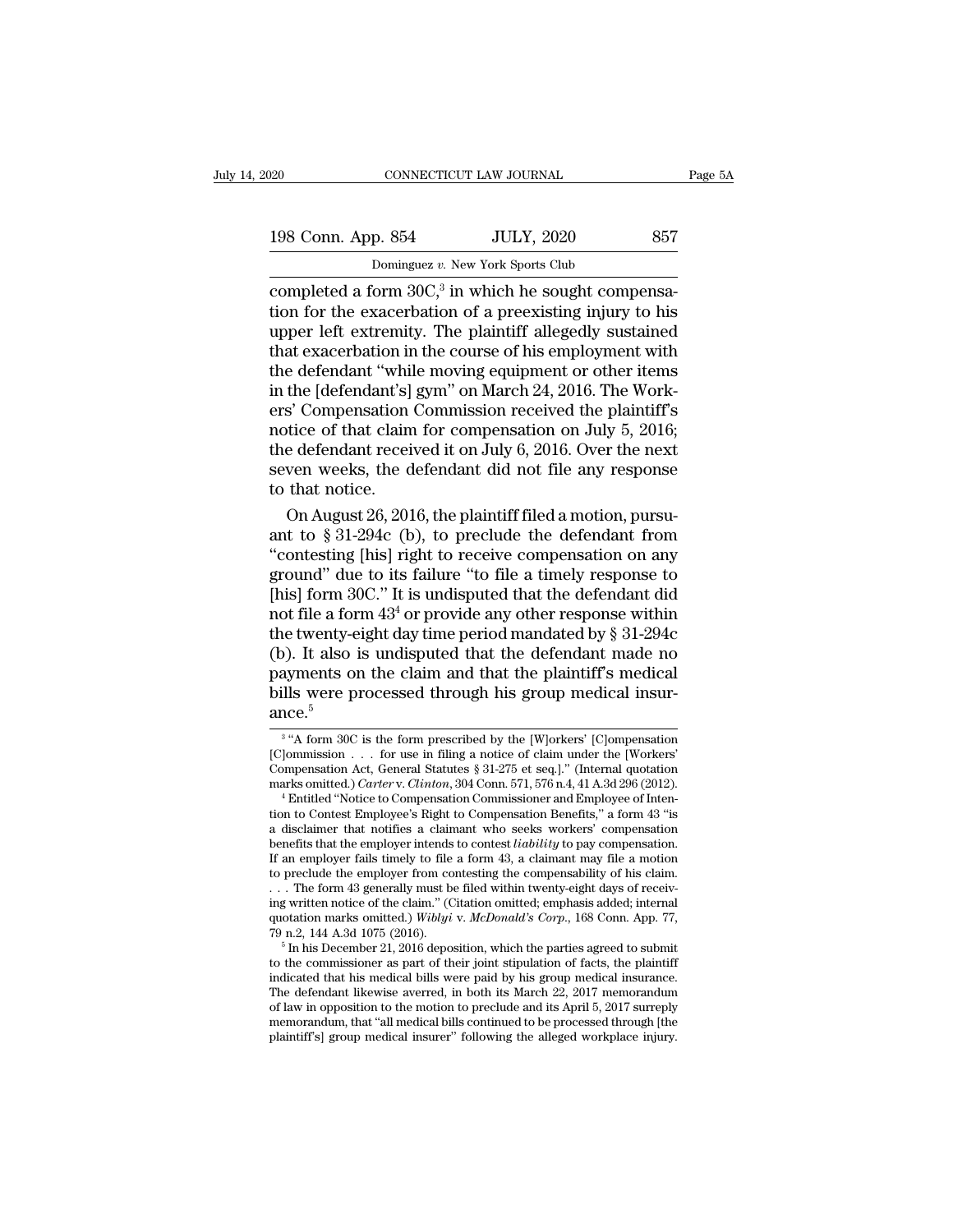| jΑ  | CONNECTICUT LAW JOURNAL                              |                    | July 14, 2020 |
|-----|------------------------------------------------------|--------------------|---------------|
| 858 | <b>JULY, 2020</b>                                    | 198 Conn. App. 854 |               |
|     | Dominguez v. New York Sports Club                    |                    |               |
|     | The defendant filed a belated form 43 with the Work- |                    |               |

CONNECTICUT LAW JOURNAL<br>
30 JULY, 2020 198 Conn. App. 854<br>
Dominguez v. New York Sports Club<br>
The defendant filed a belated form 43 with the Work-<br>
S' Compensation Commission on September 19, 2016<br>
Seventy-five days after erstep March 2020<br>
Elementary 2020<br>
Compensation Commission on September 19, 2016<br>
Seventy-five days after receiving the plaintiff's form<br>
Seventy-five days after receiving the plaintiff's form<br>
The nortion of the form tit  $\frac{\text{358}}{\text{Dominguez } v. \text{ New York Sports Club}}$ <br>
The defendant filed a belated form 43 with the Work-<br>
ers' Compensation Commission on September 19, 2016<br>
—seventy-five days after receiving the plaintiff's form<br>
30C. In the portion of the f 358 JULY, 2020 198 Conn. App. 854<br>
Dominguez v. New York Sports Club<br>
The defendant filed a belated form 43 with the Work-<br>
ers' Compensation Commission on September 19, 2016<br>
—seventy-five days after receiving the plaint Dominguez v. New York Sports Club<br>
The defendant filed a belated form 43 with the Work-<br>
ers' Compensation Commission on September 19, 2016<br>
—seventy-five days after receiving the plaintiff's form<br>
30C. In the portion of Dominguez v. New York Sports Club<br>The defendant filed a belated form 43 with the Work-<br>ers' Compensation Commission on September 19, 2016<br>—seventy-five days after receiving the plaintiff's form<br>30C. In the portion of the The defendant filed a belated form 43 with the Work-<br>ers' Compensation Commission on September 19, 2016<br>—seventy-five days after receiving the plaintiff's form<br>30C. In the portion of the form titled "Reason(s) for<br>Contest, ers' Compensation Commission on September 19, 2016<br>—seventy-five days after receiving the plaintiff's form<br>30C. In the portion of the form titled "Reason(s) for<br>Contest," the defendant stated: "Alleged injury did not<br>arise —seventy-five days after receiving the plaintiff's form 30C. In the portion of the form titled "Reason(s) fo Contest," the defendant stated: "Alleged injury did no arise out of or in the course of employment; no medical re C. In the portion of the form titled "Reason(s) for<br>ontest," the defendant stated: "Alleged injury did not<br>ise out of or in the course of employment; no med-<br>al records supporting compensability presented to<br>pployer and no Contest," the defendant stated: "Alleged injury did not<br>arise out of or in the course of employment; no med-<br>ical records supporting compensability presented to<br>employer and no request for medical or indemnity bene-<br>fits p

arise out of or in the course of employment; no medical records supporting compensability presented to employer and no request for medical or indemnity bene-<br>fits presented to employer for payment to date."<br>A formal hearin ical records supporting compensability presented to<br>employer and no request for medical or indemnity bene-<br>fits presented to employer for payment to date."<br>A formal hearing was held before the Workers' Com-<br>pensation Commi employer and no request for medical or indemnity bene-<br>fits presented to employer for payment to date."<br>A formal hearing was held before the Workers' Com-<br>pensation Commissioner (commissioner) on February<br>6, 2017, at which fits presented to employer for payment to date."<br>A formal hearing was held before the Workers' Compensation Commissioner (commissioner) on February<br>6, 2017, at which the sole issue was whether to grant<br>the plaintiff's moti A formal hearing was held before the Workers' Compensation Commissioner (commissioner) on February 6, 2017, at which the sole issue was whether to grant the plaintiff's motion to preclude. In her subsequent decision, the c pensation Commissioner (commissioner) on February<br>6, 2017, at which the sole issue was whether to grant<br>the plaintiff's motion to preclude. In her subsequent<br>decision, the commissioner found that the defendant<br>had not file 6, 2017, at which the sole issue was whether to grant<br>the plaintiff's motion to preclude. In her subsequent<br>decision, the commissioner found that the defendant<br>had not filed a timely form 43 within the twenty-eight<br>day pe be plaintiff's motion to preclude. In her subsequent<br>decision, the commissioner found that the defendant<br>had not filed a timely form 43 within the twenty-eight<br>day period of  $\S 31-294c$  (b). At the same time, the com-<br>mis the presence of previous that the defendant<br>decision, the commissioner found that the defendant<br>had not filed a timely form 43 within the twenty-eight<br>day period of § 31-294c (b). At the same time, the com-<br>missioner foun had not filed a timely form 43 within the twenty-eight<br>day period of § 31-294c (b). At the same time, the com-<br>missioner found that the plaintiff had "presented no<br>medical bills, nor did he request payments for indem-<br>nit that the exception of § 31-294c (b). At the same time, the commissioner found that the plaintiff had "presented no medical bills, nor did he request payments for indemnity benefits within the twenty-eight (28) day period, missioner found that the plaintiff had "presented no<br>medical bills, nor did he request payments for indem-<br>nity benefits within the twenty-eight (28) day period,<br>thereby preventing the [defendant] from complying<br>with [that *ringer Ingelheim Corp.*, supra, 145 Conn. App. 261, "applies to this situation" despite the fact that the exception to the preclusion provision of § 31-<br>294c (b) articulated by this court in *Dubrosky* v. *Boeh-<br>ringer In* moty benefits within the twenty-eight (28) day period,<br>thereby preventing the [defendant] from complying<br>with [that statute]." The commissioner then concluded<br>that the exception to the preclusion provision of § 31-<br>294c (b thereby preventing the [defendant] from complying<br>
with [that statute]." The commissioner then concluded<br>
that the exception to the preclusion provision of § 31-<br>
294c (b) articulated by this court in *Dubrosky* v. *Boeh*thereby preventing the [defendant] from complying<br>with [that statute]." The commissioner then concluded<br>that the exception to the preclusion provision of § 31-<br>294c (b) articulated by this court in *Dubrosky* v. *Boeh-*<br> that the exception to the preclusion provision of  $\S$  31-<br>294c (b) articulated by this court in *Dubrosky* v. *Boeh-<br>ringer Ingelheim Corp.*, supra, 145 Conn. App. 261,<br>"applies to this situation" despite the fact that *D* 294c (b) articulated by this court in *Dubrosky* v. *Boeh-<br>ringer Ingelheim Corp.*, supra, 145 Conn. App. 261,<br>"applies to this situation" despite the fact that *Dubrosky*<br>"deals with an accepted work injury, and this cla *Tinger Ingelheim Corp.*, supra, 145 Conn. App. 261,<br>
"applies to this situation" despite the fact that *Dubrosky*<br>
"deals with an accepted work injury, and this claim<br>
deals with a wholly denied injury . . . ." The commi Complete the fact that *Dubrosky*<br>
"applies to this situation" despite the fact that *Dubrosky*<br>
"deals with an accepted work injury, and this claim<br>
deals with a wholly denied injury . . . ." The commis-<br>
sioner reasoned "deals with an accepted work injury, and this claim<br>deals with a wholly denied injury . . . ." The commissioner reasoned that the defendant's form 43 "was filed<br>too late to contest the compensability of the [plaintiff's]<br> deals with a wholly denied injury . . . . " The commissioner reasoned that the defendant's form 43 "was filed too late to contest the compensability of the [plaintiff's] claim, but due to its inability to pay indemnity be sioner reasoned that the defendant's form 43 "was filed<br>too late to contest the compensability of the [plaintiff's]<br>claim, but due to its inability to pay indemnity benefits<br>or medical payments, the [defendant's] form 43 Example 12 and to contest the compensability of the [plaintin claim, but due to its inability to pay indemnity bend or medical payments, the [defendant's] form 43 is too late to contest the extent of disability . . . ."<br>co im, but due to its inability to pay indemnity benefits<br>medical payments, the [defendant's] form 43 is not<br>o late to contest the extent of disability  $\ldots$ ." The<br>mmissioner thus granted the motion to preclude in<br>rt and ord or medical payments, the [defendant's] form 43 is not<br>too late to contest the extent of disability . . . ." The<br>commissioner thus granted the motion to preclude in<br>part and ordered that the defendant "must accept the<br>unde

too late to contest the extent of disability . . . . ." The commissioner thus granted the motion to preclude in part and ordered that the defendant "must accept the underlying injury but may contest its extent." The plain commissioner thus granted the motion to preclude in part and ordered that the defendant "must accept the underlying injury but may contest its extent."<br>The plaintiff filed a petition for review with the board, claiming tha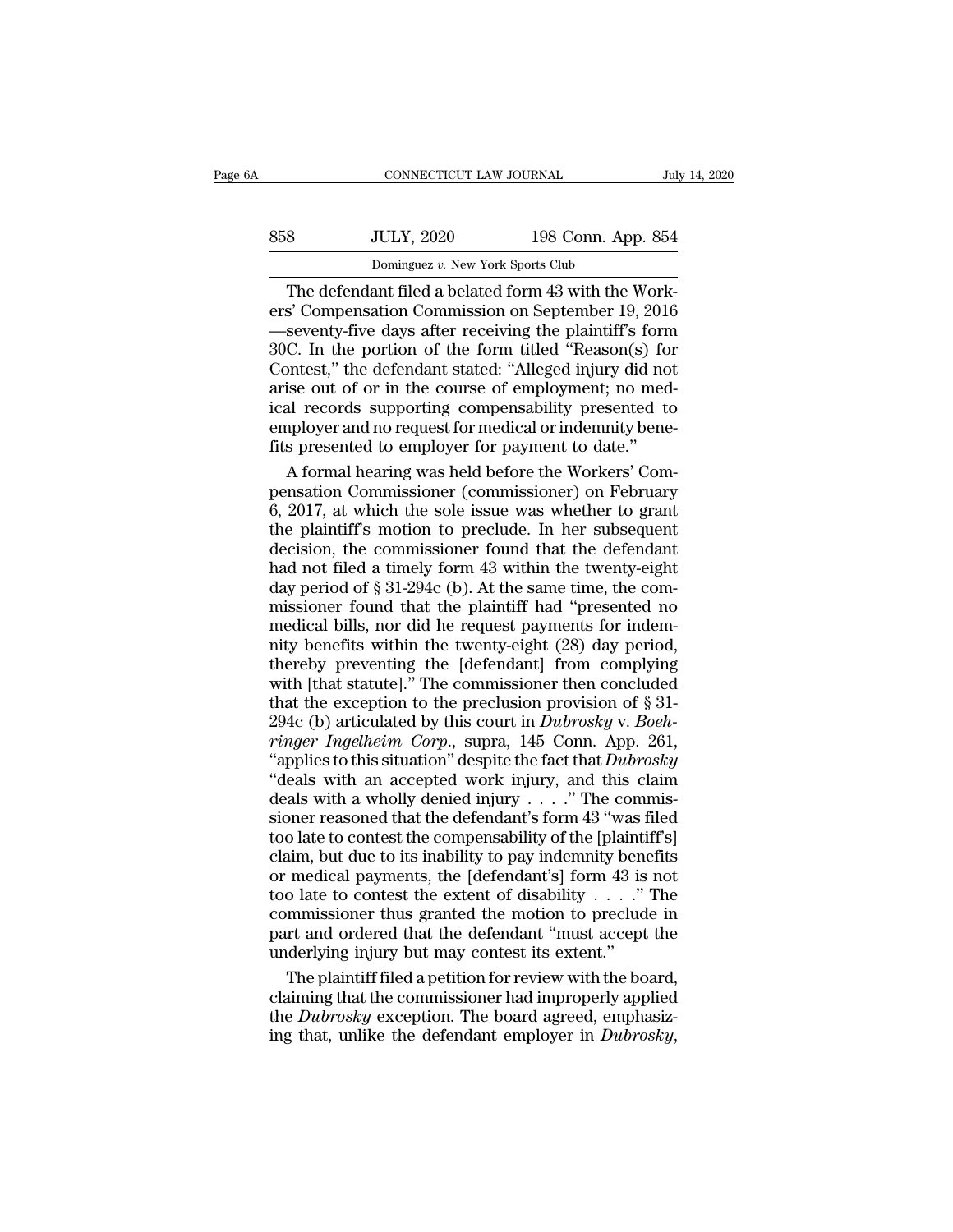| 020                | CONNECTICUT LAW JOURNAL                                                                                                                                                          | Page 7A |
|--------------------|----------------------------------------------------------------------------------------------------------------------------------------------------------------------------------|---------|
| 198 Conn. App. 854 | <b>JULY, 2020</b>                                                                                                                                                                | 859     |
|                    | Dominguez v. New York Sports Club                                                                                                                                                |         |
|                    | the defendant here contested its liability for the injury<br>in question. <sup>6</sup> Concluding that "the present matter"<br>is distinguishable from Dubrosku" the board uponi |         |

198 Conn. App. 854 JULY, 2020 859<br>
Dominguez v. New York Sports Club<br>
the defendant here contested its liability for the injury<br>
in question.<sup>6</sup> Concluding that "the present matter<br>
is distinguishable from *Dubrosky*," the 198 Conn. App. 854 JULY, 2020 859<br>
Dominguez v. New York Sports Club<br>
the defendant here contested its liability for the injury<br>
in question.<sup>6</sup> Concluding that "the present matter<br>
is distinguishable from *Dubrosky*," the 198 Conn. App. 854 JULY, 2020 859<br>
Dominguez v. New York Sports Club<br>
the defendant here contested its liability for the injury<br>
in question.<sup>6</sup> Concluding that "the present matter<br>
is distinguishable from *Dubrosky*," th Dominguez v. New York Sports Club<br>the defendant here contested its liability for the injury<br>in question.<sup>6</sup> Concluding that "the present matter<br>is distinguishable from *Dubrosky*," the board unani-<br>mously reversed the dec Dominguez v. New York Sports Club<br>the defendant here contested its liability for the injury<br>in question.<sup>6</sup> Concluding that "the present matter<br>is distinguishable from *Dubrosky*," the board unani-<br>mously reversed the dec the defendant here contested its liability for in question.<sup>6</sup> Concluding that "the press is distinguishable from *Dubrosky*," the b mously reversed the decision of the comment and directed "that the [defendant] b from pr question.<sup>9</sup> Concluding that "the present matter<br>distinguishable from *Dubrosky*," the board unani-<br>ously reversed the decision of the commissioner in<br>rt and directed "that the [defendant] be precluded<br>om presenting a def Is distinguishable from *Dubrosky*," the board unan-<br>mously reversed the decision of the commissioner in<br>part and directed "that the [defendant] be precluded<br>from presenting a defense in this matter."<sup>7</sup> From that<br>decisio

mously reversed the decision of the commissioner in<br>part and directed "that the [defendant] be precluded<br>from presenting a defense in this matter."<sup>7</sup> From that<br>decision, the defendant now appeals.<br>As a preliminary matter part and directed "that the [defendant] be precluded<br>from presenting a defense in this matter."<sup>7</sup> From that<br>decision, the defendant now appeals.<br>As a preliminary matter, we note certain well estab-<br>lished precepts that go from presenting a defense in this matter."<sup>7</sup> From that<br>decision, the defendant now appeals.<br>As a preliminary matter, we note certain well estab-<br>lished precepts that govern our review. The workers'<br>compensation system in decision, the detendant now appeals.<br>
As a preliminary matter, we note certain well estab-<br>
lished precepts that govern our review. The workers'<br>
compensation system in this state "is derived exclu-<br>
sively from statute"; As a preliminary matter, we note certain well established precepts that govern our review. The workers'<br>compensation system in this state "is derived exclu-<br>sively from statute"; *Wiblyi v. McDonald's Corp.*, 168<br>Conn. Ap lished precepts that govern our review. The workers'<br>compensation system in this state "is derived exclu-<br>sively from statute"; *Wiblyi v. McDonald's Corp.*, 168<br>Conn. App. 92, 104, 144 A.3d 530 (2016); and is codified<br>in compensation system in this state "is derived exclusively from statute"; *Wiblyi v. McDonald's Corp.*, 168<br>Conn. App. 92, 104, 144 A.3d 530 (2016); and is codified<br>in the Workers' Compensation Act (act), General Stat-<br>ute sively from statute"; *Wiblyi v. McDonald's Corp.*, 168<br>Conn. App. 92, 104, 144 A.3d 530 (2016); and is codified<br>in the Workers' Compensation Act (act), General Stat-<br>utes § 31-275 et seq. "The purpose of the [act] is to<br> Conn. App. 92, 104, 144 A.3d 530 (2016); and is codified<br>in the Workers' Compensation Act (act), General Stat-<br>utes § 31-275 et seq. "The purpose of the [act] is to<br>compensate the worker for injuries arising out of and<br>in in the Workers' Compensation Act (act), General Stat-<br>utes § 31-275 et seq. "The purpose of the [act] is to<br>compensate the worker for injuries arising out of and<br>in the course of employment, without regard to fault,<br>by im utes  $\S 31-275$  et seq. "The purpose of the [act] is to compensate the worker for injuries arising out of and in the course of employment, without regard to fault, by imposing a form of strict liability on the employer . compensate the worker for injuries arising out of and<br>in the course of employment, without regard to fault,<br>by imposing a form of strict liability on the employer<br> $\ldots$ . [The act] compromise[s] an employee's right to<br>a [c in the course of employment, without regard to fault,<br>by imposing a form of strict liability on the employer<br>.... [The act] compromise[s] an employee's right to<br>a [common-law] tort action for [work-related] injuries<br>in re by imposing a form of strict liability on the employer<br>
..... [The act] compromise[s] an employee's right to<br>
a [common-law] tort action for [work-related] injuries<br>
in return for relatively quick and certain compensa-<br>
ti *Breach* Compromise[s] an employee's right to<br>
a [common-law] tort action for [work-related] injuries<br>
in return for relatively quick and certain compensa-<br>
tion. . . . The act indisputably is a remedial statute<br>
that shou a [common-law] tort action for [work-related] injuries<br>in return for relatively quick and certain compensa-<br>tion. . . . The act indisputably is a remedial statute<br>that should be construed generously to accomplish its<br>purp in return for relatively quick and certain compensa-<br>tion. . . . The act indisputably is a remedial statute<br>that should be construed generously to accomplish its<br>purpose." (Internal quotation marks omitted.) *Gill v.*<br>*Br* tion. . . . The act indisputably is a remedial statute<br>that should be construed generously to accomplish its<br>purpose." (Internal quotation marks omitted.) *Gill v.*<br>*Brescome Barton, Inc.,* 142 Conn. App. 279, 298, 68 A.3 that should be construed generously to accomplish its<br>purpose." (Internal quotation marks omitted.) *Gill v.*<br>*Brescome Barton, Inc.*, 142 Conn. App. 279, 298, 68 A.3d<br>88 (2013), aff'd, 317 Conn. 33, 114 A.3d 1210 (2015). purpose." (Internal quotation marks omitted.) *Gill v.*<br>*Brescome Barton, Inc.,* 142 Conn. App. 279, 298, 68 A.3d<br>88 (2013), aff'd, 317 Conn. 33, 114 A.3d 1210 (2015). For<br>that reason, when interpreting its provisions, "we Brescome Barton, *Inc.*, 142 Conn. App. 279, 298, 68 A.3d<br>88 (2013), aff'd, 317 Conn. 33, 114 A.3d 1210 (2015). For<br>that reason, when interpreting its provisions, "we must<br>resolve statutory ambiguities or lacunae in a mann 88 (2013), aff'd, 317 Conn. 33, 114 A.3d 1210 (2015). For<br>that reason, when interpreting its provisions, "we must<br>resolve statutory ambiguities or lacunae in a manner<br>that will further the remedial purpose of the act." *D* at will further the remedial purpose of the act." *Doe*<br> *Stamford*, 241 Conn. 692, 698, 699 A.2d 52 (1997);<br>
ee also *Lucenti* v. *Laviero*, 327 Conn. 764, 774, 176<br>  $-3d$  1 (2018) ("[t]he act is to be broadly construed v. *Stamford*, 241 Conn. 692, 698, 699 A.2d 52 (1997);<br>see also *Lucenti* v. *Laviero*, 327 Conn. 764, 774, 176<br>A.3d 1 (2018) ("[t]he act is to be broadly construed to<br> $\frac{1}{6}$  In her decision, the commissioner expressly

see also *Lucenti* v. *Laviero*, 327 Conn. 764, 774, 176<br>A.3d 1 (2018) ("[t]he act is to be broadly construed to<br> $\frac{1}{6}$  In her decision, the commissioner expressly found that the present case<br>involves "a wholly denied A.3d 1 (2018) ("[t]he act is to be broadly construed to<br>  $\overline{\phantom{a}}$  on her decision, the commissioner expressly found that the present case<br>
involves "a wholly denied injury . . . . . " The board likewise noted in its<br>
d involves "a wholly denied injury . . . . . " The board likewise noted in its decision that the defendant's form 43 indicated that the defendant was contesting "whether the [plaintiff] had sustained *any* injury in the cou <sup>6</sup> In her decision, the commissioner expressly found that the present case involves "a wholly denied injury . . . ." The board likewise noted in its decision that the defendant's form 43 indicated that the defendant was involves "a wholly denied injury . . . ." The board likewise noted in its decision that the defendant's form 43 indicated that the defendant was contesting "whether the [plaintiff] had sustained *any* injury in the course contesting "whether the [plaintiff] had sustained any injury in the course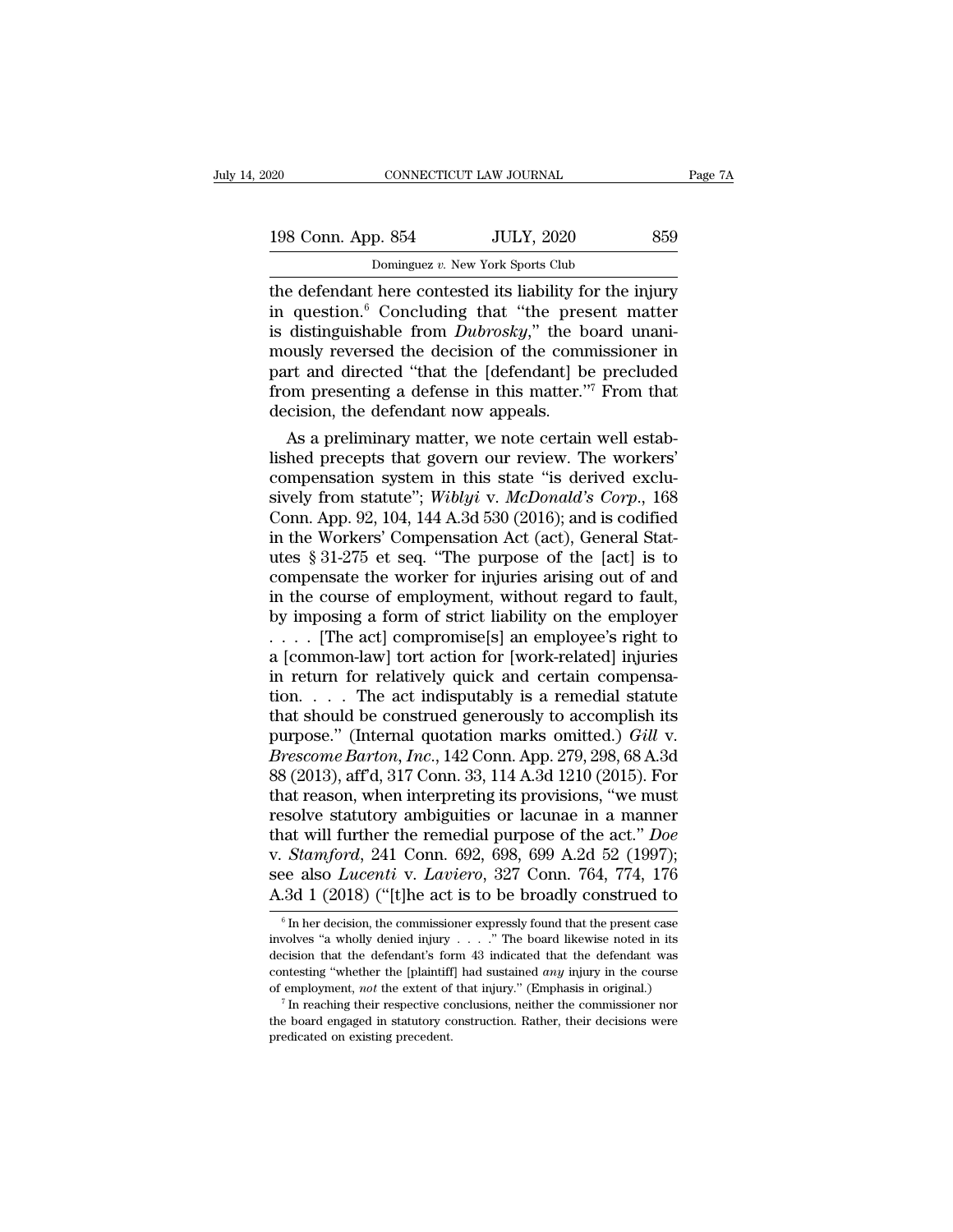|     | CONNECTICUT LAW JOURNAL                              |                    | July 14, 2020 |
|-----|------------------------------------------------------|--------------------|---------------|
| 860 | <b>JULY, 2020</b>                                    | 198 Conn. App. 854 |               |
|     | Dominguez v. New York Sports Club                    |                    |               |
|     | effectuate the nurnose of providing compensation for |                    |               |

EXECUTE CONNECTICUT LAW JOURNAL July 14, 2020<br>
S60 JULY, 2020 198 Conn. App. 854<br>
Dominguez v. New York Sports Club<br>
Effectuate the purpose of providing compensation for<br>
an injury arising out of and in the course of the e an injury arising out of and in the course of providing compensation for an injury arising out of and in the course of the employ-<br>and in the course of the employ-<br>ment regardless of fault" (internal quotation marks omitte  $\frac{\text{560}}{\text{Dominguez } v. \text{ New York Sports Club}}$ <br>Dominguez v. New York Sports Club<br>effectuate the purpose of providing compensation for<br>an injury arising out of and in the course of the employ-<br>ment regardless of fault'' (internal quotation omitted)). Dominguez v. New York Sports Club<br>
fectuate the purpose of providing compensation for<br>
injury arising out of and in the course of the employ-<br>
ent regardless of fault" (internal quotation marks<br>
inited)).<br>
This appeal doe Estate of providing compensation for<br>an injury arising out of and in the course of the employ-<br>ment regardless of fault" (internal quotation marks<br>omitted)).<br>This appeal does not involve any dispute as to the<br>underlying fa

effectuate the purpose of providing compensation for<br>an injury arising out of and in the course of the employ-<br>ment regardless of fault" (internal quotation marks<br>omitted)).<br>This appeal does not involve any dispute as to t an injury arising out of and in the course of the employ-<br>ment regardless of fault" (internal quotation marks<br>omitted)).<br>This appeal does not involve any dispute as to the<br>underlying facts found by the commissioner. Rathe ment regardless of fault" (internal quotation marks<br>omitted)).<br>This appeal does not involve any dispute as to the<br>underlying facts found by the commissioner. Rather, it<br>concerns the proper interpretation of § 31-294c (b) a omitted)).<br>
This appeal does not involve any dispute as to the<br>
underlying facts found by the commissioner. Rather, it<br>
concerns the proper interpretation of § 31-294c (b) and<br>
the proper application of established precede This appeal does not involve any dispute as to the<br>underlying facts found by the commissioner. Rather, it<br>concerns the proper interpretation of § 31-294c (b) and<br>the proper application of established precedent. Our<br>review underlying facts found by the<br>concerns the proper interpreta<br>the proper application of esta<br>review over those questions of<br>v. Redding, 296 Conn. 352, 3<br>Russell v. Mystic Seaport Muse<br>604, 748 A.2d 278 (2000). re proper application of established precedent. On<br>view over those questions of law is plenary. See *Jones*<br>Redding, 296 Conn. 352, 364, 995 A.2d 51 (2010);<br>ussell v. Mystic Seaport Museum, Inc., 252 Conn. 596,<br>4, 748 A.2

I and the set of  $\mathbf I$ 

improperly determined that the defendant was pre-<br>club apple of the defendant clump. The defendant of the defendant clump of the defendant clump of the defendant was pre-<br>cluded from contesting the extent of the plaintiff cluded from contesting the extent of the defendant<br>cluster of the plaintiff's contesting the extent of the plaintiff's injur-<br>cluded from contesting the extent of the plaintiff's injur-<br>ies.<sup>8</sup> It argues that the plaintif Frassea v. *Hyste Beapon Maseum*, *The.*, 252 Cold. 350, 604, 748 A.2d 278 (2000).<br>
I<br>
On appeal, the defendant claims that the board<br>
improperly determined that the defendant was pre-<br>
cluded from contesting the extent of I<br>
On appeal, the defendant claims that the board<br>
improperly determined that the defendant was pre-<br>
cluded from contesting the extent of the plaintiff's injur-<br>
ies.<sup>8</sup> It argues that the plaintiff's failure to submit me I<br>
On appeal, the defendant claims that the board<br>
improperly determined that the defendant was pre-<br>
cluded from contesting the extent of the plaintiff's injur-<br>
ies.<sup>8</sup> It argues that the plaintiff's failure to submit m On appeal, the defendant claims that the board<br>improperly determined that the defendant was pre-<br>cluded from contesting the extent of the plaintiff's injur-<br>ies.<sup>8</sup> It argues that the plaintiff's failure to submit medi-<br>c improperly determined that the defendant was pre-<br>cluded from contesting the extent of the plaintiff's injur-<br>ies.<sup>8</sup> It argues that the plaintiff's failure to submit medi-<br>cal bills or a request for payment to the defenda cluded from contesting the extent of the plaintiff's injuries.<sup>8</sup> It argues that the plaintiff's failure to submit medical bills or a request for payment to the defendant within the twenty-eight day statutory period render ies.<sup>8</sup> It argues that the plaintiff's failure to submit medical bills or a request for payment to the defendant<br>within the twenty-eight day statutory period rendered<br>it impossible for the defendant to comply with the pred cal bills or a request for payment to the defendant<br>within the twenty-eight day statutory period rendered<br>it impossible for the defendant to comply with the pred-<br>icates of  $\S 31-294c$  (b). In response, the plaintiff conwithin the twenty-eight day statutory period rendered<br>it impossible for the defendant to comply with the pred-<br>icates of  $\S 31-294c$  (b). In response, the plaintiff con-<br>tends that an employer that fails to respond in any it impossible for the defendant to<br>icates of § 31-294c (b). In resp<br>tends that an employer that fi<br>manner to a notice of claim fo<br>that statutory period, and then<br>it is contesting liability, is sul<br>provision of § 31-294c ( ates of § 31-294c (b). In response, the plaintiff con-<br>nds that an employer that fails to respond in any<br>anner to a notice of claim for compensation within<br>at statutory period, and then later files a notice that<br>is contest tends that an employer that fails to respond in any<br>manner to a notice of claim for compensation within<br>that statutory period, and then later files a notice that<br>it is contesting liability, is subject to the preclusion<br>pr

manner to a notice of claim for compensation within<br>that statutory period, and then later files a notice that<br>it is contesting liability, is subject to the preclusion<br>provision of § 31-294c (b).<br>In resolving that issue of that statutory period, and then later files a notice that<br>it is contesting liability, is subject to the preclusion<br>provision of § 31-294c (b).<br>In resolving that issue of statutory construction, we<br>are mindful that "[w]hen it is contesting liability, is subject to the preclusion<br>provision of § 31-294c (b).<br>In resolving that issue of statutory construction, we<br>are mindful that "[w]hen interpreting a statute, [o]ur<br>fundamental objective is to The mindful that "[w]hen interpreting a statute, [o]ur undamental objective is to ascertain and give effect to the apparent intent of the legislature. . . . The mean-<br>ig of a statute shall, in the first instance, be ascer fundamental objective is to ascertain and give effect to<br>the apparent intent of the legislature. . . . The mean-<br>ing of a statute shall, in the first instance, be ascertained<br> $s$  in the underlying administrative proceedin

the apparent intent of the legislature. . . . . The meaning of a statute shall, in the first instance, be ascertained  $\frac{1}{s}$  In the underlying administrative proceedings, both the commissioner and the board determined ing of a statute shall, in the first instance, be ascertained<br>
<sup>8</sup> In the underlying administrative proceedings, both the commissioner<br>
and the board determined that the defendant was precluded from contesting<br> *liability* Ing Or a statute shall, in the first instance, be ascertained<br><sup>8</sup> In the underlying administrative proceedings, both the commissioner<br>and the board determined that the defendant was precluded from contesting<br>*liability* fo <sup>8</sup> In the underlying administrative proceedings, both the commissioner and the board determined that the defendant was precluded from contesting *liability* for the plaintiff's injuries due to its failure to file a form and the board determined that the defendant was precluded from contesting *liability* for the plaintiff's injuries due to its failure to file a form 43 within the twenty-eight day statutory period of  $\S 31-294c$  (b). That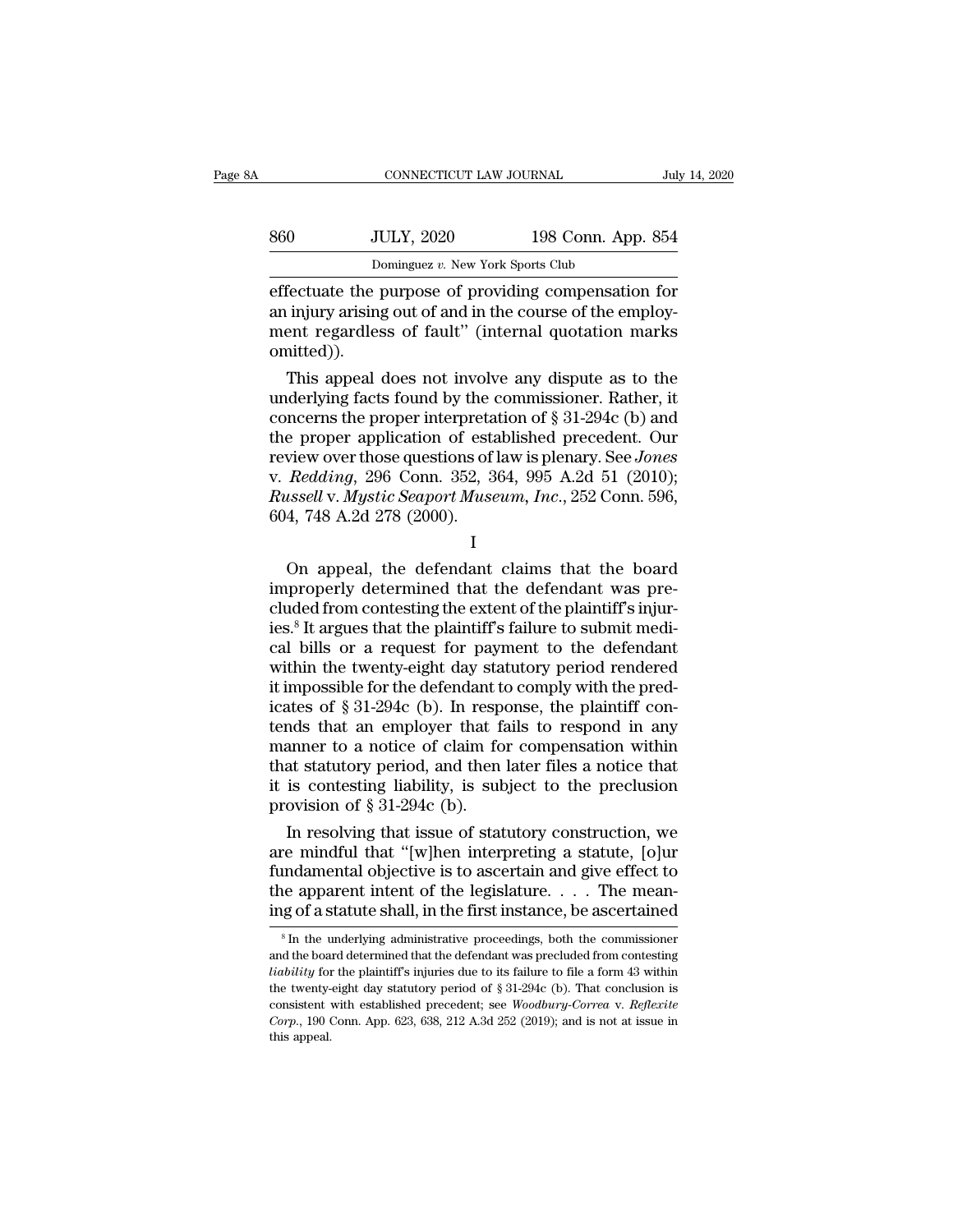198 Conn. App. 854 JULY, 2020 861<br>Dominguez v. New York Sports Club Dominguez *v.* New York Sports Club

From the text of the statute itself and its relationship<br>to other statutes. If, after examining such text and considering such relationship<br>to other statutes. If, after examining such text and considering such relationshi 198 Conn. App. 854 JULY, 2020 861<br>Dominguez v. New York Sports Club<br>from the text of the statute itself and its relationship<br>to other statutes. If, after examining such text and con-<br>sidering such relationship, the meaning 198 Conn. App. 854 JULY, 2020 861<br>
Dominguez v. New York Sports Club<br>
from the text of the statute itself and its relationship<br>
to other statutes. If, after examining such text and con-<br>
sidering such relationship, the me 198 Conn. App. 854 JULY, 2020 861<br>
Dominguez v. New York Sports Club<br>
from the text of the statute itself and its relationship<br>
to other statutes. If, after examining such text and con-<br>
sidering such relationship, the me Dominguez v. New York Sports Club<br>from the text of the statute itself and its relationship<br>to other statutes. If, after examining such text and con-<br>sidering such relationship, the meaning of such text is<br>plain and unambi Dominguez v. New York Sports Club<br>from the text of the statute itself and its relationship<br>to other statutes. If, after examining such text and con-<br>sidering such relationship, the meaning of such text is<br>plain and unambi from the text of the statute itself and its relationship<br>to other statutes. If, after examining such text and con-<br>sidering such relationship, the meaning of such text is<br>plain and unambiguous and does not yield absurd or<br> to other statutes. If, after examining such text and considering such relationship, the meaning of such text is plain and unambiguous and does not yield absurd or unworkable results, extratextual evidence of the meaning of sidering such relationship, the meaning of such text is<br>plain and unambiguous and does not yield absurd or<br>unworkable results, extratextual evidence of the mean-<br>ing of the statute shall not be considered. General Stat-<br>u plain and unambiguous and does not yield absurd or<br>unworkable results, extratextual evidence of the mean-<br>ing of the statute shall not be considered. General Stat-<br>utes § 1-2z. . . . However, [w]hen a statute is not plain<br> unworkable results, extratextual evidence of the meaning of the statute shall not be considered. General Statutes  $\S 1-2z$ .... However, [w]hen a statute is not plain and unambiguous, we also look for interpretive guidance ing of the statute shall not be considered. General Statutes § 1-2z. . . . However, [w]hen a statute is not plain and unambiguous, we also look for interpretive guidance to the legislative history and circumstances surrou utes § 1-2z. . . . However, [w]hen a statute is not plain<br>and unambiguous, we also look for interpretive guid-<br>ance to the legislative history and circumstances sur-<br>rounding its enactment, to the legislative policy it was and unambiguous, we also look for interpretive guidance to the legislative history and circumstances surrounding its enactment, to the legislative policy it was designed to implement, and to its relationship to existing l ance to the legislative history and circumstances sur-<br>rounding its enactment, to the legislative policy it was<br>designed to implement, and to its relationship to<br>existing legislation and [common-law] principles gov-<br>ernin rounding its enactment, to the legislative policy it was<br>designed to implement, and to its relationship to<br>existing legislation and [common-law] principles gov-<br>erning the same general subject matter. . . . A statute<br>is am designed to implement, and to its relationship to<br>existing legislation and [common-law] principles gov-<br>erning the same general subject matter. . . . A statute<br>is ambiguous if, when read in context, it is susceptible<br>to mo existing legislatic<br>erning the same g<br>is ambiguous if, v<br>to more than one<br>quotation marks (pean Motors, In<br>1114 (2014).<br>As its title indic ming the same general subject matter.  $\ldots$  A statute<br>ambiguous if, when read in context, it is susceptible<br>more than one reasonable interpretation." (Internal<br>otation marks omitted.) *Ferraro* v. *Ridgefield Euro-<br>an Mot* is ambiguous if, when read in context, it is susceptible<br>to more than one reasonable interpretation." (Internal<br>quotation marks omitted.) *Ferraro* v. *Ridgefield Euro-<br>pean Motors, Inc.*, 313 Conn. 735, 747–48, 99 A.3d<br>1

to more than one reasonable interpretation." (Internal<br>quotation marks omitted.) *Ferraro* v. *Ridgefield Euro-<br>pean Motors, Inc.*, 313 Conn. 735, 747–48, 99 A.3d<br>1114 (2014).<br>As its title indicates, § 31-294c sets forth quotation marks omitted.) Ferraro v. Ridgefield Euro-<br>pean Motors, Inc., 313 Conn. 735, 747–48, 99 A.3d<br>1114 (2014).<br>As its title indicates, § 31-294c sets forth the statutory<br>requirements for both notices of claims for c pean Motors, Inc., 313 Conn. 735, 747–48, 99 A.3d<br>1114 (2014).<br>As its title indicates, § 31-294c sets forth the statutory<br>requirements for both notices of claims for compensa-<br>tion filed by employees; see General Statutes 1114 (2014).<br>
As its title indicates, § 31-294c sets forth the statutory<br>
requirements for both notices of claims for compensa-<br>
tion filed by employees; see General Statutes § 31-294c<br>
(a); and notices contesting liabili As its title indicates, § 31-294c sets forth the statutory<br>requirements for both notices of claims for compensa-<br>tion filed by employees; see General Statutes § 31-294c<br>(a); and notices contesting liability filed by emplo requirements for both notices of claims for compensation filed by employees; see General Statutes  $\S 31-294c$  (a); and notices contesting liability filed by employers.<br>See General Statutes  $\S 31-294c$  (b). It is undispute tion filed by employees; see  $\left( a \right)$ ; and notices contesting lia<br>See General Statutes § 31-294<br>the plaintiff properly filed a<br>compensation pursuant to §<br>the issue in the present case i<br>ance with § 31-294c (b).<br>We begin ); and notices contesting liability filed by employers.<br>
e General Statutes § 31-294c (b). It is undisputed that<br>
e plaintiff properly filed a notice of his claim for<br>
mpensation pursuant to § 31-294c (a). Accordingly,<br>
e See General Statutes § 31-294c (b). It is undisputed that<br>the plaintiff properly filed a notice of his claim for<br>compensation pursuant to § 31-294c (a). Accordingly,<br>the issue in the present case is the defendant's compli

the plaintiff properly filed a notice of his claim for<br>compensation pursuant to  $\S 31-294c$  (a). Accordingly,<br>the issue in the present case is the defendant's compli-<br>ance with  $\S 31-294c$  (b).<br>We begin with the language compensation pursuant to § 31-294c (a). Accordingly,<br>the issue in the present case is the defendant's compli-<br>ance with § 31-294c (b).<br>We begin with the language of the statute in question.<br>Section 31-294c (b) contains sev the issue in the present case is the defendant's compli-<br>ance with § 31-294c (b).<br>We begin with the language of the statute in question.<br>Section 31-294c (b) contains several related provisions<br>that govern an employer's obl ance with § 31-294c (b).<br>
We begin with the language of the statute in question.<br>
Section 31-294c (b) contains several related provisions<br>
that govern an employer's obligation to respond to a<br>
properly filed notice of cla We begin with the language of the statute in question.<br>Section 31-294c (b) contains several related provisions<br>that govern an employer's obligation to respond to a<br>properly filed notice of claim for compensation. It pro-<br> Section 31-294c (b) contains several related provisions<br>that govern an employer's obligation to respond to a<br>properly filed notice of claim for compensation. It pro-<br>vides in relevant part: "Whenever liability to pay comdes in relevant part: "Whenever liability to pay com-<br>ensation is contested by the employer, he shall file<br>ith the commissioner, on or before the twenty-eighth<br>ay after he has received a written notice of claim,<sup>9</sup><br>Althou pensation is contested by the employer, he shall file<br>with the commissioner, on or before the twenty-eighth<br>day after he has received a written notice of claim,<sup>9</sup><br> $\frac{9}{100}$  Although the phrase "written notice of claim" with the commissioner, on or before the twenty-eighth day after he has received a written notice of claim,<sup>9</sup> Although the phrase "written notice of claim" in § 31-294c (b) does not specifically refer to the phrase, "writ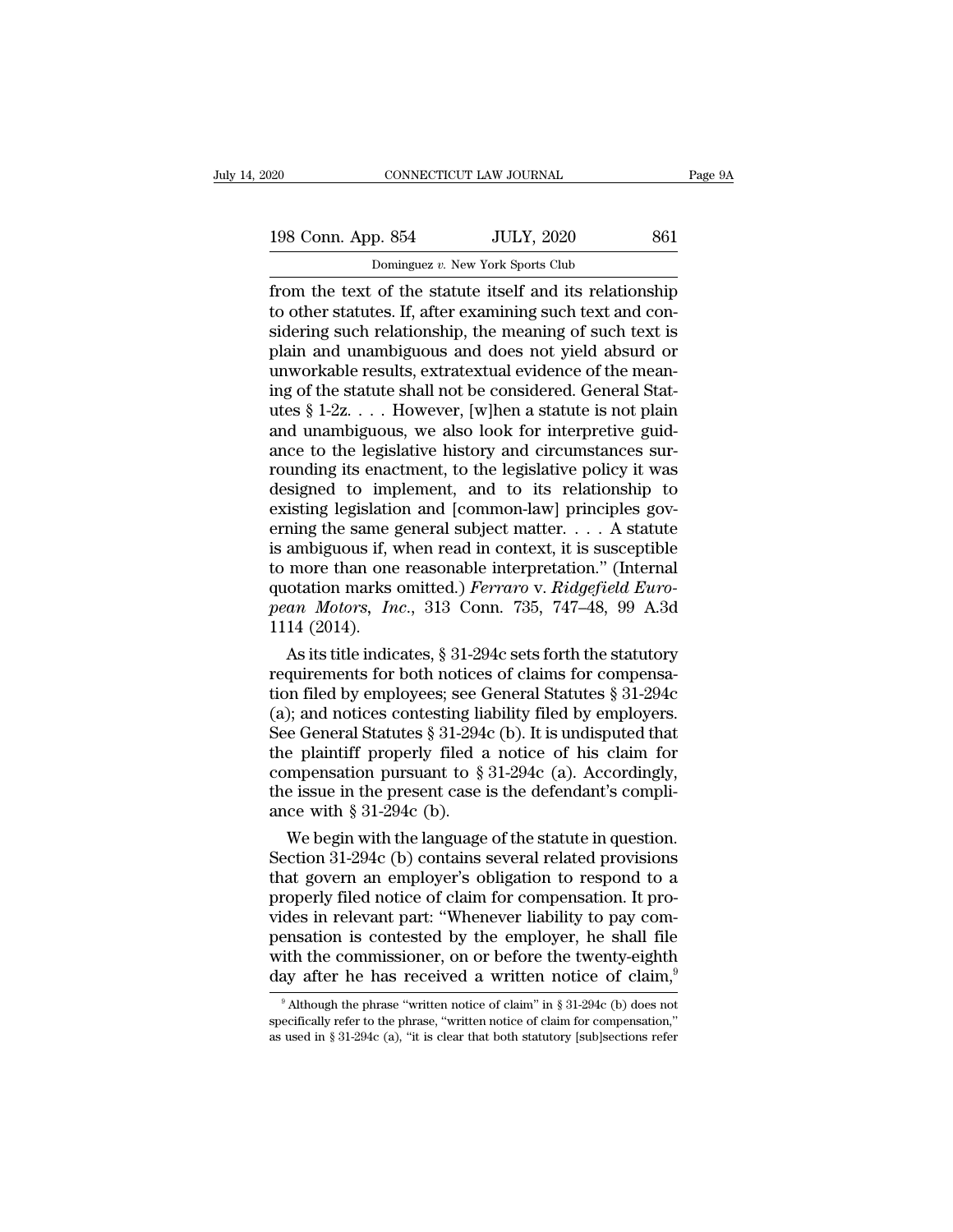| .0A | CONNECTICUT LAW JOURNAL                                                                                                                                                |                    | July 14, 2020 |
|-----|------------------------------------------------------------------------------------------------------------------------------------------------------------------------|--------------------|---------------|
| 862 | <b>JULY, 2020</b>                                                                                                                                                      | 198 Conn. App. 854 |               |
|     | Dominguez v. New York Sports Club                                                                                                                                      |                    |               |
|     | a notice in accord with a form prescribed by the chair-<br>man of the Workers' Compensation Commission stating<br>that the right to componention is contested the name |                    |               |

MULY, 2020 198 Conn. App. 854<br>
Dominguez v. New York Sports Club<br>
a notice in accord with a form prescribed by the chair-<br>
man of the Workers' Compensation Commission stating<br>
that the right to compensation is contested, t  $t = \frac{198 \text{ Conn. App. 854}}{\text{Domain} \cdot \text{Form: New York Sports Club}}$ <br>a notice in accord with a form prescribed by the chair-<br>man of the Workers' Compensation Commission stating<br>that the right to compensation is contested, the name<br>of the claimant, th  $\frac{\text{562}}{\text{Dominguez } v. \text{ New York Sports Club}}$ <br>
Dominguez v. New York Sports Club<br>
a notice in accord with a form prescribed by the chair-<br>
man of the Workers' Compensation Commission stating<br>
that the right to compensation is contested, Dominguez v. New York Sports Club<br>a notice in accord with a form prescribed by the chair-<br>man of the Workers' Compensation Commission stating<br>that the right to compensation is contested, the name<br>of the claimant, the name Dominguez v. New York Sports Club<br>
a notice in accord with a form prescribed by the chair-<br>
man of the Workers' Compensation Commission stating<br>
that the right to compensation is contested, the name<br>
of the claimant, the a notice in accord with a form prescribed by the chair-<br>man of the Workers' Compensation Commission stating<br>that the right to compensation is contested, the name<br>of the claimant, the name of the employer, the date of<br>the a man of the Workers' Compensation Commission stating<br>that the right to compensation is contested, the name<br>of the claimant, the name of the employer, the date of<br>the alleged injury or death and the specific grounds<br>on whic that the right to compensation is contested, the name<br>of the claimant, the name of the employer, the date of<br>the alleged injury or death and the specific grounds<br>on which the right to compensation is contested. The<br>employe of the claimant, the name of the employer, the date of<br>the alleged injury or death and the specific grounds<br>on which the right to compensation is contested. The<br>employer shall send a copy of the notice to the employee<br>in a the alleged injury or death and the specific grounds<br>on which the right to compensation is contested. The<br>employer shall send a copy of the notice to the employee<br>in accordance with section 31-321. If the employer . . .<br>fa on which the right to compensation is contested. The<br>employer shall send a copy of the notice to the employee<br>in accordance with section 31-321. If the employer . . .<br>fails to file the notice contesting liability on or bef employer shall send a copy of the notice to the employee<br>in accordance with section 31-321. If the employer  $\ldots$ <br>fails to file the notice contesting liability on or before<br>the twenty-eighth day after he has received the in accordance with section 31-321. If the employer  $\ldots$  fails to file the notice contesting liability on or before the twenty-eighth day after he has received the written notice of claim, the employer shall commence paym fails to file the notice contesting liability on or before<br>the twenty-eighth day after he has received the writ-<br>ten notice of claim, the employer shall commence pay-<br>ment of compensation for such injury or death on or<br>bef the twenty-eighth day after he has received the writ-<br>ten notice of claim, the employer shall commence pay-<br>ment of compensation for such injury or death on or<br>before the twenty-eighth day after he has received the<br>written ten notice of claim, the employer shall commence payment of compensation for such injury or death on or before the twenty-eighth day after he has received the written notice of claim, but the employer may contest the emplo ment of compensation for such injury or death on or<br>before the twenty-eighth day after he has received the<br>written notice of claim, but the employer may contest<br>the employee's right to receive compensation on any<br>grounds o before the twenty-eighth day after he has received the<br>written notice of claim, but the employer may contest<br>the employee's right to receive compensation on any<br>grounds or the extent of his disability within one year<br>from written notice of claim, but the employer may contest<br>the employee's right to receive compensation on any<br>grounds or the extent of his disability within one year<br>from the receipt of the written notice of claim, provided<br>th the employee's right to receive compensation on any<br>grounds or the extent of his disability within one year<br>from the receipt of the written notice of claim, provided<br>the employer shall not be required to commence pay-<br>ment grounds or the extent of his disability within one year<br>from the receipt of the written notice of claim, provided<br>the employer shall not be required to commence pay-<br>ment of compensation when the written notice of claim<br>ha from the receipt of the written notice of claim, provided<br>the employer shall not be required to commence pay-<br>ment of compensation when the written notice of claim<br>has not been properly served in accordance with sec-<br>tion the employer shall not be required to commence pay-<br>ment of compensation when the written notice of claim<br>has not been properly served in accordance with sec-<br>tion 31-321 or when the written notice of claim fails to<br>includ ment of compensation when the written notice of claim<br>has not been properly served in accordance with sec-<br>tion 31-321 or when the written notice of claim fails to<br>include a warning that (1) the employer, if he has com-<br>me has not been properly served in accordance with section 31-321 or when the written notice of claim fails to include a warning that (1) the employer, if he has commenced payment for the alleged injury or death on or before tion 31-321 or when the written notice of claim fails to<br>include a warning that (1) the employer, if he has com-<br>menced payment for the alleged injury or death on or<br>before the twenty-eighth day after receiving a written<br>n include a warning that (1) the employer, if he has commenced payment for the alleged injury or death on or before the twenty-eighth day after receiving a written notice of claim, shall be precluded from contesting liabilit menced payment for the alleged injury or death on or<br>before the twenty-eighth day after receiving a written<br>notice of claim, shall be precluded from contesting lia-<br>bility unless a notice contesting liability is filed with before the twenty-eighth day after receiving a written<br>notice of claim, shall be precluded from contesting lia-<br>bility unless a notice contesting liability is filed within<br>one year from the receipt of the written notice of notice of claim, shall be precluded from contesting liability unless a notice contesting liability is filed within<br>one year from the receipt of the written notice of claim,<br>and (2) the employer shall be conclusively presum bility unless a notice contesting liability is filed within<br>one year from the receipt of the written notice of claim,<br>and (2) the employer shall be conclusively presumed<br>to have accepted the compensability of the alleged<br>i one year from the receipt of the written notice of claim,<br>and (2) the employer shall be conclusively presumed<br>to have accepted the compensability of the alleged<br>injury or death unless the employer either files a notice<br>con and (2) the employer shall be conclusively presumed<br>to have accepted the compensability of the alleged<br>injury or death unless the employer either files a notice<br>contesting liability on or before the twenty-eighth day<br>afte contesting liability on or before the twenty-eighth day<br>after receiving a written notice of claim or commences<br>payment for the alleged injury or death on or before<br>such twenty-eighth day. An employer shall be entitled,<br>to after receiving a written notice of claim or commences<br>payment for the alleged injury or death on or before<br>such twenty-eighth day. An employer shall be entitled,<br>to the same notice." (Internal quotation marks omitted.) *R* 

payment for the alleged injury or death on or before<br>such twenty-eighth day. An employer shall be entitled,<br>to the same notice." (Internal quotation marks omitted.) *Russell* v. *Mystic*<br>*Seaport Museum, Inc.*, supra, 252 Such twenty-eighthermetries and twenty-eighthermetries." (Interface, 2015)<br>Secure of Museum, Inc., 8<br>Backing, Inc., 13 Conn. Alexandermetries and 2015, 540 A.2d 373 (1988).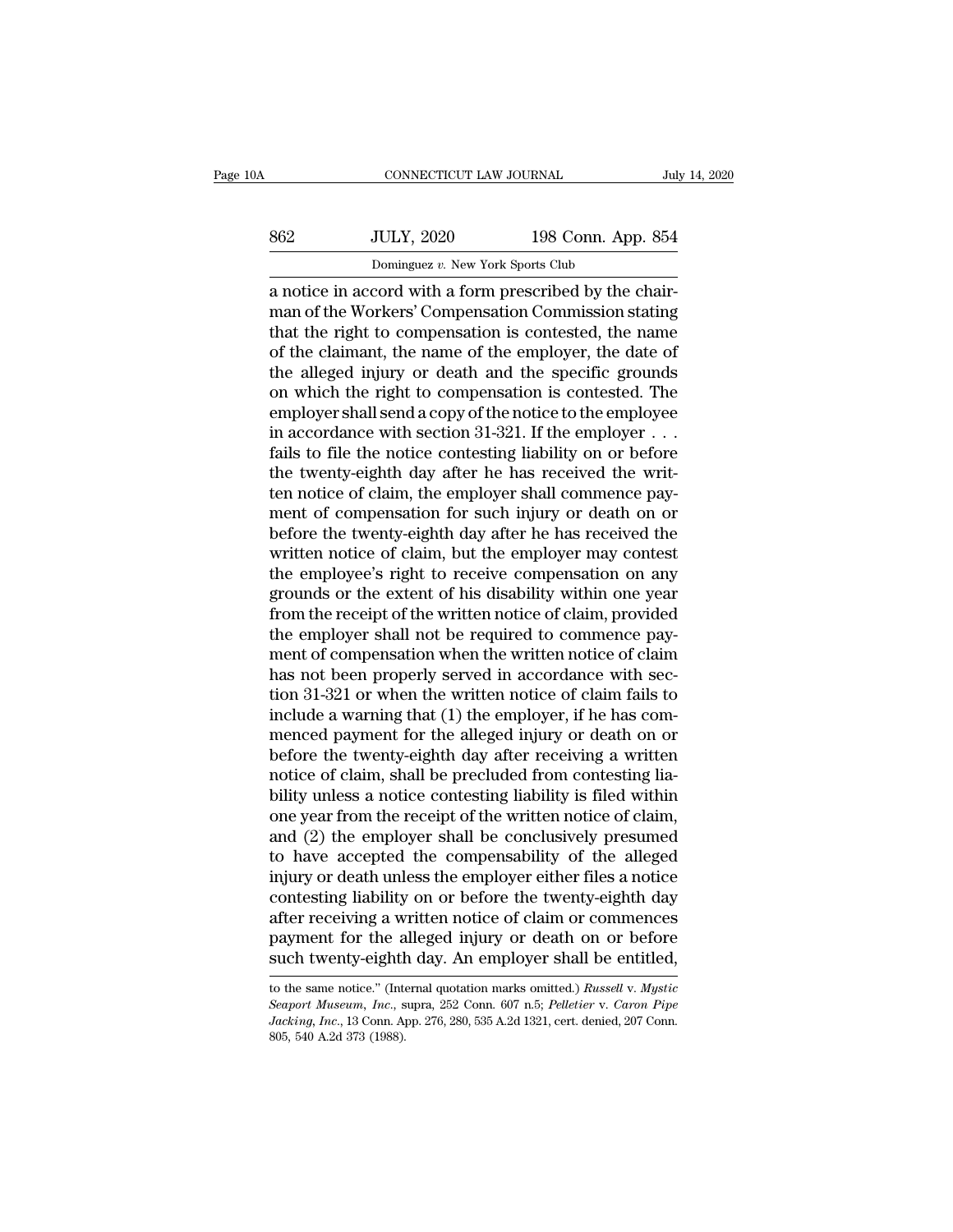| 120 |                    | CONNECTICUT LAW JOURNAL                              | Page 11A |
|-----|--------------------|------------------------------------------------------|----------|
|     |                    |                                                      |          |
|     | 198 Conn. App. 854 | <b>JULY, 2020</b>                                    | 863      |
|     |                    | Dominguez v. New York Sports Club                    |          |
|     |                    | if he prevails to reimbursement from the claimant of |          |

 $\begin{array}{|l|l|} \hline \text{198 Conn. App. 854} \hline \text{IULY, 2020} \hline \text{Domain} & \text{198 Conn. App. 854} \hline \text{IULY, 2020} \hline \text{I.} \hline \text{I.} \hline \text{I.} \hline \text{I.} \hline \text{I.} \hline \text{I.} \hline \text{I.} \hline \text{I.} \hline \text{I.} \hline \text{I.} \hline \text{I.} \hline \text{I.} \hline \text{I.} \hline \text{I.} \hline \text{I.}$ 198 Conn. App. 854 JULY, 2020 863<br>
Dominguez v. New York Sports Club<br>
if he prevails, to reimbursement from the claimant of<br>
any compensation paid by the employer on and after<br>
the date the commissioner receives written no 198 Conn. App. 854 JULY, 2020 863<br>
Dominguez v. New York Sports Club<br>
if he prevails, to reimbursement from the claimant of<br>
any compensation paid by the employer on and after<br>
the date the commissioner receives written n 198 Conn. App. 854 JULY, 2020 863<br>
Dominguez v. New York Sports Club<br>
if he prevails, to reimbursement from the claimant of<br>
any compensation paid by the employer on and after<br>
the date the commissioner receives written n Dominguez v. New York Sports Club<br>
if he prevails, to reimbursement from the claimant of<br>
any compensation paid by the employer on and after<br>
the date the commissioner receives written notice from<br>
the employer  $\dots$  in ac Dominguez v. New York Sports Club<br>
if he prevails, to reimbursement from the claimant of<br>
any compensation paid by the employer on and after<br>
the date the commissioner receives written notice from<br>
the employer  $\dots$  in ac if he prevails, to reimbursement from the claimant of<br>any compensation paid by the employer on and after<br>the date the commissioner receives written notice from<br>the employer . . . in accordance with the form pre-<br>scribed by any compensation paid by the employer on and after<br>the date the commissioner receives written notice from<br>the employer  $\ldots$  in accordance with the form pre-<br>scribed by the chairman of the Workers' Compensa-<br>tion Commissi the date the commissioner receives written notice from<br>the employer  $\ldots$  in accordance with the form pre-<br>scribed by the chairman of the Workers' Compensa-<br>tion Commission, stating that the right to compensa-<br>tion is con the employer . . . in accordance with the form pre-<br>scribed by the chairman of the Workers' Compensa-<br>tion Commission, stating that the right to compensa-<br>tion is contested. Notwithstanding the provisions of this<br>subsectio scribed by the chairman of the Workers' Compensation Commission, stating that the right to compensation is contested. Notwithstanding the provisions of this subsection, an employer who fails to contest liability for an all tion Commission, stating that the right to compensa-<br>tion is contested. Notwithstanding the provisions of this<br>subsection, an employer who fails to contest liability<br>for an alleged injury or death on or before the twenty-<br> tion is contested. Notwithstanding the provisions of this<br>subsection, an employer who fails to contest liability<br>for an alleged injury or death on or before the twenty-<br>eighth day after receiving a written notice of claim subsection, an employer who fails to contest liability<br>for an alleged injury or death on or before the twenty-<br>eighth day after receiving a written notice of claim and<br>who fails to commence payment for the alleged injury<br>o for an alleged injury or death on or before the<br>eighth day after receiving a written notice of<br>who fails to commence payment for the alle<br>or death on or before such twenty-eighth da<br>conclusively presumed to have accepted giuti day after receiving a written notice of claim and<br>no fails to commence payment for the alleged injury<br>death on or before such twenty-eighth day, shall be<br>nclusively presumed to have accepted the compensa-<br>ity of the who rans to commence payment for the aneged figure<br>or death on or before such twenty-eighth day, shall be<br>conclusively presumed to have accepted the compensa-<br>bility of the alleged injury or death. . . . " (Footnote<br>added

bound by the alleged injury or death. . . ." (Footnote added.) General Statutes § 31-294c (b).<br>
It is well established that, "in interpreting [statutory language], we do not write on a clean slate, but are bound by . . . conclusively presumed to have accepted the compensa-<br>bility of the alleged injury or death. . . ." (Footnote<br>added.) General Statutes § 31-294c (b).<br>It is well established that, "in interpreting [statutory<br>language], we do *Roadded.*) General Statutes § 31-294c (b).<br> *Roadded.*) General Statutes § 31-294c (b).<br> *Road, We do not write on a clean slate, but are bound by ... previous judicial interpretations of this language and the purpose of* It is well established that, "in interpreting [statutory language], we do not write on a clean slate, but are bound by . . . previous judicial interpretations of this language and the purpose of the statute." *New England* It is well established that, "in interpreting [statutory language], we do not write on a clean slate, but are bound by . . . previous judicial interpretations of this language and the purpose of the statute." *New England* language], we do not write on a clean slate, but are<br>bound by . . . previous judicial interpretations of this<br>language and the purpose of the statute." New England<br>Road, Inc. v. Planning & Zoning Commission, 308<br>Conn. 180 bound by . . . previous judicial interpretations of the stanguage and the purpose of the statute." *New Engla Road, Inc.* v. *Planning & Zoning Commission*, : Conn. 180, 186, 61 A.3d 505 (2013). On several ocsions, the ap Iguage and the purpose of the statute. *New England*<br> *Madd, Inc.* v. *Planning & Zoning Commission*, 308<br>
John. 180, 186, 61 A.3d 505 (2013). On several occa-<br>
oca-<br>
Ins, the appellate courts of this state have construed<br> *Inclus, 1nc.* v. *I tumming* & *20thing* Commission, 500<br> *Conn.* 180, 186, 61 A.3d 505 (2013). On several occa-<br>
sions, the appellate courts of this state have construed<br>
the various provisions of § 31-294c (b). That pre

Court. 150, 150, 01 A.5d 505 (2015). On several occasions, the appellate courts of this state have construed<br>the various provisions of § 31-294c (b). That precedent<br>informs our analysis of the defendant's claim.<br>In the se sions, the appenate courts of this state have construed<br>the various provisions of § 31-294c (b). That precedent<br>informs our analysis of the defendant's claim.<br>In the seminal case of *Harpaz* v. *Laidlaw Transit,*<br> $Inc$ , 286 the various provisions of § 31-294c (b). That precedent<br>informs our analysis of the defendant's claim.<br>In the seminal case of *Harpaz* v. *Laidlaw Transit,*<br>*Inc.*, 286 Conn. 102, 942 A.2d 396 (2008), our Supreme<br>Court de Informs our analysis of the detendant s-claim.<br>
In the seminal case of *Harpaz* v. *Laidlaw Transit,*<br> *Inc.*, 286 Conn. 102, 942 A.2d 396 (2008), our Supreme<br>
Court detailed the contours of the preclusion scheme<br>
contain In the seminal case of *Harpaz* v. *Laidlaw Transit,*<br>*Inc.*, 286 Conn. 102, 942 A.2d 396 (2008), our Supreme<br>Court detailed the contours of the preclusion scheme<br>contained in § 31-294c (b). It stated: "The first two sen-Inc., 286 Conn. 102, 942 A.2d 396 (2008), our Supreme<br>Court detailed the contours of the preclusion scheme<br>contained in § 31-294c (b). It stated: "The first two sen-<br>tences of § 31-294c (b) address the procedure that an<br>e Court detailed the contours of the preclusion scheme<br>contained in § 31-294c (b). It stated: "The first two sen-<br>tences of § 31-294c (b) address the procedure that an<br>employer must follow if it wants to 'contest liability contained in § 31-294c (b). It stated: "The first two sentences of § 31-294c (b) address the procedure that an employer must follow if it wants to 'contest liability to pay compensation  $\ldots$  . . . . . The statute prescri tences of § 31-294c (b) address the procedure that an employer must follow if it wants to 'contest liability to pay compensation  $\ldots$ .  $\ldots$ .' The statute prescribes therein that, within twenty-eight days of receiving a employer must follow if it wants to 'contest liability to<br>pay compensation  $\ldots$ ... "The statute prescribes<br>therein that, within twenty-eight days of receiving a<br>notice of claim, the employer must file a notice stating<br>th pay compensation . . . . . . . The statute prescribes<br>therein that, within twenty-eight days of receiving a<br>notice of claim, the employer must file a notice stating<br>that it contests the claimant's right to compensation<br>and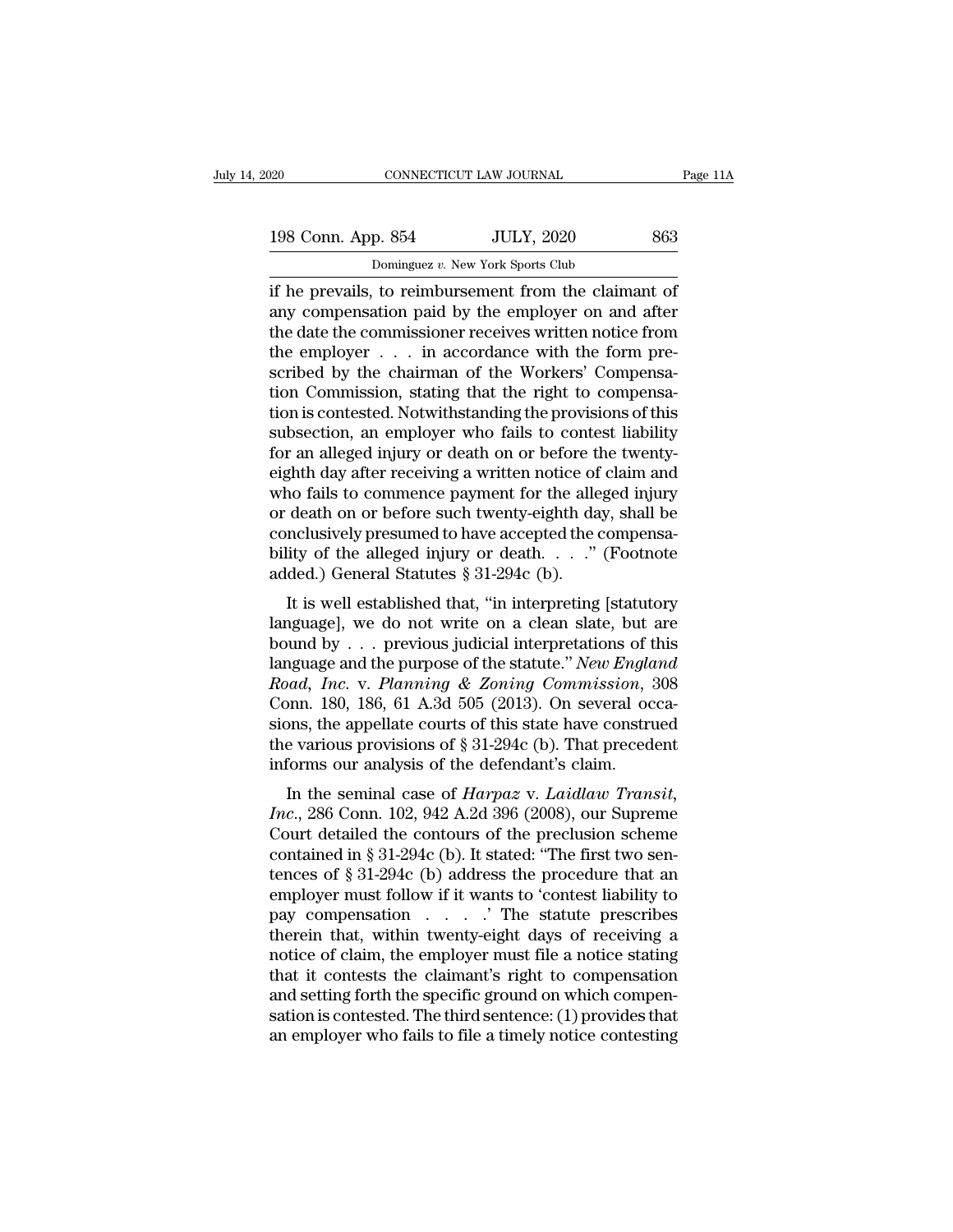# EXECUTE CONNECTICUT LAW JOURNAL July 14, 2020<br>
864 JULY, 2020 198 Conn. App. 854<br>
Dominguez v. New York Sports Club CONNECTICUT LAW JOURNAL<br>JULY, 2020 198 Conn. App<br>Dominguez *v.* New York Sports Club<br>Commence payment of compensatio

CONNECTICUT LAW JOURNAL July 14, 2020<br>
S64 JULY, 2020 198 Conn. App. 854<br>
Dominguez v. New York Sports Club<br>
liability must commence payment of compensation for<br>
the alleged injury within that same twenty-eight day<br>
pariod S64 JULY, 2020 198 Conn. App. 854<br>Dominguez v. New York Sports Club<br>
liability must commence payment of compensation for<br>
the alleged injury within that same twenty-eight day<br>
period; and (2) grants the employer who timely  $\frac{364}{\text{Dominguez } v. \text{ New York Sports Club}}$ <br>Dominguez v. New York Sports Club<br>liability must commence payment of compensation for<br>the alleged injury within that same twenty-eight day<br>period; and (2) grants the employer who timely com-<br>men MULY, 2020 198 Conn. App. 854<br>
Dominguez v. New York Sports Club<br>
liability must commence payment of compensation for<br>
the alleged injury within that same twenty-eight day<br>
period; and (2) grants the employer who timely c Dominguez v. New York Sports Club<br>
liability must commence payment of compensation for<br>
the alleged injury within that same twenty-eight day<br>
period; and (2) grants the employer who timely com-<br>
mences payment a one year Dominguez *v*. New York Sports Club<br>liability must commence payment of compensation for<br>the alleged injury within that same twenty-eight day<br>period; and (2) grants the employer who timely com-<br>mences payment a one year per liability must commence payment of compensation for<br>the alleged injury within that same twenty-eight day<br>period; and (2) grants the employer who timely com-<br>mences payment a one year period in which to 'contest<br>the employe the alleged injury within that same twenty-eight day<br>period; and (2) grants the employer who timely com-<br>mences payment a one year period in which to 'contest<br>the employee's right to receive compensation on any<br>grounds *or* period; and (2) grants the employer who timely com-<br>mences payment a one year period in which to 'contest<br>the employee's right to receive compensation on any<br>grounds *or the extent of his disability*'; but (3) relieves<br>the mences payment a one year period in which to 'contest<br>the employee's right to receive compensation on any<br>grounds *or the extent of his disability*'; but (3) relieves<br>the employer of the obligation to commence payment<br>with the employee's right to receive compensation on any<br>grounds *or the extent of his disability*'; but (3) relieves<br>the employer of the obligation to commence payment<br>within the twenty-eight day period if the notice of claim<br> grounds *or the extent of his disability*'; but (3) relieves<br>the employer of the obligation to commence payment<br>within the twenty-eight day period if the notice of claim<br>does not, inter alia, include a warning that 'the em the employer of the obligation to commence payment<br>within the twenty-eight day period if the notice of claim<br>does not, inter alia, include a warning that 'the employer<br>shall be conclusively presumed to have accepted the<br>co within the twenty-eight day period if the notice of claim<br>does not, inter alia, include a warning that 'the employer<br>shall be conclusively presumed to have accepted the<br>compensability of the alleged injury or death unless does not, inter alia, include a warning that 'the employer<br>shall be conclusively presumed to have accepted the<br>compensability of the alleged injury or death unless the<br>employer either files a notice contesting liability on shall be conclusively presumed to have accepted the compensability of the alleged injury or death unless the employer either files a notice contesting liability on or before the twenty-eighth day after receiving a written compensability of the alleged injury or death unless the<br>employer either files a notice contesting liability on or<br>before the twenty-eighth day after receiving a written<br>notice of claim or commences payment for the alleged

employer either files a notice contesting liability on or<br>before the twenty-eighth day after receiving a written<br>notice of claim or commences payment for the alleged<br>injury or death on or before such twenty-eighth day.<br> $\$ before the twenty-eighth day after receiving a written<br>notice of claim or commences payment for the alleged<br>injury or death on or before such twenty-eighth day.'<br>. . . General Statutes § 31-294c (b). The fourth sen-<br>tence notice of claim or commences payment for the alleged<br>injury or death on or before such twenty-eighth day.'<br>... General Statutes § 31-294c (b). The fourth sen-<br>tence provides for reimbursement to an employer who<br>timely pays injury or death on or before such twenty-eighth day.'<br>  $\ldots$  General Statutes § 31-294c (b). The fourth sentence provides for reimbursement to an employer who<br>
timely pays and thereafter prevails in contesting compensabil Similar Similar Similar Similar to the fourth sentance provides for reimbursement to an employer who timely pays and thereafter prevails in contesting compensability. Finally, the fifth sentence sets forth the con-<br>sequen tence provides for reimbursement to an employer who<br>timely pays and thereafter prevails in contesting com-<br>pensability. Finally, the fifth sentence sets forth the con-<br>sequences to an employer who neither timely pays nor<br>t timely pays and thereafter prevails in contesting compensability. Finally, the fifth sentence sets forth the consequences to an employer who neither timely pays nor timely contests liability: 'Notwithstanding the provision pensability. Finally, the fifth sentence sets forth the con-<br>sequences to an employer who neither timely pays nor<br>timely contests liability: 'Notwithstanding the provi-<br>sions of this subsection, an employer who fails to co sequences to an employer who neither timely pays nor<br>timely contests liability: 'Notwithstanding the provi-<br>sions of this subsection, an employer who fails to con-<br>test liability for an alleged injury or death on or before timely contests liability: 'Notwithstanding the provisions of this subsection, an employer who fails to contest liability for an alleged injury or death on or before the twenty-eighth day after receiving a written notice o sions of this subsection, an employer who fails to contest liability for an alleged injury or death on or before<br>the twenty-eighth day after receiving a written notice<br>of claim and who fails to commence payment for the<br>all test liability for an alleged injury or death on or before<br>the twenty-eighth day after receiving a written notice<br>of claim and who fails to commence payment for the<br>alleged injury or death on or before such twenty-eighth<br>d the twenty-eighth day after receiving a written notice<br>of claim and who fails to commence payment for the<br>alleged injury or death on or before such twenty-eighth<br>day, *shall be conclusively presumed to have accepted*<br>*the* of claim and who fails to commence payment for the alleged injury or death on or before such twenty-eighth day, *shall be conclusively presumed to have accepted* the compensability of the alleged injury or death.'... Gene alleged injury or death on or before such twenty-eighth<br>day, *shall be conclusively presumed to have accepted*<br>the compensability of the alleged injury or death.'...<br>General Statutes § 31-294c (b)." (Emphasis in original.) day, *shall be conclusively presumed to have accepted*<br>*the compensability of the alleged injury or death.'.*...<br>General Statutes § 31-294c (b)." (Emphasis in original.)<br>*Harpaz v. Laidlaw Transit, Inc.*, supra, 110–11. Th the compensability of the alleged injury or death.'...<br>
General Statutes § 31-294c (b)." (Emphasis in original.)<br> *Harpaz* v. *Laidlaw Transit, Inc.*, supra, 110–11. The<br>
court characterized that preclusion provision as a General Statutes § 31-294c (b)." (Emphasis in original.)<br> *Harpaz* v. *Laidlaw Transit, Inc.*, supra, 110–11. The<br>
court characterized that preclusion provision as a "con-<br>
clusive presumption . . . . ." Id., 105; see als Harpaz v. Laidlaw Transit, Inc., supra, 110–11. The<br>court characterized that preclusion provision as a "con-<br>clusive presumption  $\ldots$ ." Id., 105; see also *Donahue*<br>v. Veridiem, Inc., 291 Conn. 537, 548, 970 A.2d 630<br>(20 court characterized that preclusion provision as a "conclusive presumption  $\ldots$ ." Id., 105; see also *Donahue*<br>v. *Veridiem, Inc.*, 291 Conn. 537, 548, 970 A.2d 630<br>(2009) (noting that court previously had "referred to<br>[ clusive presumption  $\ldots$  " Id., 105; see also *Donahue*<br>v. *Veridiem, Inc.*, 291 Conn. 537, 548, 970 A.2d 630<br>(2009) (noting that court previously had "referred to<br>[§ 31-294c (b)], or its predecessor, as setting forth a<br> v. *Veridiem, Inc.*, 291 Conn. 537, 548, 970 A.2d 630 (2009) (noting that court previously had "referred to [§ 31-294c (b)], or its predecessor, as setting forth a conclusive presumption" and explaining that "a conclusive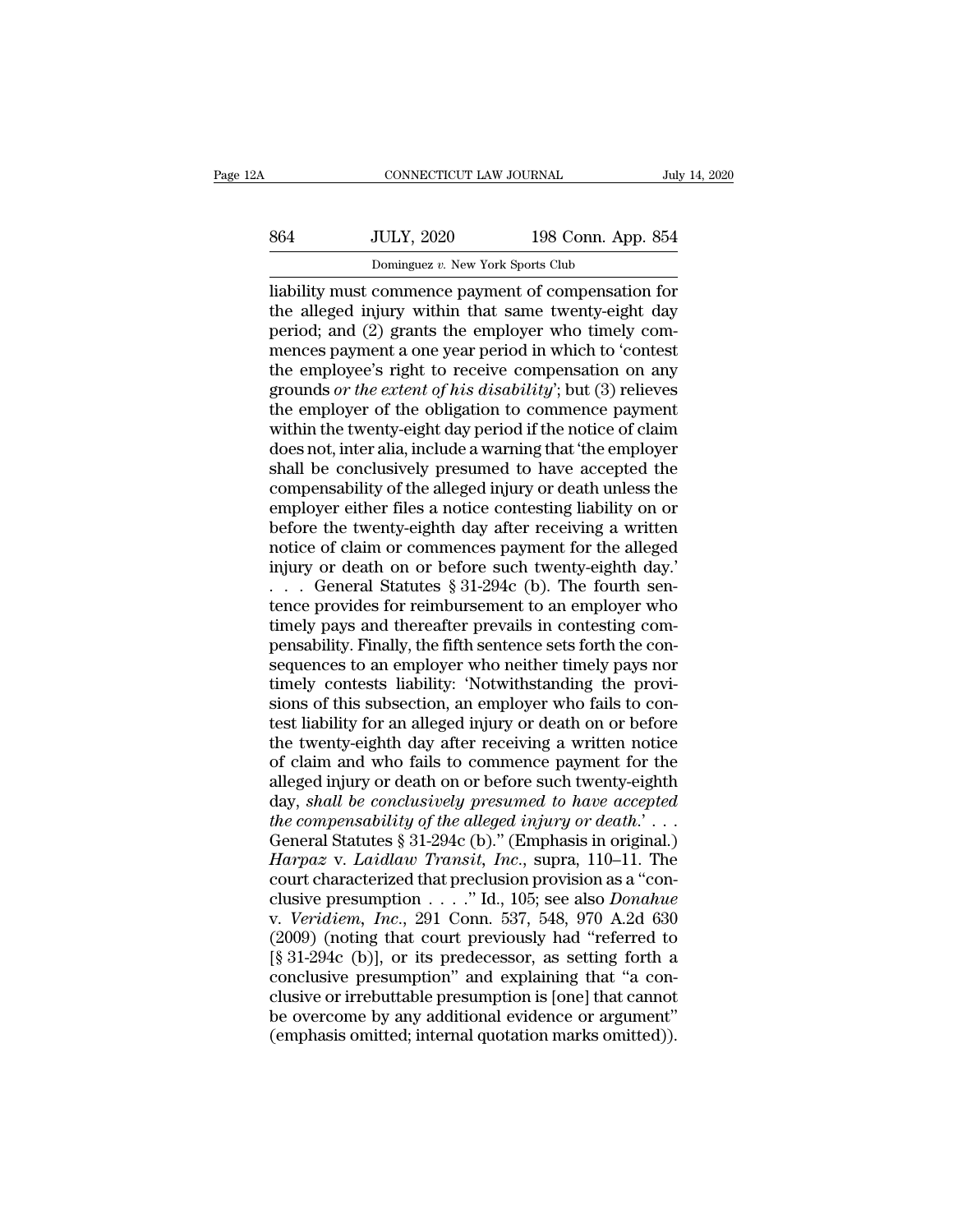| )20                | CONNECTICUT LAW JOURNAL                              | Page 13A |
|--------------------|------------------------------------------------------|----------|
| 198 Conn. App. 854 | <b>JULY, 2020</b>                                    | 865      |
|                    | Dominguez v. New York Sports Club                    |          |
|                    | The issue presented in <i>Harnaz</i> was "whether an |          |

CONNECTICUT LAW JOURNAL Page 13A<br>
8 Conn. App. 854 JULY, 2020 865<br>
Dominguez v. New York Sports Club<br>
The issue presented in *Harpaz* was "whether an<br>
uployer that is deemed 'conclusively presumed to<br>
the accord the compon 198 Conn. App. 854 JULY, 2020 865<br>
Dominguez v. New York Sports Club<br>
The issue presented in *Harpaz* was "whether an<br>
employer that is deemed 'conclusively presumed to<br>
have accepted the compensability of the alleged inj 198 Conn. App. 854 JULY, 2020 865<br>
Dominguez v. New York Sports Club<br>
The issue presented in *Harpaz* was "whether an<br>
employer that is deemed 'conclusively presumed to<br>
have accepted the compensability of the alleged inj 198 Conn. App. 854 JULY, 2020 865<br>
Dominguez v. New York Sports Club<br>
The issue presented in *Harpaz* was "whether an<br>
employer that is deemed 'conclusively presumed to<br>
have accepted the compensability of the alleged inj Dominguez v. New York Sports Club<br>The issue presented in *Harpaz* was "whether an<br>employer that is deemed 'conclusively presumed to<br>have accepted the compensability of the alleged injury'<br>under . . . § 31-294c (b) because Dominguez v. New York Sports Club<br>
The issue presented in *Harpaz* was "whether an<br>
employer that is deemed 'conclusively presumed to<br>
have accepted the compensability of the alleged injury<br>
under . . . § 31-294c (b) beca The issue presented in *Harpaz* was "whether an<br>employer that is deemed 'conclusively presumed to<br>have accepted the compensability of the alleged injury'<br>under . . . § 31-294c (b) because of its failure to con-<br>test liabi employer that is deemed 'conclusively presumed to<br>have accepted the compensability of the alleged injury'<br>under . . . § 31-294c (b) because of its failure to con-<br>test liability or commence payment of compensation<br>within t have accepted the compensability of the alleged injury'<br>
under . . . § 31-294c (b) because of its failure to con-<br>
test liability or commence payment of compensation<br>
within the time period prescribed is permitted to con-<br> under . . . § 31-294c (b) because of its failure to contest liability or commence payment of compensation<br>within the time period prescribed is permitted to con-<br>test the extent of the claimant's disability from that<br>alleg test liability or commence payment of compensation<br>within the time period prescribed is permitted to con-<br>test the extent of the claimant's disability from that<br>alleged injury." (Footnote omitted.)  $Harpaz v$ . Laidlaw<br>Transit within the time period prescribed is permitted to contest the extent of the claimant's disability from that alleged injury." (Footnote omitted.) *Harpaz v. Laidlaw Transit, Inc.*, supra, 286 Conn. 104–105. After examining test the extent of the claimant's disability from that<br>alleged injury." (Footnote omitted.) *Harpaz* v. *Laidlaw*<br>*Transit, Inc.*, supra, 286 Conn. 104–105. After examin-<br>ing the language of § 31-294c (b), the court concl alleged injury." (Footnote omitted.) Harpaz v. Laidlaw<br>Transit, Inc., supra, 286 Conn. 104–105. After examin-<br>ing the language of § 31-294c (b), the court concluded<br>that it "[did] not yield a plain meaning" as to that iss Transit, Inc., supra, 286 Conn. 104–105. After examining the language of § 31-294c (b), the court concluded that it "[did] not yield a plain meaning" as to that issue.<br>Id., 111. The court thus undertook an exhaustive exam ing the language of § 31-294c (b), the court concluded<br>that it "[did] not yield a plain meaning" as to that issue.<br>Id., 111. The court thus undertook an exhaustive exami-<br>nation of "the genealogy and legislative history o that it "[did] not yield a plain meaning" as to that issue.<br>Id., 111. The court thus undertook an exhaustive exami-<br>nation of "the genealogy and legislative history of § 31-<br>294c (b)" to resolve that issue. Id., 112. In li Id., 111. The court thus undertook an exhaustive examination of "the genealogy and legislative history of § 31-294c (b)" to resolve that issue. Id., 112. In light of that history, the court concluded that "under § 31-294c nation of "the genealogy and legislative history of § 31-<br>294c (b)" to resolve that issue. Id., 112. In light of that<br>history, the court concluded that "under § 31-294c (b),<br>if an employer neither timely pays nor timely c 294c (b)" to resolve that issue. Id., 112. In light of that<br>history, the court concluded that "under  $\S$  31-294c (b),<br>if an employer neither timely pays nor timely contests<br>liability, the conclusive presumption of compens history, the court concluded that "under  $\S 31-294c$  (b),<br>if an employer neither timely pays nor timely contests<br>liability, the conclusive presumption of compensability<br>attaches and the employer is barred from contesting<br> if an employer neither timely pays nor timely contests<br>liability, the conclusive presumption of compensability<br>attaches and the employer is barred from contesting<br>the employee's right to receive compensation on any<br>ground liability, the conclusive presumption of compensability<br>attaches and the employer is barred from contesting<br>the employee's right to receive compensation on any<br>ground or the extent of the employee's disability."<sup>10</sup> Id.,<br> attaches and the employer is barred from contesting<br>the employee's right to receive compensation on any<br>ground or the extent of the employee's disability."<sup>10</sup> Id.,<br>130. This court likewise has explained that a motion<br>to p the employee's right to receive compensation on any<br>ground or the extent of the employee's disability."<sup>10</sup> Id.,<br>130. This court likewise has explained that a motion<br>to preclude predicated on noncompliance with those<br>stat ground or the extent of the employee's disability."<sup>10</sup> Id.,<br>130. This court likewise has explained that a motion<br>to preclude predicated on noncompliance with those<br>statutory requirements is "a statutorily created waiver<br> 130. This court likewise has explained that a motion<br>to preclude predicated on noncompliance with those<br>statutory requirements is "a statutorily created waiver<br>mechanism that, following an employer's failure to com-<br>ply w to preclude predicated on noncompliance with those<br>statutory requirements is "a statutorily created waiver<br>mechanism that, following an employer's failure to com-<br>ply with the requirement of § 31-294c (b), bars that<br>employ employer from contesting the compensability of its<br>employee's claimed injury or the extent of the employ-<br>ee's resulting disability." Wiblyi v. McDonald's Corp.,<br>supra, 168 Conn. App. 105.<br> $\frac{10 \text{ In so doing, the court recognized that "[s]uch a penalty is harsh, but it  
reflect$ ere is resulting disability." Wiblyi v. McDonald's Corp.,<br>ee's resulting disability." Wiblyi v. McDonald's Corp.,<br>supra, 168 Conn. App. 105.<br> $\frac{10 \text{ In so doing, the court recognized that "[s]uch a penalty is harsh, but it  
reflects a just and rational result. . . . An employer readily can avoid the  
conclusive presentation by either filing a timely notice of contest or com-$ 

ee's resulting disability." Wiblyi v. McDonald's Corp.,<br>supra, 168 Conn. App. 105.<br> $\frac{10 \text{ In so doing, the court recognized that "[s]uch a penalty is harsh, but it  
reflects a just and rational result. . . . An employer readily can avoid the  
conculsive presumably payment of compensation with the right to repayment if$ supra, 168 Conn. App. 105.<br>
<sup>10</sup> In so doing, the court recognized that "[s]uch a penalty is harsh, but it reflects a just and rational result. . . . An employer readily can avoid the conclusive presumption by either fili  $\frac{10}{10}$  In so doing, the court recognized that "[s]uch a penalty is harsh, but it reflects a just and rational result. . . . An employer readily can avoid the conclusive presumption by either filing a timely notice of <sup>10</sup> In so doing, the court recognized that "[s]uch a penalty is harsh, but it reflects a just and rational result. . . . An employer readily can avoid the conclusive presumption by either filing a timely notice of contes reflects a just and rational result.  $\ldots$  An employer readily can avoid the conclusive presumption by either filing a timely notice of contest or commencing timely payment of compensation with the right to repayment if t conclusive presumption by either filing a timely notice of contest or com-<br>mencing timely payment of compensation with the right to repayment if<br>the employer prevails. Should the employer's timely and reasonable investi-<br>g mencing timely payment of compensation with the right to repayment if the employer prevails. Should the employer's timely and reasonable investigation reveal that an issue regarding the extent of disability has not yet ma the employer prevails. Should the employer's timely and reasonable investi-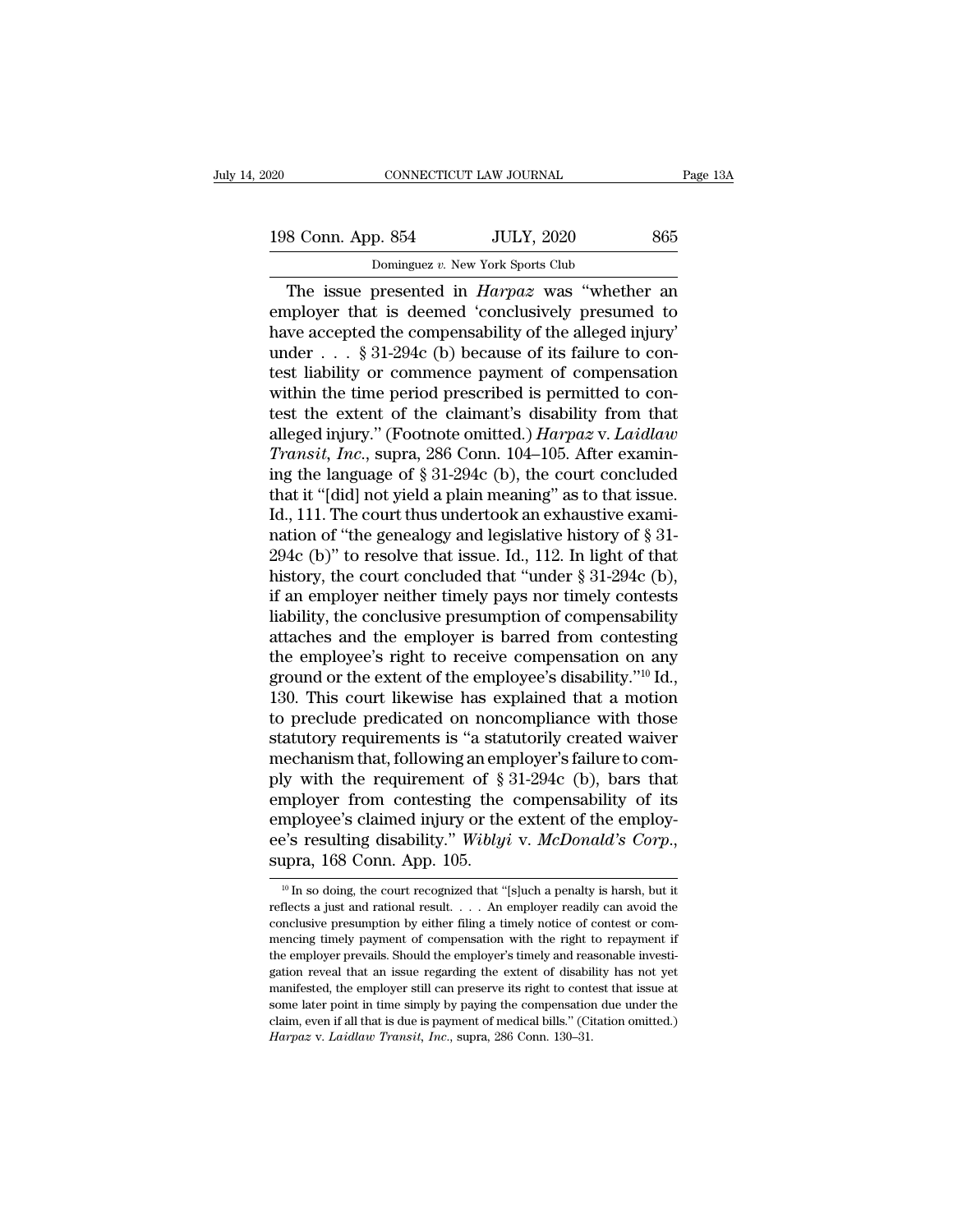| 4A  | CONNECTICUT LAW JOURNAL                       |                    | July 14, 2020 |
|-----|-----------------------------------------------|--------------------|---------------|
| 866 | <b>JULY, 2020</b>                             | 198 Conn. App. 854 |               |
|     | Dominguez v. New York Sports Club             |                    |               |
|     | In Donabue y Veridiem Inc. supra 291 Conn 545 |                    |               |

CONNECTICUT LAW JOURNAL<br>
<u>July 14, 2010</u><br>
BULLY, 2020<br>
Dominguez v. New York Sports Club<br>
In *Donahue* v. *Veridiem, Inc.*, supra, 291 Conn. 545,<br>
In Supreme Court described the requirement that<br>
employer either file a not S66 JULY, 2020 198 Conn. App. 854<br>Dominguez v. New York Sports Club<br>In Donahue v. Veridiem, Inc., supra, 291 Conn. 545,<br>our Supreme Court described the requirement that<br>an employer either file a notice contesting liability an employer either file a notice contesting liability or<br>
an employer either file a notice contesting liability or<br>
the maple of the requirement that<br>
an employer either file a notice contesting liability or<br>
commence pay 866 JULY, 2020 198 Conn. App. 854<br>
Dominguez v. New York Sports Club<br>
In Donahue v. Veridiem, Inc., supra, 291 Conn. 545,<br>
our Supreme Court described the requirement that<br>
an employer either file a notice contesting liab boothicates to the Control of the predict of the predict of the extent of disability of the extent of disability of the employer's ability to confluence payment on the claim within the twenty-<br>eight day statutory period as Dominguez v. New York Sports Club<br>
In *Donahue* v. Veridiem, *Inc.*, supra, 291 Conn. 545,<br>
our Supreme Court described the requirement that<br>
an employer either file a notice contesting liability or<br>
commence payment on t In *Donahue* v. *Veridiem, Inc.*, supra, 291 Conn. 545,<br>our Supreme Court described the requirement that<br>an employer either file a notice contesting liability or<br>commence payment on the claim within the twenty-<br>eight day s our Supreme Court described the requirement that<br>an employer either file a notice contesting liability or<br>commence payment on the claim within the twenty-<br>eight day statutory period as *predicates* to the employ-<br>er's abil an employer either file a notice contesting liability or<br>commence payment on the claim within the twenty-<br>eight day statutory period as *predicates* to the employ-<br>er's ability to challenge "both the compensability of the<br> commence payment on the claim within the twenty-<br>eight day statutory period as *predicates* to the employ-<br>er's ability to challenge "both the compensability of the<br>injury and the extent of disability."<sup>11</sup> In the present eight day statutory period as *predicates* to the employ-<br>er's ability to challenge "both the compensability of the<br>injury and the extent of disability."<sup>11</sup> In the present case,<br>it is undisputed that the defendant failed er's ability to challenge "both the compensability of the<br>injury and the extent of disability."<sup>11</sup> In the present case,<br>it is undisputed that the defendant failed to comply<br>with the first predicate, as it did not file a t injury and the extent of disability."<sup>11</sup> In the present case, it is undisputed that the defendant failed to comply with the first predicate, as it did not file a timely notice that it was contesting liability. The issue it is undisputed that the defendant failed to comply<br>with the first predicate, as it did not file a timely notice<br>that it was contesting liability. The issue here is the<br>defendant's compliance with the second predicate,<br>w it is undisputed that the defendant failed to comply<br>with the first predicate, as it did not file a timely notice<br>that it was contesting liability. The issue here is the<br>defendant's compliance with the second predicate,<br>w at it was contesting liability. The issue here is the<br>fendant's compliance with the second predicate,<br>nich requires it to "commence payment of compensa-<br>nn for such injury or death on or before the twenty-<br>ghth day after defendant's compliance with the second predicate,<br>which requires it to "commence payment of compensa-<br>tion for such injury or death on or before the twenty-<br>eighth day after he has received the written notice of<br>claim . .

which requires it to "commence payment of compensa-<br>tion for such injury or death on or before the twenty-<br>eighth day after he has received the written notice of<br>claim . . . . " General Statutes § 31-294c (b).<br>Our Supreme tion for such injury or death on or before the twenty-<br>eighth day after he has received the written notice of<br>claim . . . . " General Statutes § 31-294c (b).<br>Our Supreme Court previously has determined that<br>§ 31-294c (b) eighth day after he has received the written notice of<br>claim . . . ." General Statutes § 31-294c (b).<br>Our Supreme Court previously has determined that<br>§ 31-294c (b) is ambiguous in other contexts.<sup>12</sup> See<br>*Donahue* v. *Ve* claim . . . . " General Statutes § 31-294c (b).<br>
Our Supreme Court previously has determined that<br>
§ 31-294c (b) is ambiguous in other contexts.<sup>12</sup> See<br> *Donahue* v. *Veridiem*, *Inc.*, supra, 291 Conn. 547–48<br>
(§ 31-294c Our Supreme Court previously has determined that  $\S 31-294c$  (b) is ambiguous in other contexts.<sup>12</sup> See *Donahue v. Veridiem, Inc.*, supra, 291 Conn. 547–48 ( $\S 31-294c$  (b) is not plain and unambiguous on issue of emplo § 31-294c (b) is ambiguous in other contexts.<sup>12</sup> See<br>Donahue v. Veridiem, Inc., supra, 291 Conn. 547–48<br>(§ 31-294c (b) is not plain and unambiguous on issue<br>of employer's role once preclusion has been granted);<br>Harpaz v. Donahue v. Veridiem, Inc., supra, 291 Conn.<br>
(§ 31-294c (b) is not plain and unambiguous on<br>
of employer's role once preclusion has been gr<br>
Harpaz v. Laidlaw Transit, Inc., supra, 286 Co<br>
(§ 31-294c (b) does not yield pl 31-294c (b) is not plain and unambiguous on issue<br>
employer's role once preclusion has been granted);<br>  $\arg z$  v. *Laidlaw Transit*, *Inc.*, supra, 286 Conn. 111<br>
31-294c (b) does not yield plain meaning on issue of<br>
eclusi of employer's role once preclusion has been granted);<br> *Harpaz* v. *Laidlaw Transit, Inc.*, supra, 286 Conn. 111<br>
(§ 31-294c (b) does not yield plain meaning on issue of<br>
preclusion). We similarly conclude that § 31-294c Harpaz v. Laidlaw Transit, Inc., supra, 286 Conn. 111 (§ 31-294c (b) does not yield plain meaning on issue of preclusion). We similarly conclude that § 31-294c (b) is ambiguous as applied to the present case.<br>
"The test t

<sup>11</sup> In *Donahue*, the court also clarified that, when the conclusive presump-<br><sup>11</sup> In *Donahue*, the court also clarified that, when the conclusive presump-<br><sup>11</sup> In *Donahue*, the court also clarified that, when the concl "The test to determine ambiguity is whether the stat-<br>ute, when read in context, is susceptible to more than<br>one reasonable interpretation." (Internal quotation marks<br> $\frac{1}{1}$  In *Donahue*, the court also clarified that,

ute, when read in context, is susceptible to more than<br>one reasonable interpretation." (Internal quotation marks<br><sup>11</sup> In *Donahue*, the court also clarified that, when the conclusive presump-<br>tion is implicated, it does no One reasonable interpretation." (Internal quotation marks  $\frac{1}{1}$  In *Donahue*, the court also clarified that, when the conclusive presumption is implicated, it does not "relieve claimants of their obligation to prove t their claim by competent evidence." Donahue v. Veridiem, Inc., supra, 291 <sup>11</sup> In *Donahue*, the court also clarified that, when the conclusive presumption is implicated, it does not "relieve claimants of their obligation to prove their claim by competent evidence." *Donahue* v. Veridiem, Inc., their claim by competent evidence." *Donahue* v. Veridiem, Inc., supra, 291 Conn. 545. Rather, it operates to bar employers from testing "the evidence proffered by the claimant at these proceedings by way of question or a

Conn. 545. Rather, it operates to bar employers from testing "the evidence proffered by the claimant at these proceedings by way of question or argument." Id., 551.<br><sup>12</sup> As this court recently noted, "the workers" compens proffered by the claimant at these proceedings by way of question or argument." Id., 551.<br><sup>12</sup> As this court recently noted, "the workers' compensation section of the Connecticut Practice Series has indicated that there is ment." Id., 551.<br>
<sup>12</sup> As this court recently noted, "the workers' compensation section of the Connecticut Practice Series has indicated that there is confusion regarding § 31-294c (b) and that the chairman of the board r <sup>12</sup> As this court recently noted, "the workers' compensation section of the Connecticut Practice Series has indicated that there is confusion regarding § 31-294c (b) and that the chairman of the board repeatedly has call Connecticut Practice Series has indicated that there is confusion regarding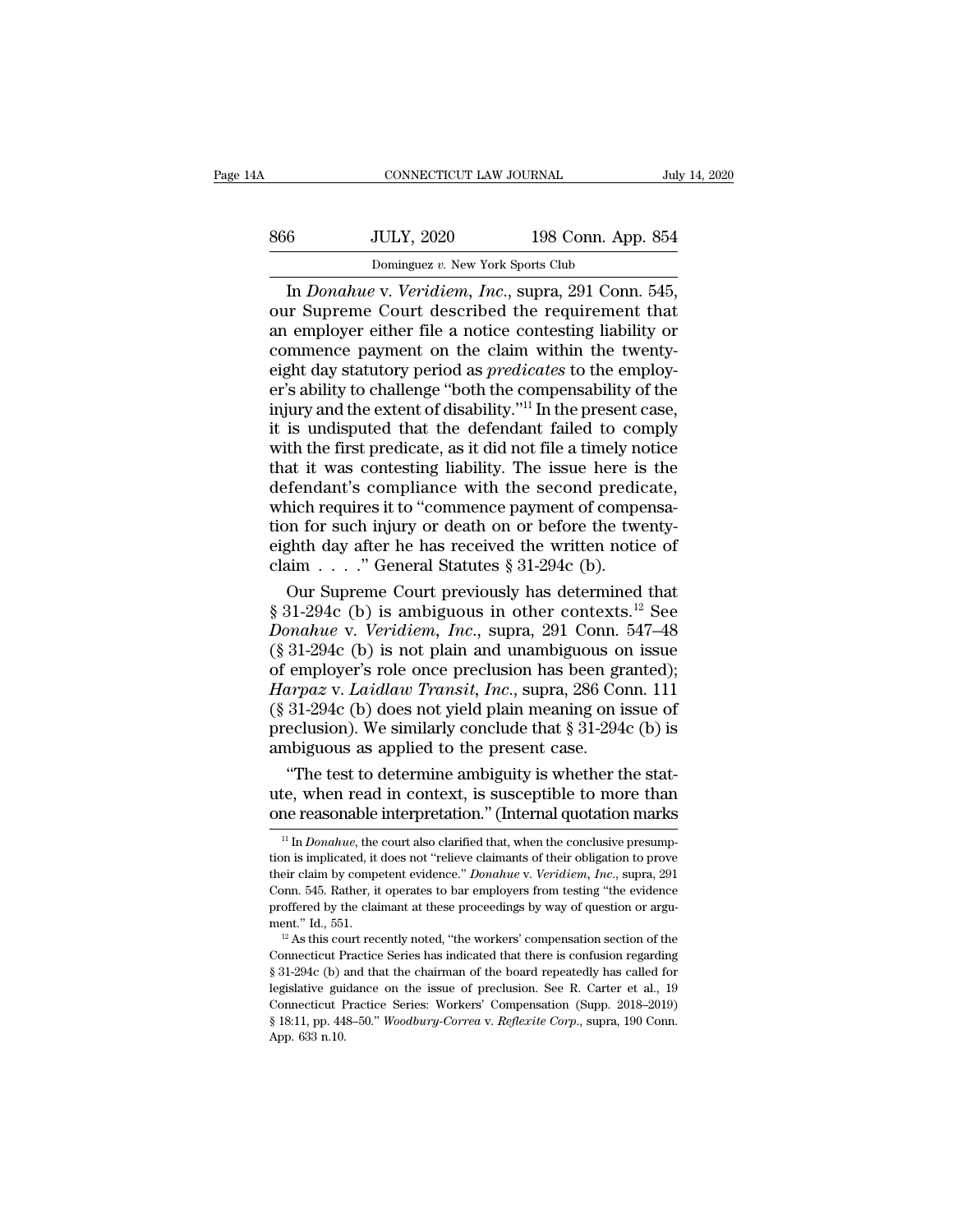| )20                | CONNECTICUT LAW JOURNAL                           | Page 15A |
|--------------------|---------------------------------------------------|----------|
| 198 Conn. App. 854 | <b>JULY, 2020</b>                                 | 867      |
|                    | Dominguez v. New York Sports Club                 |          |
|                    | omitted) Sena y American Medical Response of Con- |          |

CONNECTICUT LAW JOURNAL<br>
198 Conn. App. 854 JULY, 2020 867<br>
Dominguez v. New York Sports Club<br>
omitted.) *Sena* v. *American Medical Response of Con-*<br> *necticut, Inc.*, 333 Conn. 30, 46, 213 A.3d 1110 (2019).<br>
Because 8 3 **198 Conn. App. 854 JULY, 2020** 867<br>
Dominguez v. New York Sports Club<br>
comitted.) *Sena* v. American Medical Response of Con-<br> *necticut, Inc.*, 333 Conn. 30, 46, 213 A.3d 1110 (2019).<br>
Because § 31-294c (b) obligates a 198 Conn. App. 854 JULY, 2020 867<br>
Dominguez v. New York Sports Club<br>
omitted.) *Sena* v. *American Medical Response of Con-*<br> *necticut, Inc.*, 333 Conn. 30, 46, 213 A.3d 1110 (2019).<br>
Because § 31-294c (b) obligates an 198 Conn. App. 854 JULY, 2020 867<br>
Dominguez v. New York Sports Club<br>
comitted.) *Sena* v. *American Medical Response of Con-*<br> *necticut, Inc.*, 333 Conn. 30, 46, 213 A.3d 1110 (2019).<br>
Because § 31-294c (b) obligates an Dominguez v. New York Sports Club<br>
omitted.) Sena v. American Medical Response of Con-<br>
necticut, Inc., 333 Conn. 30, 46, 213 A.3d 1110 (2019).<br>
Because § 31-294c (b) obligates an employer to "com-<br>
mence payment of compe Dominguez v. New York Sports Club<br>
comitted.) Sena v. American Medical Response of Con-<br>
necticut, Inc., 333 Conn. 30, 46, 213 A.3d 1110 (2019).<br>
Because § 31-294c (b) obligates an employer to "com-<br>
mence payment of comp omitted.) *Sena* v. American Medical Response of Connecticut, Inc., 333 Conn. 30, 46, 213 A.3d 1110 (2019). Because § 31-294c (b) obligates an employer to "commence payment of compensation for such injury or death on or be mecticut, Inc., 333 Conn. 30, 46, 213 A.3d 1110 (2019).<br>Because § 31-294c (b) obligates an employer to "com-<br>mence payment of compensation for such injury or<br>death on or before the twenty-eighth day after he has<br>received Because § 31-294c (b) obligates an employer to "com-<br>mence payment of compensation for such injury or<br>death on or before the twenty-eighth day after he has<br>received the written notice of claim," the defendant<br>argues that, mence payment of compensation for such injury or<br>death on or before the twenty-eighth day after he has<br>received the written notice of claim," the defendant<br>argues that, under a literal reading of the statutory lan-<br>guage, death on or before the twenty-eighth day after he has<br>received the written notice of claim," the defendant<br>argues that, under a literal reading of the statutory lan-<br>guage, an employer cannot comply with that statutory<br>im received the written notice of claim," the defendant<br>argues that, under a literal reading of the statutory language, an employer cannot comply with that statutory<br>imperative unless a claimant has furnished medical bills<br>or argues that, under a literal reading of the statutory larguage, an employer cannot comply with that statutor imperative unless a claimant has furnished medical bill or a separate request for payment within the twenty eight age, an employer cannot comply with that statutory<br>perative unless a claimant has furnished medical bills<br>a separate request for payment within the twenty-<br>ght day statutory period. The defendant claims that<br>e plaintiff's imperative unless a claimant has furnished medical bills<br>or a separate request for payment within the twenty-<br>eight day statutory period. The defendant claims that<br>the plaintiff's failure to do so prevented it from "com-<br>m

or a separate request for payment within the twenty-<br>eight day statutory period. The defendant claims that<br>the plaintiff's failure to do so prevented it from "com-<br>mencing payment" as required by § 31-294c (b).<br>The plainti eight day statutory period. The defendant claims that<br>the plaintiff's failure to do so prevented it from "com-<br>mencing payment" as required by  $\S 31-294c$  (b).<br>The plaintiff, by contrast, contends that the inherent<br>nature the plaintiff's failure to do so prevented it from "com-<br>mencing payment" as required by § 31-294c (b).<br>The plaintiff, by contrast, contends that the inherent<br>nature of the form 30C itself, which is the vehicle by<br>which a mencing payment" as required by  $\S 31-294c$  (b).<br>
The plaintiff, by contrast, contends that the inherent<br>
nature of the form 30C itself, which is the vehicle by<br>
which a claimant provides notice of a claim for compen-<br>
sa The plaintiff, by contrast, contends that the inherent<br>nature of the form 30C itself, which is the vehicle by<br>which a claimant provides notice of a claim for compen-<br>sation, communicated to the defendant that he was<br>seekin nature of the form 30C itself, which is the vehicle by<br>which a claimant provides notice of a claim for compen-<br>sation, communicated to the defendant that he was<br>seeking payment of benefits due under the act, includ-<br>ing me which a claimant provides notice of a claim for compensation, communicated to the defendant that he was<br>seeking payment of benefits due under the act, includ-<br>ing medical expenses.<sup>13</sup> The plaintiff thus argues that<br>§ 31-2 sation, communicated to the defendant that he was<br>seeking payment of benefits due under the act, includ-<br>ing medical expenses.<sup>13</sup> The plaintiff thus argues that<br> $\S 31-294c$  (b) requires an employer seeking to invoke<br>its seeking payment of benefits due under the act, includ-<br>ing medical expenses.<sup>13</sup> The plaintiff thus argues that<br>§ 31-294c (b) requires an employer seeking to invoke<br>its one year safe harbor provision to provide notice<br>to t ing medical expenses.<sup>13</sup> The plaintiff thus argues that  $\S 31-294c$  (b) requires an employer seeking to invoke<br>its one year safe harbor provision to provide notice<br>to the claimant within the twenty-eight day statutory<br>pe  $\S$  31-294c (b) requires an employer seeking to invoke its one year safe harbor provision to provide notice to the claim<br>ant within the twenty-eight day statutory period of its intent to commence payment of compensation o its one year safe harbor provision to provide notice<br>to the claimant within the twenty-eight day statutory<br>period of its intent to commence payment of compen-<br>sation on the claim in order to preserve its rights<br>under § 31 13 In this regard, we note that the act defines the term ''compensation', "<br>
13 In this regard, we note that the act defines the term ''compensation,"<br>
13 In this regard, we note that the act defines the term ''compensati under § 31-294c (b). Because he properly filed a notice<br>of his claim for compensation in accordance with § 31-<br>294c (a), the plaintiff submits that the defendant was<br> $\frac{1}{13}$  In this regard, we note that the act defines

of his claim for compensation in accordance with § 31-<br>294c (a), the plaintiff submits that the defendant was<br> $\frac{18 \text{ In this regard, we note that the act defines the term "compression,"}$  as used therein, as "benefits or payments mandated by the provisions of this chapter 294 $c$  (a), the plaintiff submits that the defendant was  $\frac{1}{a}$  In this regard, we note that the act defines the term "compensation," as used therein, as "benefits or payments mandated by the provisions of this chapter  $294C$  (*a*), the plainting subfilits that the defericant was<br><sup>13</sup> In this regard, we note that the act defines the term "compensation,"<br>as used therein, as "benefits or payments mandated by the provisions of<br>this chapter <sup>13</sup> In this regard, we note that the act defines the term "compensation," as used therein, as "benefits or payments mandated by the provisions of this chapter, including, but not limited to, indemnity, medical and surgic as used therein, as "benefits or payments mandated by the provisions of this chapter, including, but not limited to, indemnity, medical and surgical aid or hospital and nursing service required under section 31-294d and an type of payment for disability, whether for total or partial disability of a<br>permanent or temporary nature, death benefit, funeral expense, payments<br>made under the provisions of section 31-284b, 31-293a or 31-310, or any<br>a and or hospital and nursing service required under section 31-294d and any type of payment for disability, whether for total or partial disability of a permanent or temporary nature, death benefit, funeral expense, payment type of payment for disability, whether for total or partial disability of a<br>permanent or temporary nature, death benefit, funeral expense, payments<br>made under the provisions of section 31-284b, 31-293a or 31-310, or any<br>a permanent or temporary nature, death benefit, funeral expense, payments made under the provisions of section 31-284b, 31-293a or 31-310, or any adjustment in benefits or payments required by this chapter." General Statute made under the provisions of section 31-284b, 31-293a or 31-310, or any<br>adjustment in benefits or payments required by this chapter." General Stat-<br>utes § 31-275 (4). Moreover, as our Supreme Court has observed, the term<br>"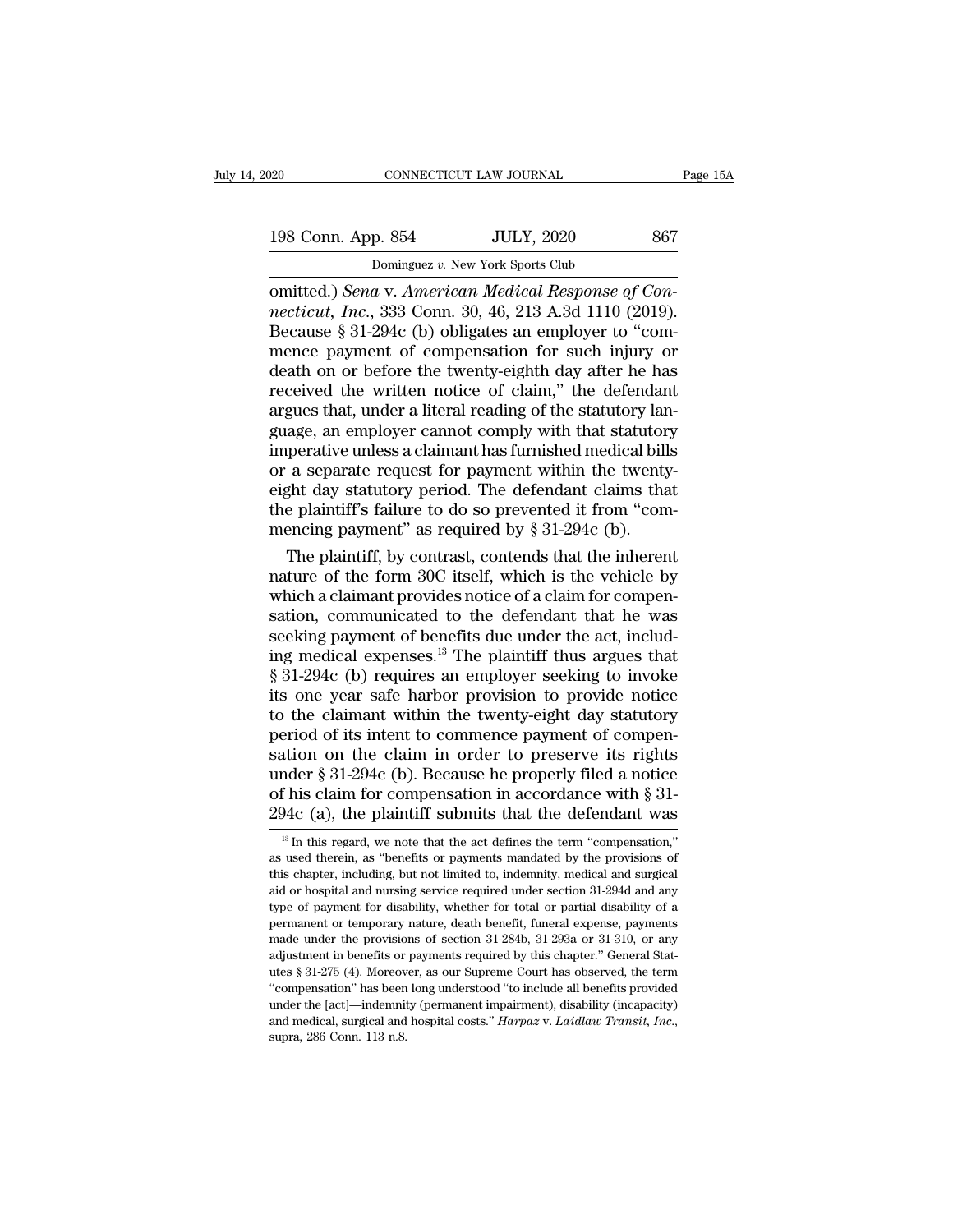| 16A | CONNECTICUT LAW JOURNAL           |                    | July 14, 2020 |
|-----|-----------------------------------|--------------------|---------------|
| 868 | <b>JULY, 2020</b>                 | 198 Conn. App. 854 |               |
|     | Dominguez v. New York Sports Club |                    |               |

notifying the set of the set of the set of the set of the set of the set of its intention to either (1) contest liability or (2) commence payments on the claim. 368 JULY, 2020 198 Conn. App.<br>
Dominguez v. New York Sports Club<br>
required to file a response within the statutory pe<br>
notifying him of its intention to either (1) contest lifty or (2) commence payments on the claim.<br>
We  $\n \text{JULY, } 2020$  198 Conn. App. 854<br>
Dominguez v. New York Sports Club<br>
quired to file a response within the statutory period<br>
tifying him of its intention to either (1) contest liabil-<br>
y or (2) commence payments on the

Dominguez v. New York Sports Club<br>
required to file a response within the statutory period<br>
notifying him of its intention to either (1) contest liabil-<br>
ity or (2) commence payments on the claim.<br>
We conclude that both i required to file a response within the statutory period<br>notifying him of its intention to either (1) contest liabil-<br>ity or (2) commence payments on the claim.<br>We conclude that both interpretations of § 31-294c<br>(b) are pla required to the a response within the statutory period<br>notifying him of its intention to either (1) contest liabil-<br>ity or (2) commence payments on the claim.<br>We conclude that both interpretations of § 31-294c<br>(b) are pla to consider the lagislative history of § 31-294c<br>to conclude that both interpretations of § 31-294c<br>(b) are plausible, rendering the language in question<br>ambiguous. See, e.g., *Williams v. New Haven*, 329 Conn.<br>366, 379, the interpretations of  $\S$  31-294c<br>(b) are plausible, rendering the language in question<br>ambiguous. See, e.g., *Williams v. New Haven*, 329 Conn.<br>366, 379, 186 A.3d 1158 (2018). It therefore is necessary<br>to consider the l We conclude that both interpretations of § 31 (b) are plausible, rendering the language in que ambiguous. See, e.g., *Williams v. New Haven*, 329 (366, 379, 186 A.3d 1158 (2018). It therefore is nece to consider the legis The plausible, rendering the language in question<br>hbiguous. See, e.g., *Williams v. New Haven*, 329 Conn.<br>6, 379, 186 A.3d 1158 (2018). It therefore is necessary<br>consider the legislative history of § 31-294c to resolve<br>e anonguous. See, e.g., *watams v. New Haten*, 525 Confi.<br>366, 379, 186 A.3d 1158 (2018). It therefore is necessary<br>to consider the legislative history of § 31-294c to resolve<br>the issue presented in this appeal. That history

300, 379, 100 A.30 1136 (2016). It therefore is necessary<br>to consider the legislative history of § 31-294c to resolve<br>the issue presented in this appeal. That history has been<br>the subject of much scrutiny by our courts.<br>Th the issue presented in this appeal. That history has been<br>the subject of much scrutiny by our courts.<br>The notice of claim requirements of § 31-294c date<br>back to the initial adoption of the act in 1913. Russell<br>v. Mystic S the subject of much scrutiny by our courts.<br>
The notice of claim requirements of § 31-294c date<br>
back to the initial adoption of the act in 1913. *Russell*<br>
v. *Mystic Seaport Museum, Inc.*, supra, 252 Conn. 608.<br>
The prec the subject of intich scrutify by our courts.<br>
The notice of claim requirements of § 31-294c date<br>
back to the initial adoption of the act in 1913. *Russell*<br>
v. *Mystic Seaport Museum, Inc.*, supra, 252 Conn. 608.<br>
The pr The notice of claim requirements of § 31-294c date<br>back to the initial adoption of the act in 1913. Russell<br>v. Mystic Seaport Museum, Inc., supra, 252 Conn. 608.<br>The preclusion provision contained in § 31-294c (b)<br>origina back to the initial adoption of the act in 1913. *Russell*<br>v. *Mystic Seaport Museum, Inc.*, supra, 252 Conn. 608.<br>The preclusion provision contained in § 31-294c (b)<br>originated in Public Acts 1967, No. 842, § 7. See *Har* v. *Mystic Seaport Museum, Inc.*, supra, 252 Conn. 608.<br>The preclusion provision contained in § 31-294c (b) originated in Public Acts 1967, No. 842, § 7. See *Harpaz* v. *Laidlaw Transit, Inc.*, supra, 286 Conn. 113. In r The preclusion provision contained in § 31-294c (b) originated in Public Acts 1967, No. 842, § 7. See *Harpaz* v. *Laidlaw Transit, Inc.*, supra, 286 Conn. 113. In reviewing the legislative history of that enactment, our originated in Public Acts 1967, No. 842, § 7. See *Harpaz* v. *Laidlaw Transit, Inc.*, supra, 286 Conn. 113. In reviewing the legislative history of that enactment, our Supreme Court stated: "Among the defects in previous v. *Laidlaw Transit, Inc.*, supra, 286 Conn. 113. In<br>reviewing the legislative history of that enactment, our<br>Supreme Court stated: "Among the defects in previous<br>provisions of the act were the needless, prejudicial<br>delays reviewing the legislative history of that enactment, our<br>Supreme Court stated: "Among the defects in previous<br>provisions of the act were the needless, prejudicial<br>delays in the proceedings before the commissioners,<br>delays Supreme Court stated: "Among the defects in previous<br>provisions of the act were the needless, prejudicial<br>delays in the proceedings before the commissioners,<br>delays by employers or insurers in the payment of bene-<br>fits, la provisions of the act were the needless, prejudicial<br>delays in the proceedings before the commissioners,<br>delays by employers or insurers in the payment of bene-<br>fits, lack of knowledge on the part of employees that<br>they we delays in the proceedings before the commissioners,<br>delays by employers or insurers in the payment of bene-<br>fits, lack of knowledge on the part of employees that<br>they were entitled to benefits and the general inequality<br>o delays by employers or insurers in the payment of bene-<br>fits, lack of knowledge on the part of employees that<br>they were entitled to benefits and the general inequality<br>of resources available to claimants with bona fide<br>cla fits, lack of knowledge on the part of employees that<br>they were entitled to benefits and the general inequality<br>of resources available to claimants with bona fide<br>claims." *Menzies* v. *Fisher*, 165 Conn. 338, 342, 334 A. they were entitled to benefits and the general inequality<br>of resources available to claimants with bona fide<br>claims." *Menzies* v. *Fisher*, 165 Conn. 338, 342, 334 A.2d<br>452 (1973). The court further observed that "[t]he o of resources available to claimants with bona fide<br>claims." *Menzies* v. *Fisher*, 165 Conn. 338, 342, 334 A.2d<br>452 (1973). The court further observed that "[t]he object<br>which the legislature sought to accomplish is plain claims." *Menzies* v. *Fisher*, 165 Conn. 338, 342, 334 A.2d<br>452 (1973). The court further observed that "[t]he object<br>which the legislature sought to accomplish is plain.<br>[The precursor to § 31-294c (b)] was amended to en 452 (1973). The court further observed that "[t]he object<br>which the legislature sought to accomplish is plain.<br>[The precursor to  $\S 31-294c$  (b)] was amended to ensure<br>(1) that employers would bear the burden of investiga which the legislature sought to accomplish is plain.<br>[The precursor to  $\S 31-294c$  (b)] was amended to ensure<br>(1) that employers would bear the burden of investigat-<br>ing a claim promptly and (2) that employees would be<br>ti [The precursor to  $\S 31-294c$  (b)] was amended to ensure<br>(1) that employers would bear the burden of investigat-<br>ing a claim promptly and (2) that employees would be<br>timely apprised of the specific reasons for the denial<br> (1) that employers would bear the burden of investigating a claim promptly and (2) that employees would be<br>timely apprised of the specific reasons for the denial<br>of their claim. These effect[s] would, in turn, diminish<br>de ing a claim promptly and (2) that employees would be<br>timely apprised of the specific reasons for the denial<br>of their claim. These effect[s] would, in turn, diminish<br>delays in the proceedings, discourage arbitrary refusal<br>o timely apprised of the specific reasons for the denial<br>of their claim. These effect[s] would, in turn, diminish<br>delays in the proceedings, discourage arbitrary refusal<br>of bona fide claims and narrow the legal issues which<br>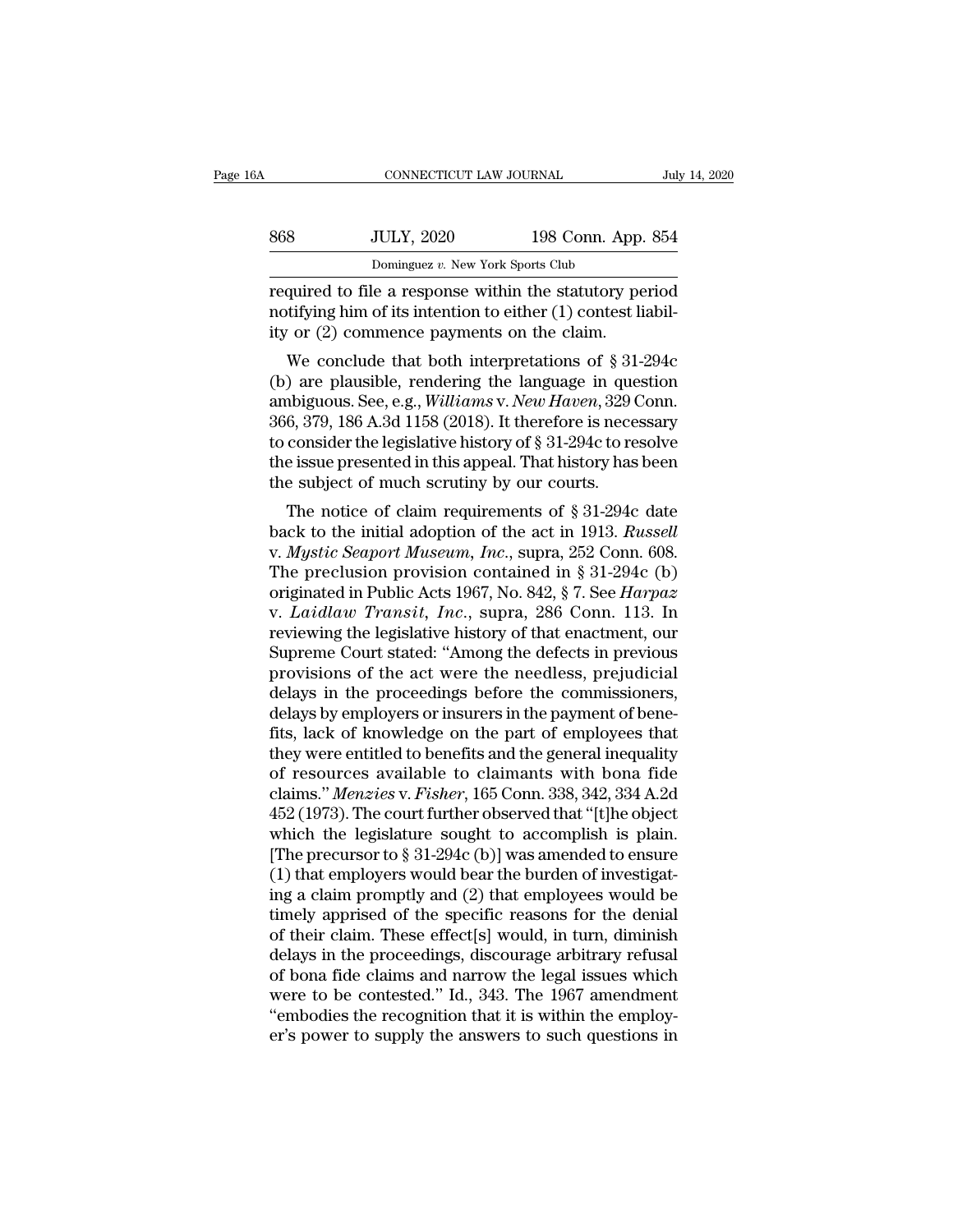| 120 |                    | CONNECTICUT LAW JOURNAL                        | Page 17A |
|-----|--------------------|------------------------------------------------|----------|
|     |                    |                                                |          |
|     | 198 Conn. App. 854 | <b>JULY, 2020</b>                              | 869      |
|     |                    | Dominguez v. New York Sports Club              |          |
|     |                    | a simple, forthright manner prior to a hearing |          |

a simple, forthright manner prior to a hearing. . . . 198 Conn. App. 854 JULY, 2020 869<br>
Dominguez v. New York Sports Club<br>
a simple, forthright manner prior to a hearing. . . .<br>
The procedure contained in § 31-294c (b) is] designed<br>
to facilitate a speedy, efficient and inex 198 Conn. App. 854 JULY, 2020 869<br>
Dominguez v. New York Sports Club<br>
a simple, forthright manner prior to a hearing....<br>
The procedure contained in § 31-294c (b) is] designed<br>
to facilitate a speedy, efficient and inexpe 198 Conn. App. 854 JULY, 2020 869<br>
Dominguez v. New York Sports Club<br>
a simple, forthright manner prior to a hearing....<br>
[The procedure contained in § 31-294c (b) is] designed<br>
to facilitate a speedy, efficient and inexp **Example colum.** App. 004 BOLT, 2020 BODT<br>
Dominguez v. New York Sports Club<br>
a simple, forthright manner prior to a hearing....<br>
[The procedure contained in § 31-294c (b) is] designed<br>
to facilitate a speedy, efficient a Dominguez v. New York Sports Club<br>
a simple, forthright manner prior to a hearing. . . . .<br>
[The procedure contained in § 31-294c (b) is] designed<br>
to facilitate a speedy, efficient and inexpensive disposi-<br>
tion and to r pensation] from the outset or could contest the extent [The procedure contained in § 31-294c (b) is] designed<br>to facilitate a speedy, efficient and inexpensive disposi-<br>tion and to reduce the necessity of legal counsel for<br>the claimant." Id., 345–46. As a result of the 1967 a to facilitate a speedy, efficient and inexpensive disposition and to reduce the necessity of legal counsel for the claimant." Id., 345–46. As a result of the 1967 amendment, "an employer could contest the claim [for compen e claimant." Id., 345–46. As a result of the 1967 amendent, "an employer could contest the claim [for commation] from the outset or could contest the extent disability if it timely paid all the benefits due under<br>e initia ment, "an employer could contest the claim [for compensation] from the outset or could contest the extent<br>of disability if it timely paid all the benefits due under<br>the initial claim." *Harpaz* v. *Laidlaw Transit*, *Inc.* 

pensation] from the outset or could contest the extent<br>of disability if it timely paid all the benefits due under<br>the initial claim." *Harpaz* v. *Laidlaw Transit, Inc.*,<br>supra, 286 Conn. 116.<br>The legislature further revi of disability if it timely paid all the benefits due under<br>the initial claim."  $Harpaz$  v. Laidlaw Transit, Inc.,<br>supra, 286 Conn. 116.<br>The legislature further revised § 31-294c (b) in 1990.<br>See Public Acts 1990, No. 90-116, the initial claim." *Harpaz* v. *Laidlaw Transit, Inc.*, supra, 286 Conn. 116.<br>The legislature further revised § 31-294c (b) in 1990.<br>See Public Acts 1990, No. 90-116, § 9. That public act was "the genesis of the notice r supra, 286 Conn. 116.<br>
The legislature further revised § 31-294c (b) in 1990.<br>
See Public Acts 1990, No. 90-116, § 9. That public act<br>
was "the genesis of the notice requirement in the third<br>
sentence of the current [revi The legislature further revised § 31-294c (b) in 1990.<br>See Public Acts 1990, No. 90-116, § 9. That public act<br>was "the genesis of the notice requirement in the third<br>sentence of the current [revision] of § 31-294c (b), und *Laidlaw Transit, Inc.*, supra, 286 Conn. 118. At the same time, the applicant of the current [revision] of § 31-294c (b), under which an employer is relieved of the obligation to commence payment within the twenty-eight d such the genesis of the notice requirement in the third<br>sentence of the current [revision] of § 31-294c (b), under<br>which an employer is relieved of the obligation to com-<br>mence payment within the twenty-eight day period i requirement in the conclusive presumption<br>sentence of the current [revision] of § 31-294c (b), under<br>which an employer is relieved of the obligation to com-<br>mence payment within the twenty-eight day period if<br>the notice o which an employer is relieved of the obligation to com-<br>mence payment within the twenty-eight day period if<br>the notice of claim is similarly deficient." *Harpaz* v.<br>Laidlaw Transit, Inc., supra, 286 Conn. 118. At the<br>same mence payment within the twenty-eight of<br>the notice of claim is similarly deficient<br>*Laidlaw Transit, Inc.*, supra, 286 Conn.<br>same time, the 1990 amendment "simply a<br>requirement regarding the conclusive p<br>leaving intact t in to the General Assemble." Harpaz v.<br> *Rarpaz v.*<br> *Rarpaz v.*<br> *Rarpaz V.*<br> *Rarpaz V.*<br> *Rarpay Transit, Inc., supra, 286 Conn. 118. At the*<br> *Remement regarding the conclusive presumption and*<br> *Rarpay intertook comp Laidlaw Transit, Inc.*, supra, 286 Conn. 118. At the same time, the 1990 amendment "simply added a notice requirement regarding the conclusive presumption, leaving intact the existing conclusive presumption and its atten

same time, the 1990 amendment "simply added a notice<br>requirement regarding the conclusive presumption,<br>leaving intact the existing conclusive presumption and<br>its attendant effects  $\ldots$ ." Id., 119.<br>In 1993, the General As requirement regarding the conclusive presumption,<br>leaving intact the existing conclusive presumption and<br>its attendant effects  $\ldots$ ." Id., 119.<br>In 1993, the General Assembly "undertook compre-<br>hensive reforms to the  $\ldots$ leaving intact the existing conclusive presumption and<br>its attendant effects  $\ldots$ ." Id., 119.<br>In 1993, the General Assembly "undertook compre-<br>hensive reforms to the  $\ldots$  [a]ct." Id., 120. Number 93-<br>228, § 8, of the 19 its attendant effects  $\ldots$  ." Id., 119.<br>
In 1993, the General Assembly "undertook comprehensive reforms to the  $\ldots$  [a]ct." Id., 120. Number 93-<br>
228, § 8, of the 1993 Public Acts "added the final sen-<br>
tence [to § 31-2 In 1993, the General Assembly "undertook comprehensive reforms to the  $\ldots$  [a]ct." Id., 120. Number 93-<br>228, § 8, of the 1993 Public Acts "added the final sen-<br>tence [to § 31-294c (b)] prescribing the conclusive pre-<br>sum The sive reforms to the . . . [a]ct." Id., 120. Number 93-<br>228, § 8, of the 1993 Public Acts "added the final sen-<br>tence [to § 31-294c (b)] prescribing the conclusive pre-<br>sumption to address problems that arose as a resu 228, § 8, of the 1993 Public Acts "aa", and conclusive pre-<br>tence [to § 31-294c (b)] prescribing the conclusive pre-<br>sumption to address problems that arose as a result of<br>language that appeared to extend the one year per Frace (to § 31-294c (b)] prescribing the conclusive pre-<br>sumption to address problems that arose as a result of<br>language that appeared to extend the one year period<br>to contest liability—either the right to compensation<br>on sumption to address problems that arose as a result of language that appeared to extend the one year period to contest liability—either the right to compensation on any ground or the extent of disability—not only to emplo Language that appeared to extend the one year period<br>to contest liability—either the right to compensation<br>on any ground or the extent of disability—not only to<br>employers who timely had commenced payment, but<br>also to empl cally contest liability—either the right to compensation<br>to contest liability—either the right to compensation<br>on any ground or the extent of disability—not only to<br>employers who timely had commenced payment, but<br>also to e the right of disability—not only to<br>on any ground or the extent of disability—not only to<br>employers who timely had commenced payment, but<br>also to employers who had failed to comply with the<br>statutory mandates. The legisla employers who timely had commenced payment, but<br>also to employers who had failed to comply with the<br>statutory mandates. The legislature's responsive, con-<br>temporaneous action strongly suggests that it specifi-<br>cally inten chapter who lines, and failed to comply with the statutory mandates. The legislature's responsive, contemporaneous action strongly suggests that it specifically intended the final sentence of  $\S 31-294c$  (b) to distinguis Example in Fig. 2.1 and the legislature's responsive, contemporaneous action strongly suggests that it specifically intended the final sentence of  $\S 31-294c$  (b) to distinguish between the rights of an employer who timel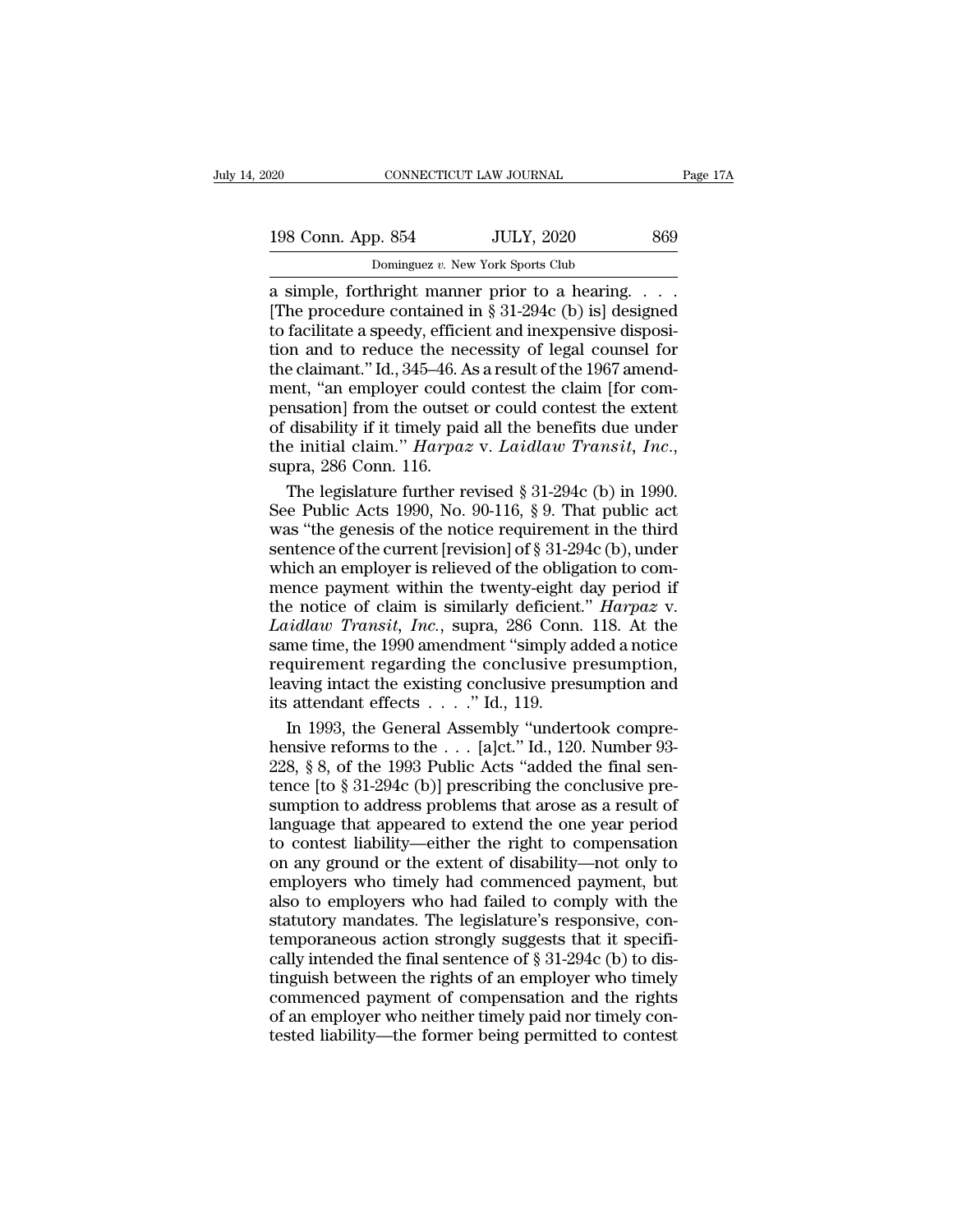| ŝΑ  | CONNECTICUT LAW JOURNAL                          |                    | July 14, 2020 |
|-----|--------------------------------------------------|--------------------|---------------|
| 870 | <b>JULY, 2020</b>                                | 198 Conn. App. 854 |               |
|     | Dominguez v. New York Sports Club                |                    |               |
|     | hoth the employee's right to compensation on any |                    |               |

CONNECTICUT LAW JOURNAL July 14, 2020<br>
Both JULY, 2020 198 Conn. App. 854<br>
Dominguez v. New York Sports Club<br>
both the employee's right to compensation on any<br>
ground and the extent of his disability for one year from<br>
not ground and the extent of his disability for one year from<br>a ground and the extent of his disability for one year from<br>a ground and the extent of his disability for one year from<br>a sserting such defenses altogether upon the 870 JULY, 2020 198 Conn. App. 854<br>
Dominguez v. New York Sports Club<br>
both the employee's right to compensation on any<br>
ground and the extent of his disability for one year from<br>
notice of the claim, and the latter being  $\frac{354}{\text{Dominguez } v. \text{ New York Sports Club}}$ <br>Dominguez v. New York Sports Club<br>both the employee's right to compensation on any<br>ground and the extent of his disability for one year from<br>notice of the claim, and the latter being precluded f Dominguez v. New York Sports Club<br>
both the employee's right to compensation on any<br>
ground and the extent of his disability for one year from<br>
notice of the claim, and the latter being precluded from<br>
asserting such defe Dominguez *v.* New York Sports Club<br>both the employee's right to compensation on any<br>ground and the extent of his disability for one year from<br>notice of the claim, and the latter being precluded from<br>asserting such defense both the employee's right to compensation on any<br>ground and the extent of his disability for one year from<br>notice of the claim, and the latter being precluded from<br>asserting such defenses altogether upon the employ-<br>er's f ground and the extent of his disability for one year from<br>notice of the claim, and the latter being precluded from<br>asserting such defenses altogether upon the employ-<br>er's failure to comply with the twenty-eight day perio notice of the claim, and the latter being precluded from<br>asserting such defenses altogether upon the employ-<br>er's failure to comply with the twenty-eight day period<br>to respond to the notice of claim." *Harpaz* v. *Laidlaw* asserting such defenses altogether upon the employ-<br>er's failure to comply with the twenty-eight day period<br>to respond to the notice of claim." *Harpaz* v. *Laidlaw*<br>*Transit, Inc.*, supra, 126–27. The 1993 amendment to<br>§ er's failure to comply v<br>to respond to the notic<br>Transit, Inc., supra, 1<br> $\S 31-294c$  (b) thus "cha<br>ers who timely had paid<br>retained the status quo<br>timely."<sup>14</sup> Id., 127.<br>At the same time, th respond to the notice of claim." Harpaz v. Laidlaw<br>
ransit, Inc., supra, 126–27. The 1993 amendment to<br>
31-294c (b) thus "changed the status quo for employ-<br>
s who timely had paid compensation, but would have<br>
tained the Transit, Inc., supra, 126–27. The 1993 amendment to<br>
§ 31-294c (b) thus "changed the status quo for employ-<br>
ers who timely had paid compensation, but would have<br>
retained the status quo for employers who had not paid<br>
ti

 $\S$  31-294c (b) thus "changed the status quo for employers who timely had paid compensation, but would have<br>retained the status quo for employers who had not paid<br>timely."<sup>14</sup> Id., 127.<br>At the same time, the legislative h ers who timely had paid compensation, but would have<br>retained the status quo for employers who had not paid<br>timely."<sup>14</sup> Id., 127.<br>At the same time, the legislative history of the 1993<br>amendment sheds little light on the retained the status quo for employers who had not paid<br>timely."<sup>14</sup> Id., 127.<br>At the same time, the legislative history of the 1993<br>amendment sheds little light on the precise question<br>before us, which concerns the mechani timely."<sup>14</sup> Id., 127.<br>At the same time, the legislative history of the 1993<br>amendment sheds little light on the precise question<br>before us, which concerns the mechanics of the "com-<br>mence payment" predicate of § 31-294c At the same time, the legislative history of the 1993<br>amendment sheds little light on the precise question<br>before us, which concerns the mechanics of the "com-<br>mence payment" predicate of  $\S 31-294c$  (b). The present<br>scen amendment sheds little light on the precise question<br>before us, which concerns the mechanics of the "com-<br>mence payment" predicate of  $\S 31-294c$  (b). The present<br>scenario is one in which (1) an employee properly filed<br>a before us, which concerns the mechanics of the "com-<br>mence payment" predicate of § 31-294c (b). The present<br>scenario is one in which (1) an employee properly filed<br>a notice of claim for compensation but did not submit<br>medi mence payment" predicate of  $\S$  31-294c (b). The present<br>scenario is one in which (1) an employee properly filed<br>a notice of claim for compensation but did not submit<br>medical bills or a separate request for payment in the scenario is one in which  $(1)$  an employee properly filed<br>a notice of claim for compensation but did not submit<br>medical bills or a separate request for payment in the<br>ensuing twenty-eight days, and  $(2)$  the employer did<br> a notice of claim for compensation but did not submit<br>medical bills or a separate request for payment in the<br>ensuing twenty-eight days, and (2) the employer did<br>not file a timely notice indicating its intent to (a) con-<br>te medical bills or a separate request for payment in the<br>ensuing twenty-eight days, and  $(2)$  the employer did<br>not file a timely notice indicating its intent to  $(a)$  con-<br>test liability or  $(b)$  commence payment pursuant to ensuing twenty-eight days, and  $(2)$  the employer did<br>not file a timely notice indicating its intent to  $(a)$  con-<br>test liability or  $(b)$  commence payment pursuant to the<br>one year safe harbor provision. Distilled to its es not file a timely notice indicating its intent to (a) contest liability or (b) commence payment pursuant to the one year safe harbor provision. Distilled to its essence, the question is whether the initial burden with res test liability or (b) commence payment pursuant to the<br>one year safe harbor provision. Distilled to its essence,<br>the question is whether the initial burden with respect<br>to the "commence payment" predicate belongs to<br>the em one year safe harbor provision. Distilled to its essence,<br>the question is whether the initial burden with respect<br>to the "commence payment" predicate belongs to<br>the employee or the employer. In light of the legisla-<br>tive p the question is whether the initial burden w.<br>to the "commence payment" predicate  $k$ <br>the employee or the employer. In light of t<br>tive policies and purposes embodied in  $\S$ ?<br>reflected in both its legislative history and<br>l the "commence payment" predicate belongs to<br>e employee or the employer. In light of the legisla-<br>re policies and purposes embodied in § 31-294c, as<br>flected in both its legislative history and the estab-<br>hed precedent of t the employee or the employer. In light of the legislative policies and purposes embodied in  $\S 31-294c$ , as reflected in both its legislative history and the established precedent of this state, we conclude that the initi

tive policies and purposes embodied in § 31-294c, as<br>reflected in both its legislative history and the estab-<br>lished precedent of this state, we conclude that the<br>initial burden rests with the employer.<br>The preclusion prov reflected in both its legislative history and the established precedent of this state, we conclude that the initial burden rests with the employer.<br>The preclusion provision of § 31-294c (b) originated in the 1967 amendmen lished precedent of this state, we conclude that the<br>
initial burden rests with the employer.<br>
The preclusion provision of § 31-294c (b) originated<br>
in the 1967 amendment to the act. See *Harpaz* v. *Laid-*<br>
law Transit, 1 the 1967 amendment to the act. See *Harpaz* v. *Laid-*<br>
20 Transit, Inc., supra, 286 Conn. 113. As our Supreme<br>
ourt explained, a principal "[defect] in previous provious<br>
ons of the act" was the "lack of knowledge on t daw Transit, Inc., supra, 286 Conn. 113. As our Supreme<br>Court explained, a principal "[defect] in previous provi-<br>sions of the act" was the "lack of knowledge on the<br><sup>14</sup> Representative Michael P. Lawlor summarized the eff

restriction on the time during which an employer can challenge application sions of the act" was the "lack of knowledge on the  $\frac{10}{14}$  Representative Michael P. Lawlor summarized the effect of the 1993 amendment on § 31-294c (b) as follows: "Opening the [twenty-eight] day restriction on the  $\frac{14}{14}$  Representative Michael P. Lawlor sumendment on § 31-294c (b) as follows:<br>amendment on § 31-294c (b) as follows:<br>restriction on the time during which an electron (workers') compensation system. We<br>36 H.R. Proc.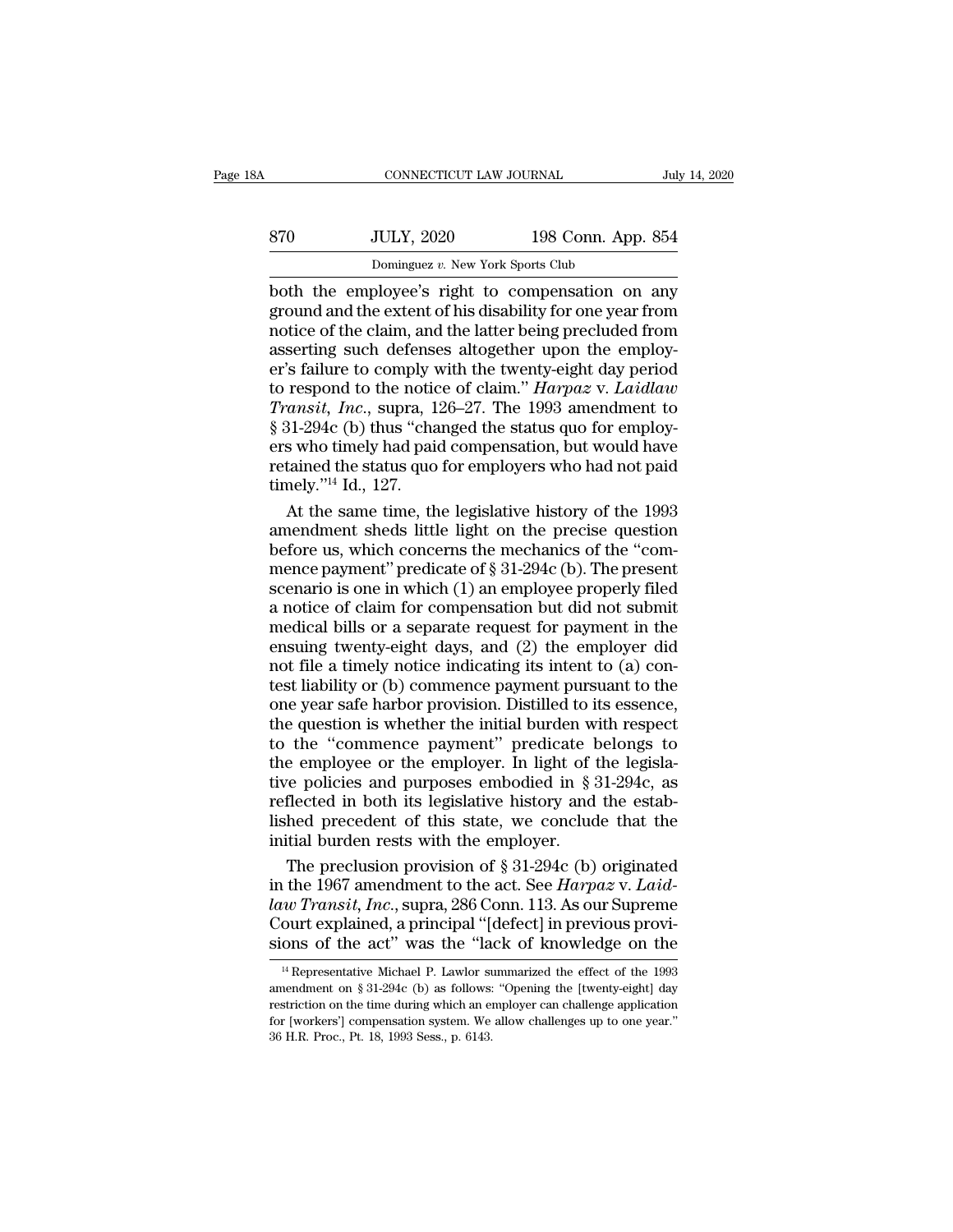198 Conn. App. 854 JULY, 2020 871<br>
Dominguez v. New York Sports Club Dominguez *v.* New York Sports Club

part of employees that they were entitled to benefits<br>
198 Conn. App. 854 JULY, 2020 871<br>
Dominguez v. New York Sports Club<br>
part of employees that they were entitled to benefits<br>
....." *Menzies* v. *Fisher*, supra, 165 198 Conn. App. 854 JULY, 2020 871<br>
Dominguez v. New York Sports Club<br>
part of employees that they were entitled to benefits<br>
....." *Menzies* v. *Fisher*, supra, 165 Conn. 342. The<br>
1967 amendment thus was enacted to requi 198 Conn. App. 854 JULY, 2020 871<br>
Dominguez v. New York Sports Club<br>
part of employees that they were entitled to benefits<br>
....." *Menzies* v. *Fisher*, supra, 165 Conn. 342. The<br>
1967 amendment thus was enacted to requi 198 Conn. App. 854 JULY, 2020 871<br> **bominguez v. New York Sports Club**<br>
part of employees that they were entitled to benefits<br>
. . . . . " *Menzies* v. *Fisher*, supra, 165 Conn. 342. The<br>
1967 amendment thus was enacted t Dominguez v. New York Sports Club<br>part of employees that they were entitled to benefits<br> $\ldots$ .'' *Menzies* v. *Fisher*, supra, 165 Conn. 342. The<br>1967 amendment thus was enacted to require "*ini-*<br>tial affirmative acts fr Dominguez v. New York Sports Club<br>part of employees that they were entitled to benefits<br>...." *Menzies* v. *Fisher*, supra, 165 Conn. 342. The<br>1967 amendment thus was enacted to require "*ini-*<br>tial affirmative acts from part of employees that they were entitled to benefits<br>
...." *Menzies* v. *Fisher*, supra, 165 Conn. 342. The<br>
1967 amendment thus was enacted to require "*ini-*<br> *tial affirmative acts from an employer* beyond those<br>
nor ers will now the interacted to require  $\frac{1}{2}$ . The<br>
1967 amendment thus was enacted to require "*initial affirmative acts from an employer* beyond those<br>
normally incident to a court proceeding." (Emphasis<br>
added.) Id. 1967 amendment thus was enacted to require "*initial affirmative acts from an employer* beyond those<br>normally incident to a court proceeding." (Emphasis<br>added.) Id., 345. As Representative Paul Pawlak, Sr.,<br>remarked, purs tial affirmative acts from an employer beyond those<br>normally incident to a court proceeding." (Emphasis<br>added.) Id., 345. As Representative Paul Pawlak, Sr.,<br>remarked, pursuant to the 1967 amendment, "employ-<br>ers will now normally incident to a court proceeding." (Emphasis added.) Id., 345. As Representative Paul Pawlak, Sr., remarked, pursuant to the 1967 amendment, "employers will now have to investigate claims promptly and act quickly added.) Id., 345. As Representative Paul Pawlak, Sr.,<br>remarked, pursuant to the 1967 amendment, "employ-<br>ers will now have to investigate claims promptly and<br>act quickly . . . . ." 12 H.R. Proc., Pt. 9, 1967 Sess., p.<br>403 remarked, pursuant to the 1967 amendment, "employ-<br>ers will now have to investigate claims promptly and<br>act quickly . . . . " 12 H.R. Proc., Pt. 9, 1967 Sess., p.<br>4036; see also *Menzies* v. *Fisher*, supra, 343 (noting<br>t ers will now have to investigate claims promptly and<br>act quickly . . . ." 12 H.R. Proc., Pt. 9, 1967 Sess., p.<br>4036; see also *Menzies* v. *Fisher*, supra, 343 (noting<br>that purpose of 1967 amendment was to ensure that<br>emp act quickly  $\ldots$  ." 12 H.R. Proc., Pt. 9, 1967 Sess., p.<br>4036; see also *Menzies v. Fisher*, supra, 343 (noting<br>that purpose of 1967 amendment was to ensure that<br>employers "would bear the burden" of investigating<br>claim a 4036; see also *Menzies* v. *Fisher*, supra, 343 (noting<br>that purpose of 1967 amendment was to ensure that<br>employers "would bear the burden" of investigating<br>claim and responding promptly to claimant). For that<br>reason, ou that purpose of 1967 amendment was to ensure that<br>employers "would bear the burden" of investigating<br>claim and responding promptly to claimant). For that<br>reason, our Supreme Court has held that "[t]he duty to<br>comply with employers "would bear the burden" of investigating<br>claim and responding promptly to claimant). For that<br>reason, our Supreme Court has held that "[t]he duty to<br>comply with [§ 31-294c (b)] rests on the employer or insur-<br>It claim and responding promptly to claimant). For that<br>reason, our Supreme Court has held that "[t]he duty to<br>comply with [§ 31-294c (b)] rests on the employer. . . .<br>It is not unjust to require a defending employer or insur reason, our Supreme Court has held that "[t]he duty to<br>comply with [§ 31-294c (b)] rests on the employer....<br>It is not unjust to require a defending employer or insur-<br>ance carrier to investigate the case seasonably and to comply with  $[\S 31-294c (b)]$  rests on the employer. . . . .<br>It is not unjust to require a defending employer or insur-<br>ance carrier to investigate the case seasonably and to<br>cause a responsive answer to be filed." (Citatio It is not unjust to require a defending employer or insurance carrier to investigate the case seasonably and to cause a responsive answer to be filed." (Citation omitted; emphasis added.) Menzies v. Fisher, supra, 347–48; ance carrier to investigate the case seasonably and to<br>cause a responsive answer to be filed." (Citation omit-<br>ted; emphasis added.) Menzies v. Fisher, supra, 347–48;<br>see also Russell v. Mystic Seaport Museum, Inc., supra, cause a responsive answer to be filed." (Citation omit<br>ted; emphasis added.) Menzies v. Fisher, supra, 347–48<br>see also Russell v. Mystic Seaport Museum, Inc., supra<br>252 Conn. 612 ("[i]f the notice of claim is sufficient to d; emphasis added.) *Menzies* v. *Fisher*, supra, 347–48;<br>e also *Russell* v. *Mystic Seaport Museum, Inc.*, supra,<br>2 Conn. 612 ("[i]f the notice of claim is sufficient to<br>ow the employer to make a timely investigation of<br> see also *Russell* v. *Mystic Seaport Museum, Inc.*, supra,<br>252 Conn. 612 ("[i]f the notice of claim is sufficient to<br>allow the employer to make a timely investigation of<br>the claim, it triggers the employer's obligation t

252 Conn. 612 ("[i]f the notice of claim is sufficient to<br>allow the employer to make a timely investigation of<br>the claim, it triggers the employer's obligation to file a<br>disclaimer" (internal quotation marks omitted)).<br>Pla allow the employer to make a timely investigation of<br>the claim, it triggers the employer's obligation to file a<br>disclaimer" (internal quotation marks omitted)).<br>Placing the initial burden on the employer is consis-<br>tent wi the claim, it triggers the employer's obligation to file a<br>disclaimer" (internal quotation marks omitted)).<br>Placing the initial burden on the employer is consis-<br>tent with the larger statutory scheme, and the legislative<br> disclaimer" (internal quotation marks omitted)).<br>
Placing the initial burden on the employer is consistent with the larger statutory scheme, and the legislative<br>
mandate of General Statutes § 31-294d in particular,<br>
which andate of General Statutes § 31-294d in particular,<br>hich obligates employers to take prompt action on<br>ehalf of an injured employee with respect to medical<br>xpenses.<sup>15</sup> Although it is undisputed that the plaintiff<br> $^{15}$ Ge which obligates employers to take prompt action on behalf of an injured employee with respect to medical expenses.<sup>15</sup> Although it is undisputed that the plaintiff  $\frac{15}{15}$  General Statutes § 31-294d (a) (1) provides:

behalf of an injured employee with respect to medical expenses.<sup>15</sup> Although it is undisputed that the plaintiff  $\frac{15}{15}$  General Statutes § 31-294d (a) (1) provides: "The employer, as soon as the employer has knowledg expenses.<sup>15</sup> Although it is undisputed that the plaintiff  $\frac{15}{15}$  General Statutes § 31-294d (a) (1) provides: "The employer, as soon as the employer has knowledge of an injury, shall provide a competent physician, s experises.<sup>23</sup> Although It is undisputed that the plaintiff if  $\frac{15}{5}$  General Statutes § 31-294d (a) (1) provides: "The employer, as soon as the employer has knowledge of an injury, shall provide a competent physician <sup>15</sup> General Statutes  $\S$  31-294d (a) (1) provides: "The employer, as soon as the employer has knowledge of an injury, shall provide a competent physician, surgeon or advanced practice registered nurse to attend the injur the employer has knowledge of an injury, shall provide a competent physician, surgeon or advanced practice registered nurse to attend the injured employee and, in addition, shall furnish any medical and surgical aid or hos cian, surgeon or advanced practice registered nurse to attend the injured<br>employee and, in addition, shall furnish any medical and surgical aid or<br>hospital and nursing service, including medical rehabilitation services and employee and, in addition, shall furnish any medical and surgical aid or hospital and nursing service, including medical rehabilitation services and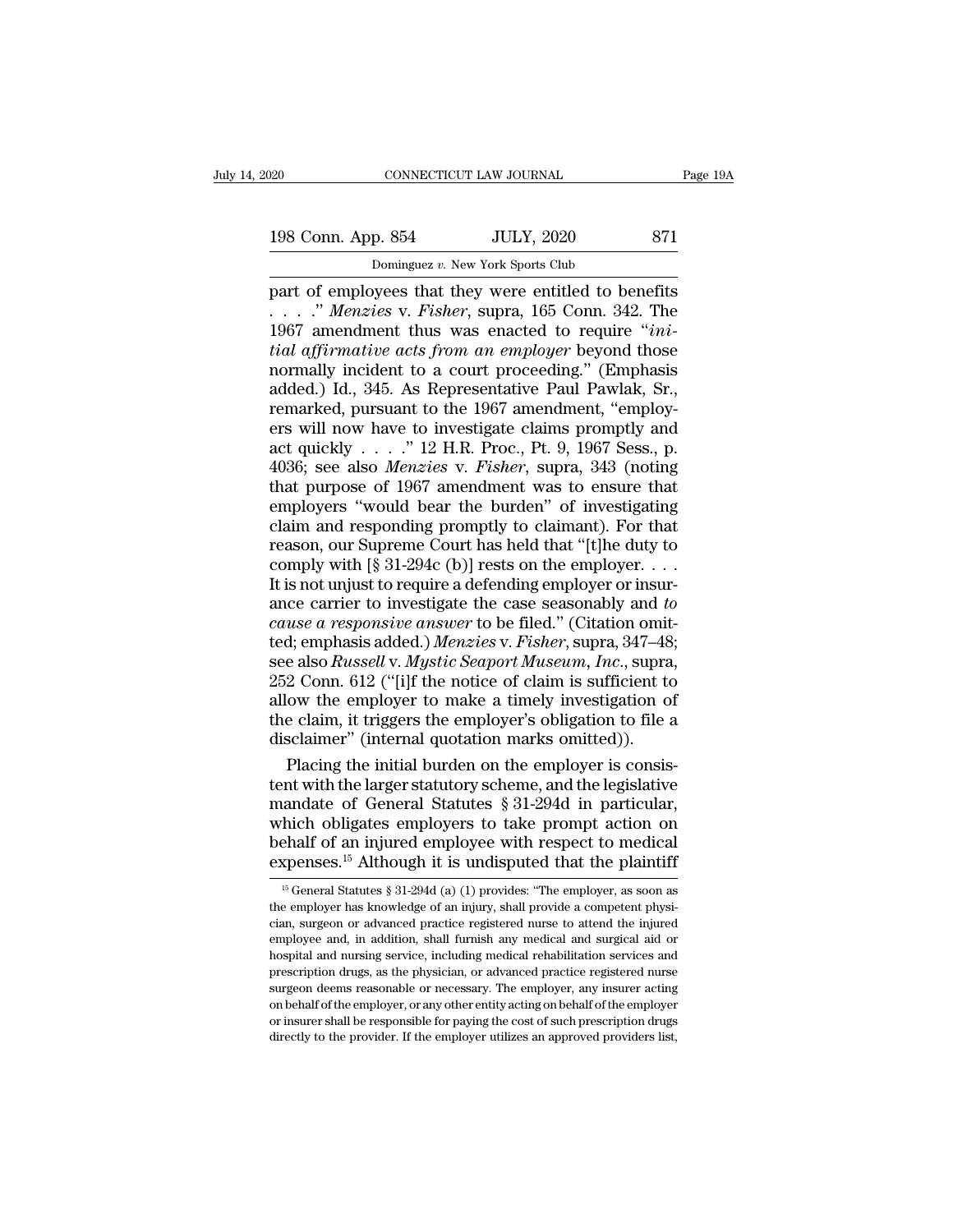| July 14, 2020                                           |
|---------------------------------------------------------|
|                                                         |
| 198 Conn. App. 854                                      |
| Dominguez v. New York Sports Club                       |
| here reported his injury to the defendant and submitted |

CONNECTICUT LAW JOURNAL July 14, 2020<br>
ST2 JULY, 2020 198 Conn. App. 854<br>
Dominguez v. New York Sports Club<br>
here reported his injury to the defendant and submitted<br>
a form titled "Confidential Accident Report" on the date 872 JULY, 2020 198 Conn. App. 854<br>Dominguez v. New York Sports Club<br>here reported his injury to the defendant and submitted<br>a form titled "Confidential Accident Report" on the date<br>of the injury, <sup>16</sup> there is no indicati  $\begin{array}{r} \n 372 \text{ } \text{JULY, 2020} \quad 198 \text{ Conn. App. 854} \ \hline \text{Dominguez } v. \text{ New York Sports Club} \n \end{array}$ <br>
here reported his injury to the defendant and submitted a form titled "Confidential Accident Report" on the date of the injury, <sup>16</sup> there is S72 JULY, 2020 198 Conn. App. 854<br>
Dominguez v. New York Sports Club<br>
here reported his injury to the defendant and submitted<br>
a form titled "Confidential Accident Report" on the date<br>
of the injury, <sup>16</sup> there is no indi Dominguez v. New York Sports Club<br>
here reported his injury to the defendant and submitted<br>
a form titled "Confidential Accident Report" on the date<br>
of the injury,<sup>16</sup> there is no indication in the record before<br>
us that bominguez v. New York Sports Club<br>here reported his injury to the defendant and submitted<br>a form titled "Confidential Accident Report" on the date<br>of the injury,<sup>16</sup> there is no indication in the record before<br>us that the here reported his injury to the defendant and submitted<br>a form titled "Confidential Accident Report" on the date<br>of the injury,<sup>16</sup> there is no indication in the record before<br>us that the defendant at that time offered to a form titled "Confidential Accident Report" on the date<br>of the injury,<sup>16</sup> there is no indication in the record before<br>us that the defendant at that time offered to provide<br>any medical care to the plaintiff in accordance of the injury, <sup>16</sup> there is no indication in the record before<br>us that the defendant at that time offered to provide<br>any medical care to the plaintiff in accordance with<br> $\S 31-294d$  (a) (1). Had the defendant done so, th us that the defendant at that time offered to provide<br>any medical care to the plaintiff in accordance with<br>§ 31-294d (a) (1). Had the defendant done so, the plain-<br>tiff likely would have been alerted to the defendant's<br>res any medical care to the plaintiff in accordance with  $\S$  31-294d (a) (1). Had the defendant done so, the plaintiff likely would have been alerted to the defendant's responsibilities with respect to such medical expenses.<br>  $51$ -2940 (a) (1). Had the defendant done so, the plain-<br>f likely would have been alerted to the defendant's<br>sponsibilities with respect to such medical expenses.<br>pore importantly, § 31-294d is further evidence of the<br>gis UIT IKely would have been alerted to the defendant s<br>responsibilities with respect to such medical expenses.<br>More importantly, § 31-294d is further evidence of the<br>legislature's intent to require an immediate response<br>fro

responsibilities with respect to such medical expenses.<br>More importantly, § 31-294d is further evidence of the<br>legislature's intent to require an immediate response<br>from employers in the face of a workplace injury.<br>Placin more importantly, § 31-294d is further evidence of the<br>legislature's intent to require an immediate response<br>from employers in the face of a workplace injury.<br>Placing the initial burden with the employer also com-<br>ports wi *segislature s* intent to require an immediate response<br>from employers in the face of a workplace injury.<br>Placing the initial burden with the employer also com-<br>ports with another primary purpose of § 31-294c, which<br>was "t From employers in the race of a workplace injury.<br>
Placing the initial burden with the employer also comports with another primary purpose of § 31-294c, which<br>
was "to keep the process of initiating a claim [for com-<br>
pens Placing the initial burden with the employer also comports with another primary purpose of  $\S 31-294c$ , which<br>was "to keep the process of initiating a claim [for com-<br>pensation] simple and accessible to [laypersons]." Rus ports with another primary purpose of § 31-294c, which<br>was "to keep the process of initiating a claim [for com-<br>pensation] simple and accessible to [laypersons]." Rus-<br>sell v. Mystic Seaport Museum, Inc., supra, 252 Conn. was "to keep the process of initiating a claim [for compensation] simple and accessible to [laypersons]." Russell v. Mystic Seaport Museum, Inc., supra, 252 Conn. 610; see also Menzies v. Fisher, supra, 165 Conn. 345–46 ( pensation] simple and accessible to [laypersons]." *Russell v. Mystic Seaport Museum, Inc.*, supra, 252 Conn.<br>610; see also *Menzies v. Fisher*, supra, 165 Conn. 345–46<br>("employers and insurers have the necessary resources ("employers and insurers have the necessary resources<br>to fulfill [the] mandate [of  $\S 31-294c$  (b)], whereas the<br>claimant often receives no more assistance than that fur-<br>nished by the commissioner in filing his claim"). to fulfill [the] mandate [of  $\S$  31-294c (b)], whereas the claimant often receives no more assistance than that furnished by the commissioner in filing his claim"). Section when an employee reports a work-related injury o

claimant often receives no more assis<br>mished by the commissioner in filing h<br>when an employee reports a work-related injury or<br>the employer shall provide the employee with suc<br>within two business days of such reporting."<br>W Shed by the commissioner in filing his claim"). Section<br>nen an employee reports a work-related injury or condition to the employer<br>e employer shall provide the employee with such approved providers list<br>thin two business d

since the events underlying the present appeal; see Public Acts 2019, No.<br>19-98, § 3; that amendment has no bearing on the merits of this appeal. We<br>therefore refer to the current revision of the statute.<br><sup>16</sup> As part of 19-98, § 3; that amendment has no bearing on the merits of this appeal. We therefore refer to the current revision of the statute.<br><sup>16</sup> As part of their joint stipulation of facts, the parties agreed to submit that docume therefore reference the space of that document<br>testimony. In 1<br>pleted that according to the space of the space of the space of the space of the space of the space of the space of the space of the space of the space of the If As part of their joint stipulation of facts, the parties agreed to submit<br>at document to the commissioner as an exhibit to the plaintiff's deposition<br>stimony. In his deposition testimony, the plaintiff indicated that h that document to the commissioner as an exhibit to the plaintiff's deposition testimony. In his deposition testimony, the plaintiff indicated that he completed that accident report and provided it to the defendant on the

reduction of any award of compensation. See General Statutes § 31-294b (a) ("ilf the employee fails to the defendant on the date of minity.<br>In this regard, we note that the act provides that the failure of an employee to p pleted that accident report and provided it to the defendant on the date of injury.<br>In this regard, we note that the act provides that the failure of an employee to promptly notify the employer of a workplace injury may r since the may reduce that the actordate to the distribution of injury.<br>In this regard, we note that the act provides that the failure of an employee<br>to promptly notify the employer of a workplace injury may result in a<br>red In this regard, we note that the act provides that the failure of an employee to promptly notify the employer of a workplace injury may result in a reduction of any award of compensation. See General Statutes  $\S 31-294b$  In computy notify the employer of a workplace injury may result in a duction of any award of compensation. See General Statutes § 31-294b ("[i]f the employee fails to report the injury immediately, the commissioner may red reduction of any award of compensation. See General Statutes  $\S 31-294b$ <br>(a) ("[i]f the employee fails to report the injury immediately, the commissioner may reduce the award of compensation proportionately to any prejudi

nustied by the commussioner in ming his claim *)*. Section<br>when an employee reports a work-related injury or condition to the employer<br>the employer shall provide the employee with such approved providers list<br>within two bu when an employee reports a work-related injury or condition to the employer<br>the employer shall provide the employee with such approved providers list<br>within two business days of such reporting."<br>We note that although  $\S 3$ the employer shall provide the employee with such approved providers list<br>within two business days of such reporting."<br>We note that although § 31-294d has been amended by the legislature<br>since the events underlying the pr We note that although § 31-294d has been amended by the legislature<br>since the events underlying the present appeal; see Public Acts 2019, No.<br>19-98, § 3; that amendment has no bearing on the merits of this appeal. We<br>ther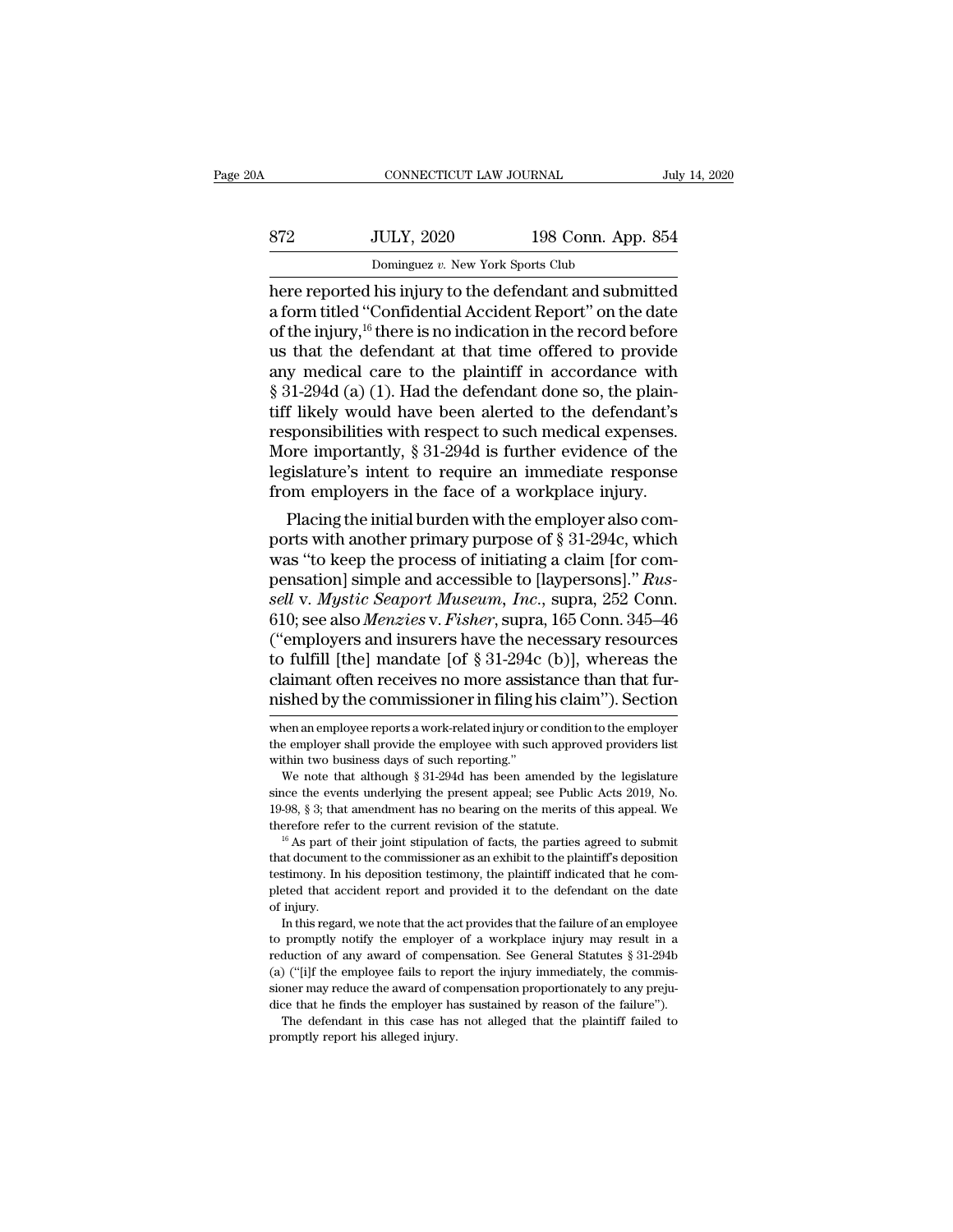| )20                | CONNECTICUT LAW JOURNAL                                  | Page 21A |
|--------------------|----------------------------------------------------------|----------|
| 198 Conn. App. 854 | <b>JULY, 2020</b>                                        | 873      |
|                    | Dominguez v. New York Sports Club                        |          |
|                    | $31-294c$ (a) sets forth in plain terms the requirements |          |

320 CONNECTICUT LAW JOURNAL Page 21A<br>
31-294c (a) sets forth in plain terms the requirements<br>
31-294c (a) sets forth in plain terms the requirements<br>
31-294c (a) sets forth in plain terms the requirements<br>
2011 that a cla 198 Conn. App. 854 JULY, 2020 873<br>
Dominguez v. New York Sports Club<br>
31-294c (a) sets forth in plain terms the requirements<br>
that a claimant must satisfy in order to provide proper<br>
notice to an employer of a claim for c 198 Conn. App. 854 JULY, 2020 873<br>
Dominguez v. New York Sports Club<br>
31-294c (a) sets forth in plain terms the requirements<br>
that a claim ant must satisfy in order to provide proper<br>
notice to an employer of a claim for 198 Conn. App. 854 JULY, 2020 873<br>
Dominguez v. New York Sports Club<br>
31-294c (a) sets forth in plain terms the requirements<br>
that a claimant must satisfy in order to provide proper<br>
notice to an employer of a claim for c Dominguez v. New York Sports Club<br>
31-294c (a) sets forth in plain terms the requirements<br>
that a claimant must satisfy in order to provide proper<br>
notice to an employer of a claim for compensation.<sup>17</sup><br>
Nowhere does the Dominguez v. New York Sports Club<br>31-294c (a) sets forth in plain terms the requirements<br>that a claimant must satisfy in order to provide proper<br>notice to an employer of a claim for compensation.<sup>17</sup><br>Nowhere does the stat 31-294 $c$  (a) sets forth in plain terms the requirements<br>that a claimant must satisfy in order to provide proper<br>notice to an employer of a claim for compensation.<sup>17</sup><br>Nowhere does the statute require the claimant to furthat a claimant must satisfy in order to provide proper<br>notice to an employer of a claim for compensation.<sup>17</sup><br>Nowhere does the statute require the claimant to fur-<br>nish medical bills or a separate request for payment to<br>t notice to an employer of a claim for compensation.<sup>17</sup><br>Nowhere does the statute require the claimant to fur-<br>nish medical bills or a separate request for payment to<br>the employer within twenty-eight days after commenc-<br>ing Nowhere does the statute require the claimant to fur-<br>nish medical bills or a separate request for payment to<br>the employer within twenty-eight days after commenc-<br>ing a claim. If the legislature had intended to place<br>that nish medical bills or a separate request for payment to<br>the employer within twenty-eight days after commenc-<br>ing a claim. If the legislature had intended to place<br>that onus on claimants, it surely would have done so<br>explic the employer within twenty-eight days after commencing a claim. If the legislature had intended to place that onus on claimants, it surely would have done so explicitly, particularly in light of its aim to keep the process ing a claim. If the legislature had intended to place<br>that onus on claimants, it surely would have done so<br>explicitly, particularly in light of its aim to keep the<br>process simple for laypersons and to "facilitate a<br>speedy that onus on claimants, it surely would have done so<br>explicitly, particularly in light of its aim to keep the<br>process simple for laypersons and to "facilitate a<br>speedy, efficient and inexpensive disposition" on the<br>claim. explicitly, particularly in light of its aim to keep the<br>process simple for laypersons and to "facilitate a<br>speedy, efficient and inexpensive disposition" on the<br>claim. *Menzies* v. *Fisher*, supra, 346. As our Supreme<br>Co process simple for laypersons and to "facilitate a<br>speedy, efficient and inexpensive disposition" on the<br>claim. *Menzies* v. *Fisher*, supra, 346. As our Supreme<br>Court has observed in a case that, too, involved the<br>notice speedy, efficient and inexpensive disposition" on the claim. *Menzies* v. *Fisher*, supra, 346. As our Supreme Court has observed in a case that, too, involved the notice requirements of § 31-294c, "[i]n the face of a legi burt has observed in a case that, too, involved the<br>tice requirements of § 31-294c, "[i]n the face of a<br>gislative omission, it is not our role to engraft language<br>to the statute" that imposes additional requirements<br>a cla notice requirements of § 31-294c, "[i]n the face of a<br>legislative omission, it is not our role to engraft language<br>onto the statute" that imposes additional requirements<br>on a claimant. McCullough v. Swan Engraving, Inc.,<br>

legislative omission, it is not our role to engraft language<br>
onto the statute" that imposes additional requirements<br>
on a claimant. McCullough v. Swan Engraving, Inc.,<br>
320 Conn. 299, 310, 130 A.3d 231 (2016).<br>
In additi onto the statute" that imposes additional requirements<br>on a claimant. McCullough v. Swan Engraving, Inc.,<br>320 Conn. 299, 310, 130 A.3d 231 (2016).<br>In addition, our conclusion that the initial burden<br>with respect to the "c on a claimant. *McCullough v. Swan Engraving, Inc.*, 320 Conn. 299, 310, 130 A.3d 231 (2016).<br>
In addition, our conclusion that the initial burden<br>
with respect to the "commence payment" predicate of<br>
§ 31-294c (b) rests w 320 Conn. 299, 310, 130 A.3d 231 (2016).<br>
In addition, our conclusion that the initial burden<br>
with respect to the "commence payment" predicate of<br>
§ 31-294c (b) rests with the employer is consistent with<br>
the broad remed In addition, our conclusion that the initial burden<br>with respect to the "commence payment" predicate of<br> $\S 31-294c$  (b) rests with the employer is consistent with<br>the broad remedial purposes underlying the act. See<br>Gil v. with respect to the "commence payment" predicate of  $\S$  31-294c (b) rests with the employer is consistent with<br>the broad remedial purposes underlying the act. See<br>Gil v. Courthouse One, 239 Conn. 676, 682, 687 A.2d 146<br>(1 § 31-294c (b) rests with the employer is consistent with<br>the broad remedial purposes underlying the act. See<br>Gil v. Courthouse One, 239 Conn. 676, 682, 687 A.2d 146<br>(1997) ("the [act] is remedial and must be interpreted<br>l the broad remedial purposes underlying the act. See<br>  $Gi$  v. Courthouse One, 239 Conn. 676, 682, 687 A.2d 146<br>
(1997) ("the [act] is remedial and must be interpreted<br>
liberally to achieve its humanitarian purposes"). Were<br> Gil v. Courthouse One, 239 Conn. 676, 682, 687 A.2d 146<br>(1997) ("the [act] is remedial and must be interpreted<br>liberally to achieve its humanitarian purposes"). Were<br>this court to agree with the defendant and impose an<br>add (1997) ("the [act] is remedial and must be interpreted<br>liberally to achieve its humanitarian purposes"). Were<br>this court to agree with the defendant and impose an<br>additional obligation on claimants pursuant to  $\S 31-294c$ liberally to achieve its humanitarian purposes"). Were<br>this court to agree with the defendant and impose an<br>additional obligation on claimants pursuant to  $\S 31-294c$ <br>that was not established by the legislature, we risk<br>" this court to agree with the defendant and impose an additional obligation on claimants pursuant to  $\S 31-294c$  that was not established by the legislature, we risk "denying the beneficent purposes of the act." *Laliberte* additional obligation on claimants pursuant to  $\S$  31-294c<br>that was not established by the legislature, we risk<br>"denying the beneficent purposes of the act." *Laliberte*<br>v. *United Security, Inc.*, 261 Conn. 181, 188, 801 United Security, Inc., 261 Conn. 181, 188, 801 A.2d<br>33 (2002). Moreover, application of the literal interpre-<br>tion of the "commence payment" predicate of § 31-<br>94c (b) advanced by the defendant would frustrate the<br><sup>17</sup> Ge 783 (2002). Moreover, application of the literal interpretation of the "commence payment" predicate of § 31-294c (b) advanced by the defendant would frustrate the  $\frac{17}{17}$  General Statutes § 31-294c (a) provides in rel

tation of the "commence payment" predicate of  $\S$  31-294c (b) advanced by the defendant would frustrate the  $\frac{17}{17}$  General Statutes  $\S$  31-294c (a) provides in relevant part that "[n]otice of [the] claim for compensa 294c (b) advanced by the defendant would frustrate the<br>
<sup>17</sup> General Statutes § 31-294c (a) provides in relevant part that "[n]otice<br>
of [the] claim for compensation may be given to the employer or any commis-<br>
sioner and  $^{17}$  General Statutes § 31-294c (a) provides in relevant part that "[n]otice of [the] claim for compensation may be given to the employer or any commissioner and shall state, in simple language, the date and place of th <sup>17</sup> General Statutes § 31-294c (a) provides in relevant part that "[n]otice of [the] claim for compensation may be given to the employer or any commissioner and shall state, in simple language, the date and place of the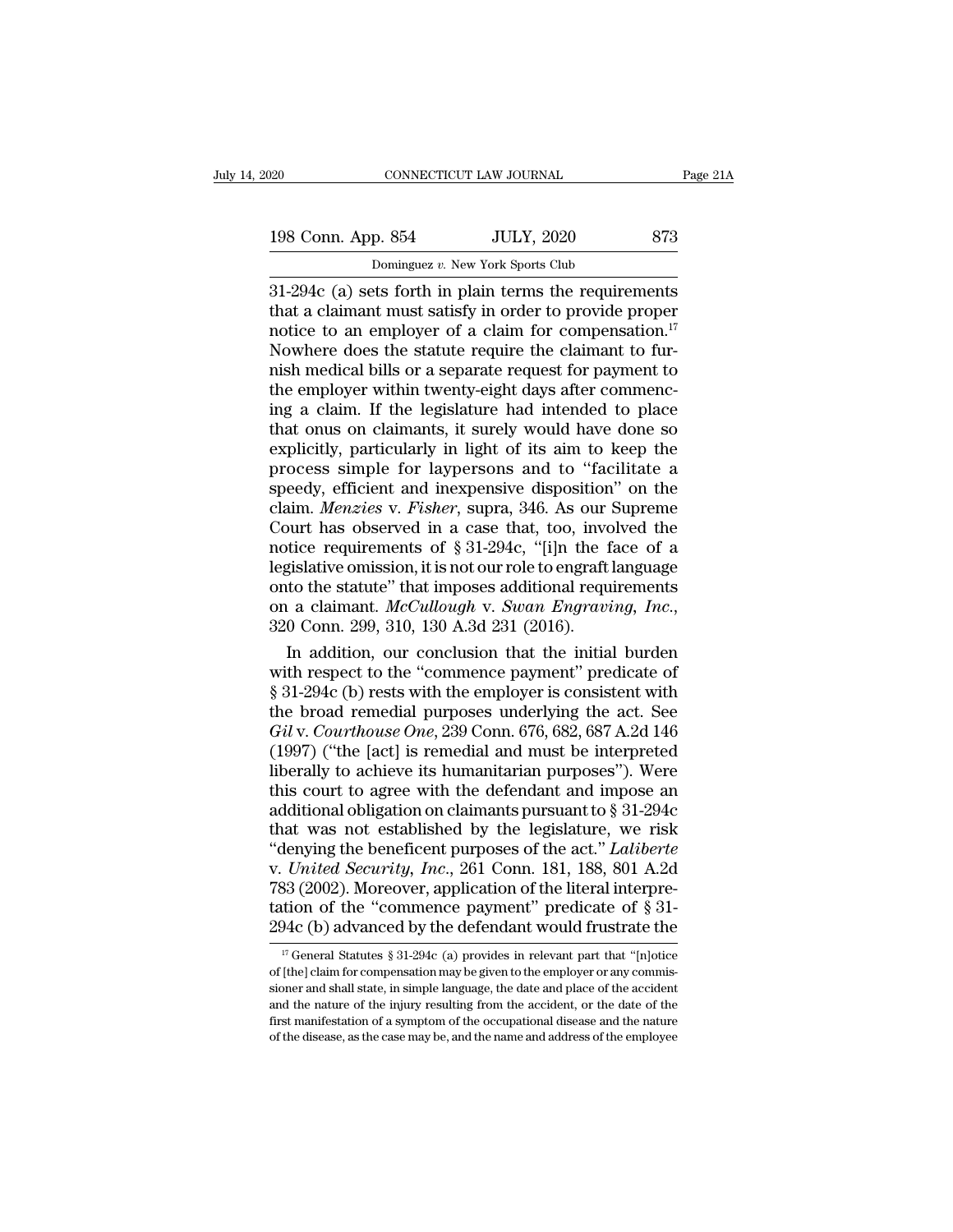|     | CONNECTICUT LAW JOURNAL                                                   |                    | July 14, 2020 |
|-----|---------------------------------------------------------------------------|--------------------|---------------|
| 874 | <b>JULY, 2020</b>                                                         | 198 Conn. App. 854 |               |
|     | Dominguez v. New York Sports Club                                         |                    |               |
|     | policies that underlie its enactment. <sup>18</sup> See <i>Lucenti</i> v. |                    |               |

CONNECTICUT LAW JOURNAL July 14, 20<br> **198 Conn. App. 854**<br>
Dominguez v. New York Sports Club<br>
policies that underlie its enactment.<sup>18</sup> See *Lucenti* v.<br> *Laviero*, supra, 327 Conn. 774 ("[t]he act is to be broadly *LAVERER BOS CONN.* App. 854<br> *LAVERER 198 Conn. App. 854*<br> *LAVERER 18* Connect *LAVER Sports* Club<br> *LAVERER 197 Conn. 774* ("[t]he act is to be broadly<br> *CONSTUED* to effectuate the purpose of *providing*<br> *CONSTUED* fo 874 JULY, 2020 198 Conn. App. 854<br>
Dominguez v. New York Sports Club<br>
policies that underlie its enactment.<sup>18</sup> See *Lucenti* v.<br> *Laviero*, supra, 327 Conn. 774 ("[t]he act is to be broadly<br>
construed to effectuate the pu *Compensation compensation compensation compensation compensation compensation compensation compensation for an injury arising out of and in the course of the employment regardless of fault" (emphatical and* 874 JULY, 2020 198 Conn. App. 854<br>
Dominguez v. New York Sports Club<br>
policies that underlie its enactment.<sup>18</sup> See *Lucenti* v.<br> *Laviero*, supra, 327 Conn. 774 ("[t]he act is to be broadly<br>
construed to effectuate the p Dominguez v. New York Sports Club<br>policies that underlie its enactment.<sup>18</sup> See *Lucenti* v.<br>*Laviero*, supra, 327 Conn. 774 ("[t]he act is to be broadly<br>construed to effectuate the purpose of *providing*<br>*compensation* f policies that underlie its enactment.<sup>18</sup> See *Lucenti* v.<br>*Laviero*, supra, 327 Conn. 774 ("[t]he act is to be broadly<br>construed to effectuate the purpose of *providing*<br>*compensation* for an injury arising out of and in Laviero, supra, 327 Conn. 774 ("[t]he act is to be broadly<br>construed to effectuate the purpose of *providing*<br>compensation for an injury arising out of and in the<br>course of the employment regardless of fault" (empha-<br>sis construed to effectuate the purpose of *providing*<br>compensation for an injury arising out of and in the<br>course of the employment regardless of fault" (empha-<br>sis added; internal quotation marks omitted)). We,<br>therefore, re compensation for an injury arising out of and in the course of the employment regardless of fault" (emphasis added; internal quotation marks omitted)). We, therefore, refuse "to place a technical construction on a procedur course of the employment regardless of fault" (emphasis added; internal quotation marks omitted)). We, therefore, refuse "to place a technical construction on a procedure designed to be simple" for claimants, as such a con sis added; internal quotation marks omitted)). We,<br>therefore, refuse "to place a technical construction on<br>a procedure designed to be simple" for claimants, as<br>such a construction "runs counter to the spirit" of the<br>act. therefore, refuse "to place a<br>a procedure designed to be<br>such a construction "runs co<br>act. *Menzies* v. *Fisher*, supr<br>v. *Courthouse One*, supra, 68<br>reading of statute in quest<br>improper application").<br>We are mindful that procedure designed to be simple for claimants, as<br>ch a construction "runs counter to the spirit" of the<br>t. *Menzies v. Fisher*, supra, 165 Conn. 344; cf. *Gil*<br>*Courthouse One*, supra, 685 (concluding that literal<br>ading o such a construction runs counter to the spirit of the<br>act. *Menzies v. Fisher*, supra, 165 Conn. 344; cf. *Gil*<br>v. *Courthouse One*, supra, 685 (concluding that literal<br>reading of statute in question "would result in its<br>

act. *menzies* v. *Fisher*, supra, 105 Collif. 544, Cf. *Gu*<br>v. *Courthouse One*, supra, 685 (concluding that literal<br>reading of statute in question "would result in its<br>improper application").<br>We are mindful that the legi Filing a notice that it is content in publication in the improper application").<br>We are mindful that the legislature included a safe<br>harbor provision in § 31-294c (b) that permits an<br>employer to make payments on the claim Treading of statute in question would result in its<br>improper application").<br>We are mindful that the legislature included a safe<br>harbor provision in § 31-294c (b) that permits an<br>employer to make payments on the claim inst miproper application j.<br>
We are mindful that the legislature included a safe<br>
harbor provision in § 31-294c (b) that permits an<br>
employer to make payments on the claim instead of<br>
filing a notice that it is contesting lia We are mindful that the legislature included a safe<br>harbor provision in § 31-294c (b) that permits an<br>employer to make payments on the claim instead of<br>filing a notice that it is contesting liability. An employer<br>that ele harbor provision in § 31-294c (b) that permits an employer to make payments on the claim instead of filing a notice that it is contesting liability. An employer that elects to make such payments pursuant to that provision employer to make payments on the claim instead of<br>filing a notice that it is contesting liability. An employer<br>that elects to make such payments pursuant to that<br>provision is afforded a period of one year, during which<br>it filing a notice that it is contesting liability. An employer<br>that elects to make such payments pursuant to that<br>provision is afforded a period of one year, during which<br>it "may contest the employee's right to receive comp that elects to make such payments pursuant to that<br>provision is afforded a period of one year, during which<br>it "may contest the employee's right to receive compen-<br>sation on any grounds or the extent of his disability<br> $\dots$ sation on any grounds or the extent of his disability<br>
. . . . .''<sup>19</sup> General Statutes § 31-294c (b). The require-<br>
ment that an employer provide notice to the claimant<br>
within the twenty-eight day statutory period when statute also specifies the applicable time limitations for filing such notices. <sup>18</sup> We recognize that, ''[i]n areas where the legislature has spoken . . .

within the twenty-eight day statutory period when it<br>and of the person in whose interest compensation is claimed. . . ." The<br>statute also specifies the applicable time limitations for filing such notices.<br><sup>18</sup> We recogniz withing the twenty-eight day statutory period when it<br>and of the person in whose interest compensation is claimed. . . ." The<br>statute also specifies the applicable time limitations for filing such notices.<br><sup>18</sup> We recogniz and of the person in whose interest compensation is claimed. . . . " The statute also specifies the applicable time limitations for filing such notices. <sup>18</sup> We recognize that, "[i]n areas where the legislature has spoken statute also specifies the applicable time limitations for filing such notices.<br><sup>18</sup> We recognize that, "[i]n areas where the legislature has spoken  $\ldots$  the primary responsibility for formulating public policy must rema <sup>18</sup> We recognize that, "[i]n areas where the legislature has spoken  $\ldots$  the primary responsibility for formulating public policy must remain with the legislature." (Internal quotation marks omitted.) *Raspberry Junctio* the primary responsibility for formulating public policy must remain with<br>the legislature." (Internal quotation marks omitted.) Raspberry Junction<br>Holding, LLC v. Southeastern Connecticut Water Authority, 331 Conn. 364,<br>37 the legislature." (Internal quotation marks omitted.) *Raspberry Junction*<br>*Holding, LLC* v. *Southeastern Connecticut Water Authority*, 331 Conn. 364,<br>378, 203 A.3d 1224 (2019). Given the policy considerations at issue in Holding, LLC v. Southeastern Connecticut Water Authority, 331 Conn. 364, 378, 203 A.3d 1224 (2019). Given the policy considerations at issue in this appeal, "it remains the prerogative of the legislature to modify or clari 378, 203 A.3d 1224 (2019). Given the policy considerations at issue in this appeal, "it remains the prerogative of the legislature to modify or clarify [the relevant statutory provisions] as it sees fit." (Internal quotat omitted.) Mayer v. Historic District Commission, 325 Conn. 765, 780 n.10,

<sup>[</sup>the relevant statutory provisions] as it sees fit." (Internal quotation marks omitted.) *Mayer v. Historic District Commission*, 325 Conn. 765, 780 n.10, 160 A.3d 333 (2017).<br><sup>19</sup> Section 31-294c (b) further provides tha  $19$  Section 31-294c (b) further provides that an employer that exercises its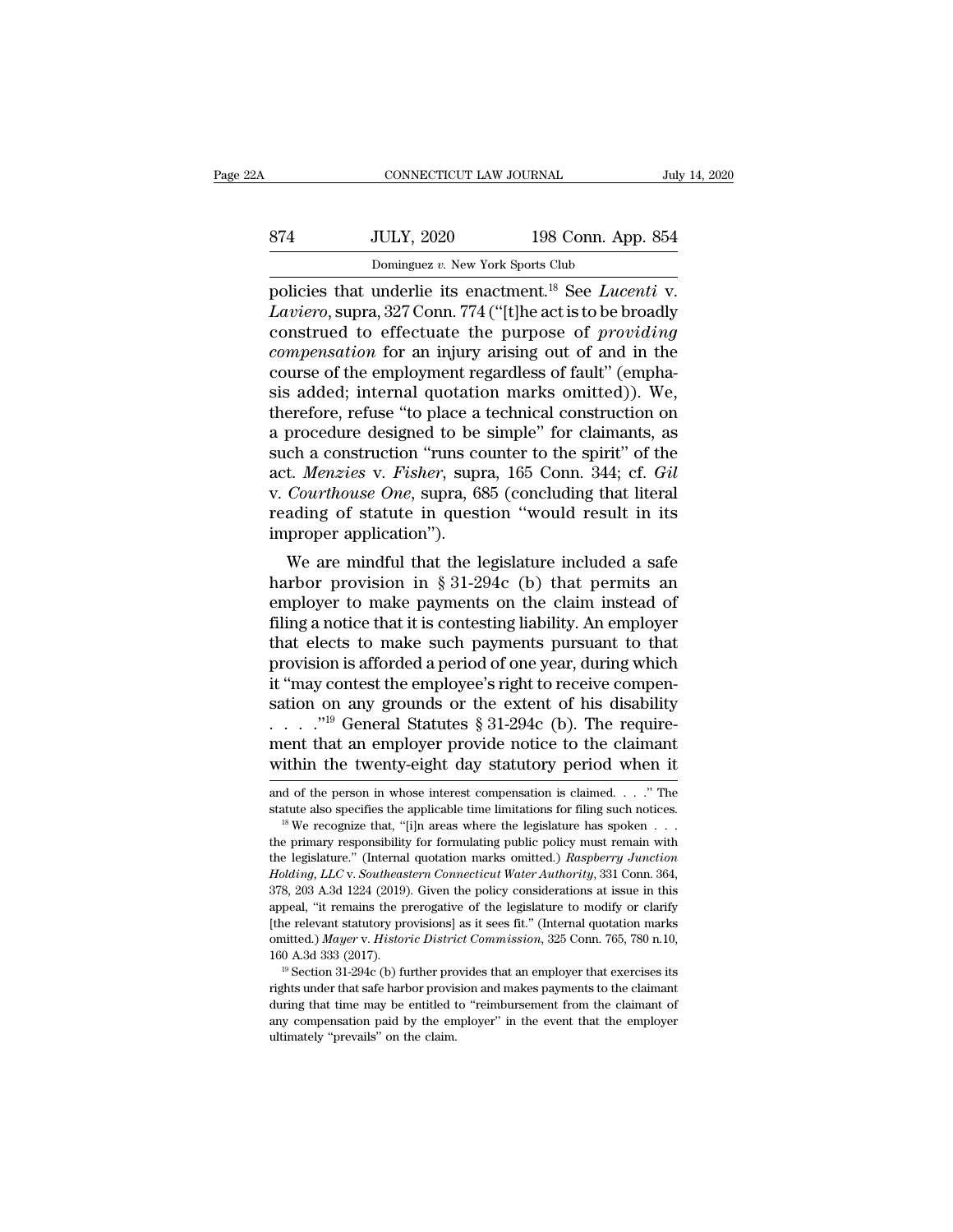| 020                            | CONNECTICUT LAW JOURNAL                                                                                          | Page 23A |
|--------------------------------|------------------------------------------------------------------------------------------------------------------|----------|
| 198 Conn. App. 854             | <b>JULY, 2020</b>                                                                                                | 875      |
|                                | Dominguez v. New York Sports Club                                                                                |          |
| policies embodied in 8.31.2010 | seeks to avail itself of that safe harbor provision is<br>entirely consonant with the legislative history of and |          |

198 Conn. App. 854 JULY, 2020 875<br>
Dominguez v. New York Sports Club<br>
seeks to avail itself of that safe harbor provision is<br>
entirely consonant with the legislative history of and<br>
policies embodied in § 31-294c. 198 Conn. App. 854 JULY, 198 Conn. App. 854 JULY, 1<br>
Dominguez v. New York Sports<br>
seeks to avail itself of that safe has<br>
entirely consonant with the legislati<br>
policies embodied in § 31-294c.<br>
As with all issues of stat  $\frac{1}{2}$   $\frac{1}{2}$   $\frac{1}{2}$   $\frac{1}{2}$   $\frac{1}{2}$   $\frac{1}{2}$   $\frac{1}{2}$   $\frac{1}{2}$   $\frac{1}{2}$   $\frac{1}{2}$   $\frac{1}{2}$   $\frac{1}{2}$   $\frac{1}{2}$   $\frac{1}{2}$   $\frac{1}{2}$   $\frac{1}{2}$   $\frac{1}{2}$   $\frac{1}{2}$   $\frac{1}{2}$   $\frac{1}{2}$   $\frac{1}{2}$   $\frac{1}{2}$ 

**Example 12** Exceptional objects of that safe harbor provision is<br>seeks to avail itself of that safe harbor provision is<br>entirely consonant with the legislative history of and<br>policies embodied in § 31-294c.<br>As with all i seeks to avail itself of that safe harbor provision is<br>entirely consonant with the legislative history of and<br>policies embodied in § 31-294c.<br>As with all issues of statutory construction, "[o]ur<br>fundamental objective is t seeks to avail itself of that safe harbor provision is<br>entirely consonant with the legislative history of and<br>policies embodied in § 31-294c.<br>As with all issues of statutory construction, "[o]ur<br>fundamental objective is to entirely consonant with the legislative history of and<br>policies embodied in § 31-294c.<br>As with all issues of statutory construction, "[o]ur<br>fundamental objective is to ascertain and give effect to<br>the apparent intent of th policies embodied in § 31-294c.<br>
As with all issues of statutory construction, "[o]ur<br>
fundamental objective is to ascertain and give effect to<br>
the apparent intent of the legislature." (Internal quota-<br>
tion marks omitte As with all issues of statutory construction, "[o]ur<br>fundamental objective is to ascertain and give effect to<br>the apparent intent of the legislature." (Internal quota-<br>tional, LLC, 329 Conn. 564, 570, 188 A.3d 691 (2018). fundamental objective is to ascertain and give effect to<br>the apparent intent of the legislature." (Internal quota-<br>tional, *LLC*, 329 Conn. 564, 570, 188 A.3d 691 (2018).<br>Our review of the genealogy and legislative history the apparent intent of the legislature." (Internal quotation marks omitted.) *Callaghan v. Car Parts International, LLC*, 329 Conn. 564, 570, 188 A.3d 691 (2018). Our review of the genealogy and legislative history of § 31 tion marks omitted.) *Callaghan* v. *Car Parts Interna-<br>tional, LLC*, 329 Conn. 564, 570, 188 A.3d 691 (2018).<br>Our review of the genealogy and legislative history of<br>§ 31-294c indicates that the legislature intended to<br>re *tional, LLC*, 329 Conn. 564, 570, 188 A.3d 691 (2018).<br>Our review of the genealogy and legislative history of  $\S 31-294c$  indicates that the legislature intended to<br>require employers to provide "a responsive answer" to<br>c Our review of the genealogy and legislative history of  $\S$  31-294c indicates that the legislature intended to require employers to provide "a responsive answer" to claimants when a proper notice of claim for compensation § 31-294c indicates that the<br>require employers to provide<br>claimants when a proper noti<br>tion is filed, which obligates<br>within the statutory period no<br>intention to either (1) contest<br>payments on the claim.<br>It is undisputed t quire employers to provide "a responsive answer" to<br>aimants when a proper notice of claim for compensa-<br>on is filed, which obligates them to file a response<br>thin the statutory period notifying the claimant of its<br>tention claimants when a proper notice of claim for compensation is filed, which obligates them to file a response within the statutory period notifying the claimant of its intention to either (1) contest liability or (2) commenc

tion is filed, which obligates them to file a response<br>within the statutory period notifying the claimant of its<br>intention to either (1) contest liability or (2) commence<br>payments on the claim.<br>It is undisputed that the p within the statutory period notifying the claimant of its<br>intention to either (1) contest liability or (2) commence<br>payments on the claim.<br>It is undisputed that the plaintiff in the present case<br>fully complied with the no mention to either (1) contest hability or (2) commence<br>payments on the claim.<br>It is undisputed that the plaintiff in the present case<br>fully complied with the notice of claim for compensa-<br>tion requirements contained in § payments on the claim.<br>
It is undisputed that the plaintiff in the present case<br>
fully complied with the notice of claim for compensa-<br>
tion requirements contained in § 31-294c (a). It, there-<br>
fore, was incumbent on the It is undisputed that the plaintiff in the present case<br>fully complied with the notice of claim for compensa-<br>tion requirements contained in § 31-294c (a). It, there-<br>fore, was incumbent on the defendant to file a responfully complied with the notice of claim for compensa-<br>tion requirements contained in  $\S 31-294c$  (a). It, there-<br>fore, was incumbent on the defendant to file a respon-<br>sive answer within twenty-eight days indicating its<br>i tion requirements contained in  $\S 31-294c$  (a). It, there-<br>fore, was incumbent on the defendant to file a respon-<br>sive answer within twenty-eight days indicating its<br>intention to either contest liability or to commence<br>pa fore, was incumbent on the defendant to file a responsive answer within twenty-eight days indicating its<br>intention to either contest liability or to commence<br>payments on the claim for the purpose of preserving<br>its rights sive answer within twenty-eight days indicating its<br>intention to either contest liability or to commence<br>payments on the claim for the purpose of preserving<br>its rights under the safe harbor provision of  $\S 31-294c$ <br>(b). B intention to either contest liability or to commence<br>payments on the claim for the purpose of preserving<br>its rights under the safe harbor provision of  $\S 31-294c$ <br>(b). Because the defendant did neither and failed to<br>file payments on the claim for the purpose of preserving<br>its rights under the safe harbor provision of  $\S 31-294c$ <br>(b). Because the defendant did neither and failed to<br>file a responsive answer of any kind, "the conclusive<br>pres its rights under the safe harbor provision of  $\S 31-294c$ <br>(b). Because the defendant did neither and failed to<br>file a responsive answer of any kind, "the conclusive<br>presumption of compensability [contained in the pre-<br>clu (b). Because the defendant did neither and failed to file a responsive answer of any kind, "the conclusive presumption of compensability [contained in the preclusion provision of  $\S 31-294c$  (b)] attaches and the employer file a responsive answer of any<br>presumption of compensability<br>clusion provision of § 31-294c<br>employer is barred from contesti<br>to receive compensation on any<br>the employee's disability." *Harp*<br>Inc., supra, 286 Conn. 130. provision of  $\frac{1}{3}$  of  $\frac{1}{2}$  are  $\frac{1}{2}$  (b)<sub>1</sub> and the analogue dependence in a reployee is barred from contesting the employee's right receive compensation on any ground or the extent of e-employee's disability

II

to receive compensation on any ground or the extent of<br>the employee's disability." *Harpaz* v. *Laidlaw Transit*,<br> $Inc$ , supra, 286 Conn. 130.<br>II<br>Despite its failure to file a responsive answer of any<br>kind during the twenty defined to the employee's disability." Harpaz v. Laidlaw Transit,<br>the employee's disability." Harpaz v. Laidlaw Transit,<br> $Inc$ , supra, 286 Conn. 130.<br>II<br>Despite its failure to file a responsive answer of any<br>kind during the *Inc.*, supra, 286 Conn. 130.<br>
II<br>
Despite its failure to file a responsive answer of any<br>
kind during the twenty-eight day statutory period, the<br>
defendant maintains that the limited exception to the<br>
preclusion provisio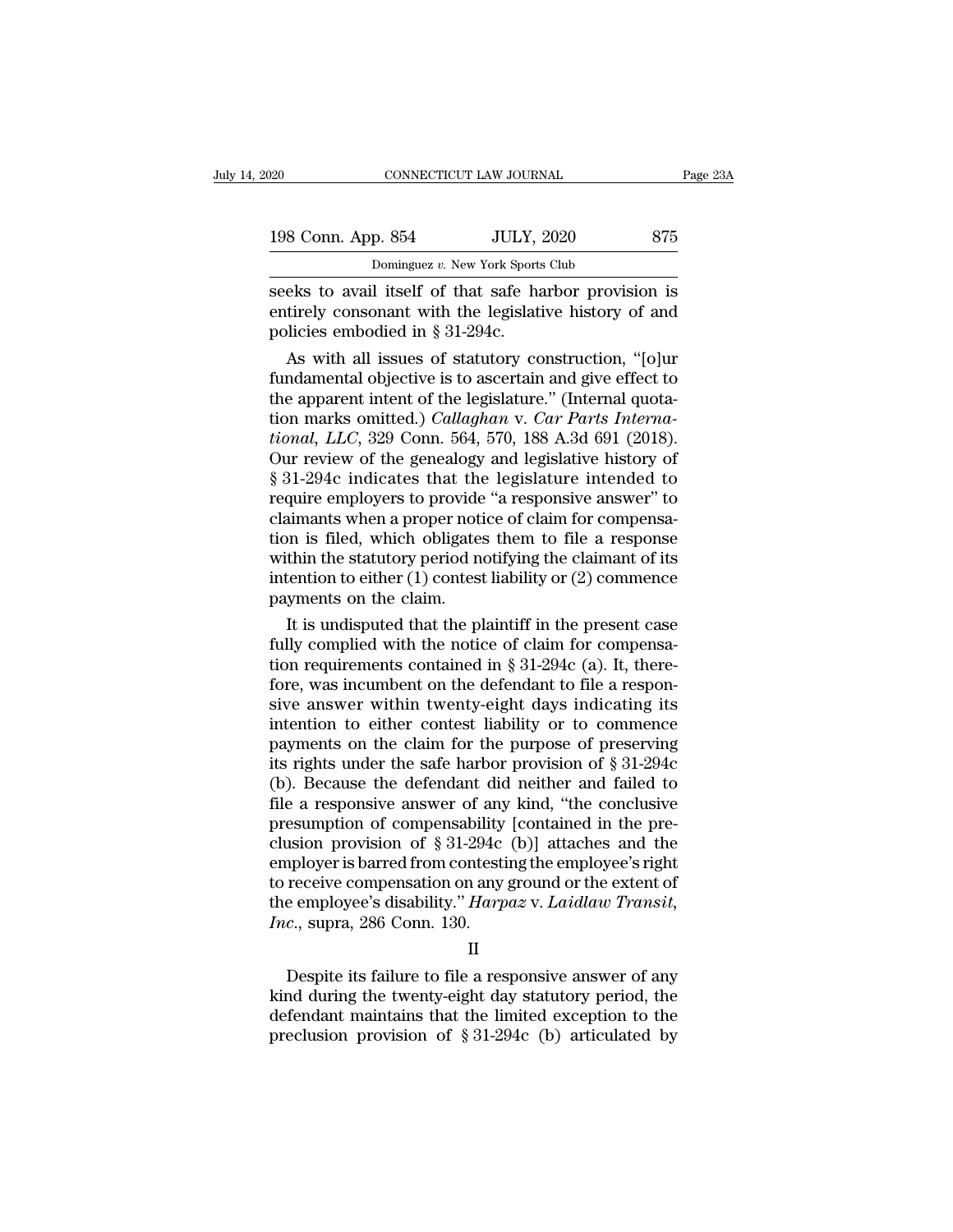| 876 | <b>JULY, 2020</b>       | 198 Conn. App. 854 |               |
|-----|-------------------------|--------------------|---------------|
| 24A | CONNECTICUT LAW JOURNAL |                    | July 14, 2020 |

this court in *Dubrosky* v. *Boehringer Ingelheim Corp*.,<br>
supra, 145 Conn. App. 864<br>
this court in *Dubrosky* v. *Boehringer Ingelheim Corp*.,<br>
supra, 145 Conn. App. 261, should be extended to<br>
encompass the present scena 876 JULY, 2020 198 Conn. App. 854<br>Dominguez v. New York Sports Club<br>this court in *Dubrosky* v. *Boehringer Ingelheim Corp.*,<br>supra, 145 Conn. App. 261, should be extended to<br>encompass the present scenario. We do not agree *Bubrosky* v. Boehringer Ingelheim Corp.,<br> *Dominguez v. New York Sports Club*<br> *Bubrosky* v. *Boehringer Ingelheim Corp.*,<br>
pra, 145 Conn. App. 261, should be extended to<br>
compass the present scenario. We do not agree.<br>

Dominguez v. New York Sports Club<br>
this court in *Dubrosky* v. *Boehringer Ingelheim Corp.*,<br>
supra, 145 Conn. App. 261, should be extended to<br>
encompass the present scenario. We do not agree.<br> *Dubrosky* is factually and **EMPLOYERT CONSUMBENT CONSUMBENT (THE FIREFORM SIGNARY SIGNARY SIGNARY SIGNARY SIGNARY SIGNARY ASSUMPTION** and procedurally distinguishable from the present case. Although the defendant employer in that case failed to fil this court in *Dubrosky* v. *Boehringer Ingelheim Corp.*,<br>supra, 145 Conn. App. 261, should be extended to<br>encompass the present scenario. We do not agree.<br>*Dubrosky* is factually and procedurally distinguish-<br>able from t supra, 145 Conn. App. 261, should be extended to<br>encompass the present scenario. We do not agree.<br>*Dubrosky* is factually and procedurally distinguish-<br>able from the present case. Although the defendant<br>employer in that c encompass the present scenario. We do not agree.<br> *Dubrosky* is factually and procedurally distinguishable from the present case. Although the defendant<br>
employer in that case failed to file a responsive answer<br>
to the pl Dubrosky is factually and procedurally distinguishable from the present case. Although the defendant employer in that case failed to file a responsive answer to the plaintiff employee's form 30C within the statutory perio able from the present case. Although the defendant<br>employer in that case failed to file a responsive answer<br>to the plaintiff employee's form 30C within the statutory<br>period, it subsequently (1) paid all medical bills sub-<br> employer in that case failed to file a responsive answer<br>to the plaintiff employee's form 30C within the statutory<br>period, it subsequently (1) paid all medical bills sub-<br>mitted to it by the plaintiff's physician and (2) a to the plaintiff employee's form 30C within the statutory<br>period, it subsequently (1) paid all medical bills sub-<br>mitted to it by the plaintiff's physician and (2) affirma-<br>tively accepted, at the formal hearing before the period, it subsequently (1) paid all medical bills sub-<br>mitted to it by the plaintiff's physician and (2) affirma-<br>tively accepted, at the formal hearing before the com-<br>missioner, that an incident involving the plaintiff mitted to it by the plaintiff's physician and (2) affirmatively accepted, at the formal hearing before the commissioner, that an incident involving the plaintiff had occurred. Id., 265–66. At that hearing, the defendant c tively accepted, at the formal hearing before the commissioner, that an incident involving the plaintiff had occurred. Id., 265–66. At that hearing, the defendant clarified that it only "sought to maintain its ability to c missioner, that an incident involving the plaintiff had<br>occurred. Id., 265–66. At that hearing, the defendant<br>clarified that it only "sought to maintain its ability to<br>contest the extent of the plaintiff's disability" due occurred. Id., 265–66. At that hearing, the defendant<br>clarified that it only "sought to maintain its ability to<br>contest the extent of the plaintiff's disability" due to<br>the impossibility of complying with the "commence<br>pay clarified that it only "sought to maintain its ability to<br>contest the extent of the plaintiff's disability" due to<br>the impossibility of complying with the "commence<br>payment" predicate of § 31-294c (b) during the twenty-<br>ei contest the extent of the plaintiff's disability" due to<br>the impossibility of complying with the "commence<br>payment" predicate of § 31-294c (b) during the twenty-<br>eight day statutory period. *Dubrosky* v. *Boehringer*<br>*Ing* the impossibility of complying with the "commence<br>payment" predicate of § 31-294c (b) during the twenty-<br>eight day statutory period. *Dubrosky* v. *Boehringer*<br>*Ingelheim Corp.*, supra, 145 Conn. App. 266. Following<br>the he payment" predicate of § 31-294c (b) during the twenty-<br>eight day statutory period. *Dubrosky* v. *Boehringer*<br>*Ingelheim Corp.*, supra, 145 Conn. App. 266. Following<br>the hearing, the commissioner concluded that, as a<br>resul eight day statutory period. *Dubrosky* v. *Boehringer*<br>*Ingelheim Corp.*, supra, 145 Conn. App. 266. Following<br>the hearing, the commissioner concluded that, as a<br>result of the defendant's failure to file a response within<br> Ingelheim Corp.<br>the hearing, the<br>result of the defe<br>the statutory per<br>contesting both l<br>tiff's disability,<br>Id., 266–67.<br>On appeal, this e hearing, the commissioner concluded that, as a<br>sult of the defendant's failure to file a response within<br>e statutory period, the defendant was precluded from<br>metsting both liability for, and the extent of, the plain-<br>f's result of the defendant's failure to file a response within<br>the statutory period, the defendant was precluded from<br>contesting both liability for, and the extent of, the plain-<br>tiff's disability, which decision the board af

the statutory period, the defendant was precluded from<br>contesting both liability for, and the extent of, the plain-<br>tiff's disability, which decision the board affirmed.<br>Id., 266–67.<br>On appeal, this court concluded otherwi contesting both liability for, and the extent of, the plain-<br>tiff's disability, which decision the board affirmed.<br>Id., 266–67.<br>On appeal, this court concluded otherwise and recog-<br>nized a narrow exception to the preclusio 1d., 266–67.<br>
On appeal, this court concluded otherwise and recog-<br>
nized a narrow exception to the preclusion provision,<br>
as previously construed by *Harpaz* and its progeny.<br>
The court concluded "that, *under the facts* On appeal, this court concluded otherwise and recognized a narrow exception to the preclusion provision,<br>as previously construed by *Harpaz* and its progeny.<br>The court concluded "that, *under the facts of this case*,<br>it w nized a narrow exception to the preclusion provision,<br>as previously construed by *Harpaz* and its progeny.<br>The court concluded "that, *under the facts of this case*,<br>it was not reasonably practical for the board to require as previously construed by *Harpaz* and its progeny.<br>The court concluded "that, *under the facts of this case*,<br>it was not reasonably practical for the board to require<br>the defendant to have complied with § 31-294c (b)<br> $\d$ The court concluded "that, *under the facts of this case*,<br>it was not reasonably practical for the board to require<br>the defendant to have complied with § 31-294c (b)<br> $\dots$  ." (Emphasis added.) Id., 267. As we recently<br>expl it was not reasonably practical for the board to require<br>the defendant to have complied with  $\S 31-294c$  (b)<br> $\ldots$  ... (Emphasis added.) Id., 267. As we recently<br>explained, "[t]his court held [in *Dubrosky*] that, under<br>s the defendant to have complied with  $\S 31-294c$  (b)<br>......" (Emphasis added.) Id., 267. As we recently<br>explained, "[t]his court held [in *Dubrosky*] that, under<br>such circumstances, when a defendant employer does<br>not chall time frame to begin payment of benefits will be excused explained, "[t]his court held [in *Dubrosky*] that, under<br>such circumstances, when a defendant employer does<br>not challenge the claim of a work-related injury, but<br>*challenges only the extent* of the plaintiff's disability,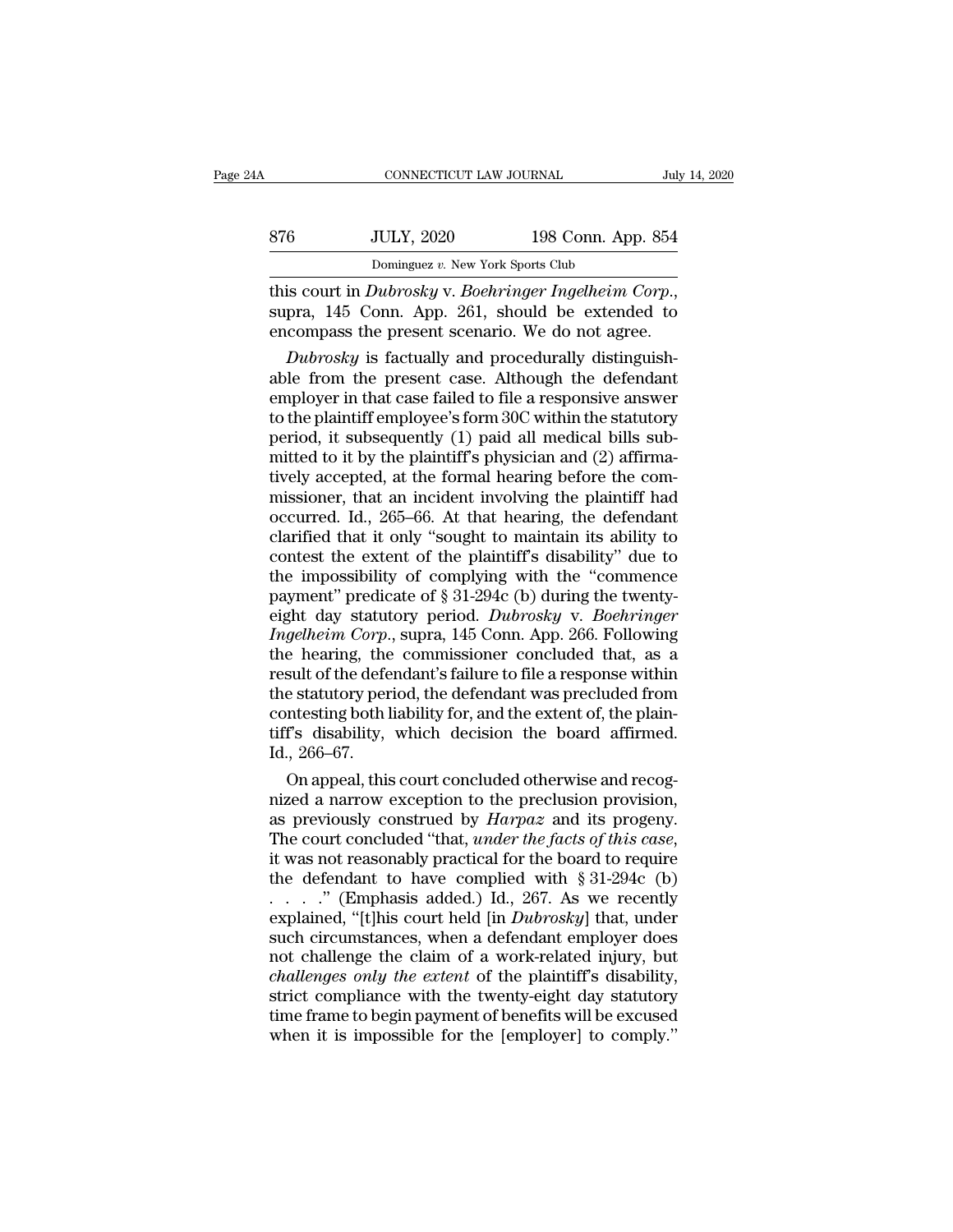| )20                | CONNECTICUT LAW JOURNAL           | Page 25A         |
|--------------------|-----------------------------------|------------------|
| 198 Conn. App. 854 | <b>JULY, 2020</b>                 | 877              |
|                    | Dominguez v. New York Sports Club |                  |
| (Emphasis added) - | Woodburu-Correa y                 | <i>Reflexite</i> |

| Dominguez v. New York Sports Club |  |  |  |  |
|-----------------------------------|--|--|--|--|
|-----------------------------------|--|--|--|--|

(Emphasis added.) *Woodbury-Correa* v. *Reflexite*<br>
(Emphasis added.) *Woodbury-Correa* v. *Reflexite*<br>
Corp., 190 Conn. App. 623, 638, 212 A.3d 252 (2019),<br>
eiting Dubrooku v. *Reflexite* Corp., and Corp. **198 Conn. App. 854 JULY, 2020** 877<br>
Dominguez v. New York Sports Club<br> **Corp., 190 Conn. App. 623, 638, 212 A.3d 252 (2019),**<br>
citing *Dubrosky* v. *Boehringer Ingelheim Corp.*, supra,<br>
145 Conn. App. 373, 75, 599, also 198 Conn. App. 854 JULY, 2020 877<br>
Dominguez v. New York Sports Club<br>
(Emphasis added.) *Woodbury-Correa* v. *Reflexite*<br>
Corp., 190 Conn. App. 623, 638, 212 A.3d 252 (2019),<br>
citing *Dubrosky* v. *Boehringer Ingelheim Cor* 198 Conn. App. 854 JULY, 2020 877<br>
Dominguez v. New York Sports Club<br>
(Emphasis added.) *Woodbury-Correa* v. *Reflexite*<br>
Corp., 190 Conn. App. 623, 638, 212 A.3d 252 (2019),<br>
citing *Dubrosky* v. *Boehringer Ingelheim Cor Thompson Co.*, 188 Conn. App. 93, 108, 203 A.3d 1256<br> *Thompson Co.*, 188 Conn. App. 623, 638, 212 A.3d 252 (2019),<br> *Thompson Co.*, 188 Conn. App. 93, 108, 203 A.3d 1256<br> *Thompson Co.*, 188 Conn. App. 93, 108, 203 A.3d **Emphasis added.)** Woodbury-Correa v. Reflexite<br>Corp., 190 Conn. App. 623, 638, 212 A.3d 252 (2019),<br>citing Dubrosky v. Boehringer Ingelheim Corp., supra,<br>145 Conn. App. 273–75; see also Quinones v. R. W.<br>Thompson Co., 188 (Emphasis added.) Woodbury-Correa v. Reflexite<br>Corp., 190 Conn. App. 623, 638, 212 A.3d 252 (2019),<br>citing *Dubrosky* v. Boehringer Ingelheim Corp., supra,<br>145 Conn. App. 273–75; see also *Quinones* v. R. W.<br>Thompson Co., Corp., 190 Conn. App. 623, 638, 212 A.3d 252 (2019),<br>citing *Dubrosky* v. *Boehringer Ingelheim Corp.*, supra,<br>145 Conn. App. 273–75; see also *Quinones* v. *R. W.*<br>Thompson Co., 188 Conn. App. 93, 108, 203 A.3d 1256<br>(2019 citing *Dubrosky* v. *Boehringer Ingelheim Corp.*, supra,<br>145 Conn. App. 273–75; see also *Quinones* v. *R. W.*<br>*Thompson Co.*, 188 Conn. App. 93, 108, 203 A.3d 1256<br>(2019) (*Dubrosky* exception applied because defendant<br> 145 Conn. App. 273–75; see also *Quinones* v. *R. W.*<br>Thompson Co., 188 Conn. App. 93, 108, 203 A.3d 1256<br>(2019) (*Dubrosky* exception applied because defendant<br>employer "did not contest the liability of the plaintiff's<br>i Thompson Co., 188 Conn. App. 93, 108, 203 A.3d 1256<br>(2019) (*Dubrosky* exception applied because defendant<br>employer "did not contest the liability of the plaintiff's<br>injury" and made compensation payments to him). The<br>cour (2019) (*Dubrosky* exception a<br>employer "did not contest the<br>injury" and made compensati<br>court in *Dubrosky* further<br>applicability" of that exceptic<br>sion of § 31-294c (b).<sup>20</sup> *Dubr<br>heim Corp.*, supra, 274.<br>Unlike the def The definition of the defendant emphasized the "limited"<br>plicability" of that exception to the preclusion provi-<br>on of § 31-294c (b).<sup>20</sup> *Dubrosky* v. *Boehringer Ingel-*<br>*im Corp.*, supra, 274.<br>Unlike the defendant emplo definite the "limited" court in *Dubrosky* further emphasized the "limited applicability" of that exception to the preclusion provision of  $\S 31-294c$  (b).<sup>20</sup> *Dubrosky* v. *Boehringer Ingel-*<br>heim Corp., supra, 274.<br>Unl

applicability" of that exception to the preclusion provision of § 31-294c (b).<sup>20</sup> *Dubrosky v. Boehringer Ingel-*<br>*heim Corp.*, supra, 274.<br>Unlike the defendant employer in *Dubrosky*, the<br>defendant here has not accepted  $\sum_{k=1}^{\infty}$  and  $\sum_{k=1}^{\infty}$  31-294c (b).<sup>20</sup> *Dubrosky* v. *Boehringer Ingel-<br>heim Corp.*, supra, 274.<br>Unlike the defendant employer in *Dubrosky*, the<br>defendant here has not accepted liability for the plain-<br>tiff's  $\vec{e}$  is a matrice of the matrice of the matrice of the plaintiff's injuries. Rather, as both the commissioner and the board emphasized, the defendant filed a belated form 43 in which it denied liability for the plainti Unlike the defendant employer in *Dubrosky*, the<br>defendant here has not accepted liability for the plain-<br>tiff's injuries. Rather, as both the commissioner and the<br>board emphasized, the defendant filed a belated form<br>43 i Unlike the defendant employer in *Dubrosky*, the defendant here has not accepted liability for the plaintiff's injuries. Rather, as both the commissioner and the board emphasized, the defendant filed a belated form 43 in defendant here has not accepted liability for the plain-<br>tiff's injuries. Rather, as both the commissioner and the<br>board emphasized, the defendant filed a belated form<br>43 in which it denied liability for the plaintiff's in ies. See footnote 6 of this opinion. Moreover, at no time<br>has the defendant made payments for the plaintiff's med-<br>ical care, as did the defendant employer in *Dubrosky*.<br>Put simply, this case is not *Dubrosky*.<br>In this a

has the defendant made payments for the plaintiff's medical care, as did the defendant employer in *Dubrosky*.<br>Put simply, this case is not *Dubrosky*.<br>In this appeal, the defendant asks us to extend the<br>limited exception ical care, as did the defendant employer in *Dubrosky*.<br>Put simply, this case is not *Dubrosky*.<br>In this appeal, the defendant asks us to extend the<br>limited exception articulated in *Dubrosky* to situations<br>in which emplo Put simply, this case is not *Dubrosky*.<br>In this appeal, the defendant asks us to extend the<br>limited exception articulated in *Dubrosky* to situations<br>in which employers (1) dispute both liability *and* the<br>extent of a cl limited exception articulated in *Dubrosky* to situations<br>in which employers (1) dispute both liability and the<br>extent of a claimant's injuries,<sup>21</sup> and (2) fail to make<br>any payments for the claimant's medical care. We re in which employers (1) dispute both liability *and* the extent of a claimant's injuries,<sup>21</sup> and (2) fail to make any payments for the claimant's medical care. We refuse  $\frac{1}{20}$  In the seven years since *Dubrosky* was

extent of a claimant's injuries,<sup>21</sup> and (2) fail to make<br>any payments for the claimant's medical care. We refuse<br> $\frac{20 \text{ In the seven years since *Dubrosky* was decided, this court has declined to  
extend the exception articulated therein; see *Woodbury-Correa v. Reflexite*  
*Corp.*, supra, 190 Conn. App. 638–39; and our Supreme Court has neither  
acknowledged that exception nor cited to *Dubrosky*$ any payments for the claimant's medical care. We refuse<br>
<sup>20</sup> In the seven years since *Dubrosky* was decided, this court has declined to<br>
extend the exception articulated therein; see *Woodbury-Correa* v. *Reflexite*<br> *Co* <sup>20</sup> In the seven years since *Dubrosky* was decided, this court has declined to extend the exception articulated therein; see *Woodbury-Correa* v. *Reflexite Corp.*, supra, 190 Conn. App. 638–39; and our Supreme Court ha

extend the exception articulated therein; see *Woodbury-Correa* v. *Reflexite Corp.*, supra, 190 Conn. App. 638–39; and our Supreme Court has neither acknowledged that exception nor cited to *Dubrosky* in any manner. <sup>2</sup> Corp., supra, 190 Conn. App. 638–39; and our Supreme Court has neither acknowledged that exception nor cited to *Dubrosky* in any manner.<br><sup>21</sup> In the present case, the commissioner concluded that the defendant's failure t failure to file a timely response to the claim for compensation precluded it from contesting liability, but not the extent of the plaintiff's injuries. On appeal, the defendant maintains that it should not be precluded fr <sup>21</sup> In the present case, the commissioner concluded that the defendant's failure to file a timely response to the claim for compensation precluded it from contesting liability, but not the extent of the plaintiff's injuri from contesting liability, but not the extent of the plaintiff's injuries. On appeal, the defendant maintains that it should not be precluded from contesting the extent of the plaintiff's injuries. For that reason, this c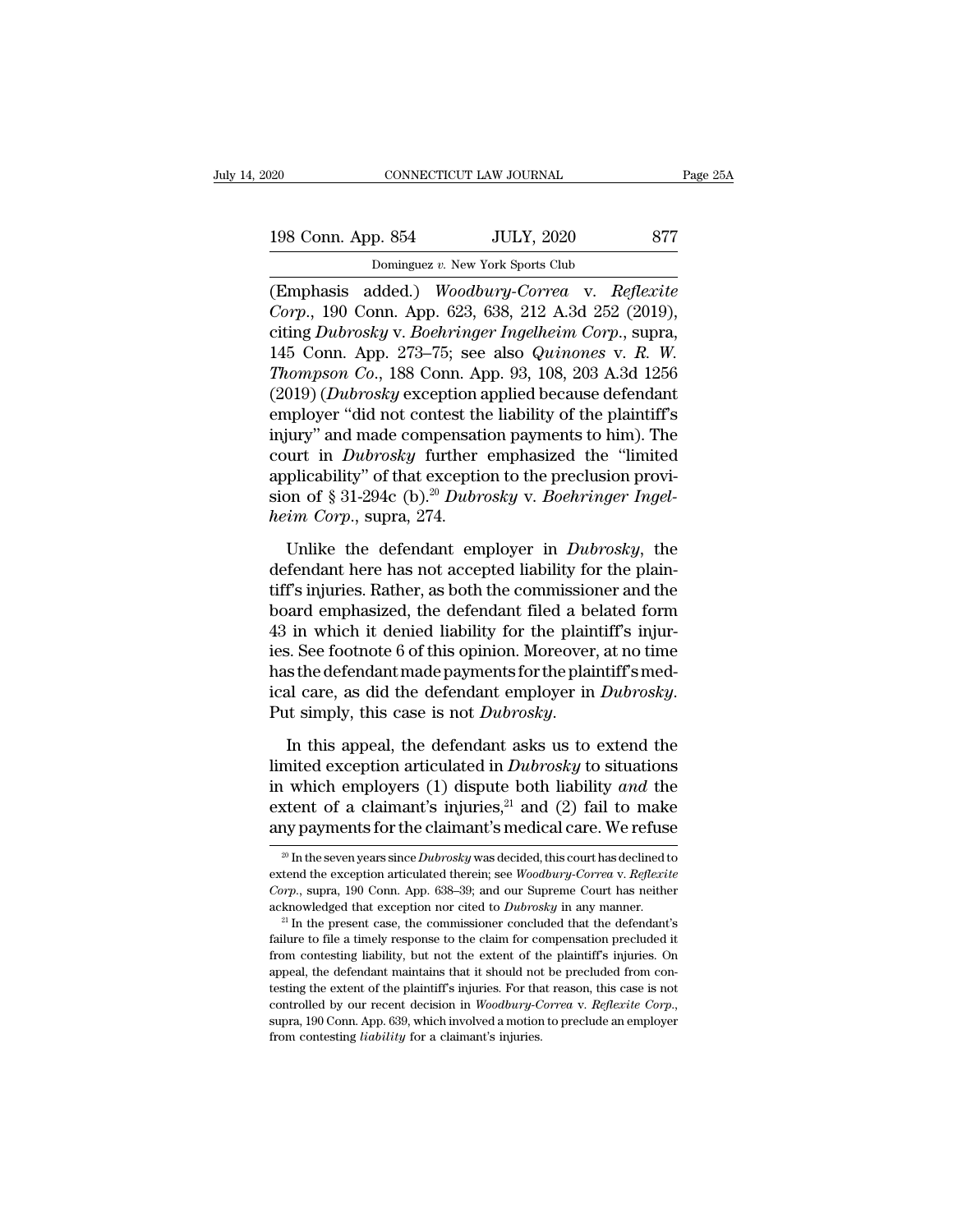| 6A  | CONNECTICUT LAW JOURNAL                                                                                                                                                 |                    | July 14, 2020 |
|-----|-------------------------------------------------------------------------------------------------------------------------------------------------------------------------|--------------------|---------------|
| 878 | <b>JULY, 2020</b>                                                                                                                                                       | 198 Conn. App. 854 |               |
|     | Dominguez v. New York Sports Club                                                                                                                                       |                    |               |
|     | to do so. As our Supreme Court has observed, "[i]t is<br>not the court's role to acknowledge an exclusion when<br>the legislature painstakingly has exected such a com- |                    |               |

ST8 JULY, 2020 198 Conn. App. 854<br>Dominguez v. New York Sports Club<br>to do so. As our Supreme Court has observed, "[i]t is<br>not the court's role to acknowledge an exclusion when<br>the legislature painstakingly has created such 878 JULY, 2020 198 Conn. App. 854<br>Dominguez v. New York Sports Club<br>to do so. As our Supreme Court has observed, "[i]t is<br>not the court's role to acknowledge an exclusion when<br>the legislature painstakingly has created suc  $\frac{378}{\text{Dominguez } v. \text{ New York Sports Club}}$ <br>
Lominguez v. New York Sports Club<br>
to do so. As our Supreme Court has observed, "[i]t is<br>
not the court's role to acknowledge an exclusion when<br>
the legislature painstakingly has created such Dominguez v. New York Sports Club<br>to do so. As our Supreme Court has observed, "[i]t is<br>not the court's role to acknowledge an exclusion when<br>the legislature painstakingly has created such a com-<br>plete statute. We consist Dominguez v. New York Sports Club<br>to do so. As our Supreme Court has observed, "[i]t is<br>mot the court's role to acknowledge an exclusion when<br>the legislature painstakingly has created such a com-<br>plete statute. We consist to do so. As our Supreme Court has observed, "[i]t is<br>not the court's role to acknowledge an exclusion when<br>the legislature painstakingly has created such a com-<br>plete statute. We consistently have acknowledged that<br>the ac not the court's role to acknowledge an exclusion when<br>the legislature painstakingly has created such a com-<br>plete statute. We consistently have acknowledged that<br>the act is an intricate and comprehensive statutory<br>scheme.. the legislature painstakingly has created such a complete statute. We consistently have acknowledged that<br>the act is an intricate and comprehensive statutory<br>scheme.... The complex nature of the workers'<br>compensation syste plete statute. We consistently have acknowledged that<br>the act is an intricate and comprehensive statutory<br>scheme. . . . . The complex nature of the workers'<br>compensation system requires that policy determina-<br>tions should the act is an intricate and comprehensive statutory<br>scheme. . . . . The complex nature of the workers'<br>compensation system requires that policy determina-<br>tions should be left to the legislature, not the judiciary."<br>(Cita scheme. . . . . The complex nature of the workers'<br>compensation system requires that policy determina-<br>tions should be left to the legislature, not the judiciary."<br>(Citations omitted; internal quotation marks omitted.)<br> $Mc$ compensation system requires that policy determinations should be left to the legislature, not the judiciary."<br>(Citations omitted; internal quotation marks omitted.)<br> $McCullough$  v.  $Swan Engraving, Inc., \text{supra}, 320 \text{ Conn.}$ <br>310; see also foot tions should be left to the legislature, not the judiciary."<br>(Citations omitted; internal quotation marks omitted.)<br> $McCullough$  v.  $Swan Engraving, Inc., supra, 320$  Conn.<br>310; see also footnote 18 of this opinion. For that reason,<br>this court e (Citations omitted; internal quotation marks omitted.)<br> *McCullough v. Swan Engraving, Inc.*, supra, 320 Conn.<br>
310; see also footnote 18 of this opinion. For that reason,<br>
this court expressly has declined "to carve out McCullough v. Swan Engraving, Inc., supra, 320 Conn.<br>310; see also footnote 18 of this opinion. For that reason,<br>this court expressly has declined "to carve out another<br>exception" to the statutory scheme embodied in § 31-<br> 310; see also footnote 18 of this opinion. For that reason,<br>this court expressly has declined "to carve out another<br>exception" to the statutory scheme embodied in § 31-<br>294c "because we believe that the legislature, rathe this court expressly has declined "to carve out another<br>exception" to the statutory scheme embodied in § 31-<br>294c "because we believe that the legislature, rather<br>than this court, is the proper forum through which to<br>creat 294c "because we believe that the legislature, rather<br>than this court, is the proper forum through which to<br>create" additional exceptions to that statute. *Izikson*<br>v. Protein Science Corp., 156 Conn. App. 700, 713, 115<br>A than this court, is the proper forum through which to create" additional exceptions to that statute. *Izikson* v. *Protein Science Corp.*, 156 Conn. App. 700, 713, 115 A.3d 55 (2015); see also *Wiblyi v. McDonald's Corp.* create" additional exceptions to that statute. *Izikson*<br>v. Protein Science Corp., 156 Conn. App. 700, 713, 115<br>A.3d 55 (2015); see also *Wiblyi v. McDonald's Corp.*,<br>supra, 168 Conn. App. 107 ("we will not recognize, in<br> v. *Protein Science Corp.*, 156 Conn. App. 700, 713, 115<br>A.3d 55 (2015); see also *Wiblyi v. McDonald's Corp.*,<br>supra, 168 Conn. App. 107 ("we will not recognize, in<br>the absence of legislative action," new exception to<br>§ 3 A.3d 55 (2015); see also *Wiblyi v. McDonald's Corp.*,<br>supra, 168 Conn. App. 107 ("we will not recognize, in<br>the absence of legislative action," new exception to<br>§ 31-294c (b)). We likewise decline to do so now. We,<br>theref supra, 168 Conn. App. 107 ("we will not recognize, in<br>the absence of legislative action," new exception to<br>§ 31-294c (b)). We likewise decline to do so now. We,<br>therefore, conclude that the board properly determined,<br>in a the absence of legislative action," new exception to  $\S$  31-294c (b)). We likewise decline to do so now. We, therefore, conclude that the board properly determined, in accordance with established precedent; see *Harpaz* v § 31-294c (b)). We like<br>therefore, conclude that<br>in accordance with esta<br>v. *Laidlaw Transit, Inc*<br>preclusion provision of<br>from contesting either l<br>plaintiff's injuries.<br>The decision of the ( ererore, conclude that the board properly determined,<br>accordance with established precedent; see *Harpaz*<br>Laidlaw Transit, Inc., supra, 286 Conn. 130; that the<br>eclusion provision of § 31-294c (b) bars the defendant<br>om cont eclusion provision of § 31-294c (b) bars the dom contesting either liability for, or the external infiniting in the other judges concurred.<br>The decision of the Compensation Review firmed.<br>In this opinion the other judges c

affirmed.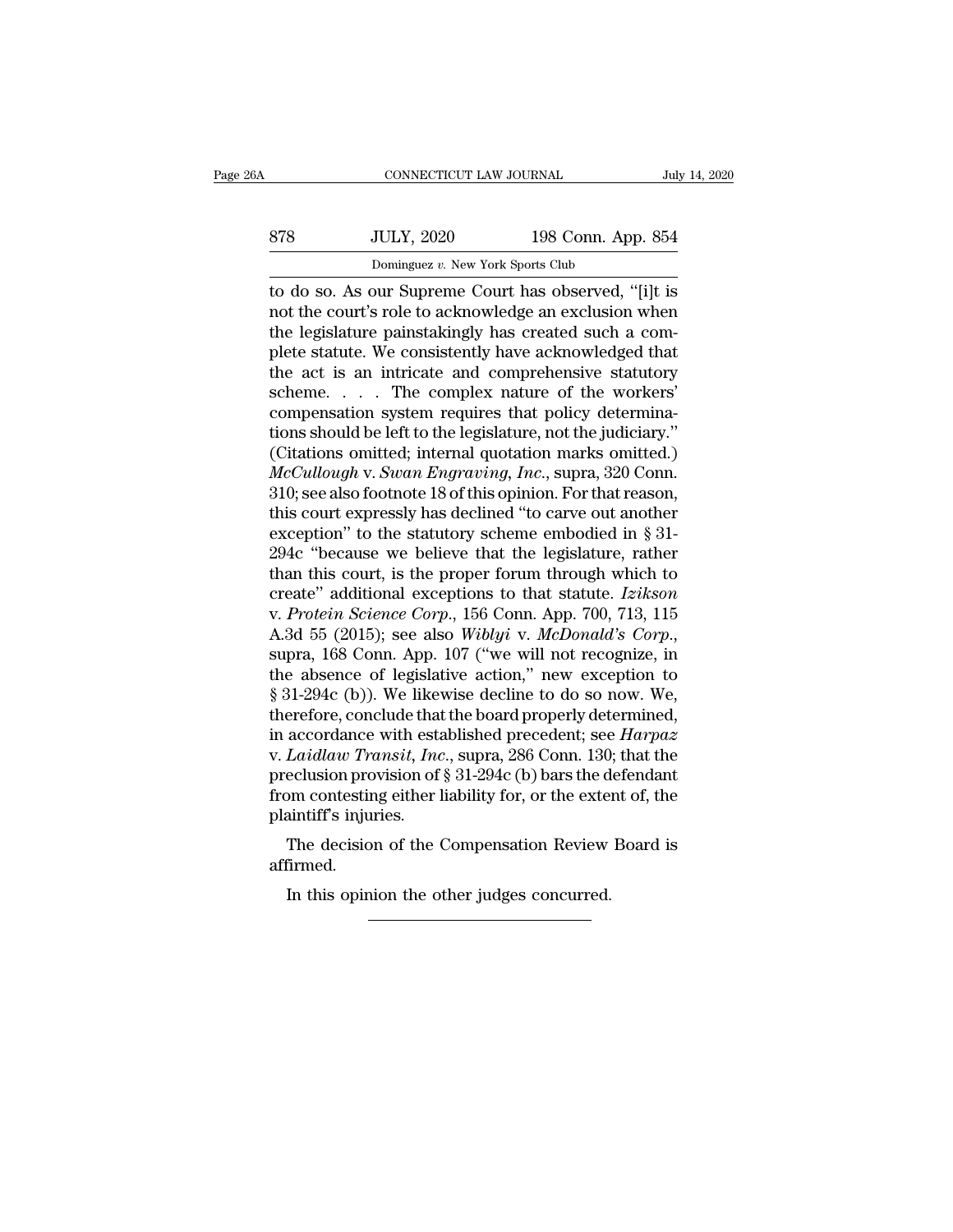20 CONNECTICUT LAW JOURNAL Page 27A<br>198 Conn. App. 879 JULY, 2020 879<br>Salerno v. Lowe's Home Improvement Center CONNECTICUT LAW JOURNAL<br>App. 879 JULY, 2020<br>Salerno *v*. Lowe's Home Improvement Center

# L. App. 879 JULY, 2020 879<br>Salerno *v.* Lowe's Home Improvement Center<br>GARY SALERNO *v.* LOWE'S HOME<br>IMPROVEMENT CENTER ET AL.  $\begin{tabular}{l l l} \multicolumn{1}{l}{{\bf Spp.~879}} & {\it JULY,~2020} \\ \hline \multicolumn{1}{l}{Salemo~v.~Lower's Home Important Center} \\ \multicolumn{1}{l}{\bf\ddot{H}} \multicolumn{1}{l}{\bf\ddot{H}} \multicolumn{1}{l}{\bf\ddot{H}} \multicolumn{1}{l}{\bf\ddot{H}} \multicolumn{1}{l}{\bf\ddot{H}} \multicolumn{1}{l}{\bf\ddot{H}} \multicolumn{1}{l}{\bf\ddot{H}} \multicolumn{1}{l}{\bf\ddot{H}} \multicolumn{1}{l}{\bf\ddot$ JULY, 2020<br>
e's Home Improvement Ce<br>
RNO v. LOWE'S HO<br>
IENT CENTER ET<br>
(AC 42344)<br>
Elgo and Eveleigh, Js. GARY SALERNO  $v$ . LOWE'S HOME<br>IMPROVEMENT CENTER ET AL.<br>(AC 42344)<br>Alvord, Elgo and Eveleigh, Js.

### *Syllabus*

 $(AC 42344)$ <br>Alvord, Elgo and Eveleigh, Js.<br> $Syllabus$ <br>The defendant employer and its workers' compensation insurer appealed<br>to this court from the decision of the Compensation Review Board, Alvord, Elgo and Eveleigh, Js.<br>
Syllabus<br>
defendant employer and its workers' compensation insurer appealed<br>
to this court from the decision of the Compensation Review Board,<br>
which affirmed the decision of the Workers' Co Alvord, Elgo and Eveleigh, Js.<br>
Syllabus<br>
defendant employer and its workers' compensation insurer appealed<br>
to this court from the decision of the Compensation Review Board,<br>
which affirmed the decision of the Workers' Co similar defendant employer and its workers' compensation insurer appealed<br>to this court from the decision of the Compensation Review Board,<br>which affirmed the decision of the Workers' Compensation Commis-<br>sioner granting t defendant employer and its workers' compensation insurer appealed<br>to this court from the decision of the Compensation Review Board,<br>which affirmed the decision of the Workers' Compensation Commis-<br>sioner granting the plain defendant employer and its workers' compensation insurer appealed<br>to this court from the decision of the Compensation Review Board,<br>which affirmed the decision of the Workers' Compensation Commis-<br>sioner granting the plain to this court from the decision of the Compensation Review Board, which affirmed the decision of the Workers' Compensation Commissioner granting the plaintiff employee's motion to preclude the defendants from contesting th which affirmed the decision of the Workers' Compensation Commissioner granting the plaintiff employee's motion to preclude the defendants from contesting the compensability of his injuries pursuant to statute (§ 31-294c (b sioner granting the plaintiff employee's motion to preclude the defendants from contesting the compensability of his injuries pursuant to statute (§ 31-294c (b)). The defendants received the plaintiff's notice of claim for dants from contesting the compensability of his injuries pursuant to statute (§ 31-294c (b)). The defendants received the plaintiff's notice of claim for compensation but did not file any response until eighteen months lat statute (§ 31-294c (b)). The defendants received the plaintiff's notice of claim for compensation but did not file any response until eighteen months later, when they filed a form 43 in which they contested liability for h claim for compensation but did not file any response until eighteen<br>months later, when they filed a form 43 in which they contested liability<br>for his injuries. The commissioner found that the plaintiff properly filed<br>his months later, when they filed a form  $43$  in which they contested liability for his injuries. The commissioner found that the plaintiff properly filed his notice of claim and that the defendants had not paid him for any o for his injuries. The commissioner found that the plaintiff properly filed<br>his notice of claim and that the defendants had not paid him for any of<br>his lost time from work or for any of his medical treatment related to<br>his his notice of claim and that the defendants had not paid him for any of<br>his lost time from work or for any of his medical treatment related to<br>his claim for compensation. The defendants appealed to the board,<br>claiming tha his lost time from work or for any of his medical treatment related to<br>his claim for compensation. The defendants appealed to the board,<br>claiming that the exception to the preclusion provision in § 31-294c (b)<br>recognized his claim for compensation. The defendants appealed to the board,<br>claiming that the exception to the preclusion provision in § 31-294c (b)<br>recognized in *Dubrosky* v. *Boehringer Ingelheim Corp.* (145 Conn. App.<br>261) was claiming that the exception to the preclusion provision in § 31-294c (b) recognized in *Dubrosky v. Boehringer Ingelheim Corp.* (145 Conn. App. 261) was applicable because the plaintiff's failure to present a claim for me recognized in *Dubrosky v. Boehringer Ingelheim Corp.* (145 Conn. App. 261) was applicable because the plaintiff's failure to present a claim for medical or indemnity benefits within the twenty-eight day time period manda 261) was applicable because the plaintiff's failure to present a claim for medical or indemnity benefits within the twenty-eight day time period mandated by § 31-294c (b) made it impossible for the defendants to avail the medical or indemnity benefits within the twenty-eight day time period<br>mandated by § 31-294c (b) made it impossible for the defendants to<br>avail themselves of the one year safe harbor provision of § 31-294c (b),<br>which permit mandated by  $\S 31-294c$  (b) made it impossible for the defendants to avail themselves of the one year safe harbor provision of  $\S 31-294c$  (b), which permits an employer to contest the employee's right to receive compensa mandated by § 31-294c (b) made it impossible for the defendants to avail themselves of the one year safe harbor provision of § 31-294c (b), which permits an employer to contest the employee's right to receive compensation which permits an employer to contest the employee's right to receive<br>compensation on any grounds or the extent of the employee's disability<br>when the employer has failed to contest liability for the plaintiff's injuries<br>wit compensation on any grounds or the extent of the employee's disability<br>when the employer has failed to contest liability for the plaintiff's injuries<br>within the twenty-eight day time period but commences payment within<br>the when the employer has failed to contest liability for the plaintiff's injuries<br>within the twenty-eight day time period but commences payment within<br>the twenty-eight day time period. The board rejected the defendants'<br>claim within the twenty-eight day time period but commences payment within<br>the twenty-eight day time period. The board rejected the defendants'<br>claim that the exception recognized in *Dubrosky* was applicable and<br>affirmed the co the twenty-eight day time period. The board rejected the defendants' claim that the exception recognized in *Dubrosky* was applicable and affirmed the commissioner's decision. *Held* that the board properly determined that claim that the exception recognized in *Dubrosky* was applicable and affirmed the commissioner's decision. *Held* that the board properly determined that the defendants were precluded from contesting their liability for th affirmed the commissioner's decision. *Held* that the board properly determined that the defendants were precluded from contesting their liability for the plaintiff's injuries; the defendants did not accept liability for determined that the defendants were precluded from contesting their liability for the plaintiff's injuries; the defendants did not accept liability for the plaintiff's injuries, they belatedly filed a form 43 in which the liability for the plaintiff's injuries; the defendants did not accept liability<br>for the plaintiff's injuries, they belatedly filed a form 43 in which they<br>denied liability, they did not pay the plaintiff for any of his los for the plaintiff's injuries, they belatedly filed a form 43 in which they denied liability, they did not pay the plaintiff for any of his lost time from work or for his medical treatment, and this court declined to exten denied liability, they did not pay the plaintiff for any of his lost time<br>from work or for his medical treatment, and this court declined to<br>extend the exception to the preclusion provision of § 31-294c (b) for<br>the reason from work or for his medical treatment, and this court declined to extend the exception to the preclusion provision of  $\S 31-294c$  (b) for the reasons stated in *Dominguez* v. *New York Sports Club* (198 Conn. App. 854), extend the exception to the preclusion provision of § 31-294c (b) for the reasons stated in *Dominguez v. New York Sports Club* (198 Conn. App. 854), which this court released today, as the complex nature of the workers'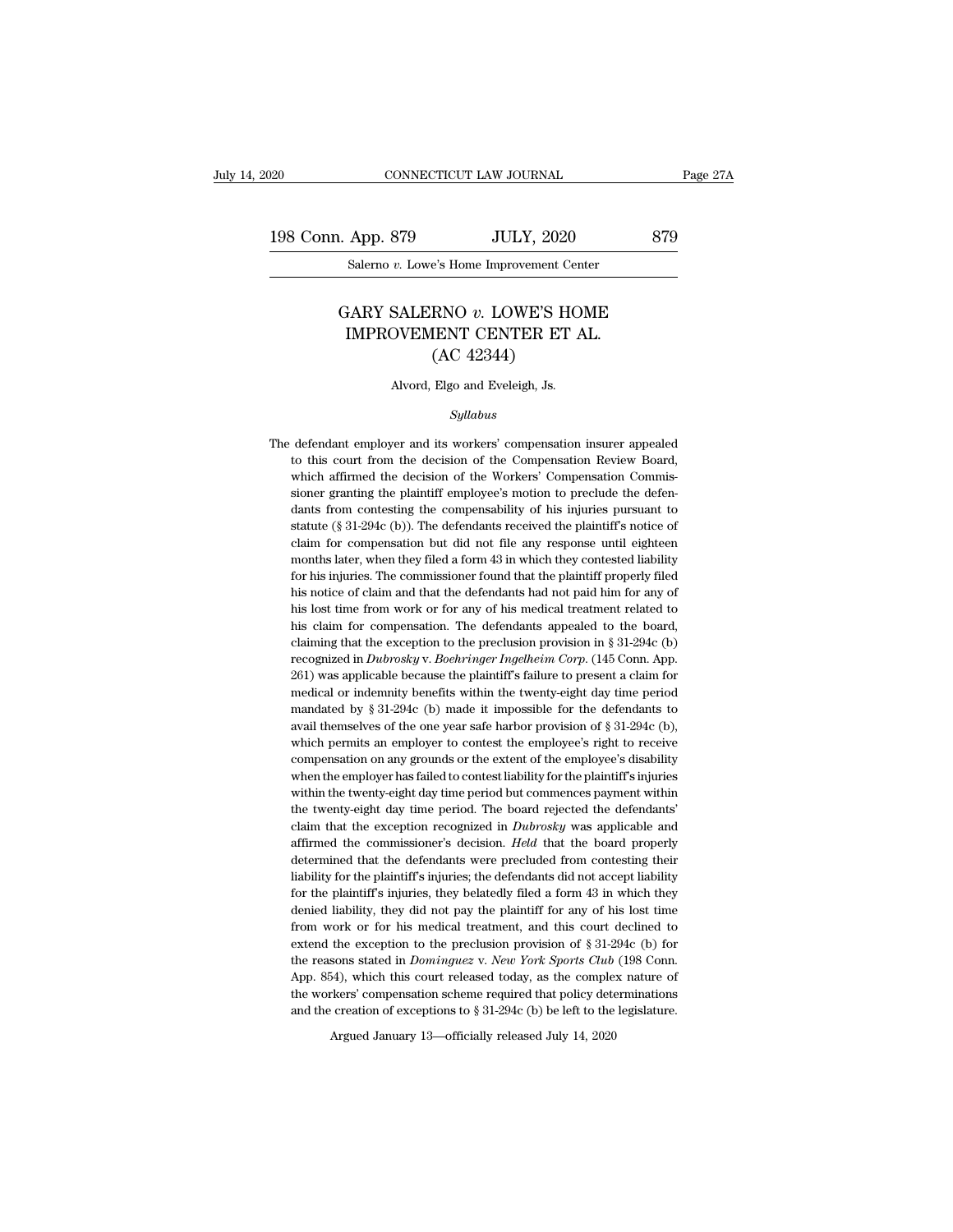| 880<br><b>JULY, 2020</b>                  | 198 Conn. App. 879 |
|-------------------------------------------|--------------------|
| Salerno v. Lowe's Home Improvement Center |                    |
| Procedural History                        |                    |

Satemo v. Lowe's Home Improvement Center<br>
Salemo v. Lowe's Home Improvement Center<br>
Procedural History<br>
Appeal from the decision of the Workers' Compensation<br>
Commissioner for the Sixth District granting<br>
the plaintiff's m Soluti, 2020 198 COIII. App. 819<br>
Salemo v. Lowe's Home Improvement Center<br>
Procedural History<br>
Appeal from the decision of the Workers' Compensation Commissioner for the Sixth District granting<br>
the plaintiff's motion to Salerno *v.* Lowe's Home Improvement Center<br>
Procedural History<br>
Appeal from the decision of the Workers' Compensation Commissioner for the Sixth District granting<br>
the plaintiff's motion to preclude the defendants from<br>
c *Procedural History*<br>Appeal from the decision of the Workers' Compensation Commissioner for the Sixth District granting<br>the plaintiff's motion to preclude the defendants from<br>contesting liability as to his claim for certai Appeal from the decision of the Workers' Compensation Commissioner for the Sixth District granting<br>the plaintiff's motion to preclude the defendants from<br>contesting liability as to his claim for certain workers'<br>compensati Appeal from the decision of the Workers' Compensation Commissioner for the Sixth District granting<br>the plaintiff's motion to preclude the defendants from<br>contesting liability as to his claim for certain workers'<br>compensati Franceoint Contesting liability as to his claim for certain workers'<br>
compensation Beview Board, which affirmed the commissioner's<br>
decision, and the defendants appealed to this court.<br>
Affirmed.<br> *Paul M. Shearer*, for th *Robert C. Lubus, Jr.*, with whom, on the brief, were related to this court.<br>*Firmed.*<br>*Robert C. Lubus, Jr.*, with whom, on the brief, were chard O. LaBrecque and Donald J. Trella, for the nellection (plentiff).

Franch Confidential Affirmed.<br> *Rifirmed.*<br> *Raul M. Shearer*, for the appellants (defendants).<br> *Robert C. Lubus, Jr.*, with whom, on the brief, were<br> *Richard O. LaBrecque* and *Donald J. Trella*, for the<br>
appellee (plai decision, and the defendent<br>Affirmed.<br>Paul M. Shearer, for t<br>Robert C. Lubus, Jr., Natchard O. LaBrecque<br>appellee (plaintiff). Robert C. Lubus, Jr., with whom, on the brief, were<br>chard O. LaBrecque and Donald J. Trella, for the<br>pellee (plaintiff).<br> $\frac{opinion}{opinion}$ <br>ELGO, J. The defendant employer, Lowe's Home<br>provement Center,<sup>1</sup> appeals from the decisi

# *Opinion*

Richard O. Labrecque and Donald J. Trella, for the<br>
Richard O. LaBrecque and Donald J. Trella, for the<br>
appellee (plaintiff).<br>
Opinion<br>
ELGO, J. The defendant employer, Lowe's Home<br>
Improvement Center,<sup>1</sup> appeals from the Compete the Workers and Bonda J. Tread, for the appellee (plaintiff).<br>
Opinion<br>
ELGO, J. The defendant employer, Lowe's Home<br>
Improvement Center,<sup>1</sup> appeals from the decision of the<br>
Compensation Review Board (board) affir  $opinion$ <br>ELGO, J. The defendant employer, Lowe's Home<br>Improvement Center,<sup>1</sup> appeals from the decision of the<br>Compensation Review Board (board) affirming the<br>decision of the Workers' Compensation Commissioner<br>(commissioner),  $\omega_{pinion}$ <br>
ELGO, J. The defendant employer, Lowe's Home<br>
Improvement Center,<sup>1</sup> appeals from the decision of the<br>
Compensation Review Board (board) affirming the<br>
decision of the Workers' Compensation Commissioner<br>
(commis ELGO, J. The defendant employer, Lowe's Home<br>Improvement Center,<sup>1</sup> appeals from the decision of the<br>Compensation Review Board (board) affirming the<br>decision of the Workers' Compensation Commissioner<br>(commissioner), who c ELGO, J. The defendant employer, Lowe's Home<br>Improvement Center,<sup>1</sup> appeals from the decision of the<br>Compensation Review Board (board) affirming the<br>decision of the Workers' Compensation Commissioner<br>(commissioner), who c Improvement Center,<sup>1</sup> appeals from the decision of the<br>Compensation Review Board (board) affirming the<br>decision of the Workers' Compensation Commissioner<br>(commissioner), who concluded that the defendant was<br>precluded unde Compensation Review Board (board) affirming the<br>decision of the Workers' Compensation Commissioner<br>(commissioner), who concluded that the defendant was<br>precluded under General Statutes § 31-294c (b) from<br>contesting both li decision of the Workers' Compensation Commissioner<br>(commissioner), who concluded that the defendant was<br>precluded under General Statutes  $\S 31-294c$  (b) from<br>contesting both liability for, and the extent of, repetitive<br>tr (commissioner), who concluded that the defendant was<br>precluded under General Statutes § 31-294c (b) from<br>contesting both liability for, and the extent of, repetitive<br>trauma injuries allegedly sustained by the plaintiff, G precluded under General Statutes § 31-294c (b) from<br>contesting both liability for, and the extent of, repetitive<br>trauma injuries allegedly sustained by the plaintiff, Gary<br>Salerno. On appeal, the defendant claims that the contesting both liability for, and the extent of, repetitive<br>trauma injuries allegedly sustained by the plaintiff, Gary<br>Salerno. On appeal, the defendant claims that the board<br>improperly concluded that the present case did trauma injuries allegedly sustained by the plaintiff, Gary<br>Salerno. On appeal, the defendant claims that the board<br>improperly concluded that the present case did not fall<br>within the narrow exception to the preclusion provi Salerno. On appeal, the defendant claims that the board<br>improperly concluded that the present case did not fall<br>within the narrow exception to the preclusion provision<br>of § 31-294c (b) recognized by this court in *Dubrosky* improperly con<br>within the narrc<br>of § 31-294c (b)<br>v. *Boehringer I*<br>A.3d 657, cert. d<br>We disagree ar<br>the board. Boenringer Ingelneim Corp., 145 Conn. App. 261, 76<br>
3d 657, cert. denied, 310 Conn. 935, 78 A.3d 859 (2013).<br>
7e disagree and, accordingly, affirm the decision of<br>
1 Both the defendant employer, Lowe's Home Improvement Cen A.3d 657, cert. denied, 310 Conn. 935, 78 A.3d 859 (2013).<br>We disagree and, accordingly, affirm the decision of<br>the board.<br><sup>1</sup>Both the defendant employer, Lowe's Home Improvement Center, and<br>its insurer, Sedgwick CMS, Inc.

We disagree and, accordingly, affirm the decision of<br>the board.<br><sup>1</sup>Both the defendant employer, Lowe's Home Improvement Center, and<br>its insurer, Sedgwick CMS, Inc., were named as defendants in this matter.<br>For convenience, defendant.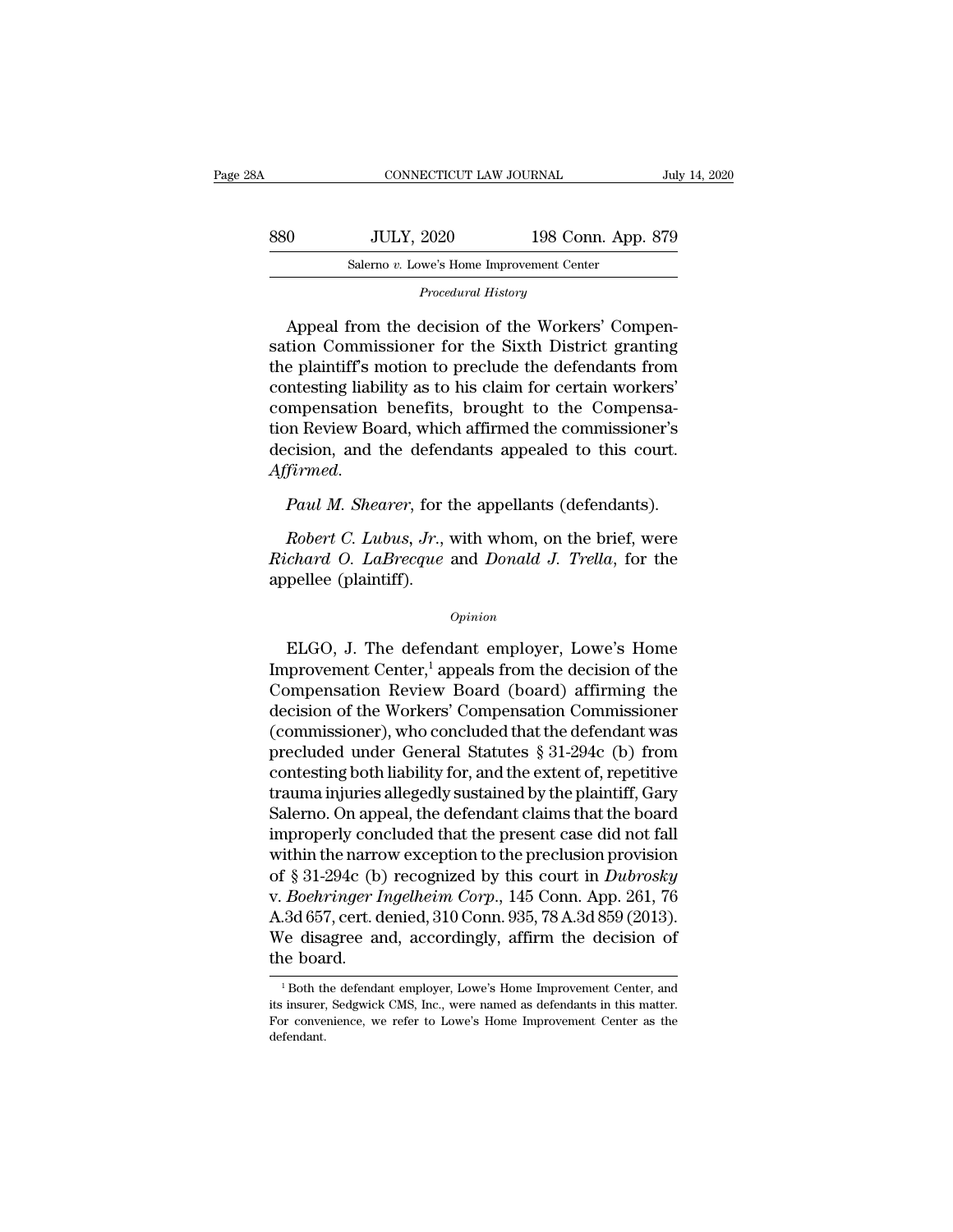20 CONNECTICUT LAW JOURNAL Page 29A<br>198 Conn. App. 879 JULY, 2020 881<br>Salerno v. Lowe's Home Improvement Center CONNECTICUT LAW JOURNAL<br>
198 Conn. App. 879 JULY, 2020 881<br>
Salerno *v.* Lowe's Home Improvement Center<br>
Relevant to this appeal are the following facts found

CONNECTICUT LAW JOURNAL Page 29A<br>
8 Conn. App. 879 JULY, 2020 881<br>
Salemo v. Lowe's Home Improvement Center<br>
Relevant to this appeal are the following facts found<br>
the commissioner. From March 3, 2006 to December<br>
2012, th 198 Conn. App. 879 JULY, 2020 881<br>Salemo v. Lowe's Home Improvement Center<br>Relevant to this appeal are the following facts found<br>by the commissioner. From March 3, 2006 to December<br>19, 2012, the plaintiff was employed by t 198 Conn. App. 879 JULY, 2020 881<br>
Salemo v. Lowe's Home Improvement Center<br>
Relevant to this appeal are the following facts found<br>
by the commissioner. From March 3, 2006 to December<br>
19, 2012, the plaintiff was employed 198 Conn. App. 879 JULY, 2020 881<br>
Salerno *v*. Lowe's Home Improvement Center<br>
Relevant to this appeal are the following facts found<br>
by the commissioner. From March 3, 2006 to December<br>
19, 2012, the plaintiff was emplo Salemo v. Lowe's Home Improvement Center<br>Relevant to this appeal are the following facts found<br>by the commissioner. From March 3, 2006 to December<br>19, 2012, the plaintiff was employed by the defendant<br>as a sales specialis Salemo v. Lowe's Home Improvement Center<br>
Relevant to this appeal are the following facts<br>
by the commissioner. From March 3, 2006 to Dec<br>
19, 2012, the plaintiff was employed by the defe<br>
as a sales specialist in its plu er<br>
facts found<br>
o December<br>
e defendant<br>
ment, which<br>
ovember 27,<br>
in which he<br>
uma injury<br>
tained as a Relevant to this appeal are the following facts found<br>by the commissioner. From March 3, 2006 to December<br>19, 2012, the plaintiff was employed by the defendant<br>as a sales specialist in its plumbing department, which<br>requi by the commissioner. From March 3, 2006 to December 19, 2012, the plaintiff was employed by the defendant as a sales specialist in its plumbing department, which required him to lift heavy objects.<sup>2</sup> On November 27, 2013, 19, 2012, the plaintiff was employed by the defendant<br>as a sales specialist in its plumbing department, which<br>required him to lift heavy objects.<sup>2</sup> On November 27,<br>2013, the plaintiff completed a form  $30C$ ,<sup>3</sup> in which as a sales specialist in its plumbing department, which<br>required him to lift heavy objects.<sup>2</sup> On November 27,<br>2013, the plaintiff completed a form  $30C$ ,<sup>3</sup> in which he<br>sought compensation for a repetitive trauma injury<br> required him to lift heavy objects.<sup>2</sup> On November 27,<br>2013, the plaintiff completed a form  $30C$ ,<sup>3</sup> in which he<br>sought compensation for a repetitive trauma injury<br>to his lumbar spine that he allegedly sustained as a<br>res 2013, the plaintiff completed a form  $30C$ ,<sup>3</sup> in which he sought compensation for a repetitive trauma injury to his lumbar spine that he allegedly sustained as a result of "lifting" items in the course of his employment sought compensation for a repetitive trauma injury<br>to his lumbar spine that he allegedly sustained as a<br>result of "lifting" items in the course of his employ-<br>ment with the defendant. The Workers' Compensation<br>Commission r to his lumbar spine that he allegedly sustained as a<br>result of "lifting" items in the course of his employ-<br>ment with the defendant. The Workers' Compensation<br>Commission received the plaintiff's notice of his claim<br>for com result of "lifting" items in the course of his employment with the defendant. The Workers' Compensation<br>Commission received the plaintiff's notice of his claim<br>for compensation on November 29, 2013; the defendant<br>received ment with the defendant. The Workers' Compensation<br>Commission received the plaintiff's notice of his claim<br>for compensation on November 29, 2013; the defendant<br>received it prior to December 3, 2013. Over the next<br>eighteen Commission received the plaintiff's notice of his claim<br>for compensation on November 29, 2013; the defendant<br>received it prior to December 3, 2013. Over the next<br>eighteen months, the defendant did not file any<br>response to for compensation on November 29, 2013; the defendant<br>received it prior to December 3, 2013. Over the next<br>eighteen months, the defendant did not file any<br>response to the plaintiff's notice. In addition, the com-<br>missioner received it prior to December 3, 2013.<br>
eighteen months, the defendant did<br>
response to the plaintiff's notice. In add<br>
missioner expressly found that the defe<br>
pay the [plaintiff] for any of his lost tim<br>
for any of the m gniteen months, the defendant did not file any<br>sponse to the plaintiff's notice. In addition, the com-<br>issioner expressly found that the defendant "did not<br>y the [plaintiff] for any of his lost time from work or<br>r any of t ionse to the plaintiff's notice. In addition, the com-<br>sioner expressly found that the defendant "did not<br>the [plaintiff] for any of his lost time from work or<br>my of the medical treatment related to the repetitive<br>ma claim

 $43<sup>4</sup>$  in which it contested liability for the plaintiff's injur-2 As the board recounted in its decision, the plaintiff's injured in its decision, the plaintiff's ''job required the petitive lifting of heavy plumbing fixtures, some of which weighed over

Frauma claim [for compensation].<br>
On June 18, 2015, the defendant filed a belated form<br>  $43,4$  in which it contested liability for the plaintiff's injur-<br>
<sup>2</sup> As the board recounted in its decision, the plaintiff's "job r On June 18, 2015, the defendant filed a belated form  $43,4$  in which it contested liability for the plaintiff's injure-<br><sup>2</sup> As the board recounted in its decision, the plaintiff's "job required the repetitive lifting of h  $43,4$  in which it contested liability for the plaintiff's injur-<br>
<sup>2</sup> As the board recounted in its decision, the plaintiff's "job required the<br>
repetitive lifting of heavy plumbing fixtures, some of which weighed over<br>  $45$ , In WHICH It CONTESTER HADINTY FOT THE PRAINTHES HIJULE  $^{2}$  As the board recounted in its decision, the plaintiff's "job required the repetitive lifting of heavy plumbing fixtures, some of which weighed over 100 po <sup>2</sup> As the board recounted in its decision, the plaintiff's "job required the repetitive lifting of heavy plumbing fixtures, some of which weighed over 100 pounds. The [plaintiff] experienced increasing difficulty lifting repetitive lifting of heavy plumbing fixtures, some of which weighed over<br>100 pounds. The [plaintiff] experienced increasing difficulty lifting heavy<br>objects until he was ultimately unable to do his job in December, 2012. reported more assign in experienced increasing difficulty lifting heavy objects until he was ultimately unable to do his job in December, 2012. He reported worsening sciatic pain down his right leg and eventually reached a polytocs until he was ultimately unable to do his job in December, 2012. He reported worsening sciatic pain down his right leg and eventually reached a point where he could no longer walk for more than ten or fifteen minut exported worsening sciatic pain down his right leg and eventually reached a point where he could no longer walk for more than ten or fifteen minutes without having to stop and rest. In December, 2012, he stopped working an magnetic where he could no longer walk for more than ten or fifteen minutes without having to stop and rest. In December, 2012, he stopped working and consulted his family physician . . . who, in January, 2013, prescribed in without having to stop and rest. In December, 2012, he stopped working<br>and consulted his family physician . . . who, in January, 2013, prescribed<br>physical therapy. When this treatment did not result in long-term relief, and consulted his family physician  $\ldots$  who, in January, 2013, prescribed physical therapy. When this treatment did not result in long-term relief, [the physician] referred the [plaintiff] to [a neurosurgeon who] ordered Since the form 30C is the form in the form and the form and supplemental of the physician] referred the [plaintiff] to [a neurosurgeon who] ordered [a gnetic resonance imaging scan] and suggested pain management and an ec Exposition and the physician referred the [plaintiff] to [a neurosurgeon who] ordered [a magnetic resonance imaging scan] and suggested pain management and an injection, neither of which provided any relief. [The neurosur

magnetic resonance imaging scan] and suggested pain management and an injection, neither of which provided any relief. [The neurosurgeon] then recommended an IA-5 lumbar fusion, which he performed on June 17, 2013."<br><sup>3</sup> " magnetic resonance imaging scan] and suggested pain management and an injection, neither of which provided any relief. [The neurosurgeon] then recommended an L4–5 lumbar fusion, which he performed on June 17, 2013."<br><sup>3</sup> " recommended an L4–5 lumbar fusion, which he performed on June 17, 2013."<br>
<sup>3</sup> "A form 30C is the form prescribed by the [W]orkers' [C]ompensation [C]ommission . . . for use in filing a notice of claim under the [Workers' <sup>2</sup> and form 30C is the form prescribed by the [W]orkers' [C]ompensation [C]ommission . . . for use in filing a notice of claim under the [Workers' Compensation Act, General Statutes § 31-275 et seq.]." (Internal quotation [C]ommission . . . for use in filing a notice of claim under the [Workers'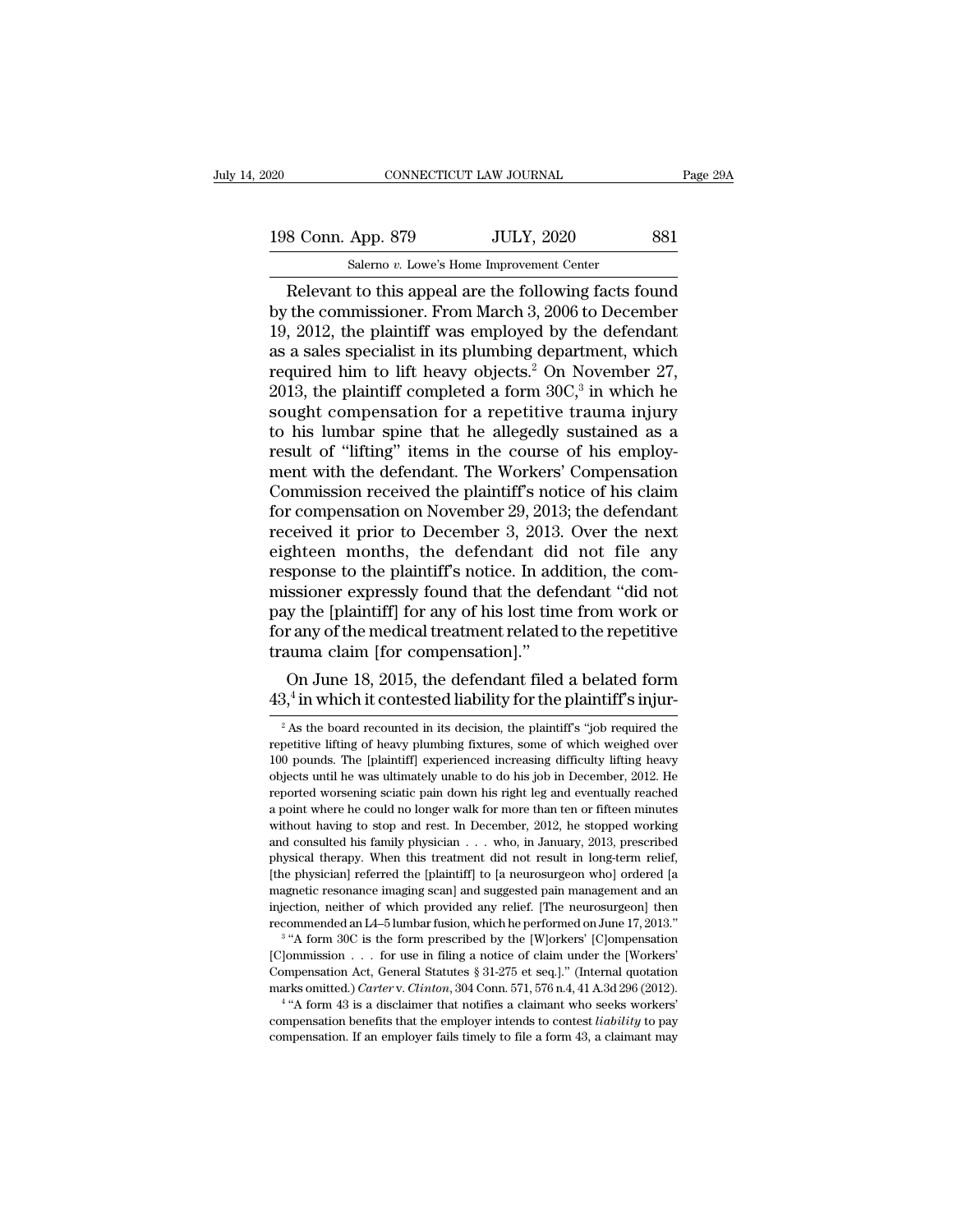| July 14, 2020                                                                        |
|--------------------------------------------------------------------------------------|
| 198 Conn. App. 879                                                                   |
|                                                                                      |
| $\frac{1}{2}$ ies $\frac{1}{2}$ In response the plaintiff filed a motion to preclude |

CONNECTICUT LAW JOURNAL July 14, 2020<br>
Salemo v. Lowe's Home Improvement Center<br>
ies.<sup>5</sup> In response, the plaintiff filed a motion to preclude<br>
pursuant to § 31-294c (b) on July 13, 2015. A formal<br>
bogring was hold before Secondary 198 Conn. App. 879<br>
Salemo v. Lowe's Home Improvement Center<br>
ies.<sup>5</sup> In response, the plaintiff filed a motion to preclude<br>
pursuant to § 31-294c (b) on July 13, 2015. A formal<br>
hearing was held before the commi  $\frac{\text{S32}}{\text{Salemo } v. \text{ Lowe's Home Important Center}}$ <br>
Salemo v. Lowe's Home Improvement Center<br>
ies.<sup>5</sup> In response, the plaintiff filed a motion to preclude<br>
pursuant to § 31-294c (b) on July 13, 2015. A formal<br>
hearing was held before the com  $198$  Conn. App. 879<br>
Salemo v. Lowe's Home Improvement Center<br>
ies.<sup>5</sup> In response, the plaintiff filed a motion to preclude<br>
pursuant to § 31-294c (b) on July 13, 2015. A formal<br>
hearing was held before the commissioner Salemo v. Lowe's Home Improvement Center<br>ies.<sup>5</sup> In response, the plaintiff filed a motion to preclude<br>pursuant to § 31-294c (b) on July 13, 2015. A formal<br>hearing was held before the commissioner on February<br>11, 2016. In salemo v. Lowe's Home Improvement Center<br>ies.<sup>5</sup> In response, the plaintiff filed a motion to preclude<br>pursuant to § 31-294c (b) on July 13, 2015. A formal<br>hearing was held before the commissioner on February<br>11, 2016. In ies.<sup>5</sup> In response, the plaintiff filed a motion to preclude<br>pursuant to § 31-294c (b) on July 13, 2015. A formal<br>hearing was held before the commissioner on February<br>11, 2016. In his subsequent decision, the commissione pursuant to § 31-294c (b) on July 13, 2015. A formal<br>hearing was held before the commissioner on February<br>11, 2016. In his subsequent decision, the commissioner<br>found that the plaintiff properly had filed a notice of<br>his hearing was held before the commissioner on February 11, 2016. In his subsequent decision, the commissioner found that the plaintiff properly had filed a notice of his claim for compensation. The commissioner further foun 11, 2016. In his subsequent decision, the commissioner<br>found that the plaintiff properly had filed a notice of<br>his claim for compensation. The commissioner further<br>found that the defendant "neither timely disclaimed nor<br>p found that the plaintiff<br>his claim for compensat<br>found that the defendant<br>paid the [plaintiff's] inder<br>to avail itself of the safe h<br>On that basis, the comm<br>motion to preclude.<br>The defendant then fi and that the defendant "neither timely disclaimed nor<br>id the [plaintiff's] indemnity or medical costs in order<br>avail itself of the safe harbor provision [of]  $\S$  31-294c."<br>a that basis, the commissioner granted the plaint paid the [plaintiff's] indemnity or medical costs in order<br>to avail itself of the safe harbor provision [of]  $\S$  31-294c."<br>On that basis, the commissioner granted the plaintiff's<br>motion to preclude.<br>The defendant then fil

para and phantant spin technicy of induced costs in order<br>to avail itself of the safe harbor provision [of] § 31-294c."<br>On that basis, the commissioner granted the plaintiff's<br>motion to preclude.<br>The defendant then filed by avan asched by the sace halost provision [or] s or 20 to.<br>On that basis, the commissioner granted the plaintiff's<br>motion to preclude.<br>The defendant then filed a petition for review with<br>the board, claiming that the pres on that basis, the commissioner granted the plantern s<br> *ringer Ingelheim Corporalistics* and the present case fell within the<br>
narrow exception to the preclusion provision of § 31-<br>
294c (b) articulated by this court in The defendant then filed a petition for review with<br>the board, claiming that the present case fell within the<br>narrow exception to the preclusion provision of § 31-<br>294c (b) articulated by this court in *Dubrosky* v. *Boeh* The defendant then filed a petition for revious the board, claiming that the present case fell we<br>narrow exception to the preclusion provision<br>294c (b) articulated by this court in *Dubrosky*<br>*ringer Ingelheim Corp.*, supr From exception to the present case for whall are<br>above exception to the preclusion provision of § 31-<br>4c (b) articulated by this court in *Dubrosky* v. *Boeh-<br>nger Ingelheim Corp.*, supra, 145 Conn. App. 261.<sup>7</sup><br>le board 294c (b) articulated by this court in *Dubrosky* v. *Boehringer Ingelheim Corp.*, supra, 145 Conn. App. 261.<sup>7</sup><br>The board disagreed and affirmed the decision of the commissioner, and this appeal followed.<br>On appeal, the d

commissioner, and this appeal followed.<br>
On appeal, the defendant challenges the board's conclusion that the *Dubrosky* exception does not apply in<br>
file a motion to preclude the employer from contesting the compensabilit

Conn. App. 77, 79 n.2, 144 A.3d 1075 (2016).<br>
<sup>5</sup> In the portion of the form titled "Reason(s) for Contest," the defendant stated: "Alleged injury/disability for both body parts, does not arise out of or in the course of employer that fails to timely contest liability for the plaintiff's injuries within<br>the twenty-eight day time period in § 31-294c (b) but that commences pay-<br>ment within that twenty-eight day time period is granted a one stated: "Alleged injury/disability for both body parts, does not arise out of or in the course of employment. Claim is also time barred."<br>
<sup>6</sup> Under the one year safe harbor provision embodied in § 31-294c (b), an employe or in the course of employment. Claim is also time barred."<br>  $\bullet$  Under the one year safe harbor provision embodied in § 31-294c (b), an<br>
employer that fails to timely contest liability for the plaintiff's injuries within <sup>6</sup> Under the one year safe harbor provision embodied in § 31-294c (b), an employer that fails to timely contest liability for the plaintiff's injuries within the twenty-eight day time period in § 31-294c (b) but that com employer that fails to timely contest liability for the plaintiff's injuries within<br>the twenty-eight day time period in § 31-294c (b) but that commences pay-<br>ment within that twenty-eight day time period is granted a one y also General Statutes § 31-294c (b) but that commences payment within that twenty-eight day time period is granted a one year period in which to contest the employee's right to receive compensation on any grounds or to co in which to contest the employee's right to receive compensation on any grounds or to contest the extent of the employee's disability. See *Dominguez* v. *New York Sports Club*, 198 Conn. App. 854, 874, A.3d (2020); see a v. New York Sports Club, 198 Conn. App. 854, 874,

m onder to contest the extent of the employee's disability. See *Dominguez* v. *New York Sports Club*, 198 Conn. App. 854, 874, A.3d (2020); see also General Statutes § 31-294c (b).<br>
<sup>7</sup> The defendant also argued that the

On appeal, the defendant challenges the board's conclusion that the *Dubrosky* exception does not apply in file a motion to preclude the employer from contesting the compensability of his claim.... The form 43 generally m On appeal, the defendant challenges the board's conclusion that the *Dubrosky* exception does not apply in  $\overline{f}$  file a motion to preclude the employer from contesting the compensability of his claim.... The form 43 ge clusion that the *Dubrosky* exception does not apply in<br>file a motion to preclude the employer from contesting the compensability<br>of his claim.... The form 43 generally must be filed within twenty-eight<br>days of receiving w CHISION THAT THE DUOTOSNY EXCEPTION TOES HOT APPTY IN<br>
file a motion to preclude the employer from contesting the compensability<br>
of his claim.... The form 43 generally must be filed within twenty-eight<br>
days of receiving file a motion to preclude the employer from contesting the compensability of his claim. . . . The form 43 generally must be filed within twenty-eight days of receiving written notice of the claim." (Citation omitted; emph days of receiving written notice of the claim." (Citation omitted; emphasis added; internal quotation marks omitted.) Wiblyi v. McDonald's Corp., 168 Conn. App. 77, 79 n.2, 144 A.3d 1075 (2016).<br>
<sup>5</sup> In the portion of the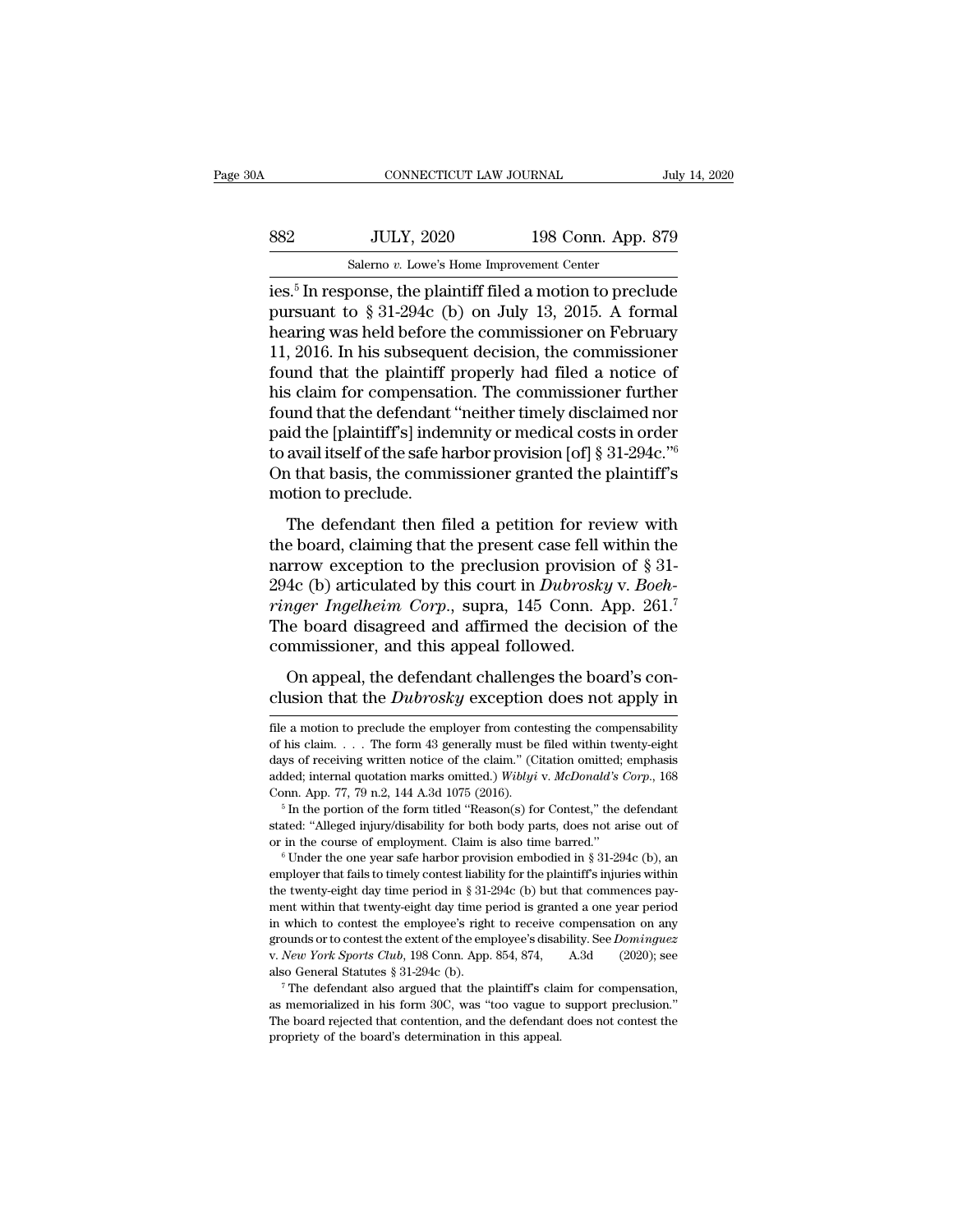20 CONNECTICUT LAW JOURNAL Page 31A<br>198 Conn. App. 879 JULY, 2020 883<br>Salerno v. Lowe's Home Improvement Center CONNECTICUT LAW JOURNAL<br>
198 Conn. App. 879 JULY, 2020 883<br>
Salerno *v.* Lowe's Home Improvement Center<br>
the present case. Specifically, it claims that "[t]he plain-

CONNECTICUT LAW JOURNAL<br>
198 Conn. App. 879 JULY, 2020 883<br>
Salemo v. Lowe's Home Improvement Center<br>
the present case. Specifically, it claims that "[t]he plain-<br>
tiff's failure to present a claim for medical or indemnity 198 Conn. App. 879 JULY, 2020 883<br>Salemo v. Lowe's Home Improvement Center<br>the present case. Specifically, it claims that "[t]he plain-<br>tiff's failure to present a claim for medical or indemnity<br>benefits within the twenty-198 Conn. App. 879 JULY, 2020 883<br>
Salemo v. Lowe's Home Improvement Center<br>
the present case. Specifically, it claims that "[t]he plain-<br>
tiff's failure to present a claim for medical or indemnity<br>
benefits within the tw 198 Conn. App. 879 JULY, 2020 883<br>
Salemo v. Lowe's Home Improvement Center<br>
the present case. Specifically, it claims that "[t]he plain-<br>
tiff's failure to present a claim for medical or indemnity<br>
benefits within the tw Salemo v. Lowe's Home Improvement Center<br>the present case. Specifically, it claims that "[t]he plain-<br>tiff's failure to present a claim for medical or indemnity<br>benefits within the twenty-eight day statutory period<br>follow saemo v. Lowes home improvement center<br>the present case. Specifically, it claims that "[t]he plain-<br>tiff's failure to present a claim for medical or indemnity<br>benefits within the twenty-eight day statutory period<br>following the present case. Specifically, it claims that "[t]he plaintiff's failure to present a claim for medical or indemnity<br>benefits within the twenty-eight day statutory period<br>following the filing of the form 30C made it impo tiff's failure to present a claim for medical or indemni<br>benefits within the twenty-eight day statutory perior<br>following the filing of the form 30C made it impossib<br>for the [defendant] to avail [itself] of the one year sa<br> Ilowing the filing of the form 30C made it impossible<br>
Ilowing the filing of the form 30C made it impossible<br>
r the [defendant] to avail [itself] of the one year safe<br>
rbor" of § 31-294c (b). For that reason, the defendan for the [defendant] to avail [itself] of the one year safe<br>harbor" of § 31-294c (b). For that reason, the defendant<br>submits that "[t]he facts in this case are indistinguish-<br>able from the facts in *Dubrosky*." We disagree

harbor" of § 31-294c (b). For that reason, the defendant<br>submits that "[t]he facts in this case are indistinguish-<br>able from the facts in *Dubrosky*." We disagree.<br>In *Dubrosky*, the defendant employer accepted that<br>an in *Dubrosky* v. *Boehringer* and the same indistinguish-<br> **Dubrosky**, the defendant employer accepted that<br>
an incident had occurred but sought to maintain its<br>
ability to contest the extent of the plaintiff's disability.<br> able from the facts in *Dubrosky*." We disagree.<br>
In *Dubrosky*, the defendant employer accepted that<br>
an incident had occurred but sought to maintain its<br>
ability to contest the extent of the plaintiff's disability.<br> *Du* In *Dubrosky*, the defendant employer accepted that<br>an incident had occurred but sought to maintain its<br>ability to contest the extent of the plaintiff's disability.<br>*Dubrosky* v. *Boehringer Ingelheim Corp.*, supra, 145<br>Co In *Dubrosky*, the defendant employer accepted that<br>an incident had occurred but sought to maintain its<br>ability to contest the extent of the plaintiff's disability.<br>*Dubrosky* v. *Boehringer Ingelheim Corp.*, supra, 145<br>Co an incident had occurred but sought to maintain its<br>ability to contest the extent of the plaintiff's disability.<br>*Dubrosky* v. *Boehringer Ingelheim Corp.*, supra, 145<br>Conn. App. 266. That employer also paid all medical bi ability to contest the extent of the plaintiff's disability.<br> *Dubrosky* v. *Boehringer Ingelheim Corp.*, supra, 145<br>
Conn. App. 266. That employer also paid all medical bills<br>
submitted to it by the plaintiff's physician Dubrosky v. Boehringer Ingelheim Corp., supra, 145<br>Conn. App. 266. That employer also paid all medical bills<br>submitted to it by the plaintiff's physician. Id., 265. Given<br>those unique circumstances, this court concluded " Conn. App. 266. That employer also paid all medical bills<br>submitted to it by the plaintiff's physician. Id., 265. Given<br>those unique circumstances, this court concluded "that,<br>*under the facts of this case*, it was not re submitted to it by the plaintiff's physician. Id., 265. Given<br>those unique circumstances, this court concluded "that,<br>*under the facts of this case*, it was not reasonably practi-<br>cal for the board to require the defendant those unique circumstances, this court concluded "that,<br> *under the facts of this case*, it was not reasonably practi-<br>
cal for the board to require the defendant to have com-<br>
plied with § 31-294c (b)  $\ldots$ ." (Emphasis a under the facts of this case, it was not reasonably practical for the board to require the defendant to have complied with § 31-294c (b)  $\ldots$ ." (Emphasis added.) Id., 267. As we recently explained, "[t]his court held [in cal for the board to require the defendant to have complied with § 31-294c (b)  $\ldots$ ." (Emphasis added.) Id., 267. As we recently explained, "[t]his court held [in *Dubrosky*] that, under such circumstances, when a defend plied with § 31-294c (b)  $\ldots$  ." (Emphasis added.) Id.,<br>267. As we recently explained, "[t]his court held [in<br>Dubrosky] that, under such circumstances, when a<br>defendant employer does not challenge the claim of a<br>work-rel 267. As we recently explained, "[t]his court held [in *Dubrosky*] that, under such circumstances, when a defendant employer does not challenge the claim of a work-related injury, but challenges only the extent of the plai Dubrosky] that, under such circumstances, when a<br>defendant employer does not challenge the claim of a<br>work-related injury, but challenges only the extent of<br>the plaintiff's disability, strict compliance with the<br>twenty-eig defendant employer does not challenge the claim of a<br>work-related injury, but challenges only the extent of<br>the plaintiff's disability, strict compliance with the<br>twenty-eight day statutory time frame to begin payment<br>of b work-related injury, but challenges only the extent of<br>the plaintiff's disability, strict compliance with the<br>twenty-eight day statutory time frame to begin payment<br>of benefits will be excused when it is impossible for the benefits will be excused when it is impossible for the<br>mployer] to comply." *Woodbury-Correa* v. *Reflexite*<br>prp., 190 Conn. App. 623, 638, 212 A.3d 252 (2019),<br>ting *Dubrosky* v. *Boehringer Ingelheim Corp.*,<br>pra, 273–75. [employer] to comply." *Woodbury-Correa v. Reflexite*<br>Corp., 190 Conn. App. 623, 638, 212 A.3d 252 (2019),<br>citing *Dubrosky* v. *Boehringer Ingelheim Corp.*,<br>supra, 273–75.<br>Unlike the defendant employer in *Dubrosky*, the<br>

Corp., 190 Conn. App. 623, 638, 212 A.3d 252 (2019),<br>
citing Dubrosky v. Boehringer Ingelheim Corp.,<br>
supra, 273–75.<br>
Unlike the defendant employer in Dubrosky, the<br>
defendant here has not accepted liability for the plain citing *Dubrosky* v. *Boehringer Ingelheim Corp.*,<br>supra, 273–75.<br>Unlike the defendant employer in *Dubrosky*, the<br>defendant here has not accepted liability for the plain-<br>tiff's injuries. Rather, it filed a belated form supra, 273–75.<br>
Unlike the defendant employer in *Dubrosky*, the<br>
defendant here has not accepted liability for the plain-<br>
tiff's injuries. Rather, it filed a belated form 43 in which<br>
it denied liability. Moreover, as t Unlike the defendant employer in *Dubrosky*, the defendant here has not accepted liability for the plaintiff's injuries. Rather, it filed a belated form 43 in which it denied liability. Moreover, as the commissioner found Unlike the defendant employer in *Dubrosky*, the defendant here has not accepted liability for the plaintiff's injuries. Rather, it filed a belated form 43 in which it denied liability. Moreover, as the commissioner found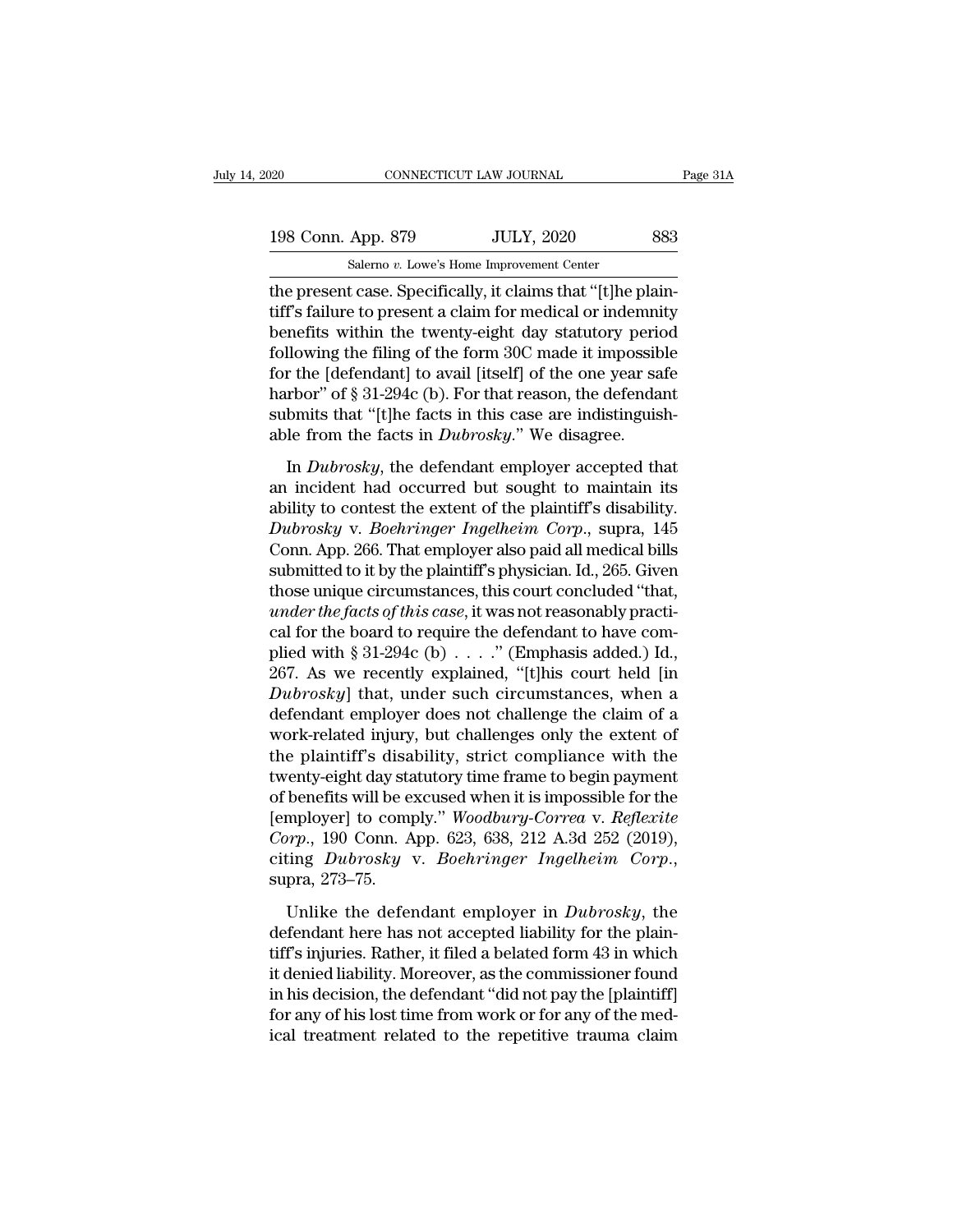| 2A  | CONNECTICUT LAW JOURNAL                                |                    | July 14, 2020 |
|-----|--------------------------------------------------------|--------------------|---------------|
| 884 | <b>JULY, 2020</b>                                      | 198 Conn. App. 879 |               |
|     | Salerno v. Lowe's Home Improvement Center              |                    |               |
|     | [for compensation]." Contrary to the contention of the |                    |               |

CONNECTICUT LAW JOURNAL July 14, 2020<br>
Salemo v. Lowe's Home Improvement Center<br>
[for compensation].'' Contrary to the contention of the<br>
defendant, this case is patently distinguishable from<br>
Dubrooku, Accordingly, the bo MULY, 2020 198 Conn. App. 879<br>
Salemo v. Lowe's Home Improvement Center<br>
[for compensation]." Contrary to the contention of the<br>
defendant, this case is patently distinguishable from<br> *Dubrosky*. Accordingly, the board pro <sup>284</sup><br>
<sup>2020</sup><br>
<sup>2020</sup><br>
<sup>2020</sup><br>
<sup>2020</sup><br>
<sup>2020</sup><br>
<sup>2020</sup><br>
<sup>2020</sup><br>
<sup>2020</sup><br>
<sup>2020</sup><br>
<sup>2020</sup><br>
<sup>2020</sup><br>
<sup>2020</sup><br>
<sup>2020</sup><br>
<sup>20</sup><br> **2020**<br> **2020**<br> **2020**<br> **2020**<br> **2020**<br> **2020**<br> **2020**<br> **2020**<br> **2020**<br> **2020**<br> **2020**<br> **2020**<br> **2020**<br>  $t = \frac{100 \text{ V L}}{3}$ <br>
Salerno *v*. Lowe's Home Improvement Center<br>
[for compensation]." Contrary to the contention of the<br>
defendant, this case is patently distinguishable from<br> *Dubrosky*. Accordingly, the board properly Salemo *v*. Lowe's Home Improvement Center<br>
[for compensation]." Contrary to the contention of the<br>
defendant, this case is patently distinguishable from<br> *Dubrosky*. Accordingly, the board properly determined<br>
that the de *reaching the Liowes Home improvement center*<br> *For compensation*]." Contrary to the contention of the<br>
defendant, this case is patently distinguishable from<br> *Dubrosky*. Accordingly, the board properly determined<br>
that th fendant, this case is patently distinguishable from<br> *ubrosky*. Accordingly, the board properly determined<br>
at the defendant was precluded from contesting its<br>
bility for the plaintiff's injuries. See *Woodbury-Cor-*<br> *a* Dubrosky. Accordingly, the board properly determined<br>that the defendant was precluded from contesting its<br>liability for the plaintiff's injuries. See *Woodbury-Cor-*<br>rea v. *Reflexite Corp.*, supra, 190 Conn. App. 639.<br>To

that the defendant was precluded from contesting its<br>liability for the plaintiff's injuries. See *Woodbury-Cor-*<br>rea v. *Reflexite Corp.*, supra, 190 Conn. App. 639.<br>To the extent that the defendant invites us to extend<br>t liability for the plaintiff's injuries. See *Woodbury-Cor-*<br>rea v. *Reflexite Corp.*, supra, 190 Conn. App. 639.<br>To the extent that the defendant invites us to extend<br>the narrow exception to the preclusion provision articu rea v. Reflexite Corp., supra, 190 Conn. App. 639.<br>To the extent that the defendant invites us to extend<br>the narrow exception to the preclusion provision articu-<br>lated in *Dubrosky*, we decline to do so for the reasons<br>set To the extent that the defendant invites us to extend<br>the narrow exception to the preclusion provision articu-<br>lated in *Dubrosky*, we decline to do so for the reasons<br>set forth in *Dominguez* v. *New York Sports Club*, 1 To the extent that the defendant invites us to extend<br>the narrow exception to the preclusion provision articu-<br>lated in *Dubrosky*, we decline to do so for the reasons<br>set forth in *Dominguez* v. *New York Sports Club*, 1 the narrow exception to the preclusion provision articulated in *Dubrosky*, we decline to do so for the reasons<br>set forth in *Dominguez* v. *New York Sports Club*, 198<br>Conn. App. 854, A.3d (2020), which also was<br>released lated in *Dubrosky*, we decline to do so for the reasons<br>set forth in *Dominguez* v. *New York Sports Club*, 198<br>Conn. App. 854, A.3d (2020), which also was<br>released today. In so doing, we reiterate that "[i]t is not<br>the c set forth in *Dominguez v. New York Sports Club*, 198<br>Conn. App. 854, A.3d (2020), which also was<br>released today. In so doing, we reiterate that "[i]t is not<br>the court's role to acknowledge an exclusion when the<br>legislatur Conn. App. 854, A.3d (2020), which also was<br>released today. In so doing, we reiterate that "[i]t is not<br>the court's role to acknowledge an exclusion when the<br>legislature painstakingly has created such a complete<br>statute. released today. In so doing, we reiterate that "[i]t is not<br>the court's role to acknowledge an exclusion when the<br>legislature painstakingly has created such a complete<br>statute. We consistently have acknowledged that the<br>ac the court's role to acknowledge an exclusion when the legislature painstakingly has created such a complete statute. We consistently have acknowledged that the act is an intricate and comprehensive statutory scheme.<br>  $\dots$ legislature painstakingly has created such a complete<br>statute. We consistently have acknowledged that the<br>act is an intricate and comprehensive statutory scheme.<br>... The complex nature of the workers' compensation<br>system r *Statute.* We consistently have acknowledged that the act is an intricate and comprehensive statutory scheme.<br>
... The complex nature of the workers' compensation<br>
system requires that policy determinations should be<br>
left act is an intricate and comprehensive statutory scheme.<br>
... The complex nature of the workers' compensation<br>
system requires that policy determinations should be<br>
left to the legislature, not the judiciary." (Citations om ... The complex nature of the workers' compensation<br>system requires that policy determinations should be<br>left to the legislature, not the judiciary." (Citations omit-<br>ted; internal quotation marks omitted.) McCullough v.<br> system requires that policy determinations should be<br>left to the legislature, not the judiciary." (Citations omit-<br>ted; internal quotation marks omitted.) McCullough v.<br>Swan Engraving, Inc., 320 Conn. 299, 310, 130 A.3d<br>2 left to the legislature, not the judiciary." (Citations omit-<br>ted; internal quotation marks omitted.) *McCullough* v.<br>*Swan Engraving*, *Inc.*, 320 Conn. 299, 310, 130 A.3d<br>231 (2016); see also *Wiblyi* v. *McDonald's Corp* red; internal quotation marks omitted.) *McCullough v.*<br> *Swan Engraving, Inc.*, 320 Conn. 299, 310, 130 A.3d<br>
231 (2016); see also *Wiblyi v. McDonald's Corp.*, 168<br>
Conn. App. 92, 107, 144 A.3d 530 (2016) ("we will not<br> Swan Engraving, Inc., 320 Conn. 299, 310, 130 A.3d<br>231 (2016); see also Wiblyi v. McDonald's Corp., 168<br>Conn. App. 92, 107, 144 A.3d 530 (2016) ("we will not<br>recognize, in the absence of legislative action" new<br>exception 231 (2016); see also *Wiblyi* v. *McDonald's Corp.*, 168<br>Conn. App. 92, 107, 144 A.3d 530 (2016) ("we will not<br>recognize, in the absence of legislative action" new<br>exception to § 31-294c (b)); *Izikson* v. *Protein Scienc* Conn. App. 92, 107, 144 A.3d 530 (2016) ("we will not<br>recognize, in the absence of legislative action" new<br>exception to § 31-294c (b)); *Izikson* v. Protein Science<br>*Corp.*, 156 Conn. App. 700, 713, 115 A.3d 55 (2015)<br>(ex recognize, in the absence of legislative action" new<br>exception to § 31-294c (b)); *Izikson* v. Protein Science<br>Corp., 156 Conn. App. 700, 713, 115 A.3d 55 (2015)<br>(expressly declining "to carve out another exception"<br>to st exception to § 31-294c (b)); *Izik*:<br>*Corp.*, 156 Conn. App. 700, 713<br>(expressly declining "to carve of<br>to statutory scheme embodied<br>we believe that the legislature, is<br>the proper forum through whice<br>exceptions to that st xpressly declining "to carve out another exception"<br>statutory scheme embodied in  $\S 31-294c$  "because<br>e believe that the legislature, rather than this court,<br>the proper forum through which to create" additional<br>ceptions t E beneve that the regislature, rather than the proper forum through which to create" a ceptions to that statute).<br>The decision of the Compensation Review firmed.<br>In this opinion the other judges concurred.

affirmed.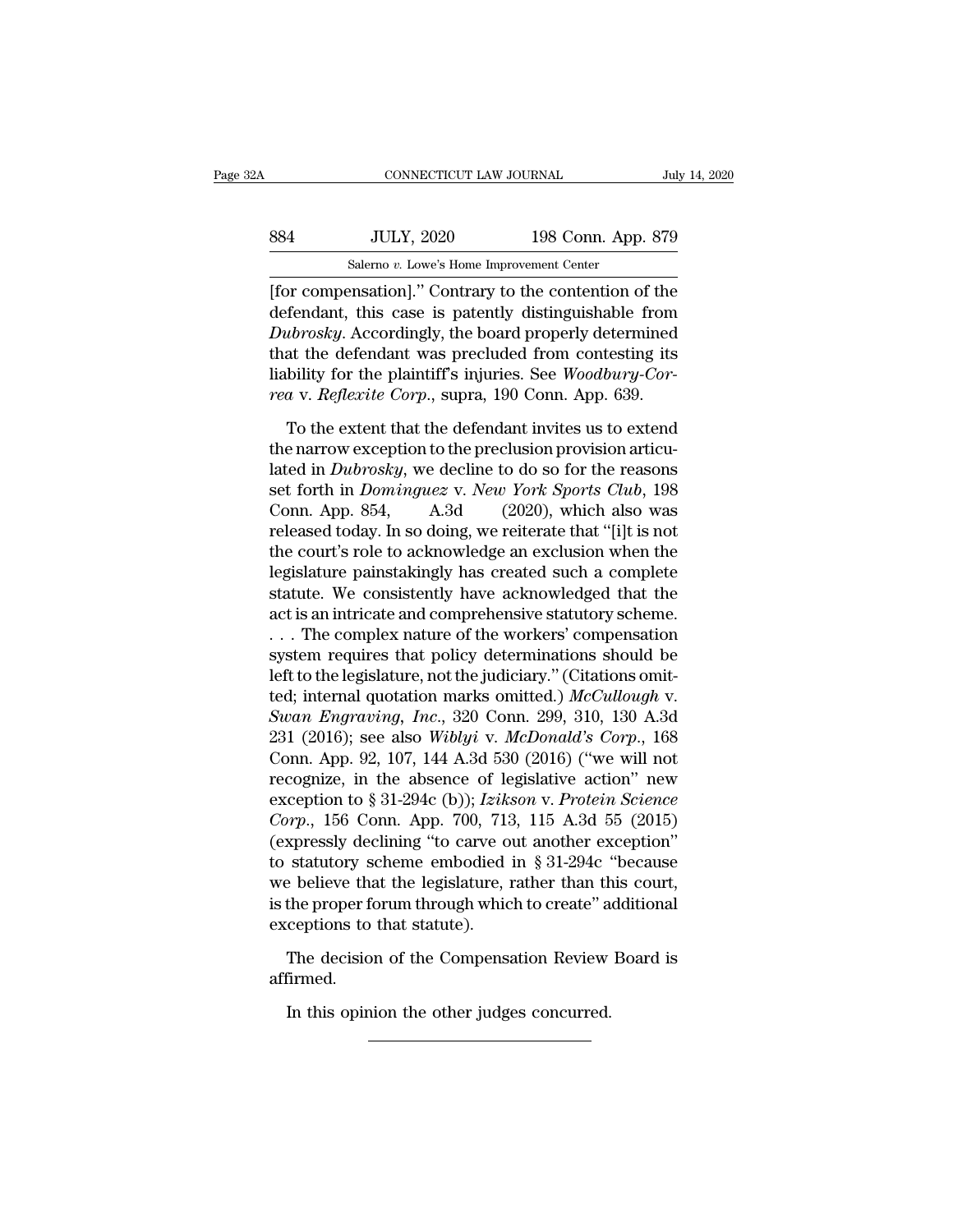CONNECTICUT LAW JOURNAL<br>P. 885 JULY, 2020<br>Bank of New York Mellon *v.* Francois

# 8 Conn. App. 885<br>
Bank of New York Mellon v. Francois<br>
THE BANK OF NEW YORK MELLON, TRUSTEE<br>
v. BEAGY FRANCOIS *v.* Beadler State State State State State State State State State State State State State State State State State State State State State State State State State State State State State State State State State State State JULY, 2020<br>
w York Mellon v. Francois<br>
W YORK MELLON,<br>
AGY FRANCOIS<br>
(AC 42573)<br>
Devlin and Sheldon, Js. THE BANK OF NEW YORK MELLON, TRUSTEE<br> $v.$  BEAGY FRANCOIS<br>(AC 42573)<br>Prescott, Devlin and Sheldon, Js.

### *Syllabus*

*V.* **DEAGT FRANCOIS**<br>  $(AC 42573)$ <br>
Prescott, Devlin and Sheldon, Js.<br> *Syllabus*<br>
The plaintiff bank sought to foreclose a mortgage on certain real property<br>
owned by the defendant. During trial, the defendant's counsel  $(AC 42573)$ <br>Prescott, Devlin and Sheldon, Js.<br> $Syllabus$ <br>plaintiff bank sought to foreclose a mortgage on certain real property<br>owned by the defendant. During trial, the defendant's counsel filed a<br>motion for a continuance, on Prescott, Devlin and Sheldon, Js.<br>Syllabus<br>plaintiff bank sought to foreclose a mortgage on certain real property<br>owned by the defendant. During trial, the defendant's counsel filed a<br>motion for a continuance, on the basis Syllabus<br>Syllabus<br>plaintiff bank sought to foreclose a mortgage on certain real property<br>owned by the defendant. During trial, the defendant's counsel filed a<br>motion for a continuance, on the basis that he was due to appea Syllabus<br>
Syllabus<br>
plaintiff bank sought to foreclose a mortgage on certain real property<br>
owned by the defendant. During trial, the defendant's counsel filed a<br>
motion for a continuance, on the basis that he was due to a plaintiff bank sought to foreclose a mortgage on certain real property<br>owned by the defendant. During trial, the defendant's counsel filed a<br>motion for a continuance, on the basis that he was due to appear in<br>this court in plantant bank solgin to foreclosure a mortgage on ecreative commed by the defendant. During trial, the defendant's counsel filed a motion for a continuance, on the basis that he was due to appear in this court in another m For a continuance, on the basis that he was due to appear in this court in another matter on the second day of the trial. The defendant and the defendant's coursel thereafter failed to appear for the scheduled continuation this court in another matter on the second day of the trial. The defendant and the defendant's counsel thereafter failed to appear for the scheduled continuation of the foreclosure trial. The court denied the motion and re and the defendant's counsel thereafter failed to appear for the scheduled continuation of the foreclosure trial. The court denied the motion and rendered a judgment of foreclosure, from which the defendant appealed. The tr required to appear at this court. A new foreclosure trial was held and and rendered a judgment of foreclosure, from which the defendant appealed. The trial court thereafter vacated the judgment of foreclosure and set a new rendered a judgment of foreclosure, from which the defendant appealed.<br>The trial court thereafter vacated the judgment of foreclosure and set<br>a new trial date, after it was discovered that there had been miscommuni-<br>cation The trial court thereafter vacated the judgment of foreclosure and set a new trial date, after it was discovered that there had been miscommunications among court staff and the defendant's counsel had, in fact, been requir The trial court increased that there had been miscommunications among court staff and the defendant's counsel had, in fact, been required to appear at this court. A new foreclosure trial was held and the trial court render and rendered a new judgment of strict foreclosure in violations and rendered to appear at this court. A new foreclosure trial was held and the trial court rendered a judgment of strict foreclosure, from which the defendant eductional anong coursel and are determined to appear at this court. A new foreclosure trial was held and the trial court rendered a judgment of strict foreclosure, from which the defendant filed an amended appeal. On appe increase that the trial court rendered a judgment of strict foreclosure, from which<br>the defendant filed an amended appeal. On appeal, the defendant claimed<br>that the trial court improperly vacated the prior judgment of fore the defendant filed an amended appeal. On appeal, the defendant claimed that the trial court improperly vacated the prior judgment of foreclosure and rendered a new judgment of strict foreclosure in violation of the automa that the trial court improperly vacated the prior judgment of foreclosure and rendered a new judgment of strict foreclosure in violation of the automatic appellate stay in effect that arose as a result of the defendant's i and rendered a new judgment of strict foreclosure in violation of the automatic appellate stay in effect that arose as a result of the defendant's initial appeal. *Held* that the defendant's claim that the appellate stay o and renacted a new jangue of state is bettered and the defendant's and atomatic appellate stay in effect that arose as a result of the defendant's initial appeal. *Held* that the defendant's claim that the appellate stay o any appear from the defendant's claim that the appellate stay of execution arising from the vacated first judgment and initial appeal was violated when the trial court rendered its second judgment of strict foreclosure was ready appear from the vacated first judgment and initial appeal was violated when the trial court rendered its second judgment of strict foreclosure was unavailing, as the trial court had the authority to vacate a judgment appear to the trial court rendered its second judgment of strict foreclosure was unavailing, as the trial court had the authority to vacate a judgment on appeal, even if the effect of such an order was to render any appeal Foreclosure was unavailing, as the trial court had the authority to vacate a judgment on appeal, even if the effect of such an order was to render any appeal from that judgment moot; although this court agreed that any app second in a maximity, as are unal court had are attacted, by collected any appeal from that judgment moot; although this court agreed that any appellate stay of execution resulting from the filing of the initial appeal tec a judgment on appear, oven it all externed the chief and of act was observed that any appellate stay of execution resulting from the filing of the initial appeal technically continued at the time the trial court vacated th any appear nont and judgment move, and digned and say any appellate stay of execution resulting from the filing of the initial appeal technically continued at the time the trial court vacated the first judgment of foreclos any appendie say of electron restaining from all limits of the first<br>appeal technically continued at the time the trial court vacated the first<br>judgment of foreclosure and at the time the trial court rendered the<br>second ju in the particular probability contained at the time the trial court vacated the instituted prior in the second judgment of strict foreclosure, the court's vacatur of the first judgment could not have violated the appellate second judgment of strict foreclosure, the court's vacatur of the first judgment could not have violated the appellate stay because it did nothing to enforce or carry out that judgment, but, to the benefit of the defendant did nothing to execute, effectuate, or give legal effect to any judgment could not have violated the appellate stay because it did nothing to enforce or carry out that judgment, but, to the benefit of the defendant, merely judgment could not have violated the appellate stay because it did<br>nothing to enforce or carry out that judgment, but, to the benefit of the<br>defendant, merely returned the parties to the same legal position that<br>the partie the parties of each of an ongoing matter despite the initial judgment and defendant, merely returned the parties to the same legal position that the parties occupied prior to the rendering of the initial judgment and, simi definality, increty retained are parties of the initial judgment and, similarly, the new foreclosure judgment rendered in favor of the plaintiff did nothing to execute, effectuate, or give legal effect to any judgment in c are parties occupied prior to the rendering or the final program and, similarly, the new foreclosure judgment rendered in favor of the plaintiff did nothing to execute, effectuate, or give legal effect to any judgment in c minary, an increases the graphical chatter of matter of the pathanid did nothing to execute, effectuate, or give legal effect to any judgment in contravention of an appellate stay, the court had continuing jurisdiction to in contravention of an appellate stay, the court had continuing jurisdiction to act in an ongoing matter despite the initial appeal provided that the court refrained from taking any action that permitted the judgment winne metric of an appenate stay, the court had containing junsale<br>tion to act in an ongoing matter despite the initial appeal provided that<br>the court refrained from taking any action that permitted the judgment<br>winner to begin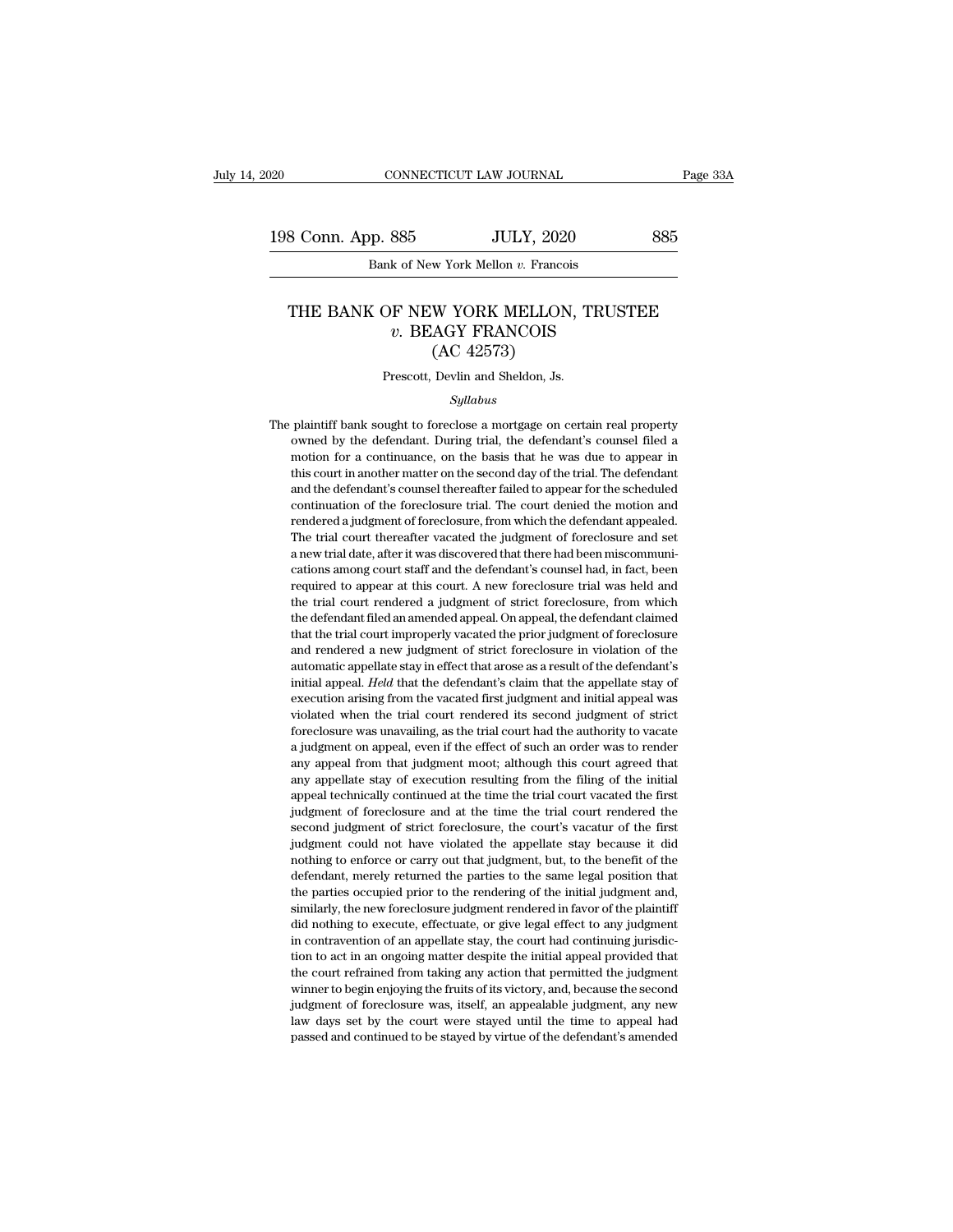|     | CONNECTICUT LAW JOURNAL                                                                                                                          |                    | July 14, 2020 |
|-----|--------------------------------------------------------------------------------------------------------------------------------------------------|--------------------|---------------|
| 886 | <b>JULY, 2020</b>                                                                                                                                | 198 Conn. App. 885 |               |
|     | Bank of New York Mellon v. Francois                                                                                                              |                    |               |
|     | appeal and, therefore, the automatic stay that may have remained by<br>virtue of the initial appeal was not violated by entry of an entirely new |                    |               |

virtue of New York Mellon v. Francois<br>
Sank of New York Mellon v. Francois<br>
Sappeal and, therefore, the automatic stay that may have remained by<br>
virtue of the initial appeal was not violated by entry of an entirely new<br>
f For all ULY, 20.<br>Bank of New<br>appeal and, therefore, the<br>virtue of the initial appeal<br>foreclosure judgment.<br>Argued February 6-Bank of New York Mellon v. Francois<br>and, therefore, the automatic stay that may have remained by<br>of the initial appeal was not violated by entry of an entirely nev<br>sure judgment.<br>Argued February 6—officially released July *Procedural Example automatic stay that may have all was not violated by entry of*  $\nu$  6—officially released July 14, *Procedural History* 

appeal and, therefore, the automatic stay that may have remained by<br>virtue of the initial appeal was not violated by entry of an entirely new<br>foreclosure judgment.<br>Argued February 6—officially released July 14, 2020<br>*Proce* Figure of the initial appeal was not violated by entry of an entirely new<br>foreclosure judgment.<br>Argued February 6—officially released July 14, 2020<br>*Procedural History*<br>Action to foreclose a mortgage on certain of the<br>defe Argued February 6—officially released July 14, 2020<br>
Procedural History<br>
Action to foreclose a mortgage on certain of the<br>
defendant's real property, and for other relief, brought<br>
to the Superior Court in the judicial dis Argued February 6—officially released July 14, 2020<br> *Procedural History*<br>
Action to foreclose a mortgage on certain of the<br>
defendant's real property, and for other relief, brought<br>
to the Superior Court in the judicial d *Procedural History*<br>Action to foreclose a mortgage on certain of the<br>defendant's real property, and for other relief, brought<br>to the Superior Court in the judicial district of Fairfield<br>and tried to the court, *Hon. Micha* Action to foreclose a mortgage on certain of the<br>defendant's real property, and for other relief, brought<br>to the Superior Court in the judicial district of Fairfield<br>and tried to the court, *Hon. Michael Hartmere*, judge<br>t defendant's real property, and for other relief, brought<br>to the Superior Court in the judicial district of Fairfield<br>and tried to the court, *Hon. Michael Hartmere*, judge<br>trial referee; judgment of strict foreclosure, fro to the Superior Court in the judicial district of Fairfield<br>and tried to the court, *Hon. Michael Hartmere*, judge<br>trial referee; judgment of strict foreclosure, from which<br>the defendant appealed; thereafter, the court, *B* and tried to the court, *Hon. Michael Hartmere*, judge trial referee; judgment of strict foreclosure, from which the defendant appealed; thereafter, the court, *Bellis*, *J*., vacated the judgment of foreclosure and ordere appeal. *Affirmed. John R. Williams*, for the appellant (defendant).<br>*John R. Williams*, for the appellant filed an amended<br>peal. Affirmed.<br>John R. Williams, for the appellant (defendant).<br>Adam D. Lewis, with whom was Joshua P. Joy, for *Ali*; subsequently, the case was tried to the court, *Hon.*<br> *Porge N. Thim*, judge trial referee; judgment of strict<br>
reclosure, from which the defendant filed an amended<br>
peal. *Affirmed.*<br> *Adam D. Lewis*, with whom wa George N. Thim, judge trial<br>foreclosure, from which the c<br>appeal. Affirmed.<br>John R. Williams, for the<br>Adam D. Lewis, with who<br>the appellee (plaintiff).<br> $\frac{1}{2}$ 

## *Opinion*

*John R. Williams*, for the appellant (defendant).<br> *Adam D. Lewis*, with whom was *Joshua P. Joy*, for<br>
e appellee (plaintiff).<br> *Opinion*<br>
PRESCOTT, J. In this residential mortgage foreclo-<br>
re action, the amended appeal Adam D. Lewis, with whom was Joshua P. Joy, for<br>the appellee (plaintiff).<br>Opinion<br>PRESCOTT, J. In this residential mortgage foreclo-<br>sure action, the amended appeal of the defendant,<br>Beagy Francois, challenges the judgment Adam D. Lewis, with whom was Joshua P. Joy, for<br>the appellee (plaintiff).<br>Opinion<br>PRESCOTT, J. In this residential mortgage foreclo-<br>sure action, the amended appeal of the defendant,<br>Beagy Francois, challenges the judgment opinion<br>
opinion<br>
opinion<br>
PRESCOTT, J. In this residential mortgage foreclo-<br>
sure action, the amended appeal of the defendant,<br>
Beagy Francois, challenges the judgment of strict fore-<br>
closure rendered by the court in fa Opinion<br>
PRESCOTT, J. In this residential mortgage foreclo-<br>
sure action, the amended appeal of the defendant,<br>
Beagy Francois, challenges the judgment of strict fore-<br>
closure rendered by the court in favor of the plainti PRESCOTT, J. In this residential mortgage foreclosure action, the amended appeal of the defendant, Beagy Francois, challenges the judgment of strict fore-<br>closure rendered by the court in favor of the plaintiff, The Bank o PRESCOTT, J. In this residential mortgage foreclo-<br>sure action, the amended appeal of the defendant,<br>Beagy Francois, challenges the judgment of strict fore-<br>closure rendered by the court in favor of the plaintiff,<br>The Bank sure action, the amended appeal of the defendant,<br>Beagy Francois, challenges the judgment of strict fore-<br>closure rendered by the court in favor of the plaintiff,<br>The Bank of New York Mellon FKA The Bank of New<br>York as Tru Beagy Francois, challenges the judgment of strict fore-<br>closure rendered by the court in favor of the plaintiff,<br>The Bank of New York Mellon FKA The Bank of New<br>York as Trustee for the Certificate Holder of Cwalt,<br>Inc., Al closure rendered by the court in favor of the plaintiff,<br>The Bank of New York Mellon FKA The Bank of New<br>York as Trustee for the Certificate Holder of Cwalt,<br>Inc., Alternative Loan Trust 2007-J1, Mortgage Pass-<br>Through Cer The Bank of New York Mellon FKA The Bank of New<br>York as Trustee for the Certificate Holder of Cwalt,<br>Inc., Alternative Loan Trust 2007-J1, Mortgage Pass-<br>Through Certificates, Series 2007-J1. The defendant's<br>sole claim in York as Trustee for the Certificate Holder of Cwalt,<br>Inc., Alternative Loan Trust 2007-J1, Mortgage Pass-<br>Through Certificates, Series 2007-J1. The defendant's<br>sole claim in her amended appeal is that the court<br>improperly Inc., Alternative Loan Trust 2007-J1, Mortgage Pass-<br>Through Certificates, Series 2007-J1. The defendant's<br>sole claim in her amended appeal is that the court<br>improperly vacated the prior judgment of foreclosure<br>and subsequ Through Certificates, Sole claim in her ame<br>improperly vacated the<br>and subsequently rende<br>closure in violation of a<br>cution. We disagree an<br>ment of the trial court.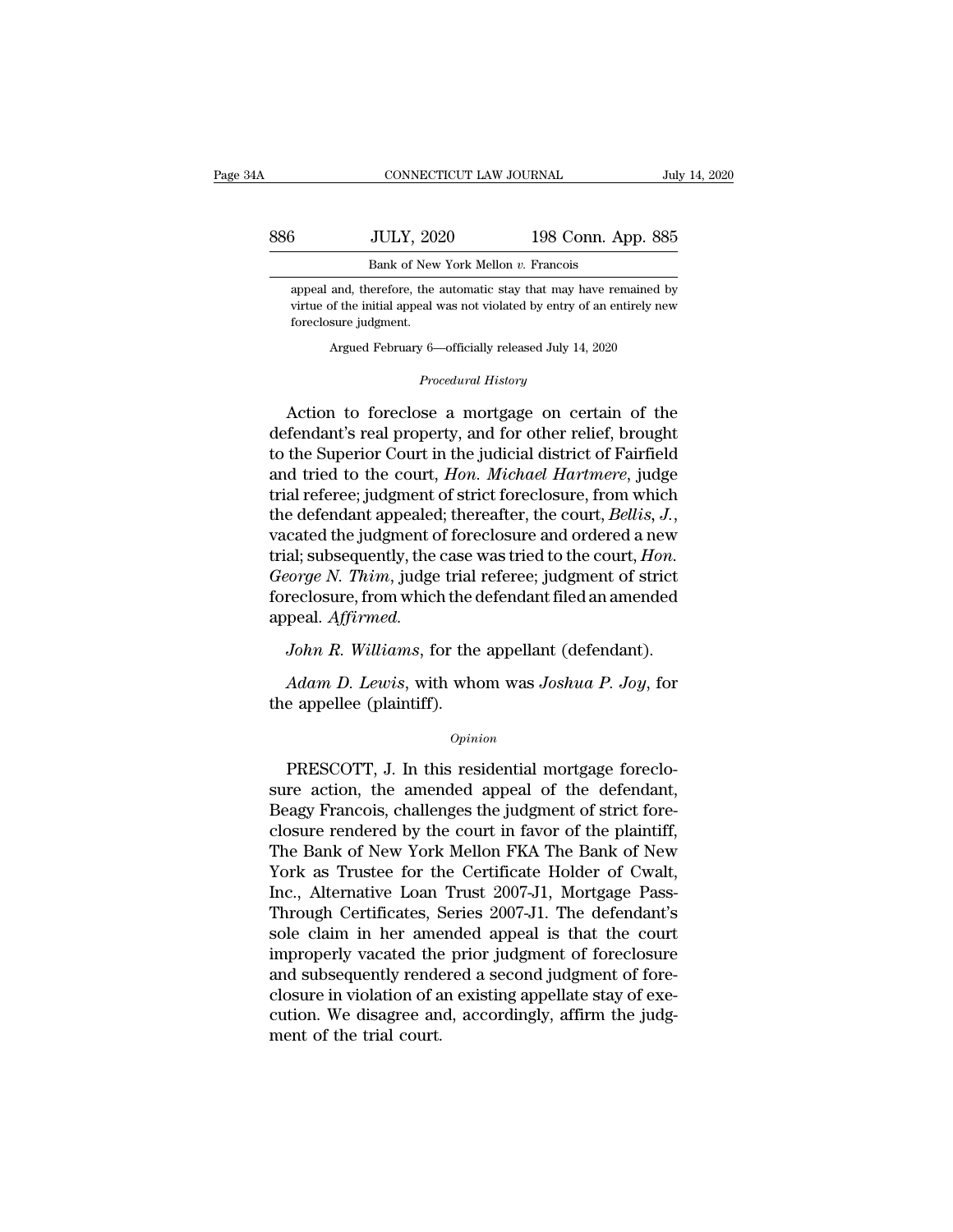| )20                | CONNECTICUT LAW JOURNAL                              | Page 35A |
|--------------------|------------------------------------------------------|----------|
| 198 Conn. App. 885 | <b>JULY, 2020</b>                                    | 887      |
|                    | Bank of New York Mellon v. Francois                  |          |
|                    | The record reveals the following relevant procedural |          |

CONNECTICUT LAW JOURNAL Page 3<br>
8 Conn. App. 885 JULY, 2020 887<br>
Bank of New York Mellon v. Francois<br>
The record reveals the following relevant procedural<br>
story, which is not in dispute. On November 17, 2015,<br>
a plaintiff 198 Conn. App. 885 JULY, 2020 887<br>Bank of New York Mellon v. Francois<br>The record reveals the following relevant procedural<br>history, which is not in dispute. On November 17, 2015,<br>the plaintiff commenced the underlying acti 198 Conn. App. 885 JULY, 2020 887<br>
Bank of New York Mellon v. Francois<br>
The record reveals the following relevant procedural<br>
history, which is not in dispute. On November 17, 2015,<br>
the plaintiff commenced the underlying 198 Conn. App. 885 JULY, 2020 887<br>Bank of New York Mellon v. Francois<br>The record reveals the following relevant procedural<br>history, which is not in dispute. On November 17, 2015,<br>the plaintiff commenced the underlying acti Bank of New York Mellon v. Francois<br>
The record reveals the following relevant procedural<br>
history, which is not in dispute. On November 17, 2015,<br>
the plaintiff commenced the underlying action to fore-<br>
close a mortgage o Bank of New York Mellon v. Francois<br>
The record reveals the following relevant procedural<br>
history, which is not in dispute. On November 17, 2015,<br>
the plaintiff commenced the underlying action to fore-<br>
close a mortgage The record reveals the following relevant procedural<br>history, which is not in dispute. On November 17, 2015,<br>the plaintiff commenced the underlying action to fore-<br>close a mortgage on residential property at 1995 Bar-<br>num history, which is not in dispute. On November 17, 2015,<br>the plaintiff commenced the underlying action to fore-<br>close a mortgage on residential property at 1995 Bar-<br>num Avenue in Stratford owned by the defendant. A<br>trial d the plaintiff commenced the underlying action to fore-<br>close a mortgage on residential property at 1995 Bar-<br>num Avenue in Stratford owned by the defendant. A<br>trial date was set for February 5, 2019. On that date,<br>the defe close a mortgage on residential property at 1995 Bar-<br>num Avenue in Stratford owned by the defendant. A<br>trial date was set for February 5, 2019. On that date,<br>the defendant filed a motion seeking a continuance of<br>the trial num Avenue in Stratford owned by the defendant. A<br>trial date was set for February 5, 2019. On that date,<br>the defendant filed a motion seeking a continuance of<br>the trial date.<sup>1</sup> The court, *Bellis, J.*, denied the motion<br>t trial date was set for February 5, 2019. On that date, the defendant filed a motion seeking a continuance of the trial date.<sup>1</sup> The court, *Bellis*, *J*., denied the motion that same day, indicating in its order that "[t] the defendant filed<br>the trial date.<sup>1</sup> The<br>that same day, ind<br>the sixth trial date<br>docket.'' The trial bo<br>but did not finish<br>following day.<br>On February 6, 2 E that date. The court, *Bettis*, *J.*, defined the inotion<br>at same day, indicating in its order that "[t]his is<br>e sixth trial date and the case was on the dormancy<br>ocket." The trial began in the afternoon, as scheduled,<br>i that same day, mulcaling in its order that  $\vert t \vert$  fils is<br>the sixth trial date and the case was on the dormancy<br>docket." The trial began in the afternoon, as scheduled,<br>but did not finish and was scheduled to resume the<br>

the sixth that date and the case was on the dormancy<br>docket." The trial began in the afternoon, as scheduled,<br>but did not finish and was scheduled to resume the<br>following day.<br>On February 6, 2019, however, prior to the res Figure 1. The trial began in the atternoon, as scheduled,<br>but did not finish and was scheduled to resume the<br>following day.<br>On February 6, 2019, however, prior to the resump-<br>tion of the trial, the defendant filed another but did not finish and was scheduled to resume the<br>following day.<br>On February 6, 2019, however, prior to the resump-<br>tion of the trial, the defendant filed another motion<br>seeking a continuance of the trial to May 2, 2019. following day.<br>
On February 6, 2019, however, prior to the resumption of the trial, the defendant filed another motion<br>
seeking a continuance of the trial to May 2, 2019. In<br>
that motion, counsel for the defendant asserted On February 6, 2019, however, prior to the resumption of the trial, the defendant filed another motion seeking a continuance of the trial to May 2, 2019. In that motion, counsel for the defendant asserted that he was "sch tion of the trial, the defendant filed another motion<br>seeking a continuance of the trial to May 2, 2019. In<br>that motion, counsel for the defendant asserted that<br>he was "scheduled to be at the Appellate Court for<br>[Docket No seeking a continuance of the trial to May 2, 2019. In<br>that motion, counsel for the defendant asserted that<br>he was "scheduled to be at the Appellate Court for<br>[Docket No.] AC 42001" on February 6, 2019, and, thus,<br>was unava that motion, counsel for the defendant asserted that<br>he was "scheduled to be at the Appellate Court for<br>[Docket No.] AC 42001" on February 6, 2019, and, thus,<br>was unavailable to continue with the foreclosure trial.<br>The pla he was "scheduled to be at the Appellate Court for<br>[Docket No.] AC 42001" on February 6, 2019, and, thus,<br>was unavailable to continue with the foreclosure trial.<br>The plaintiff did not consent to the continuance, and<br>the co [Docket No.] AC 42001" on February 6, 2019, and, thus,<br>was unavailable to continue with the foreclosure trial.<br>The plaintiff did not consent to the continuance, and<br>the court, *Bellis*, *J*., denied the motion later that s was unavailable to continue with the foreclosure trial.<br>The plaintiff did not consent to the continuance, and<br>the court, *Bellis*, *J*., denied the motion later that same<br>day. The court explained in its order that the Offi The plaintiff did not consent to the continuance, and<br>the court, *Bellis*, *J*., denied the motion later that same<br>day. The court explained in its order that the Office of<br>the Appellate Clerk, in response to an inquiry fro the court, *Bellis*, *J*., denied the motion later that same<br>day. The court explained in its order that the Office of<br>the Appellate Clerk, in response to an inquiry from<br>trial court staff, had indicated that no proceeding day. The court explained in its order that the Office of<br>the Appellate Clerk, in response to an inquiry from<br>trial court staff, had indicated that no proceeding was<br>scheduled that day at the Appellate Court in the matter<br>r the Appellate Clerk, in response to an inquiry from<br>trial court staff, had indicated that no proceeding was<br>scheduled that day at the Appellate Court in the matter<br>referenced by the defendant's counsel in her motion<br>for co trial court staff, had indicated that no proceeding was<br>scheduled that day at the Appellate Court in the matter<br>referenced by the defendant's counsel in her motion<br>for continuance. Judge Bellis' order further stated that,<br> scheduled that day at the Appellate Court in the matter<br>referenced by the defendant's counsel in her motion<br>for continuance. Judge Bellis' order further stated that,<br>"[i]n light of this second same day trial continuance<br>an referenced by the defendant's counsel in her motion<br>for continuance. Judge Bellis' order further stated that,<br>"[i]n light of this second same day trial continuance<br>and what appears to be a misrepresentation by counsel<br>that nd what appears to be a misrepresentation by counsel<br>tat he is 'scheduled to be in Appellate Court', the clerk<br>directed to send a copy of this order to disciplinary<br>pumsel for the appropriate investigation and action."<br><sup>1</sup> that he is 'scheduled to be in Appellate Court', the clerk<br>is directed to send a copy of this order to disciplinary<br>counsel for the appropriate investigation and action."<br> $\frac{1}{1}$  Counsel stated in the motion for continu

is directed to send a copy of this order to disciplinary counsel for the appropriate investigation and action."<br> $\frac{1}{1}$ Counsel stated in the motion for continuance that the defendant would be unable to attend trial beca member of the appropriate investigation and action."<br>  $\frac{1}{1}$  Counsel stated in the motion for continuance that the defendant would<br>
be unable to attend trial because "[she] had an emergency which caused<br>
her to travel counsel for the appropriate investigation and action."<br>  $\frac{1}{1}$  Counsel stated in the motion for continuance that the defendant would<br>
be unable to attend trial because "[she] had an emergency which caused<br>
her to trave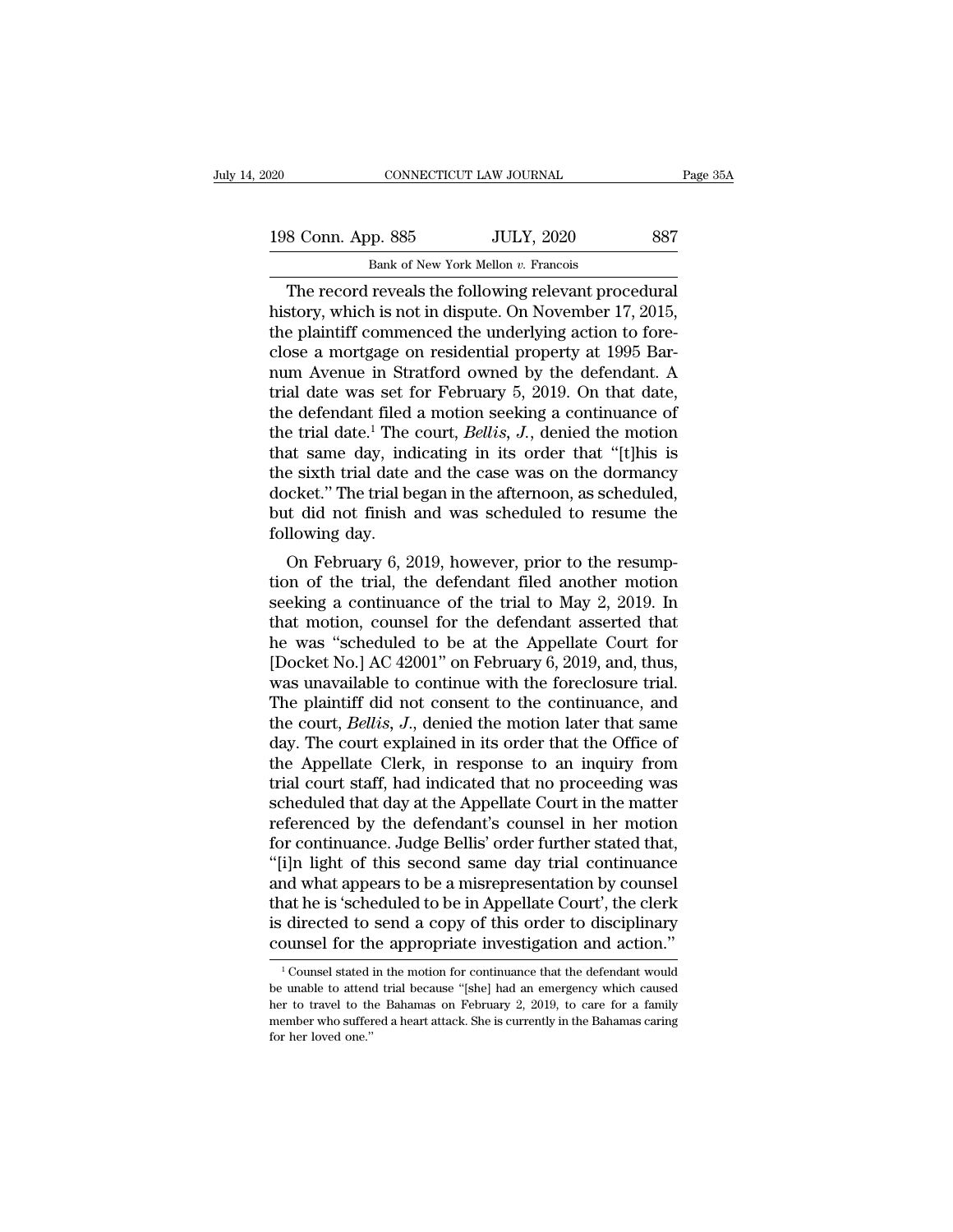| 6A  | CONNECTICUT LAW JOURNAL                            |                    | July 14, 2020 |
|-----|----------------------------------------------------|--------------------|---------------|
| 888 | <b>JULY, 2020</b>                                  | 198 Conn. App. 885 |               |
|     | Bank of New York Mellon v. Francois                |                    |               |
|     | Neither the defendant nor her counsel anneared for |                    |               |

CONNECTICUT LAW JOURNAL July 14, 2020<br>
Sulfat, 2020 198 Conn. App. 885<br>
Bank of New York Mellon v. Francois<br>
Neither the defendant nor her counsel appeared for<br>
e scheduled continuation of the foreclosure trial, and Samman Mark 2020 198 Conn. App. 885<br>
Bank of New York Mellon v. Francois<br>
Neither the defendant nor her counsel appeared for<br>
the scheduled continuation of the foreclosure trial, and<br>
the court, *Hon. Michael Hartmere*, ju Sample Court, 2020 198 Conn. App. 885<br>
Bank of New York Mellon v. Francois<br>
Neither the defendant nor her counsel appeared for<br>
the scheduled continuation of the foreclosure trial, and<br>
the court, *Hon. Michael Hartmere*,  $\begin{tabular}{l} \bf 888 & \tt JULY, 2020 & \tt 198 Conn. App. 885 \\ \hline \textbf{Bank of New York Melon } v. Francis \\ \hline \end{tabular} \vspace{0.1cm} \begin{tabular}{l} \bf 885 \\ \bf 198 Conn. App. 885 \\ \hline \end{tabular} \vspace{0.1cm} \begin{tabular}{l} \bf 198 Conn. App. 885 \\ \hline \end{tabular} \vspace{0.1cm} \begin{tabular}{l} \bf 198 Conn. App. 885 \\ \hline \end{tabular} \vspace{0.1cm} \begin{tabular}{l} \$ Bank of New York Mellon v. Francois<br>Neither the defendant nor her counsel appeared for<br>the scheduled continuation of the foreclosure trial, and<br>the court, *Hon. Michael Hartmere*, judge trial referee,<br>rendered judgment in Bank of New York Mellon *v*. Francois<br>Neither the defendant nor her counsel appeared for<br>the scheduled continuation of the foreclosure trial, and<br>the court, *Hon. Michael Hartmere*, judge trial referee,<br>rendered judgment Neither the defendant nor her counsel appeared for<br>the scheduled continuation of the foreclosure trial, and<br>the court, *Hon. Michael Hartmere*, judge trial referee,<br>rendered judgment in favor of the plaintiff.<sup>2</sup> The defen the scheduled continuation of the foreclosure trial, and<br>the court, *Hon. Michael Hartmere*, judge trial referee,<br>rendered judgment in favor of the plaintiff.<sup>2</sup> The defen-<br>dant filed an appeal that same day. According to the court, *Hon. Michael Hartmere*, judge trial referee,<br>rendered judgment in favor of the plaintiff.<sup>2</sup> The defen-<br>dant filed an appeal that same day. According to her<br>appeal form, in addition to appealing from the judgme rendered judgment in favor of the plaintiff.<sup>2</sup> The defen-<br>dant filed an appeal that same day. According to her<br>appeal form, in addition to appealing from the judgment<br>of foreclosure, the defendant sought to challenge the<br> dant filed an appeal that same<br>appeal form, in addition to appea<br>of foreclosure, the defendant sc<br>court's denial of her motions f<br>foreclosure trial, its decision to<br>the Office of Chief Disciplinary C<br>of her motion to dismi foreclosure, the defendant sought to challenge the<br>urt's denial of her motions for continuance of the<br>reclosure trial, its decision to refer her attorney to<br>e Office of Chief Disciplinary Counsel, and the denial<br>her motio Fractional of her motions for continuance of the<br>foreclosure trial, its decision to refer her attorney to<br>the Office of Chief Disciplinary Counsel, and the denial<br>of her motion to dismiss.<sup>3</sup><br>On February 20, 2019, the part

foreclosure trial, its decision to refer her attorney to<br>the Office of Chief Disciplinary Counsel, and the denial<br>of her motion to dismiss.<sup>3</sup><br>On February 20, 2019, the parties appeared before<br>Judge Bellis, who indicated t she office of Chief Disciplinary Counsel, and the denial<br>of her motion to dismiss.<sup>3</sup><br>On February 20, 2019, the parties appeared before<br>Judge Bellis, who indicated to the parties on the record<br>that, after the February 6, 2 of her motion to dismiss.<sup>3</sup><br>On February 20, 2019, the parties appeared before<br>Judge Bellis, who indicated to the parties on the record<br>that, after the February 6, 2019 judgment was rendered,<br>she learned that a clerk at th On February 20, 2019, the parties appeared before<br>Judge Bellis, who indicated to the parties on the record<br>that, after the February 6, 2019 judgment was rendered,<br>she learned that a clerk at the Office of the Appellate<br>Cl On February 20, 2019, the parties appeared before<br>Judge Bellis, who indicated to the parties on the record<br>that, after the February 6, 2019 judgment was rendered,<br>she learned that a clerk at the Office of the Appellate<br>Cle Judge Bellis, who indicated to the parties on the record<br>that, after the February 6, 2019 judgment was rendered,<br>she learned that a clerk at the Office of the Appellate<br>Clerk had provided the court with incorrect informa-<br> that, after the February 6, 2019 judgment was rendered,<br>she learned that a clerk at the Office of the Appellate<br>Clerk had provided the court with incorrect informa-<br>tion and that the defendant's counsel, in fact, had been<br> she learned that a clerk at the Office of the Appellate<br>Clerk had provided the court with incorrect informa-<br>tion and that the defendant's counsel, in fact, had been<br>ordered to appear before the Appellate Court on its<br>moti Clerk had provided the court with incorrect information and that the defendant's counsel, in fact, had been ordered to appear before the Appellate Court on its motion docket on February 6, 2019. After confirming these fac 1 Metal of the court indicated that it was<br>
2019. After confirming<br>
1 Alter and the court indicated that it was<br>
2 We note that the electronic trial court record does not reflect the terms<br>
2 We note that the electronic t these facts with counsel, the court indicated that it was<br>withdrawing its disciplinary referral of the defendant's<br>counsel and also was vacating the foreclosure judgment<br> $\frac{1}{2}$  We note that the electronic trial court r

withdrawing its disciplinary referral of the defendant's<br>
counsel and also was vacating the foreclosure judgment<br>  $\frac{1}{2}$  We note that the electronic trial court record does not reflect the terms<br>
of the foreclosure jud **COUNSEE and**<br>
<sup>2</sup> We note that<br>
of the foreclosure<br>
2019, and the de<br>
our review.<br>
In addition to  $^2$  We note that the electronic trial court record does not reflect the terms of the foreclosure judgment rendered by Judge Hartmere on February 6, 2019, and the defendant did not order a transcript of the proceedings fo <sup>2</sup> We note that the electronic trial court record does not reflect the terms of the foreclosure judgment rendered by Judge Hartmere on February 6, 2019, and the defendant did not order a transcript of the proceedings for

For the foreclosure in the electronic trial court record does not reflect the terms of the foreclosure judgment rendered by Judge Hartmere on February 6, 2019, and the defendant did not order a transcript of the proceedin of the foreclosure judgment rendered by Judge Hartmere on February 6, 2019, and the defendant did not order a transcript of the proceedings for our review.<br>In addition to the foreclosure judgment, Judge Hartmere also denie 2019, and the defendant did not order a transcript of the proceedings for<br>our review.<br>In addition to the foreclosure judgment, Judge Hartmere also denied,<br>without explanation, a motion to dismiss that the defendant had fil our review.<br>
In addition to the foreclosure judgment, Judge Hartmere also denied,<br>
without explanation, a motion to dismiss that the defendant had filed the<br>
day before, in which she argued that the court lacked jurisdicti In addition to the foreclosure judgment, Judge Hartmere also denied,<br>without explanation, a motion to dismiss that the defendant had filed the<br>day before, in which she argued that the court lacked jurisdiction over the<br>for day before, in which she argued that the court lacked jurisdiction over the foreclosure action because the plaintiff had failed to aver in its complaint that it had complied with certain statutory notice requirements pursu

foreclosure action because the plaintiff had failed to aver in its complaint<br>that it had complied with certain statutory notice requirements pursuant to<br>the emergency mortgage assistance program as provided in General Sta that it had complied with certain statutory notice requirements pursuant to<br>the emergency mortgage assistance program as provided in General Statutes<br>§§ 8-265dd and 8-265ee (a).<br><sup>3</sup> In her preliminary statement of issues f the emergency mortgage assistance program as provided in General Statutes \$\$ 8-265dd and 8-265ee (a).<br><sup>3</sup> In her preliminary statement of issues filed later on March 15, 2019, the defendant seemingly abandoned any challeng  $\S$ § 8-265dd and 8-265ee (a).<br><sup>3</sup> In her preliminary statement of issues filed later on March 15, 2019, the defendant seemingly abandoned any challenge to the court's denial of her motions for continuance and to the disci  $^3$ In her preliminary statement of issues filed later on March 15, 2019, the defendant seemingly abandoned any challenge to the court's denial of her motions for continuance and to the disciplinary referral, having limit diction?''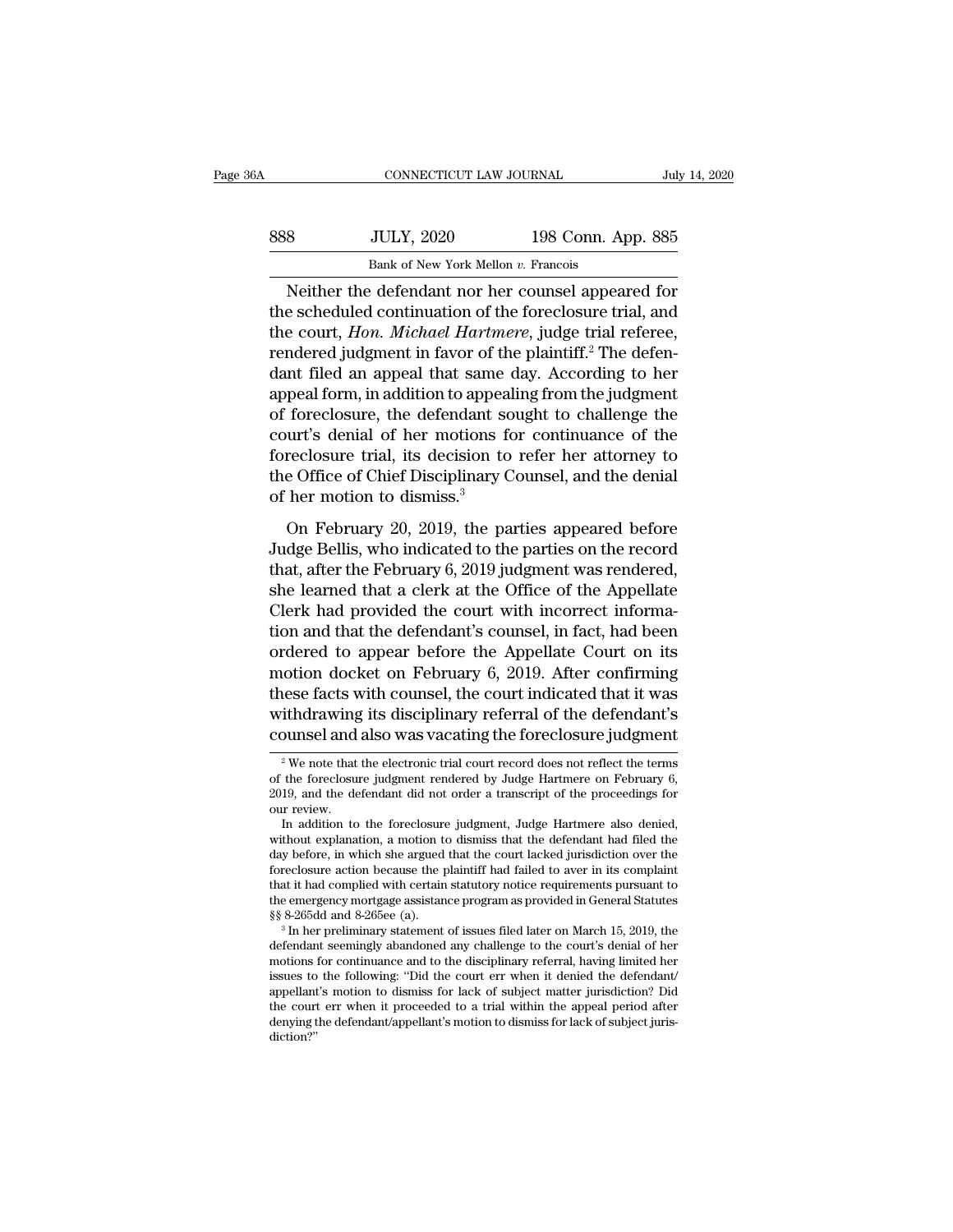| 020                | CONNECTICUT LAW JOURNAL                             | Page 37A |
|--------------------|-----------------------------------------------------|----------|
| 198 Conn. App. 885 | <b>JULY, 2020</b>                                   | 889      |
|                    | Bank of New York Mellon v. Francois                 |          |
|                    | rendered by Judge Hartmere on February 6, 2019. The |          |

rendered by Judge Hartmere on February 6, 2019. The<br>
rendered by Judge Hartmere on February 6, 2019. The<br>
court instructed the parties to report to caseflow to<br>
rendered by Judge Hartmere on February 6, 2019. The<br>
court in 198 Conn. App. 885 JULY, 2020 889<br>Bank of New York Mellon v. Francois<br>Frendered by Judge Hartmere on February 6, 2019. The<br>court instructed the parties to report to caseflow to<br>schedule a new trial date. 198 Conn. App. 885<br>Bank of New York Mellow<br>Tendered by Judge Hartmere on<br>court instructed the parties to<br>schedule a new trial date.<br>A new foreclosure trial was  $\frac{100 \text{ Npc}}{1000 \text{ B}}$  885  $\frac{100 \text{ Npc}}{1000 \text{ Npc}}$  889  $\frac{1000 \text{ Npc}}{1000 \text{ Npc}}$   $\frac{1000 \text{ Npc}}{1000 \text{ Npc}}$  and  $\frac{1000 \text{ Npc}}{1000 \text{ Npc}}$  and  $\frac{1000 \text{ Npc}}{1000 \text{ Npc}}$  and  $\frac{1000 \text{ Npc}}{1000 \text{ Npc}}$  and  $\frac{1000 \text{$ 

Bank of New York Mellon v. Francois<br>
Fendered by Judge Hartmere on February 6, 2019. The<br>
court instructed the parties to report to caseflow to<br>
schedule a new trial date.<br>
A new foreclosure trial was scheduled to begin on rendered by Judge Hartmere on February 6, 2019. The<br>court instructed the parties to report to caseflow to<br>schedule a new trial date.<br>A new foreclosure trial was scheduled to begin on<br>April 10, 2019. Both parties appeared o rendered by Judge Hartinere on February 0, 2019. The<br>court instructed the parties to report to caseflow to<br>schedule a new trial date.<br>A new foreclosure trial was scheduled to begin on<br>April 10, 2019. Both parties appeared facture the parties to report to casenow to<br>schedule a new trial date.<br>A new foreclosure trial was scheduled to begin on<br>April 10, 2019. Both parties appeared on that date and,<br>at that time, the defendant raised the issue schedule a new that date.<br>
A new foreclosure trial was scheduled to begin on<br>
April 10, 2019. Both parties appeared on that date and,<br>
at that time, the defendant raised the issue of whether<br>
the court could proceed with t A new foreclosure trial was scheduled to begin on<br>April 10, 2019. Both parties appeared on that date and,<br>at that time, the defendant raised the issue of whether<br>the court could proceed with the trial in light of the<br>fact April 10, 2019. Both parties appeared on that date and,<br>at that time, the defendant raised the issue of whether<br>the court could proceed with the trial in light of the<br>fact that the appeal of Judge Hartmere's prior rulings<br> at that time, the defendant raised the issue of whether<br>the court could proceed with the trial in light of the<br>fact that the appeal of Judge Hartmere's prior rulings<br>remained pending at the Appellate Court. Judge Bellis<br>re % percept the defendant's assertion that an appellate stay<br>giected the defendant's assertion that an appellate stay<br>arred the trial court from proceeding with a new fore-<br>osure trial.<sup>4</sup> The court ordered the trial to pro rejected the defendant's assertion that an appellate stay<br>barred the trial court from proceeding with a new fore-<br>closure trial.<sup>4</sup> The court ordered the trial to proceed as<br><sup>4</sup> The plaintiff also raised a concern about th

peal's dismissal." The cc<br>
1 April 2, 2019.<br>
The following colloquy c<br>
e court's indication that<br>
"[The Defendant's Court<br>
ed as a result (inaudible<br>
"The Court: Right.<br>"[The Defendant's Court

(April 2, 2019).<br>The following colloquy occurred at the April 10, 2019 hearing in response to<br>e court's indication that the trial could proceed despite the pending appeal:<br>"[The Defendant's Counsel]: At the time of the fil The following colloquy occurred at the April 10, 2019 hearing in response to the court's indication that the trial could proceed despite the pending appeal: "[The Defendant's Counsel]: At the time of the filing of the appe the court's indication that the trial could proceed despite the pending appeal:<br>
"[The Defendant's Counsel]: At the time of the filing of the appeal, it was<br>
filed as a result (inaudible) final judgment.<br>
"The Court: Right filed as a result (inaudible) final judgment.<br>
"The Court: Right.<br>
"[The Defendant's Counsel]: And I know Your Honor then reopened and<br>
vacated the judgment, however the appeal was already filed and my client<br>
does not wan filed as a result (inaudible) final judgment.<br>
"The Court: Right.<br>
"[The Defendant's Counsel]: And I know Your Honor then reopened and<br>
vacated the judgment, however the appeal was already filed and my client<br>
does not wan "The Court: Right.<br>
"[The Defendant's Counsel]: And I know Your Honor then reopened and<br>
vacated the judgment, however the appeal was already filed and my client<br>
does not want me to withdraw the appeal. I was hoping that cated the judgment, however the appeal was not want me to withdraw the appeal. I<br>
n file a motion to dismiss the appeal and<br>
cide what should happen. But I don't want<br>
in trouble with my client. And there are n<br>
"The Court es not want me to withdraw the appeal. I was hoping that the plaintiff<br>
in file a motion to dismiss the appeal and then let the Appellate Court<br>
cide what should happen. But I don't want to withdraw the appeal and<br>
in trou

"The Court: All right.<br>"|The Defendant's Counsel]: —appeal.

can file a motion to dismiss the appeal and then let the Appellate Court<br>decide what should happen. But I don't want to withdraw the appeal and<br>get in trouble with my client. And there are more than one issue in the—<br>"The decide what should happen. But I don't want to withdraw the appeal and<br>get in trouble with my client. And there are more than one issue in the—<br>"The Court: All right.<br>"[The Defendant's Counsel]: —appeal.<br>"The Court: Counse get in trouble with my client. And there are more than one issue in the—<br>
"The Court: All right.<br>
"[The Defendant's Counsel]: —appeal.<br>
"The Court: Counsel, I think this whole problem was created by your<br>
failure to handle "The Court: All right.<br>
"[The Defendant's Counsel]: —appeal.<br>
"The Court: Counsel, I think this whole problem was created by your<br>
failure to handle your scheduling issues with last minute continuances and<br>
such. But right "[The Defendant's Counsel]: —appear<br>"The Court: Counsel, I think this w<br>failure to handle your scheduling issues<br>such. But right now there's no final juc<br>concerned, this would be—there's not<br>from going forward as I indicat "The Court: Counsel, 1 think this whole problem was created by your<br>lure to handle your scheduling issues with last minute continuances and<br>ch. But right now there's no final judgment in this case, so as far as I'm<br>ncerned failure to handle your scheduling issues with last minute continuances and<br>such. But right now there's no final judgment in this case, so as far as I'm<br>concerned, this would be—there's nothing that would be—stop this tria such. But right now there's no final judgment in this case, so as far as I'm concerned, this would be—there's nothing that would be—stop this trial from going forward as I indicated in the caseflow request. So [the] plain

ncerned, this would be—there's nothing that would be—stop this trial<br>om going forward as I indicated in the caseflow request. So [the] plaintiff<br>es forward with the trial today.<br>"[Counsel], you have an appearance in the ca be here for the trial. If your client does—instructs you not to participate

barred the trial court from proceeding with a new fore-<br>closure trial.<sup>4</sup> The court ordered the trial to proceed as<br> $\frac{4}{1}$  The plaintiff also raised a concern about the trial moving forward given<br>the pending appeal. Th closure trial.<sup>4</sup> The court ordered the trial to proceed as  $\frac{4}{1}$  The plaintiff also raised a concern about the trial moving forward given the pending appeal. The plaintiff had filed a caseflow request on April 2, 201 the pending appeal. The plaintiff had filed a caseflow request on April 2, <sup>4</sup> The plaintiff also raised a concern about the trial moving forward given the pending appeal. The plaintiff had filed a caseflow request on April 2, 2019, in which it stated that "the [April 10, 2019] trial was schedul <sup>4</sup> The plaintiff also raised a concern about the trial moving forward given<br>the pending appeal. The plaintiff had filed a caseflow request on April 2,<br>2019, in which it stated that "the [April 10, 2019] trial was schedul appeal remains pending and, accordingly, stays this matter pending the appeal's dismissal." The court denied the caseflow request without comment on April 2, 2019. 2019, in which it stat<br>anticipation that the<br>March 15, 2019, [the]<br>late Court, preventing<br>appeal's dismissal." The<br>appeal's dismissal." The<br>march 2, 2019.<br>The following colloc ticipation that the appeal . . . then pending would be withdrawn. On<br>arch 15, 2019, [the] defendant filed additional documents with the Appel-<br>e Court, preventing the appeal from being dismissed. At this time, the<br>peal rem March 15, 2019, [the] defendant filed additional documents with the Appellate Court, preventing the appeal from being dismissed. At this time, the appeal remains pending and, accordingly, stays this matter pending the appe The Court, preventing the appeal from being dismissed. At this time, the peal remains pending and, accordingly, stays this matter pending the peal's dismissal." The court denied the caseflow request without comment April 2 appeal remains pending and, accordingly, stay.<br>appeal's dismissal." The court denied the caseflov<br>on April 2, 2019.<br>The following colloquy occurred at the April 10,<br>the court's indication that the trial could proceed of<br>"[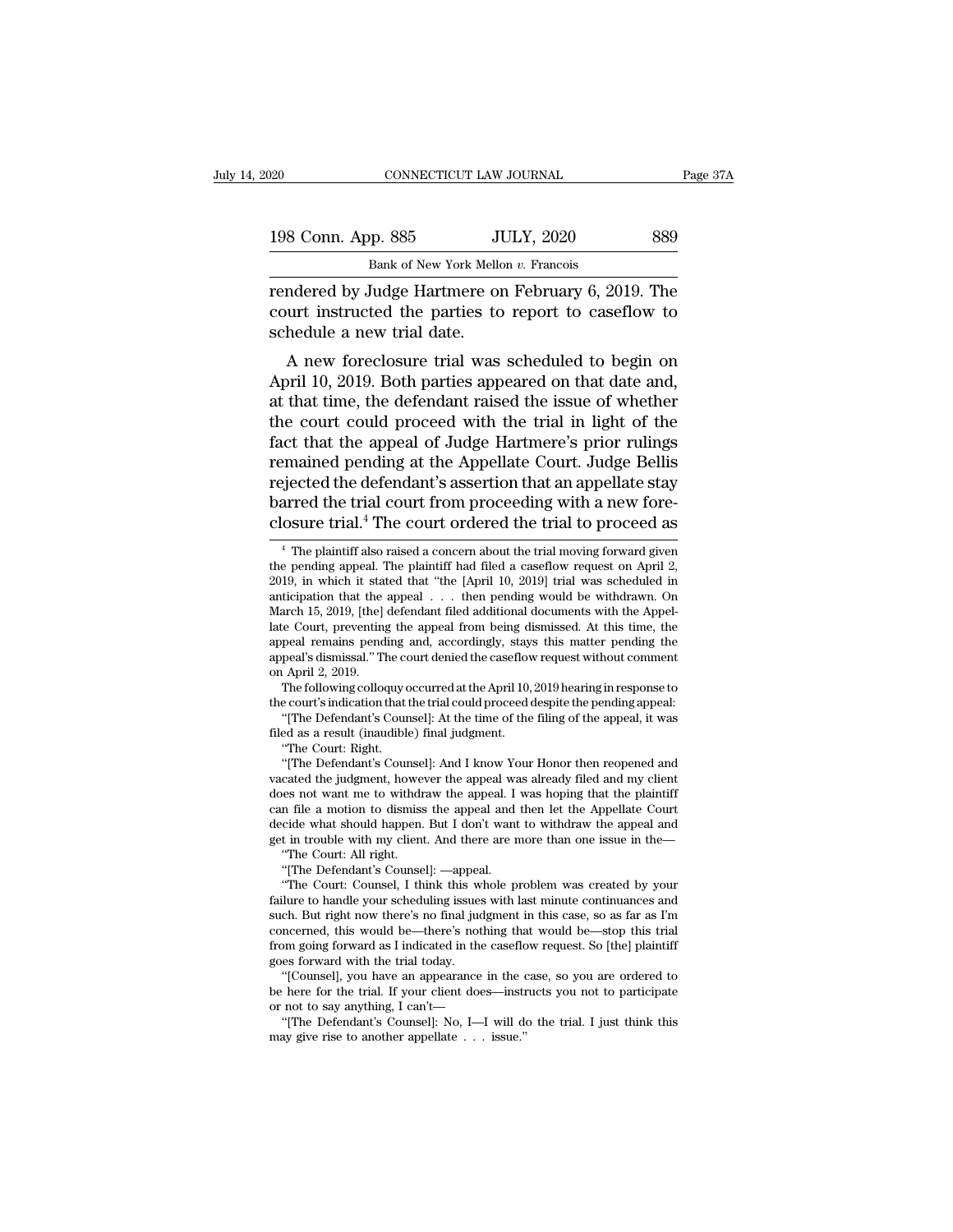| A   | CONNECTICUT LAW JOURNAL             |                    | July 14, 2020 |
|-----|-------------------------------------|--------------------|---------------|
| 890 | <b>JULY, 2020</b>                   | 198 Conn. App. 885 |               |
|     | Bank of New York Mellon v. Francois |                    |               |

SPO CONNECTICUT LAW JOURNAL July 14, 2020<br>
SPO JULY, 2020 198 Conn. App. 885<br>
Bank of New York Mellon v. Francois<br>
Scheduled before the court, *Hon. George N. Thim*, judge<br>
trial referee. Following trial, Judge Thim render Samment Hotel Term (198 Conn. App. 885<br>
Bank of New York Mellon v. Francois<br>
Scheduled before the court, *Hon. George N. Thim*, judge<br>
trial referee. Following trial, Judge Thim rendered a<br>
new judgment of strict foreclosu new 1988 Conn. App. 885<br>
198 Conn. App. 885<br>
198 Conn. App. 885<br>
198 Conn. App. 885<br>
198 Conn. App. 885<br>
198 Conn. App. 885<br>
198 Conn. App. 885<br>
198 Conn. The plain-<br>
198 Conn. The plain-<br>
198 Conn. The plain-<br>
199 Connew tiff.<sup>5</sup> Bank of New York Mellon v. Francois<br>
heduled before the court, *Hon. George N. Thim*, judge<br>
al referee. Following trial, Judge Thim rendered a<br>
w judgment of strict foreclosure in favor of the plain-<br>
f.<sup>5</sup><br>
On April 22, scheduled before the court, *Hon. George N. Thim*, judge<br>trial referee. Following trial, Judge Thim rendered a<br>new judgment of strict foreclosure in favor of the plain-<br>tiff.<sup>5</sup><br>On April 22, 2019, the defendant filed an ap

senculated service and estimal referee. Following trial, Judge Thim rendered a<br>new judgment of strict foreclosure in favor of the plain-<br>tiff.<sup>5</sup><br>On April 22, 2019, the defendant filed an appeal from<br>Judge Thim's April 10, that referees a showing analysing and the relative and the plain-<br>tiff.<sup>5</sup><br>On April 22, 2019, the defendant filed an appeal from<br>Judge Thim's April 10, 2019 judgment of strict foreclo-<br>sure. The Office of the Appellate Cl tiff.<sup>5</sup><br>
On April 22, 2019, the defendant filed an appeal from<br>
Judge Thim's April 10, 2019 judgment of strict foreclo-<br>
sure. The Office of the Appellate Clerk properly treated<br>
this new appeal as an amendment to the sti on April 22, 2019, the defendant filed an appeal from<br>Judge Thim's April 10, 2019 judgment of strict foreclo-<br>sure. The Office of the Appellate Clerk properly treated<br>this new appeal as an amendment to the still pending<br>pr On April 22, 2019, the defendant filed an appeal from<br>Judge Thim's April 10, 2019 judgment of strict foreclo-<br>sure. The Office of the Appellate Clerk properly treated<br>this new appeal as an amendment to the still pending<br>pr Judge Thim's April 10, 2019 judgment of strict foreclo-<br>sure. The Office of the Appellate Clerk properly treated<br>this new appeal as an amendment to the still pending<br>prior appeal. See Practice Book 61-9 ("[i]f the appellan sure. The Office of the Appellate Clerk properly treated<br>this new appeal as an amendment to the still pending<br>prior appeal. See Practice Book 61-9 ("[i]f the appellant<br>files a subsequent appeal from a trial court decision this new appeal as are<br>prior appeal. See Prace<br>files a subsequent appeal shall be treate<br>appeal shall be treate<br>defendant filed her a<br>August 26, 2019.<br>Before turning to he Before the is a pending appeal, the subsequent<br>peak a subsequent appeal from a trial court decision in<br>case where there is a pending appeal, the subsequent<br>peal shall be treated as an amended appeal"). The<br>fendant filed h thes a sassequent appear from a trial coald accision in<br>a case where there is a pending appeal, the subsequent<br>appeal shall be treated as an amended appeal"). The<br>defendant filed her appellate brief in this matter on<br>Augus

a case where altre is a penally appear, are sassed and<br>appeal shall be treated as an amended appeal"). The<br>defendant filed her appellate brief in this matter on<br>August 26, 2019.<br>Before turning to her claim on appeal, it is defendant filed her appellate brief in this matter on<br>August 26, 2019.<br>Before turning to her claim on appeal, it is important<br>to clarify what the defendant is not claiming and, thus,<br>what is not before this court on appeal August 26, 2019.<br>
August 26, 2019.<br>
Before turning to her claim on appeal, it is important<br>
to clarify what the defendant is not claiming and, thus,<br>
what is not before this court on appeal. She does not<br>
brief any claims Refore turning to her claim on appeal, it is important<br>to clarify what the defendant is not claiming and, thus,<br>what is not before this court on appeal. She does not<br>brief any claims of error directed at either Judge Hart-Before turning to her claim on appeal, it is important<br>to clarify what the defendant is not claiming and, thus,<br>what is not before this court on appeal. She does not<br>brief any claims of error directed at either Judge Hartto clarify what the defendant is not claiming and, thus,<br>what is not before this court on appeal. She does not<br>brief any claims of error directed at either Judge Hart-<br>mere's original judgment of foreclosure or Judge Belli what is not before this court on appeal. She does not<br>brief any claims of error directed at either Judge Hart-<br>mere's original judgment of foreclosure or Judge Bellis'<br>order referring the defendant's counsel for disciplina brief any claims of error directed at either Judge Hart-<br>mere's original judgment of foreclosure or Judge Bellis'<br>order referring the defendant's counsel for disciplinary<br>review, presumably because both of those orders wer mere's original judgment of foreclosure or Judge Bellis'<br>order referring the defendant's counsel for disciplinary<br>review, presumably because both of those orders were<br>vacated after the appeal was filed and before the defen order referring the defendant's counsel for disciplinan<br>review, presumably because both of those orders were<br>vacated after the appeal was filed and before the defered<br>ant filed her appeal with respect to those rulings, we More significantly, she also does not brief and before the defen-<br>atted after the appeal was filed and before the defen-<br>and her appeal with respect to those rulings, we do<br>to the med to decide whether any issues she might Find the appellate brief. Because she has abandoned her appellate brief. Because she has abandoned her appeal with respect to those rulings, we do not need to decide whether any issues she might have raised would be moot a

motion to dismiss the foreclosure and mass we do<br>not need to decide whether any issues she might have<br>raised would be moot and subject to dismissal.<br>More significantly, she also does not brief any claim<br>of error pertaining not need to decide whether any issues she might have<br>raised would be moot and subject to dismissal.<br>More significantly, she also does not brief any claim<br>of error pertaining to Judge Hartmere's denial of her<br>motion to dism raised would be moot and subject to dismissal.<br>More significantly, she also does not brief any claim<br>of error pertaining to Judge Hartmere's denial of her<br>motion to dismiss the foreclosure action or Judge Bellis'<br>denials o More significantly, she also does not brief any claim<br>of error pertaining to Judge Hartmere's denial of her<br>motion to dismiss the foreclosure action or Judge Bellis'<br>denials of her motions for continuance of the trial date More significantly, she also does not brief any claim<br>of error pertaining to Judge Hartmere's denial of her<br>motion to dismiss the foreclosure action or Judge Bellis'<br>denials of her motions for continuance of the trial dat emials of her motions for continuance of the trial date.<br>
1 other words, even with respect to those orders not<br>
1bsequently vacated by Judge Bellis, the defendant<br>
Tectively has abandoned and, thus, waived any claims<br>  $\frac$ In other words, even with respect to those orders not subsequently vacated by Judge Bellis, the defendant effectively has abandoned and, thus, waived any claims  $*$ The court determined that the fair market value of the pr subsequently vacated by Judge Bellis, the defendant<br>effectively has abandoned and, thus, waived any claims<br><sup>5</sup>The court determined that the fair market value of the property was<br>\$289,000 and calculated that the outstanding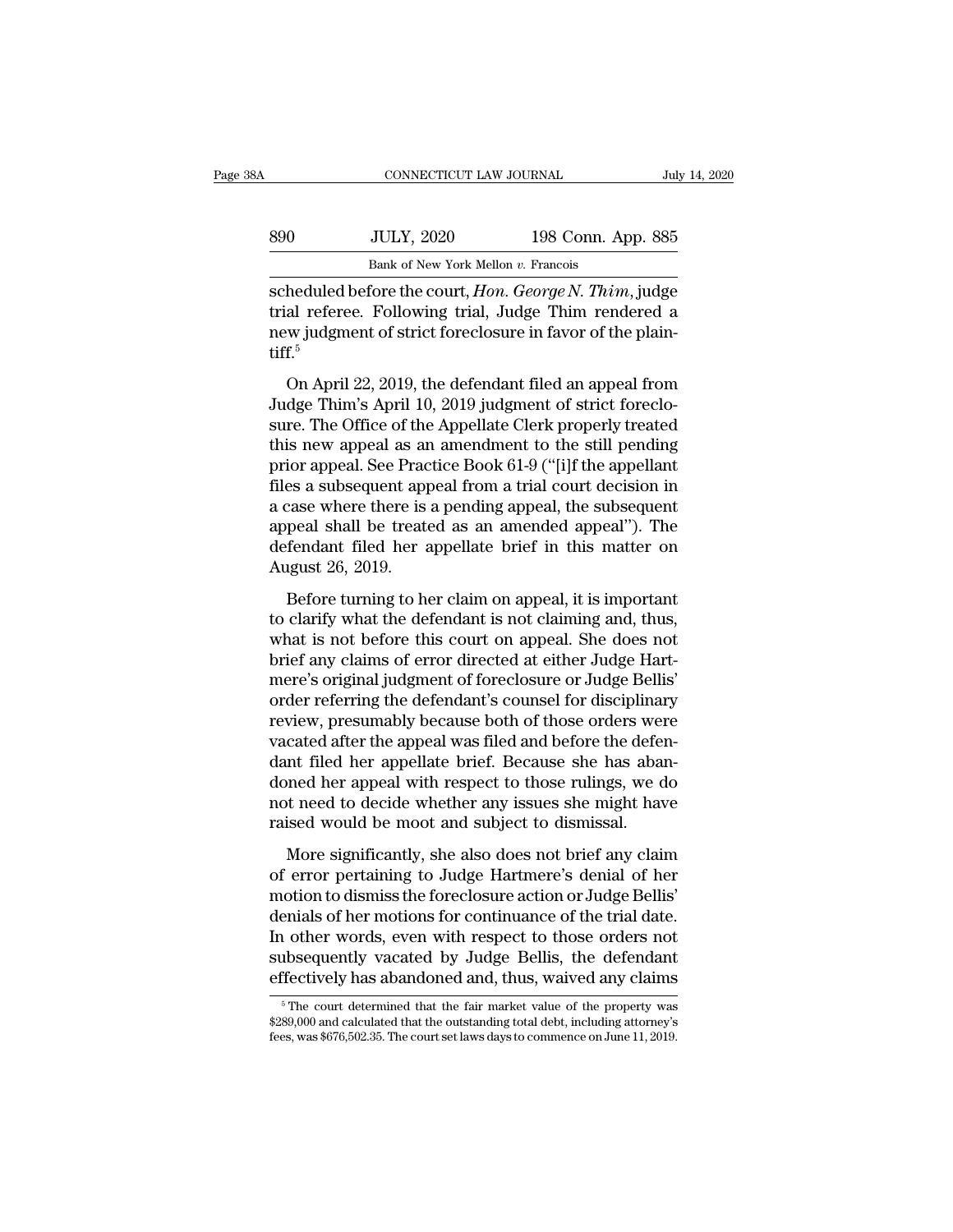198 Conn. App. 885 JULY, 2020 891<br>Bank of New York Mellon v. Francois

EXECUTE DAN JOURNAL<br>
Bank of New York Mellon *v.* Francois<br>
She might have raised in her initial appeal, choosing she might have raised in her initial appeal, choosing<br>in the might have raised in her initial appeal, choosing<br>to brief only her amended appeal from Judge Thim's<br>indement of foreclosure  $\frac{6}{10}$  See *Deutsche Bank Natio* 198 Conn. App. 885 JULY, 2020 891<br>Bank of New York Mellon v. Francois<br>She might have raised in her initial appeal, choosing<br>to brief only her amended appeal from Judge Thim's<br>judgment of foreclosure.<sup>6</sup> See *Deutsche Bank* 198 Conn. App. 885 JULY, 2020 891<br>
Bank of New York Mellon v. Francois<br>
she might have raised in her initial appeal, choosing<br>
to brief only her amended appeal from Judge Thim's<br>
judgment of foreclosure.<sup>6</sup> See *Deutsche B True Co. App.* 885 *True Wew York Mellon v. Francois*<br> *True Bank of New York Mellon v. Francois*<br> *Trust Co.* v. *Bertrand*, 140 Conn. App. 646, 648 n.2,<br> *Trust Co.* v. *Bertrand*, 140 Conn. App. 646, 648 n.2,<br> *Trust C* **EXECUTE:** SO BOLL, 2020<br>
Bank of New York Mellon v. Francois<br>
She might have raised in her initial appeal, choosing<br>
to brief only her amended appeal from Judge Thim's<br>
judgment of foreclosure.<sup>6</sup> See *Deutsche Bank Nati* Bank of New York Mellon v. Francois<br>
she might have raised in her initial appeal, choosing<br>
to brief only her amended appeal from Judge Thim's<br>
judgment of foreclosure.<sup>6</sup> See *Deutsche Bank National*<br> *Trust Co.* v. *Ber* she might have raised in her initial appeal, choosing<br>to brief only her amended appeal from Judge Thim's<br>judgment of foreclosure.<sup>6</sup> See *Deutsche Bank National*<br>Trust Co. v. *Bertrand*, 140 Conn. App. 646, 648 n.2,<br>59 A.3 to brief only her amended appeal from Judge Thim's<br>judgment of foreclosure.<sup>6</sup> See *Deutsche Bank National*<br>*Trust Co.* v. *Bertrand*, 140 Conn. App. 646, 648 n.2,<br>59 A.3d 864 (failure to brief claims of error pertaining<br>t judgment of foreclosure.<sup>6</sup> See *Deutsche Bank National*<br>Trust Co. v. Bertrand, 140 Conn. App. 646, 648 n.2,<br>59 A.3d 864 (failure to brief claims of error pertaining<br>to rulings listed on appeal form abandons any such<br>claim Trust Co. v. Bertrand, 140 Conn. App. 646, 648 n.2, 59 A.3d 864 (failure to brief claims of error pertaining to rulings listed on appeal form abandons any such claims), cert. dismissed, 309 Conn. 905, 68 A.3d 661 (2013); s doned). rulings listed on appeal form abandons any such<br>aims), cert. dismissed, 309 Conn. 905, 68 A.3d 661<br>013); see also *Sturman* v. *Socha*, 191 Conn. 1, 3 n.2,<br>3 A.2d 527 (1983) (issue raised in preliminary state-<br>ent of issu claims), cert. dismissed, 309 Conn. 905, 68 A.3d 661<br>(2013); see also *Sturman v. Socha*, 191 Conn. 1, 3 n.2,<br>463 A.2d 527 (1983) (issue raised in preliminary state-<br>ment of issues but not pursued in brief deemed aban-<br>do

(2013); see also *Sturman v. Socha*, 191 Conn. 1, 3 n.2,<br>463 A.2d 527 (1983) (issue raised in preliminary statement of issues but not pursued in brief deemed abandoned).<br>The defendant has briefed a single claim on appeal, 463 A.2d 527 (1983) (issue raised in preliminary statement of issues but not pursued in brief deemed abandoned).<br>The defendant has briefed a single claim on appeal, namely, that the court improperly vacated the prior judg ment of issues but not pursued in brief deemed aban-<br>doned).<br>The defendant has briefed a single claim on appeal,<br>namely, that the court improperly vacated the prior<br>judgment of foreclosure<sup>7</sup> and rendered a new judgment<br>of doned).<br>The defendant has briefed a single claim on appeal,<br>namely, that the court improperly vacated the prior<br>judgment of foreclosure<sup>7</sup> and rendered a new judgment<br>of strict foreclosure in violation of the automatic app The defendant has briefed a single claim on appeal,<br>namely, that the court improperly vacated the prior<br>judgment of foreclosure<sup>7</sup> and rendered a new judgment<br>of strict foreclosure in violation of the automatic appel-<br>lat namely, that the court improperly vacated the prior<br>judgment of foreclosure<sup>7</sup> and rendered a new judgment<br>of strict foreclosure in violation of the automatic appel-<br>late stay in effect that arose as a result of her initi judgment of foreclosure<sup>7</sup> and rendered a new judgment<br>of strict foreclosure in violation of the automatic appel-<br>late stay in effect that arose as a result of her initial<br>appeal in this matter. We note that the defendant' of strict foreclosure<br>late stay in effect<br>appeal in this mat<br>cussion of this no<br>paragraphs, spann<br>brief. For the reas<br>dant's claim.<br>Practice Book ! is estay in effect that arose as a result of her initial<br>peal in this matter. We note that the defendant's dis-<br>ssion of this novel claim is limited to a scant three<br>ragraphs, spanning less than one page of her six page<br>ie appeal in this matter. We note that the defendant's discussion of this novel claim is limited to a scant three<br>paragraphs, spanning less than one page of her six page<br>brief. For the reasons that follow, we reject the defen

cussion of this novel claim is limited to a scant three<br>paragraphs, spanning less than one page of her six page<br>brief. For the reasons that follow, we reject the defen-<br>dant's claim.<br>Practice Book § 61-11 (a), which gover paragraphs, spanning less than one page of her six page<br>brief. For the reasons that follow, we reject the defen-<br>dant's claim.<br>Practice Book § 61-11 (a), which governs automatic<br>stays of execution in non-criminal cases, pr brief. For the reasons that follow, we reject the defen-<br>dant's claim.<br>Practice Book § 61-11 (a), which governs automatic<br>stays of execution in non-criminal cases, provides in<br>relevant part: "Except where otherwise provide dant's claim.<br>
Practice Book § 61-11 (a), which governs automatic<br>
stays of execution in non-criminal cases, provides in<br>
relevant part: "Except where otherwise provided by<br>
statute or other law, *proceedings to enforce o* Practice Book § 61-11 (a), which governs automatic<br>stays of execution in non-criminal cases, provides in<br>relevant part: "Except where otherwise provided by<br>statute or other law, *proceedings to enforce or carry*<br>*out the* stays of execution in non-criminal cases, provides in<br>relevant part: "Except where otherwise provided by<br>statute or other law, *proceedings to enforce or carry*<br>*out the judgment* or order shall be automatically stayed<br>unt relevant part: "Except where otherwise provided by<br>statute or other law, *proceedings to enforce or carry*<br>*out the judgment* or order shall be automatically stayed<br>until the time to file an appeal has expired. If an appea statute or other law, *proceedings to enforce or carry*<br>out the judgment or order shall be automatically stayed<br>until the time to file an appeal has expired. If an appeal<br>is filed, such proceedings shall be stayed until th filed, such proceedings shall be stayed until the final<br>etermination of the cause." (Emphasis added.) Thus,<br>i]t is axiomatic that, with limited exceptions, an appel-<br>te stay of execution arises from the time a judgment<br><sup>6</sup> determination of the cause." (Emphasis added.) Thus,<br>"[i]t is axiomatic that, with limited exceptions, an appel-<br>late stay of execution arises from the time a judgment<br><sup>6</sup> She does not raise or brief any claim of error wit

<sup>&</sup>quot;[i]t is axiomatic that, with limited exceptions, an appel-<br>atte stay of execution arises from the time a judgment<br>"She does not raise or brief any claim of error with respect to the *merits*<br>of the foreclosure judgment re late stay of execution arises from the time a judgment  $\frac{1}{\epsilon}$  of the does not raise or brief any claim of error with respect to the *merits* of the foreclosure judgment rendered by Judge Thim, claiming only that, in l Late stay of execution arises from the time a judgment  $\frac{1}{6}$  She does not raise or brief any claim of error with respect to the *merits* of the foreclosure judgment rendered by Judge Thim, claiming only that, in light <sup>o</sup> She does not raise or brief any claim of error with respect to the *merits* of the foreclosure judgment rendered by Judge Thim, claiming only that, in light of an appellate stay of execution that arose when the initia

of the foreclosure judgment rendered by Judge Thim, claiming only that, in light of an appellate stay of execution that arose when the initial appeal was filed, the court lacked the authority to vacate the judgment of fore was filed, the court lacked the authority to vacate the judgment of foreclosure and, ultimately, render a new judgment of foreclosure.<br>
<sup>7</sup> Although the defendant's claim on appeal focuses on the authority of the trial co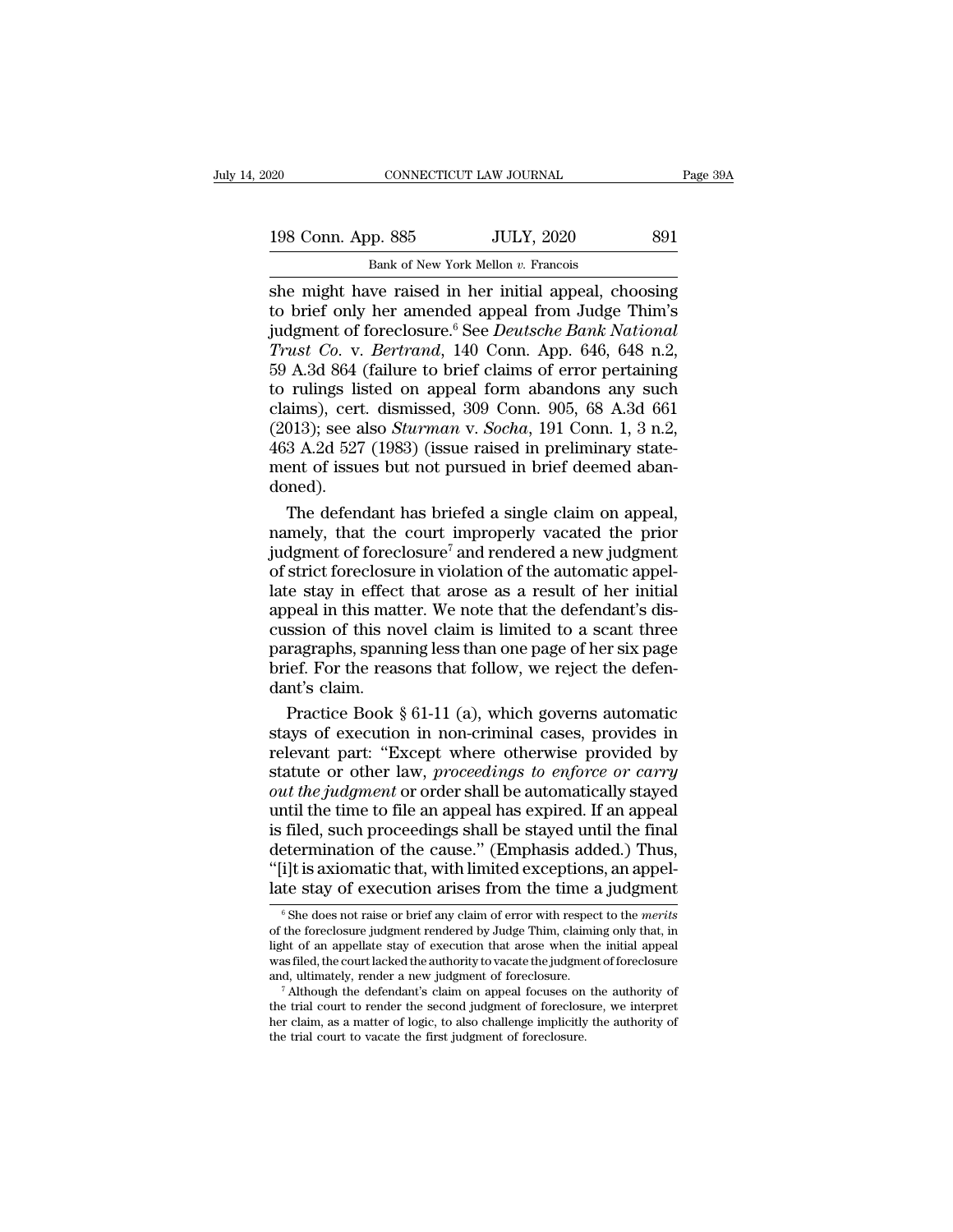| 0A  | CONNECTICUT LAW JOURNAL                                  |                    | July 14, 2020 |
|-----|----------------------------------------------------------|--------------------|---------------|
| 892 | <b>JULY, 2020</b>                                        | 198 Conn. App. 885 |               |
|     | Bank of New York Mellon v. Francois                      |                    |               |
|     | is rendered until the time to file an anneal has expired |                    |               |

CONNECTICUT LAW JOURNAL July 14, 2<br>
SO 198 Conn. App. 885<br>
Bank of New York Mellon v. Francois<br>
is rendered until the time to file an appeal has expired.<br>
Practice Book § 61-11 (a). If an appeal is filed, any<br>
propellate s Practice Book § 61-11 (a). If an appeal is filed, any<br>experience Book § 61-11 (a). If an appeal is filed, any<br>appellate stay of execution in place during the pendency<br>of the appeal period *continues* until there is a final 892 JULY, 2020 198 Conn. App. 885<br>
Bank of New York Mellon v. Francois<br>
is rendered until the time to file an appeal has expired.<br>
Practice Book § 61-11 (a). If an appeal is filed, any<br>
appellate stay of execution in plac **of the appearation in the appearation of the appearation of the appearation of the appearation of the appearation of the appearation of the appearation of the appearation of the stay is terminated.<br>Practice Book § 61-11 ( Bank of New York Mellon v. Francois**<br> **is rendered until the time to file an appeal has expired.**<br> **Practice Book § 61-11 (a). If an appeal is filed, any**<br> **appellate stay of execution in place during the pendency**<br>
of th Bank of New York Mellon v. Francois<br>
is rendered until the time to file an appeal has expired.<br>
Practice Book § 61-11 (a). If an appeal is filed, any<br>
appellate stay of execution in place during the pendency<br>
of the appea is rendered until the time to file an appeal has expired.<br>Practice Book § 61-11 (a). If an appeal is filed, any<br>appellate stay of execution in place during the pendency<br>of the appeal period *continues until there is a fina* Practice Book § 61-11<br>appellate stay of execut<br>of the appeal period *c*<br>disposition of the app<br>Practice Book § 61-11<br>Sovereign Bank v. Lic<br>A.3d 1263 (2017).<br>As we have clarified pellate stay of execution in place during the pendency<br>the appeal period *continues until there is a final*<br>sposition of the appeal or the stay is terminated.<br>actice Book § 61-11 (a) and (e)." (Emphasis added.)<br>vereign Ba of the appeal period *continues until there is a final*<br>disposition of the appeal or the stay is terminated.<br>Practice Book § 61-11 (a) and (e)." (Emphasis added.)<br>Sovereign Bank v. Licata, 178 Conn. App. 82, 99, 172<br>A.3d

disposition of the appeal or the stay is terminated.<br>Practice Book § 61-11 (a) and (e)." (Emphasis added.)<br>Sovereign Bank v. Licata, 178 Conn. App. 82, 99, 172<br>A.3d 1263 (2017).<br>As we have clarified in the past, however, " *Practice Book § 61-11 (a) and (e)." (Emphasis added.)*<br> *Sovereign Bank v. Licata*, 178 Conn. App. 82, 99, 172<br> *A.3d 1263 (2017).*<br> *As we have clarified in the past, however, "[i]n this*<br> *state, the filing of an appeal* Sovereign Bank v. Licata, 178 Conn. App. 82, 99, 172<br>A.3d 1263 (2017).<br>So we have clarified in the past, however, "[i]n this<br>state, the filing of an appeal does not divest the trial<br>court of jurisdiction or authority to c A.3d 1263 (2017).<br>
As we have clarified in the past, however, "[i]n this<br>
state, the filing of an appeal does not divest the trial<br>
court of jurisdiction or authority to continue to act in<br>
the matter on appeal. To the con As we have clarified in the past, however, "[i]n this<br>state, the filing of an appeal does not divest the trial<br>court of jurisdiction or authority to continue to act in<br>the matter on appeal. To the contrary, our Supreme<br>Cou state, the filing of an appeal does not divest the trial<br>court of jurisdiction or authority to continue to act in<br>the matter on appeal. To the contrary, our Supreme<br>Court has stated on numerous occasions that trial<br>courts court of jurisdiction or authority to continue to act in<br>the matter on appeal. To the contrary, our Supreme<br>Court has stated on numerous occasions that trial<br>courts in this state continue to have the power to con-<br>duct pr the matter on appeal. To the contrary, our Supreme<br>Court has stated on numerous occasions that trial<br>courts in this state continue to have the power to con-<br>duct proceedings and to act on motions filed during<br>the pendency Court has stated on numerous occasions that trial<br>courts in this state continue to have the power to con-<br>*duct proceedings* and to act on motions filed during<br>the pendency of an appeal provided they take no action<br>to enfo *courts in this state continue to have the power to conduct proceedings and to act on motions filed during the pendency of an appeal provided they take no action to enforce or carry out a judgment while an appellate stay i duct proceedings* and to act on motions filed during<br>the pendency of an appeal provided they take no action<br>to enforce or carry out a judgment while an appellate<br>stay is in effect.... [Thus] [*t]he automatic stay pro-*<br>hi the pendency of an appeal provided they take no action<br>to enforce or carry out a judgment while an appellate<br>stay is in effect. . . . . [Thus] [*t]he automatic stay pro-*<br>hibits only those actions that would execute, effe *Ruiz* is in effect. . . . [Thus] [*t*]*he automatic stay prohibits only those actions that would execute, effectuate, or give legal effect to all or part of a judgment challenged on appeal." (Citations omitted; emphasis a* stay is in effect. . . . . [Thus] [*t]he automatic stay prohibits only those actions that would execute, effectuate,*<br>*or give legal effect to all or part of a judgment chal-lenged on appeal.* "(Citations omitted; emphasis hibits only those actions that would execute, effectuate,<br>or give legal effect to all or part of a judgment chal-<br>lenged on appeal." (Citations omitted; emphasis added;<br>footnote omitted; internal quotation marks omitted.) or give legal effect to all or part of a judgment chal-<br>lenged on appeal." (Citations omitted; emphasis added;<br>footnote omitted; internal quotation marks omitted.)<br> $Ruiz$  v. Victory Properties, LLC, 180 Conn. App. 818,<br>832– lenged on appeal." (Citations omitted; emphasis added;<br>footnote omitted; internal quotation marks omitted.)<br>*Ruiz v. Victory Properties, LLC*, 180 Conn. App. 818,<br>832–33, 184 A.3d 1254 (2018). In other words, an appel-<br>la footnote omitted; internal quotation marks omitted.)<br>
Ruiz v. Victory Properties, LLC, 180 Conn. App. 818,<br>
832–33, 184 A.3d 1254 (2018). In other words, an appel-<br>
late stay of execution "merely denies [the successful<br>
l Ruiz v. *Victory Properties*, *LLC*, 180 Conn. App. 818,<br>832–33, 184 A.3d 1254 (2018). In other words, an appel-<br>late stay of execution "merely denies [the successful<br>litigant] the immediate fruits of his or her victory . 832–33, 184 A.3d 1254 (2018). In other words, an appel-<br>late stay of execution "merely denies [the successful<br>litigant] the immediate fruits of his or her victory . . .<br>in order to protect the full and unhampered exercise<br> late stay of exity of exity of exity in moder to prove of the right to internal quotational probability of the right of the stay of 1987).<br>Turning to the right of the state of the state of the state of the state of the Tur igant] the immediate fruits of his or her victory . . .<br>
order to protect the full and unhampered exercise<br>
the right to appellate review." (Citation omitted;<br>
ternal quotation marks omitted.) *Preisner* v. *Aetna*<br>
sualt in order to protect the full and unhampered exercise<br>of the right to appellate review." (Citation omitted;<br>internal quotation marks omitted.) *Preisner* v. Aetna<br>Casualty & Surety Co., 203 Conn. 407, 414, 525 A.2d<br>83 (198

of the right to appellate review." (Citation omitted;<br>internal quotation marks omitted.) *Preisner* v. *Aetna*<br>Casualty & Surety Co., 203 Conn. 407, 414, 525 A.2d<br>83 (1987).<br>Turning to the present case, it is indisputable internal quotation marks omitted.) *Preisner v. Aetna*<br>Casualty & Surety Co., 203 Conn. 407, 414, 525 A.2d<br>83 (1987).<br>Turning to the present case, it is indisputable that an<br>appellate stay of execution arose by virtue of J Casualty & Surety Co., 203 Conn. 407, 414, 525 A.2d<br>
83 (1987).<br>
Turning to the present case, it is indisputable that an<br>
appellate stay of execution arose by virtue of Judge<br>
Hartmere's February 6, 2019 judgment of forec 83 (1987).<br>Turning to the present case, it is indisputable that an<br>appellate stay of execution arose by virtue of Judge<br>Hartmere's February 6, 2019 judgment of foreclosure<br>and that the defendant's appeal from that judgment Turning to the present case, it is indisputable that an appellate stay of execution arose by virtue of Judge Hartmere's February 6, 2019 judgment of foreclosure and that the defendant's appeal from that judgment acted to e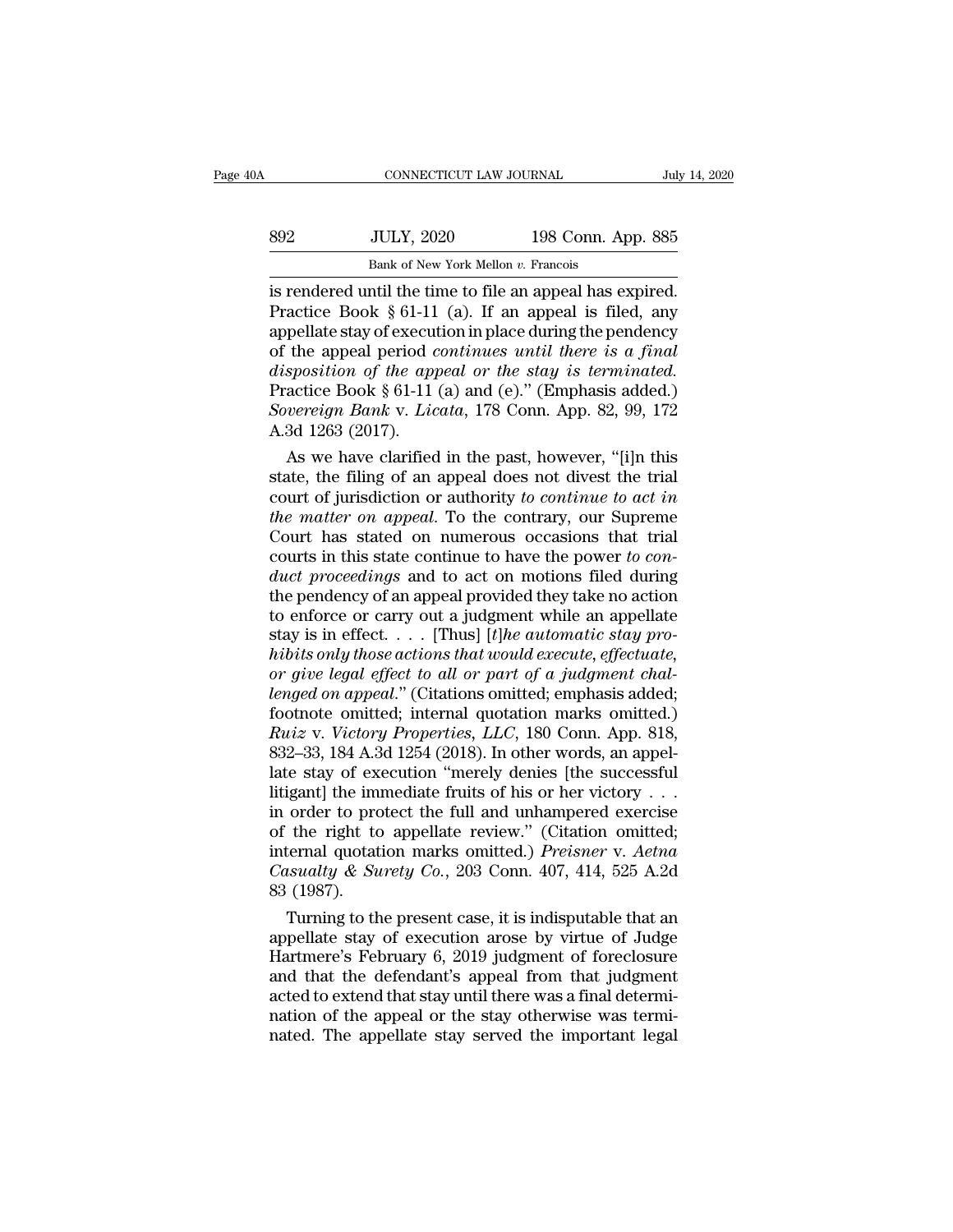| 020                | CONNECTICUT LAW JOURNAL                                | Page 41A |
|--------------------|--------------------------------------------------------|----------|
| 198 Conn. App. 885 | <b>JULY, 2020</b>                                      | 893      |
|                    | Bank of New York Mellon v. Francois                    |          |
|                    | purpose of preventing title to the foreclosed property |          |

purpose of preventing title to the foreclosed property<br>
purpose of preventing title to the foreclosed property<br>
from vesting in the plaintiff as a consequence of the<br>
purpose of preventing title to the foreclosed property<br> 198 Conn. App. 885 JULY, 2020 893<br>Bank of New York Mellon v. Francois<br>purpose of preventing title to the foreclosed property<br>from vesting in the plaintiff as a consequence of the<br>running of any law days set by the court, w 198 Conn. App. 885 JULY, 2020 893<br>Bank of New York Mellon v. Francois<br>purpose of preventing title to the foreclosed property<br>from vesting in the plaintiff as a consequence of the<br>running of any law days set by the court, w 198 Conn. App. 885 JULY, 2020 893<br>
Bank of New York Mellon v. Francois<br>
purpose of preventing title to the foreclosed property<br>
from vesting in the plaintiff as a consequence of the<br>
running of any law days set by the cou Bank of New York Mellon v. Francois<br>purpose of preventing title to the foreclosed property<br>from vesting in the plaintiff as a consequence of the<br>running of any law days set by the court, which could<br>have no legal effect wh *Associates* of preventing title to the foreclosed property<br>from vesting in the plaintiff as a consequence of the<br>running of any law days set by the court, which could<br>have no legal effect while an appellate stay remained<br> purpose of preventing title to the foreclosed property<br>from vesting in the plaintiff as a consequence of the<br>running of any law days set by the court, which could<br>have no legal effect while an appellate stay remained<br>opera from vesting in the plaintiff as a consequence of the<br>running of any law days set by the court, which could<br>have no legal effect while an appellate stay remained<br>operable. See *RAL Management, Inc.* v. *Valley View*<br>Associ running of any law days set by the court, which could<br>have no legal effect while an appellate stay remained<br>operable. See *RAL Management, Inc.* v. *Valley View*<br>Associates, 278 Conn. 672, 683, 899 A.2d 586 (2006). All<br>of have no legal effect while an appellate stay remained<br>operable. See *RAL Management, Inc.* v. *Valley View*<br>Associates, 278 Conn. 672, 683, 899 A.2d 586 (2006). All<br>of the issues the defendant raised or could have raised<br>w operable. See *RAL Management, Inc.* v. *Valley View*<br>Associates, 278 Conn. 672, 683, 899 A.2d 586 (2006). All<br>of the issues the defendant raised or could have raised<br>with respect to the initial appeal, however, have been<br> Associates, 278 Conn. 672, 683, 899 A.2d 586 (2006). All<br>of the issues the defendant raised or could have raised<br>with respect to the initial appeal, however, have been<br>abandoned by her. What remains for this court to decid of the issues the defendant raised or could have raised<br>with respect to the initial appeal, however, have been<br>abandoned by her. What remains for this court to decide<br>is the limited challenge to the subsequent foreclosure<br> with respect to the initial appeal, however, have be<br>abandoned by her. What remains for this court to deci<br>is the limited challenge to the subsequent foreclosu<br>judgment premised on an alleged violation of the initial<br>autom the limited challenge to the subsequent foreclosure<br>dgment premised on an alleged violation of the initial<br>tomatic stay that arose as a result of the initial judg-<br>ent of foreclosure, which has since been vacated, and<br>e fi judgment premised on an alleged violation of the initial automatic stay that arose as a result of the initial judgment of foreclosure, which has since been vacated, and the filing of the now abandoned initial appeal.<br>The i

automatic stay that arose as a result of the initial judgment of foreclosure, which has since been vacated, and<br>the filing of the now abandoned initial appeal.<br>The initial appeal filed by the defendant was never<br>dismissed ment of foreclosure, which has since been vacated, and<br>the filing of the now abandoned initial appeal.<br>The initial appeal filed by the defendant was never<br>dismissed or otherwise disposed of by this court and,<br>thus, we agre the filing of the now abandoned initial appeal.<br>The initial appeal filed by the defendant was never<br>dismissed or otherwise disposed of by this court and,<br>thus, we agree with the defendant that any appellate<br>stay of executi The initial appeal filed by the defendant was never<br>dismissed or otherwise disposed of by this court and,<br>thus, we agree with the defendant that any appellate<br>stay of execution resulting from the filing of that appeal<br>tech The initial appeal filed by the defendant was never<br>dismissed or otherwise disposed of by this court and,<br>thus, we agree with the defendant that any appellate<br>stay of execution resulting from the filing of that appeal<br>tech dismissed or otherwise disposed of by this court and,<br>thus, we agree with the defendant that any appellate<br>stay of execution resulting from the filing of that appeal<br>technically continued at the time Judge Bellis vacated<br>t technically continued at the time Judge Bellis vacated<br>the first judgment of foreclosure and at the time Judge<br>Thim later rendered his foreclosure judgment.<sup>8</sup> We are<br>unpersuaded, however, that the appellate stay of executhe first judgment of foreclosure and at the time Judge<br>Thim later rendered his foreclosure judgment.<sup>8</sup> We are<br>unpersuaded, however, that the appellate stay of execu-<br><sup>8</sup>We disagree with the plaintiff's assertion that Jud

Thim later rendered his foreclosure judgment.<sup>8</sup> We are unpersuaded, however, that the appellate stay of execusive with the plaintiff's assertion that Judge Bellis necessarily terminated any appellate stay that was in effe **unpersuaded, however, that the appellate stay of execu-**<br><sup>8</sup>We disagree with the plaintiff's assertion that Judge Bellis necessarily<br>terminated any appellate stay that was in effect as a consequence of her<br>having vacated motion by a party pursuant to Practice Book § 61-11 (e) or, sua spontance with the property of  $\mathbb{R}^n$  and  $\mathbb{R}^n$  are  $\mathbb{R}^n$  and  $\mathbb{R}^n$  and  $\mathbb{R}^n$  are  $\mathbb{R}^n$  and  $\mathbb{R}^n$  are  $\mathbb{R}^n$  and  $\mathbb{R$ <sup>8</sup> We disagree with the plaintiff's assertion that Judge Bellis necessarily terminated any appellate stay that was in effect as a consequence of her having vacated the foreclosure judgment rendered by Judge Hartmere. An terminated any appellate stay that was in effect as a consequence of her thaving vacated the foreclosure judgment rendered by Judge Hartmere. An automatic appellate stay may be terminated by the trial court either on a mo From the present of the force of the force of the stay may be terminated by Judge Hartmere. An automatic appellate stay may be terminated by the trial court either on a motion by a party pursuant to Practice Book  $\S 61-11$ automatic appellate stay may be terminated by the trial court either on a motion by a party pursuant to Practice Book § 61-11 (e) or, sua sponte, in accordance with Practice Book § 61-11 (d). In either instance, however, motion by a party pursuant to Practice Book  $\S 61-11$  (e) or, sua sponte, in accordance with Practice Book  $\S 61-11$  (d). In either instance, however, the court "shall hold a hearing prior to terminating the stay." Practi accordance with Practice Book § 61-11 (d). In either instance, however, the court "shall hold a hearing prior to terminating the stay." Practice Book § 61-11 (d). No motion to terminate the stay was ever filed with the tr court "shall hold a hearing prior to terminating the stay." Practice Book § 61-11 (d). No motion to terminate the stay was ever filed with the trial court. The court never indicated any intent to terminate the appellate s  $^8$  61-11 (d). No motion to terminate the stay, was ever filed with the trial court. The court never indicated any intent to terminate the appellate stay as part of her ruling vacating the foreclosure judgment. Rather, t court. The court never indicated any intent to terminate the appellate stay as part of her ruling vacating the foreclosure judgment. Rather, the court simply indicated that conducting a new foreclosure trial would not viol as part of her ruling vacating the foreclosure judgment. Rather, the court<br>simply indicated that conducting a new foreclosure trial would not violate<br>the existing appellate stay. The court never held a hearing or heard arg effect, but whether the trial conducting a new foreclosure trial would not violate the existing appellate stay. The court never held a hearing or heard argument from the parties about whether to terminate the appellate sta the existing appellate stay. The court never held a hearing or heard argument from the parties about whether to terminate the appellate stay, which is mandatory before a trial court may terminate any appellate stay of exec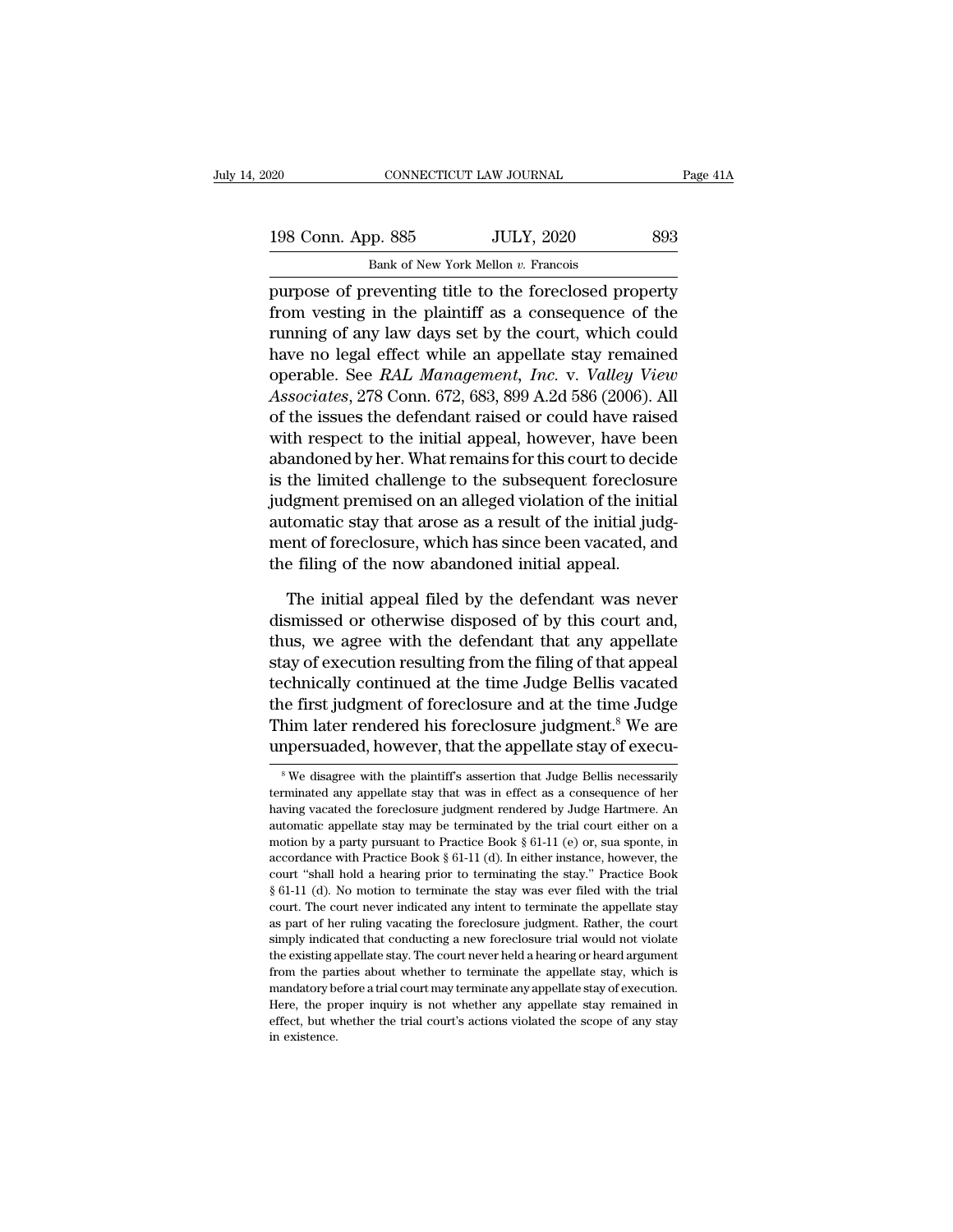| 2A  | CONNECTICUT LAW JOURNAL                                                                                         |                    | July 14, 2020 |
|-----|-----------------------------------------------------------------------------------------------------------------|--------------------|---------------|
|     |                                                                                                                 |                    |               |
| 894 | <b>JULY, 2020</b>                                                                                               | 198 Conn. App. 885 |               |
|     | Bank of New York Mellon v. Francois                                                                             |                    |               |
|     | tion arising from the vacated first judgment and appeal<br>was violated under the facts presented. <sup>9</sup> |                    |               |

IULY, 2020 198 Conn. App. 885<br>
Bank of New York Mellon v. Francois<br>
Dian arising from the vacated first judgment and appeal<br>
It is well settled that the trial court has the authority<br>
vacate a judgment on appeal, even if t Bank of New York Mellon v. Francois<br>Bank of New York Mellon v. Francois<br>tion arising from the vacated first judgment and appeal<br>was violated under the facts presented.<sup>9</sup><br>It is well settled that the trial court has the au Bank of New York Mellon  $v$ . Francois<br>tion arising from the vacated first judgment and appeal<br>was violated under the facts presented.<sup>9</sup><br>It is well settled that the trial court has the authority<br>to vacate a judgment on ap tion arising from the vacated first judgment and appeal<br>was violated under the facts presented.<sup>9</sup><br>It is well settled that the trial court has the authority<br>to vacate a judgment on appeal, even if the effect of<br>such an or was violated under the facts presented.<sup>9</sup><br>It is well settled that the trial court has the authority<br>to vacate a judgment on appeal, even if the effect of<br>such an order is to render any appeal from that judg-<br>ment moot.<sup>1</sup> It is well settled that the trial court has the authority<br>to vacate a judgment on appeal, even if the effect of<br>such an order is to render any appeal from that judg-<br>ment moot.<sup>10</sup> See id., 685–92. The court's vacatur of It is well settled that the trial court has the authority<br>to vacate a judgment on appeal, even if the effect of<br>such an order is to render any appeal from that judg-<br>ment moot.<sup>10</sup> See id., 685–92. The court's vacatur of to vacate a judgment on appeal, even if the effect of<br>such an order is to render any appeal from that judg-<br>ment moot.<sup>10</sup> See id., 685–92. The court's vacatur of the<br>first judgment could not have violated the appellate<br>s such an order is to render any appeal from that judg-<br>ment moot.<sup>10</sup> See id., 685–92. The court's vacatur of the<br>first judgment could not have violated the appellate<br>stay because it did nothing to enforce or carry out that ment moot.<sup>10</sup> See id., 685–92. The court's vacatur of the<br>first judgment could not have violated the appellate<br>stay because it did nothing to enforce or carry out that<br>judgment, but, to the benefit of the defendant, merel first judgment could not have violated the appellate<br>stay because it did nothing to enforce or carry out that<br>judgment, but, to the benefit of the defendant, merely<br>returned the parties to the same legal position the parstay because it did nothing to enforce or carry out that<br>judgment, but, to the benefit of the defendant, merely<br>returned the parties to the same legal position the par-<br>ties occupied prior to the rendering of the initial j judgment, but, to the l<br>returned the parties to<br>ties occupied prior to<br>ment. In other words, t<br>first judgment constitu<br>ceeding to enforce or e<br>Book § 61-11 (a).<br>Similarly, the fact tl s occupied prior to the rendering of the initial judgent. In other words, the court's action in vacating the<br>st judgment constituted the polar opposite of a "pro-<br>eding to enforce or carryout the judgment." Practice<br>pok § ment. In other words, the court's action in vacating the<br>first judgment constituted the polar opposite of a "pro-<br>ceeding to enforce or carryout the judgment." Practice<br>Book § 61-11 (a).<br>Similarly, the fact that a new fore

first judgment constituted the polar opposite of a "proceeding to enforce or carryout the judgment." Practice<br>Book § 61-11 (a).<br>Similarly, the fact that a new foreclosure judgment<br>was rendered in favor of the plaintiff di ceeding to enforce or carryout the judgment." Practice<br>Book  $\S$  61-11 (a).<br>Similarly, the fact that a new foreclosure judgment<br>was rendered in favor of the plaintiff did nothing to<br>execute, effectuate, or give legal effec Book  $\S$  61-11 (a).<br>
Similarly, the fact that a new foreclosure judgment<br>
was rendered in favor of the plaintiff did nothing to<br>
execute, effectuate, or give legal effect to any judgment<br>
in contravention of an appellate Similarly, the fact that a new foreclosure judgment<br>was rendered in favor of the plaintiff did nothing to<br>execute, effectuate, or give legal effect to any judgment<br>in contravention of an appellate stay. The court has con-<br> Similarly, the fact that a new foreclosure judgment<br>was rendered in favor of the plaintiff did nothing to<br>execute, effectuate, or give legal effect to any judgment<br>in contravention of an appellate stay. The court has conwas rendered in favor of the plaintiff did nothing to<br>execute, effectuate, or give legal effect to any judgment<br>in contravention of an appellate stay. The court has con-<br>tinuing jurisdiction to act in an ongoing matter des execute, effectuate, or give legal effect to any judgment<br>in contravention of an appellate stay. The court has con-<br>tinuing jurisdiction to act in an ongoing matter despite<br>a prior appeal provided that the court refrains f in contravention of an appellate stay. The court has continuing jurisdiction to act in an ongoing matter despite<br>a prior appeal provided that the court refrains from<br>taking any action that permits the judgment winner to<br>b taking any action that permits the judgment winner to begin enjoying the fruits of its victory. See *Preisner* v.<br>Aetna Casualty & Surety Co., supra, 203 Conn. 414.<br>Because the second judgment of foreclosure was, itself,<br> begin enjoying the fruits of its victory. See *Preisner* v.<br>
Aetna Casualty & Surety Co., supra, 203 Conn. 414.<br>
Because the second judgment of foreclosure was, itself,<br>
<sup>9</sup>It is important to note that the defendant's exe

Aetna Casualty & Surety Co., supra, 203 Conn. 414.<br>Because the second judgment of foreclosure was, itself,<br><sup>9</sup>It is important to note that the defendant's exercise of her right to<br>appellate review of the new foreclosure ju Because the second judgment of foreclosure was, itself,<br> $\frac{1}{2}$  it is important to note that the defendant's exercise of her right to<br>appellate review of the new foreclosure judgment prevented the passing of<br>title from The legal protection afforded by the earlier stay. The end of the protection appellate review of the new foreclosure judgment prevented the passing of title from the defendant to the plaintiff as a result of the running o appellate review of the new foreclosure judgment prevented the passing of title from the defendant to the plaintiff as a result of the running of the new law days set by Judge Thim, thereby preserving for all practical pu

title from the defendant to the plaintiff as a result of the running of the new law days set by Judge Thim, thereby preserving for all practical purposes the legal protection afforded by the earlier stay.<br>  $\frac{10}{10}$  It law days set by Judge Thim, thereby preserving for all practical purposes<br>the legal protection afforded by the earlier stay.<br><sup>10</sup> It is unnecessary to resolve any portion of the appeal as amended on<br>mootness grounds. As we mootness grounds. As we previously indicated, any issues that could have been raised with respect to the initial appeal with respect to Judge Hart-<br>mere's now vacated foreclosure judgment have been abandoned by the defenda mere is denial of her motion of the appeal as amended on mootness grounds. As we previously indicated, any issues that could have been raised with respect to the initial appeal with respect to Judge Hartmere's now vacated mootness grounds. As we previously indicated, any issues that could have<br>been raised with respect to the initial appeal with respect to Judge Hart-<br>mere's now vacated foreclosure judgment have been abandoned by the<br>defenda been raised with respect to the initial appeal with respect to Judge Hart-<br>mere's now vacated foreclosure judgment have been abandoned by the<br>defendant. In the initial appeal, the defendant also challenged Judge Hart-<br>mere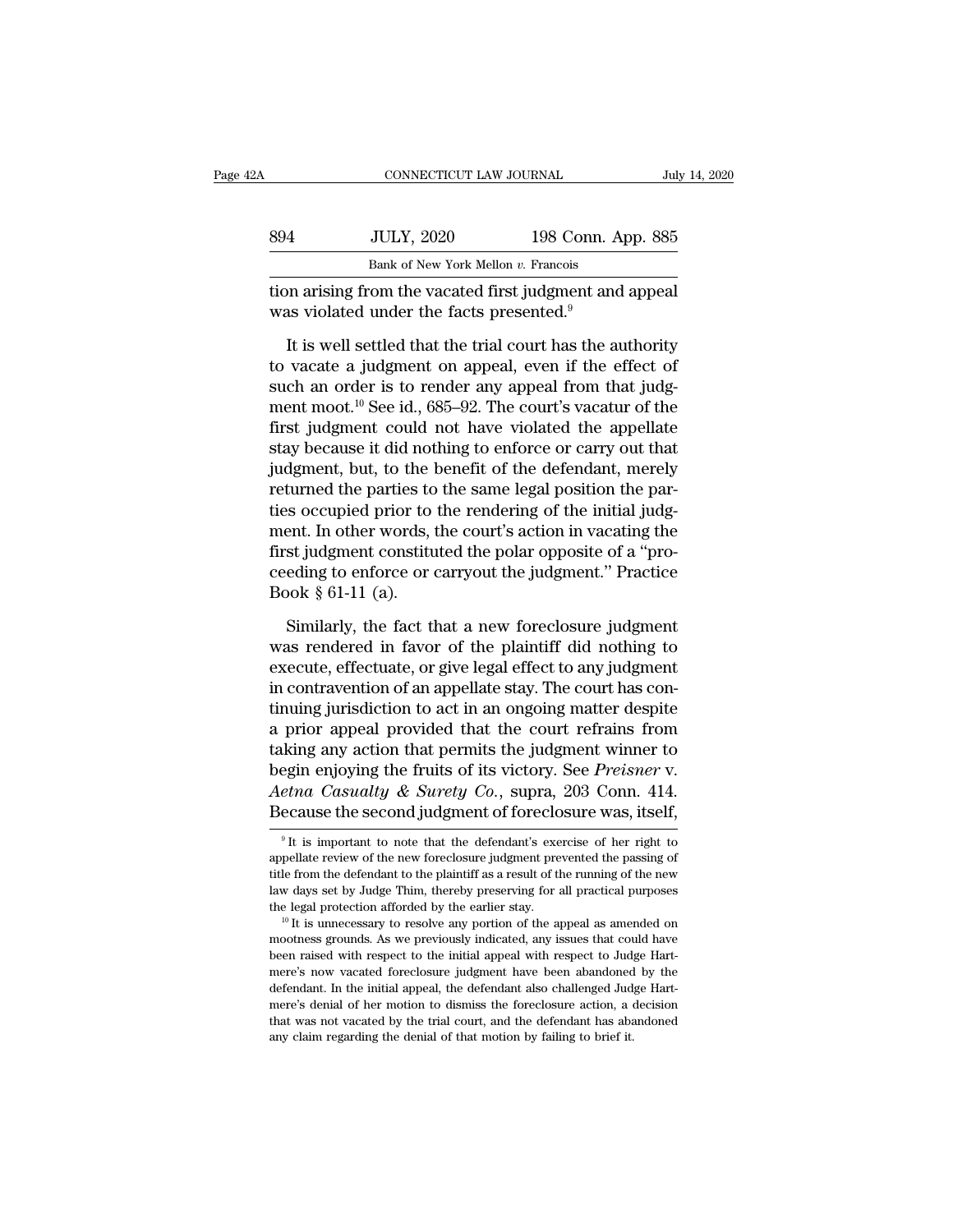| 120 |                    | CONNECTICUT LAW JOURNAL                             | Page 43A |
|-----|--------------------|-----------------------------------------------------|----------|
|     |                    |                                                     |          |
|     | 198 Conn. App. 885 | <b>JULY, 2020</b>                                   | 895      |
|     |                    | Bank of New York Mellon v. Francois                 |          |
|     |                    | an annealable judgment, any new law days set by the |          |

connectricut LAW JOURNAL Page 43A<br>
198 Conn. App. 885 JULY, 2020 895<br>
Bank of New York Mellon v. Francois<br>
an appealable judgment, any new law days set by the<br>
court were stayed until the time to appeal had passed<br>
and con 198 Conn. App. 885 JULY, 2020 895<br>Bank of New York Mellon v. Francois<br>an appealable judgment, any new law days set by the<br>court were stayed until the time to appeal had passed<br>and continued to be stayed by virtue of the de 198 Conn. App. 885 JULY, 2020 895<br>Bank of New York Mellon v. Francois<br>an appealable judgment, any new law days set by the<br>court were stayed until the time to appeal had passed<br>and continued to be stayed by virtue of the d 198 Conn. App. 885 JULY, 2020 895<br>Bank of New York Mellon v. Francois<br>an appealable judgment, any new law days set by the<br>court were stayed until the time to appeal had passed<br>and continued to be stayed by virtue of the d Bank of New York Mellon v. Francois<br>an appealable judgment, any new law days set by the<br>court were stayed until the time to appeal had passed<br>and continued to be stayed by virtue of the defendant's<br>amended appeal. Practic Bank of New York Mellon v. Francois<br>an appealable judgment, any new law days set by the<br>court were stayed until the time to appeal had passed<br>and continued to be stayed by virtue of the defendant's<br>amended appeal. Practic an appealable judgment, any new law days set by the<br>court were stayed until the time to appeal had passed<br>and continued to be stayed by virtue of the defendant's<br>amended appeal. Practice Book § 61-11 (a). The plaintiff<br>has court were stayed until the time to appeal had passed<br>and continued to be stayed by virtue of the defendant's<br>amended appeal. Practice Book § 61-11 (a). The plaintiff<br>has continued to be denied the fruits of a foreclosure<br> and continued to be stayed by virtue of the defendant's<br>amended appeal. Practice Book § 61-11 (a). The plaintiff<br>has continued to be denied the fruits of a foreclosure<br>judgment—namely the transfer of title to the subject<br>p amended appeal. Practice Book  $\S$  61-11 (a). The plaintiff<br>has continued to be denied the fruits of a foreclosure<br>judgment—namely the transfer of title to the subject<br>property from the defendant to the plaintiff upon pashas continued to be denied the fruits of<br>judgment—namely the transfer of title<br>property from the defendant to the plair<br>sage of the law days—and, therefore, w<br>matic stay may have remained by virtue<br>appeal, it certainly was depend to the building of the subject<br>operty from the defendant to the plaintiff upon pas-<br>ge of the law days—and, therefore, whatever auto-<br>atic stay may have remained by virtue of the original<br>peal, it certainly was not property from the defendant to the plaintiff upon passage of the law days—and, therefore, whatever automatic stay may have remained by virtue of the original appeal, it certainly was not violated by entry of an entirely ne

sage of the law days—and, therefore, whatever auto-<br>matic stay may have remained by virtue of the original<br>appeal, it certainly was not violated by entry of an<br>entirely new foreclosure judgment.<br>Finally, the defendant's ba matic stay may nave remained by virtue of the original<br>appeal, it certainly was not violated by entry of an<br>entirely new foreclosure judgment.<br>Finally, the defendant's bald statement, made without<br>any accompanying analysis appeal, it certainly was not violated by entry or an<br>entirely new foreclosure judgment.<br>Finally, the defendant's bald statement, made without<br>any accompanying analysis, that "this appeal is gov-<br>erned by [our] recent rulin entirely new foreclosure judgment.<br>
Finally, the defendant's bald statement, made without<br>
any accompanying analysis, that "this appeal is gov-<br>
erned by [our] recent ruling in *Wachovia Mortgage, FSB*<br>
v. *Toczec*, 189 Co Finally, the defendant's bald statement, made without<br>any accompanying analysis, that "this appeal is gov-<br>erned by [our] recent ruling in *Wachovia Mortgage, FSB*<br>v. *Toczec*, 189 Conn. App. 812, 821–24, 209 A.3d 725,<br>[ce any accompanying analysis, that "this appeal is governed by [our] recent ruling in *Wachovia Mortgage, FSB* v. *Toczec*, 189 Conn. App. 812, 821–24, 209 A.3d 725, [cert. denied, 333 Conn. 914, 216 A.3d 650] (2019)," is una erned by [our] recent ruling in *Wachovia Mortgage*, *FSB*<br>v. *Toczec*, 189 Conn. App. 812, 821–24, 209 A.3d 725,<br>[cert. denied, 333 Conn. 914, 216 A.3d 650] (2019)," is<br>unavailing. The issue in *Wachovia Mortgage*, *FSB*, v. *Toczec*, 189 Conn. App. 812, 821–24, 209 A.3d 725,<br>[cert. denied, 333 Conn. 914, 216 A.3d 650] (2019)," is<br>unavailing. The issue in *Wachovia Mortgage, FSB*, was<br>whether a trial court's decision to *reset* law days tha [cert. denied, 333 Conn. 914, 216 A.3d 650] (2019)," is<br>unavailing. The issue in *Wachovia Mortgage, FSB*, was<br>whether a trial court's decision to *reset* law days that<br>had passed during the pendency of an appeal challengunavailing. The issue in *Wachovia Mortgage*, *FSB*, was<br>whether a trial court's decision to *reset* law days that<br>had passed during the pendency of an appeal challeng-<br>ing the foreclosure judgment violated the appellate s whether a trial court's decision to *reset* law days that<br>had passed during the pendency of an appeal challeng-<br>ing the foreclosure judgment violated the appellate stay<br>that remained in effect. Id., 821. The court in *Wac* had passed during the pendency of an appeal challeng-<br>ing the foreclosure judgment violated the appellate stay<br>that remained in effect. Id., 821. The court in *Wachovia*<br>*Mortgage, FSB*, held that an order resetting law da ing the foreclosure judgment violated the appellate stay<br>that remained in effect. Id., 821. The court in *Wachovia*<br>*Mortgage, FSB*, held that an order resetting law days<br>with respect to a foreclosure judgment subject to a that remained in effect. Id., 821. The court in *Wachovia Mortgage, FSB*, held that an order resetting law days with respect to a foreclosure judgment subject to an appellate stay was an action to carry out or to enforce *Mortgage, FSB*, held that an order resetting law days<br>with respect to a foreclosure judgment subject to an<br>appellate stay was an action to carry out or to enforce<br>the judgment on appeal. Id., 824. Unlike in the present<br>ca with respect to a foreclosure judgment subject to an appellate stay was an action to carry out or to enforce the judgment on appeal. Id., 824. Unlike in the present case, the trial court in *Wachovia Mortgage, FSB*, had no appellate stay was an action to carry out or to enforce<br>the judgment on appeal. Id., 824. Unlike in the present<br>case, the trial court in *Wachovia Mortgage, FSB*, had<br>not issued an entirely new foreclosure judgment, but<br>me the judgment on appeal. Id., 824. Unlike in the present case, the trial court in *Wachovia Mortgage, FSB*, had not issued an entirely new foreclosure judgment, but merely had reset expired law days for the express purpose case, the trial court in *Wachovia Mortgage, FSB*, had<br>not issued an entirely new foreclosure judgment, but<br>merely had reset expired law days for the express pur-<br>pose of permitting title to pass to the plaintiff following not issued an entirely new foreclosure judgment, but<br>merely had reset expired law days for the express pur-<br>pose of permitting title to pass to the plaintiff following<br>an unsuccessful appeal by the defendant. Because, howmerely had reset expired law days for the express pur-<br>pose of permitting title to pass to the plaintiff following<br>an unsuccessful appeal by the defendant. Because, how-<br>ever, resolution of a motion for reconsideration en pose of permitting title to pass to the plaintiff following<br>an unsuccessful appeal by the defendant. Because, how-<br>ever, resolution of a motion for reconsideration en banc<br>of the Appellate Court's dismissal of the appeal a an unsuccessful appeal by the defendant. Because, how-<br>ever, resolution of a motion for reconsideration en banc<br>of the Appellate Court's dismissal of the appeal as frivo-<br>lous was still pending, this court held that the co ever, resolution of a motion for reconsideration en banc<br>of the Appellate Court's dismissal of the appeal as frivo-<br>lous was still pending, this court held that the court's<br>resetting of law days was premature and in violat of the Appellate Court's d<br>lous was still pending, th<br>resetting of law days was<br>of the automatic appell<br>effect until the appeal w<br>included a resolution of<br>reconsideration. Id., 823.